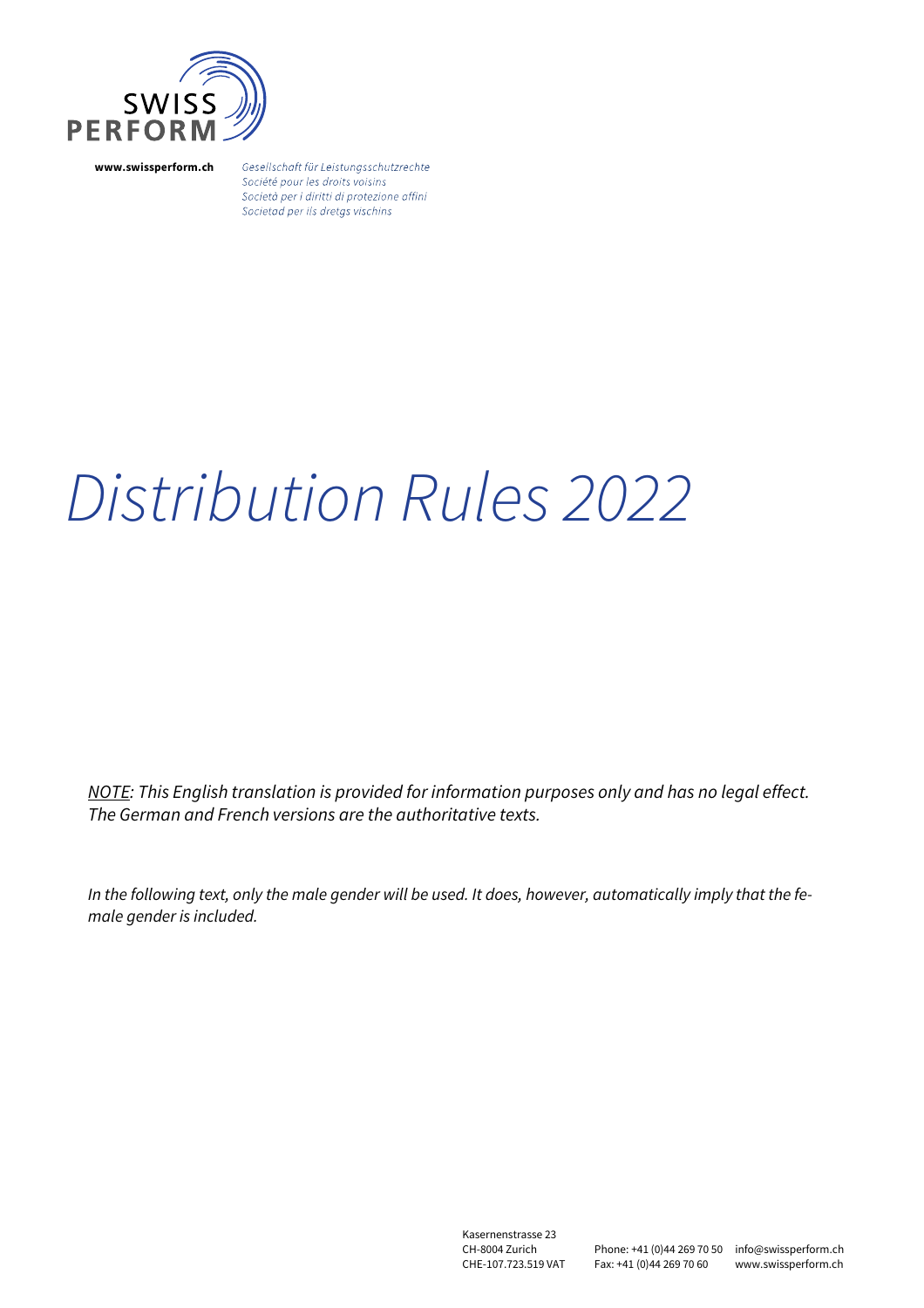## 1. General part

#### **1.1. General provisions**

#### **1.1.1. Subject matter**

<sup>1</sup>These distribution rules govern the use of tariff-based collections arising from the collective administration and management of neighbouring rights. They are subject to the provisions of the Swiss Copyright Act (CopA) and SWISSPERFORM's Articles of Association.

 $2$ Tariff collections originate particularly in the following exploitation categories:

- Re-transmission of radio and TV broadcasts
- Public reception of radio and TV broadcasts
- Private copying of sound recordings and audiovisual recordings and of broadcasts
- Use of sound recordings and audiovisual recordings and of broadcasts in schools
- Use of sound recordings and audiovisual recordings and of broadcasts in workplaces
- Rental of sound recordings and audiovisual recordings
- Broadcasts of commercially published sound recordings and audiovisual recordings
- Public performance of commercially published sound recordings and audiovisual recordings

#### **1.1.2. Competence**

<sup>1</sup>General provisions of these distribution rules shall be enacted and amended jointly by all Expert Committees upon the proposal by the joint meeting of the Expert Committee Presidents.

<sup>2</sup>Special provisions of these distribution rules affecting the distribution within a specific right holders' group shall be enacted and amended by the respective Expert Committee.

#### **1.1.3. Subsidiarity of the general provisions**

Provisions of the special part of these distribution rules shall override the general provisions.

#### **1.1.4. Right holders**

<sup>1</sup>A distinction is made in these distribution rules between the following five right holders' groups:

- Performers of the audio sector
- Performers of the audiovisual sector
- Producers of the audio sector (producers of sound recordings)
- Producers of the audiovisual sector (producers of audiovisual recordings)
- Broadcasters

<sup>2</sup>Producers of unauthorised recordings and copies and broadcasts shall not be deemed to be right holders.

#### **1.2. Distribution of collections**

#### **1.2.1. Basic principle**

<sup>1</sup>The distribution shall be made separately for each tariff. Wherever the level of collections does not justify a separate distribution, the Expert Committee in charge may decide a joint distribution based on one of the distribution provisions included in these distribution rules.

 $2$ The total exploitation proceeds of any given year (accounting year) shall generally be distributed in the following year (distribution year), in accordance with collections from individual performances, record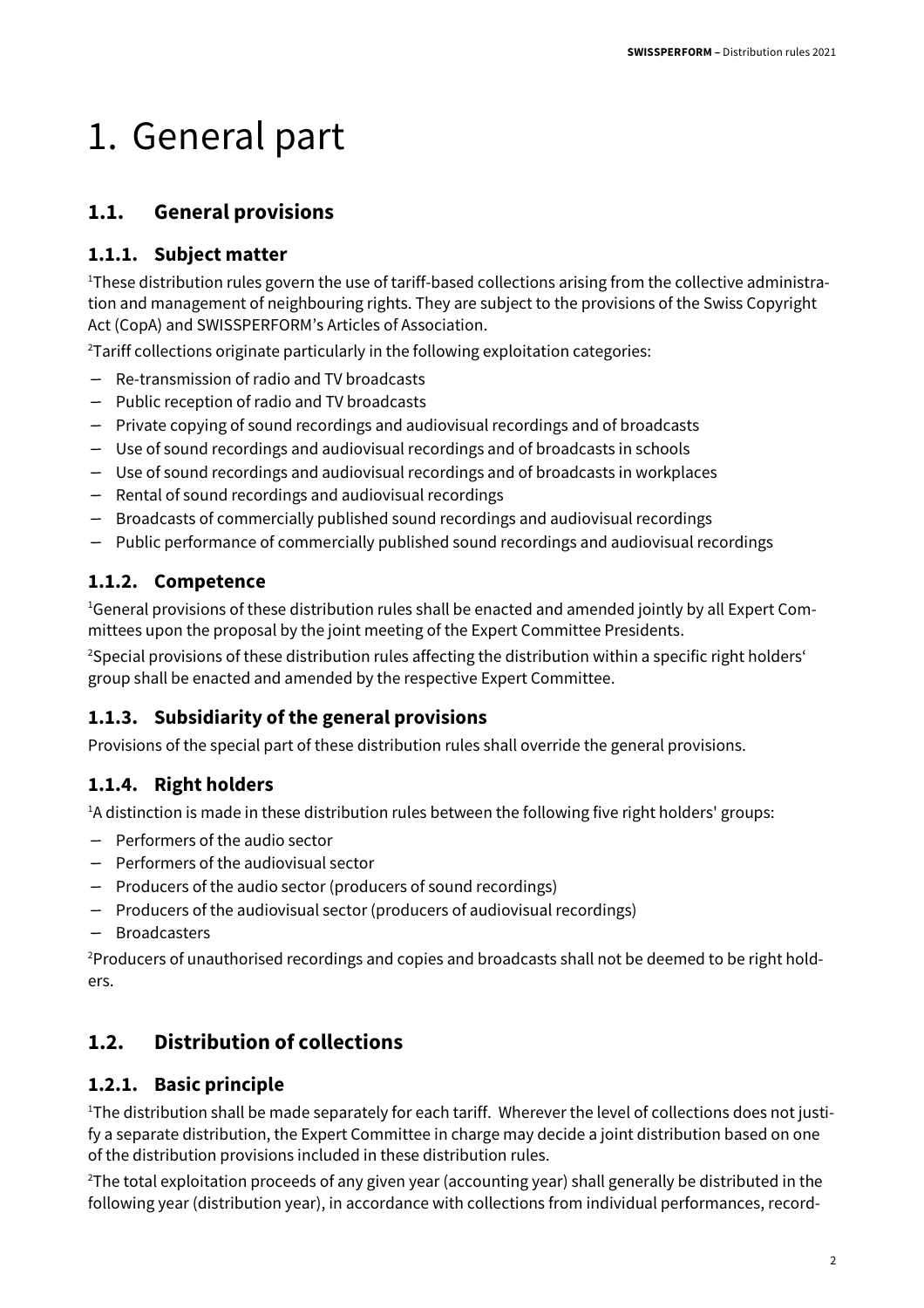ings or broadcasts. Wherever the cost for an exact analysis of the actual exploitation is unreasonably disproportionate, a deviation from this basic principle shall be permissible.

<sup>3</sup>SWISSPERFORM shall distribute the exploitation proceeds based on these distribution rules without subsequently invalidating any contractual stipulations between the involved parties.

#### **1.2.2. Basis for the distribution and preliminary deductions**

<sup>1</sup>The basis for the distribution shall be the amounts collected by SWISSPERFORM on the basis of a given tariff during the course of a calendar year.

 $2$ The following preliminary deductions shall be made from said collections:

- Administration costs, in particular collection enforcement costs, costs incurred by commissioned third parties, official charges, legal fees, translation fees etc.;
- A share from each tariff as determined by the Board of Directors to cover general administration costs;
- Grants for cultural and social purposes as determined by the Delegates' Assembly.

#### **1.2.3. Lump-sum payments for entire right holders' groups**

<sup>1</sup>The SWISSPERFORM Board of Directors may – with the approval of the Expert Committees – decide that the entitlements of an entire right holders' group may be compensated by lump-sum payments to a body representing the interests of those right holders. Their share shall be calculated after a deduction for cultural and social purposes. In any case, an adequate deduction to cover the administration costs shall be made.

<sup>2</sup>Right holders whose entitlements are compensated by means of such lump-sum payments shall not be included in any further distributions for tariffs already paid out under this lump-sum arrangement. In this regard, the co-determination rights and notification obligations provided under these rules for right holders shall not be applicable.

#### **1.2.4. Reserves**

In order to secure the payment of belated claims, separate reserve funds shall be created. Each year, the relevant Expert Committees shall determine the amounts to be allocated to the reserve funds for each tariff. Details are explained in the Annex to these distribution rules.

#### **1.3. Distribution among the right holders' groups (generic distribution)**

#### **1.3.1. Separation of audio and audiovisual shares**

The revenue resulting from the application of items 1.2.1 - 1.2.4 constitute the distributable amounts which are preliminarily allocated to the audio and audiovisual sectors. During this process, a part of the music use in the audiovisual sector shall be allocated to the audio sector. Reversely, a part of the use of audiovisual productions in the audio sector shall be allocated to the audiovisual sector. In the event where a tariff only relates to the audio or the audiovisual sector respectively, the revenues shall be allocated to those sectors in their entirety. The same shall apply in the event where a tariff applies to both sectors but the revenue has already been separated at collection stage.

#### **1.3.2. Separation of broadcasters' shares**

The broadcasters' share shall be separated out from the amounts which are allocated to the audio or audiovisual sectors, except in cases where a lump-sum arrangement pursuant to item 1.2.3 exists. This process of separating out the broadcasters' share is subject to evidence that all right holders' groups actually hold the rights.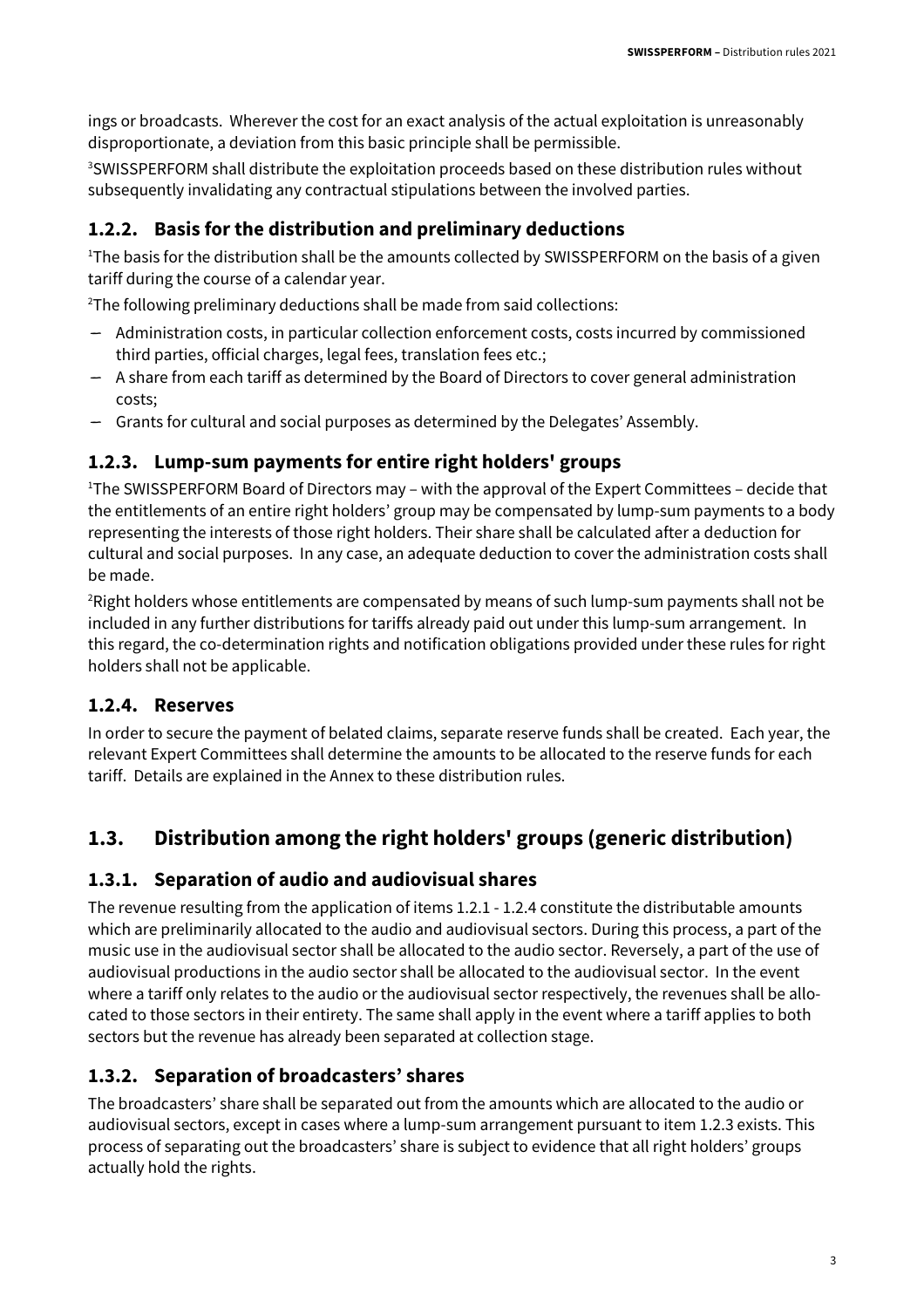#### **1.3.3. Generic distribution - competence**

 $1$ Each year, the relevant Expert Committees jointly determine the distributions pursuant to items 1.3.1 and 1.3.2.

<sup>2</sup>Details relating to these distribution splits are explained in the Annex to these distribution rules.

#### **1.3.4. Allocation of the remuneration within the audio and audiovisual sector**

1Amounts remaining in the audio sector after the deduction of the broadcasters' share shall be distributed each year by the Expert Committee of Audio Performers and the Expert Committee of Audio Producers.

<sup>2</sup> Likewise, amounts remaining in the audiovisual sector after the deduction of the broadcasters' share shall be distributed each year by the Expert Committee of Audiovisual Performers and the Expert Committee of Audiovisual Producers.

#### **1.3.5. Arbitration**

In cases where the Expert Committees fail to agree, the arbitration methodology prescribed in the Statutes of SWISSPERFORM shall be applicable. Meanwhile, undisputed shares in each right holder's group may be processed for distribution purposes.

#### **1.4. Distribution within the right holders' groups (detailed distribution)**

<sup>1</sup>The internal allocation of the amounts assigned to the individual right holders' groups in the course of the generic distribution shall be exclusively made pursuant to the provisions of the special part [of the distribution rules].

<sup>2</sup>The relevant cost for the detailed distribution shall be borne by the relevant right holders' group.

3 In cases where it is too cumbersome or economically unreasonable to carry out an allocation to individuals, the Expert Committees may - by setting a definitive provision in the distribution rules or subject to the support of the Board of Directors - decide to apply lump-sum payments to sub-groups of the relevant right holders' groups and/or use amounts that are difficult to distribute for collective purposes pertaining to the right holders' group in question.

#### **1.5. Actual distribution and payment**

#### **1.5.1. Distribution**

<sup>1</sup>Right holders who are owed amounts equal to or above the minimum payment threshold shall receive an annual payment for their entitlements. The relevant payments for their entitlements shall be deemed as received and accepted unless a written complaint has been issued within 60 days of the payment.

<sup>2</sup>The respective Expert Committees may determine a longer period for complaints.

#### **1.5.2. Payment**

<sup>1</sup>Members and principals are paid directly, whereas right holders who are members of a foreign sister society are paid via said sister society in line with the bilateral agreement. Payments shall be made at least once a year, no later than during the year following the distribution.

2For payment purposes, members and principals shall indicate a bank or postal giro account in Switzerland (account information).

<sup>3</sup>Transferring claims or entitlements against SWISSPERFORM to third parties shall not be binding for SWISSPERFORM. Payment shall be made to the party registered with SWISSPERFORM as the right holder in line with the provisions of the special part [of these distribution rules].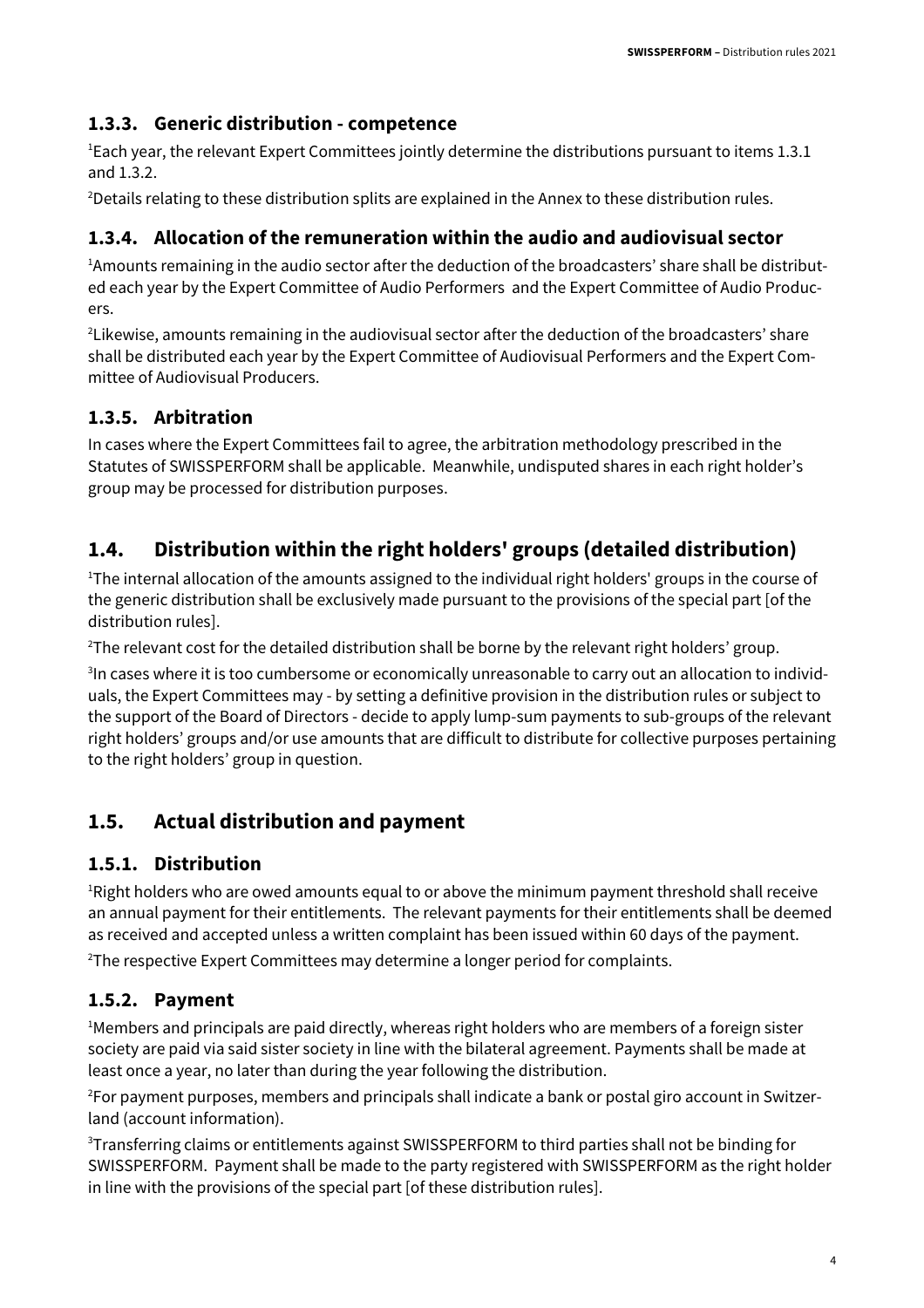#### **1.5.3. Minimum payment threshold**

<sup>1</sup>Right holders' shares that do not reach the threshold of CHF 50.00 per distribution shall not be paid out. <sup>2</sup>The respective Expert Committees may determine a lower payment threshold.

#### **1.5.4. Right holders without account information**

Shares of right holders whose account information (address and bank or postal giro account) cannot be located or who have not indicated an address or account information despite having been requested to do so, shall not be paid out. Such shares shall, however, remain credited to the right holders until the limitation period pursuant to item 1.5.7 has expired.

#### **1.5.5. Payments to sister societies**

<sup>1</sup>In cases where foreign legislation or foreign sister societies provide that deductions on neighbouring rights' income shall be made for any other purposes than administrative costs of more than 10%, the payments to the relevant sister society shall be reduced by the percentage equivalent to the number by which said deductions exceed 10%.

<sup>2</sup>Payments to right holders or their organisations in countries where there is no protection of neighbouring rights comparable to Swiss legislation may be subjected to a preliminary pro-rata deduction of the costs that arose specifically in the exchange process with the respective country. These may include, in particular, the costs of legal clarifications, translation costs, costs arising from contact with special interest/lobby groups of the relevant country, as well as specific costs arising from contact with the supervisory bodies and other administrative institutions.

#### **1.5.6. Membership of several collective management organisations**

Members or principals may limit the administration and management of their rights via SWISSPERFORM to the territory of Switzerland. In this case they shall bear the additional pro-rata costs created by splitting up their rights administration, except where otherwise stipulated in special arrangements in rights administration agreements with foreign collective rights management organisations.

#### **1.5.7. Limitation period**

All right holders' claims and entitlements against SWISSPERFORM shall expire once 5 years have lapsed upon the execution of the distribution, but no later than on 31 December of the sixth year following the respective use.

#### **1.5.8. Allocation of non-distributable amounts**

Amounts that are not paid out to right holders subject to provisions in items 1.5.3 – 1.5.5 shall be used for cultural promotion in the audio resp. audiovisual sectors unless the Expert Committees decide otherwise.

#### **1.6. International collections**

#### **1.6.1. Basic principle**

1 International collections made on behalf of identified right holders shall be passed on to them without further deductions, subject to deductions that have to be made pursuant to statutory obligations.

2 International collections for specific uses and specific right holders'-groups shall be allocated to the relevant distribution categories and distributed together with the relevant Swiss collections to the domestic right holders.

#### **1.6.2. Reservations under bilateral agreements**

In cases where SWISSPERFORM has agreed with a sister society to deviate from the basic principle for the distribution of the income thus collected, such special agreement shall prevail.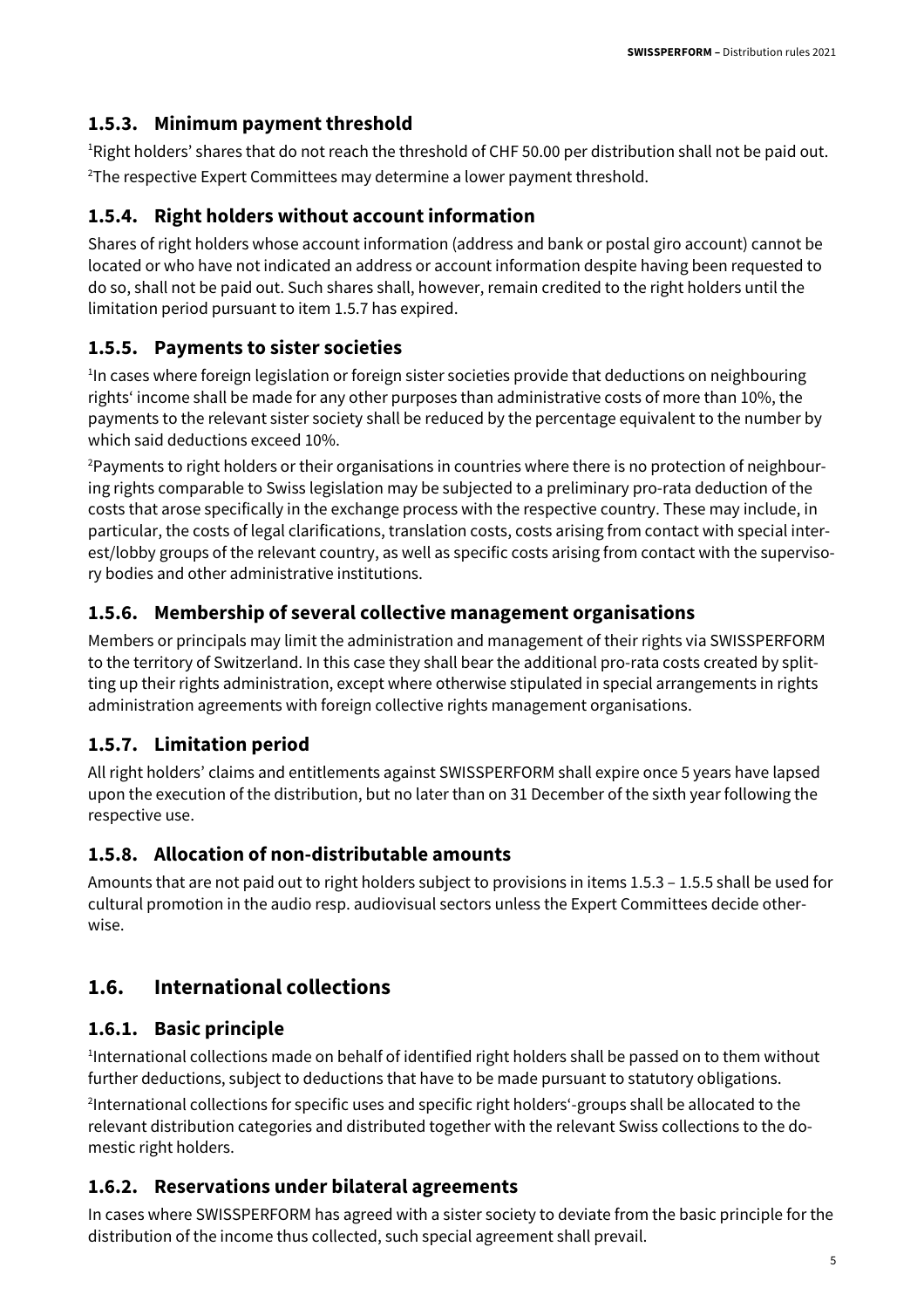#### **1.7. Documentation regarding claims and entitlements**

#### **1.7.1. Notification and information obligations**

<sup>1</sup>Right holders shall be obliged to supply SWISSPERFORM with the information necessary for the distribution. They particularly need to notify SWISSPERFORM of performances, audio and audiovisual recordings, as well as broadcasts and their interests and rights in them. They shall be liable for the accuracy of the information they supply.

<sup>2</sup>In cases where right holders choose not to reply to queries from SWISSPERFORM regarding the legal situation, the assumption shall be made that they do not hold the right referred to in the query.

<sup>3</sup>Upon request, producers shall supply details that are necessary to identify the performers provided that they are available.

<sup>4</sup>Details relating to the information to be supplied by the right holders are laid out in the special part [of these distribution rules].

#### **1.7.2. Third party notifications**

<sup>1</sup>In cases where a notification is made by a producer or broadcaster for audio or audiovisual recordings or broadcasts, it shall also apply to the performers included in the notification, as long as they are members or principals of SWISSPERFORM.

2 In cases where a notification on an audiovisual work is made to the collecting society SUISSIMAGE, it shall also apply to the performers included in the notification relating to neighbouring rights with SWIS-SPERFORM.

#### **1.7.3. Eligibility of registered right holders**

Only such performances, audio or audiovisual recordings and broadcasts that were reported to SWIS-SPERFORM in a timely and comprehensive manner shall qualify for distribution. Right holders who are not members of SWISSPERFORM must have signed a rights administration agreement with SWISSPER-FORM beforehand.

#### **1.7.4. Conflicting notifications**

<sup>1</sup>In cases where there are conflicting claims relating to the rights in a performance, an audio or audiovisual recording or a broadcast, the claimants shall be informed of the multiple notifications and asked to clarify the legal positions regarding the claims. In cases where such a clarification is not made and the claimant does not provide evidence for their claim, the contended rights shall not be taken into account for distribution purposes.

<sup>2</sup>In cases where conflicting notifications affect a member as well as a third party, the assumption shall prevail that the rights lie with the member as long as the member indemnifies SWISSPERFORM against any third party claims.

<sup>3</sup>Moreover, the relevant Expert Committee may decide that in cases of conflicting notifications the distribution share shall be allocated [to the right holders] after a certain period of time has lapsed.

#### **1.7.5. Agency without authority (negotiorum gestio)**

In cases where there is no membership or principal relationship with the right holder, SWISSPERFORM shall – where possible – administer the rights within the scope of acting as an agency without authority in accordance with Article 419 ff. of the Swiss Law of Obligations. SWISSPERFORM shall undertake all reasonable efforts to identify the right holders, for which an additional deduction of 10% or at least CHF 50.00 may be levied for any relevant additional costs relating to the distribution.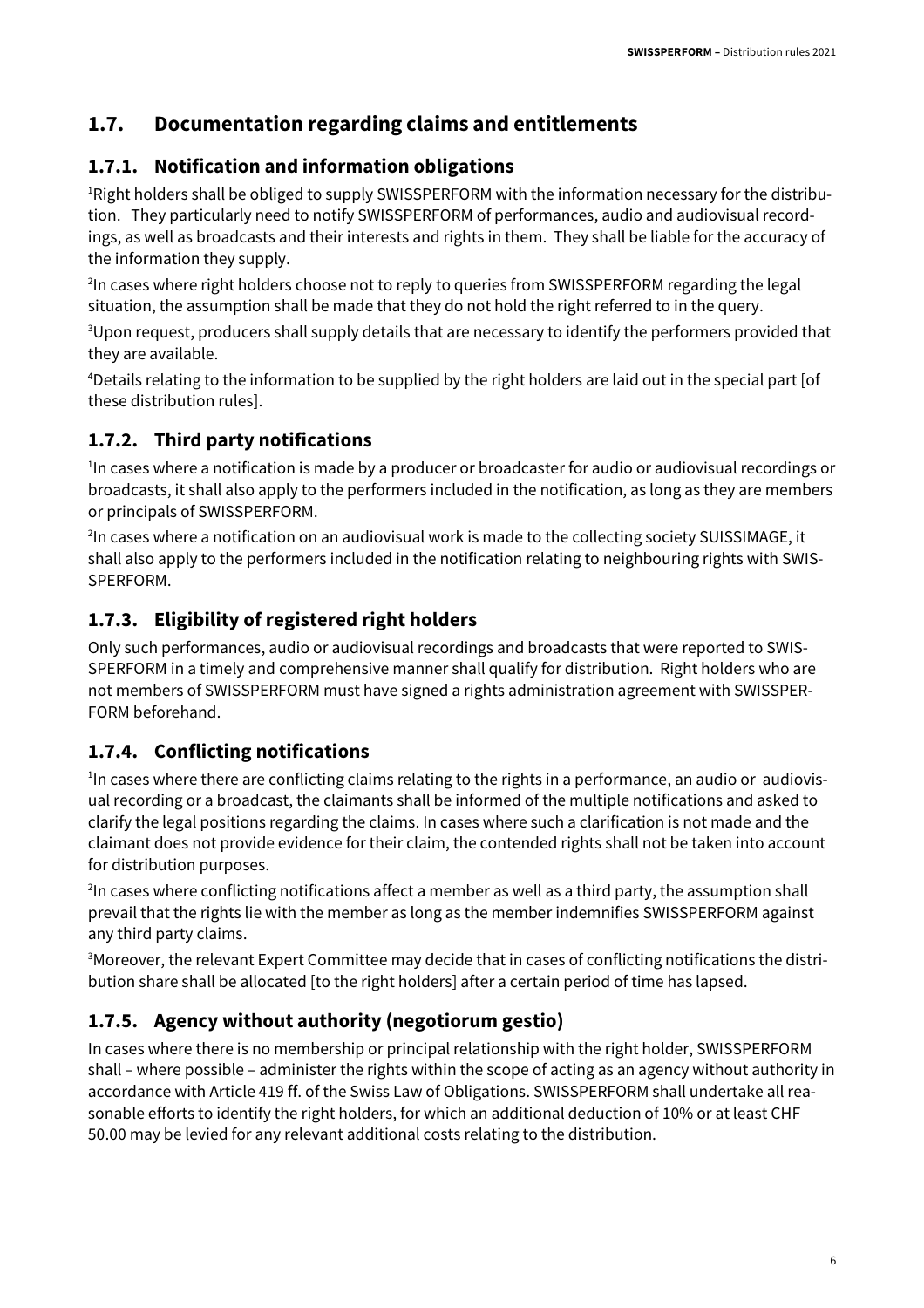## 2. Special part

### **2.1 Distribution of the performers' shares**

#### **2.1.1 General provisions**

#### 2.1.1.1 Definitions

#### - **Audio performers are defined as**

musicians, conductors, artistic producers, choir masters, singers, actors, narrators and other performers who perform a copyrighted work or a form of expression of folk art in an artistic manner, and those who contribute to a performance in an artistic manner to such an extent that they influence the immediate audible result of the performance.

#### - **Audiovisual performers are defined as**

actors, including puppeteers, dancers, theatre directors, dubbing directors, conductors, choirmasters, musicians, singers, also clowns, circus artistes, stunt performers (incl. stunt doubles), narrators (incl. dubbing actors, storytellers and audio voice-overs) and other performers who perform a copyrighted work or a form of expression of folk art in an artistic manner, and those who contribute to a performance in an artistic manner to such an extent that they influence the immediate audible result of the performance.

#### 2.1.1.2 Competences

<sup>1</sup>The Expert Committees of performers adopt joint resolutions regarding the general provisions pursuant to item 2.1.1 of the distribution rules. The Expert Committee of Audio Performers shall determine the provisions relevant to its expert sector pursuant to item 2.1.2, and the Expert Committee of Audiovisual Performers shall determine the provisions relevant to its expert sector pursuant to item 2.1.3.

<sup>2</sup>The distribution of the revenues arising from the use of musical performances which are only fixated on the audio track of an audiovisual recording or the audio and image track of a music video, shall be allocated to the expert sector of audio performers. The allocation of the relevant distributable amounts shall, however, be governed in the general part hereinafter. Any amendments to these provisions as well as to any agreements with right holders and sister societies in relation to these provisions require the approval of both Expert Committees.

#### 2.1.1.3 Allocation of distribution categories to expert sectors

<sup>1</sup>The expert sector of audio performers includes "commercially published sound recordings and music videos", "music on audiovisual recordings" as well as "non-commercially published sound recordings and live performances".

<sup>2</sup>The expert sector of audiovisual performers includes "performances in feature and TV films" as well as "other audiovisual performances".

#### 2.1.1.4 Allocation of distributable amounts to distribution categories

<sup>1</sup>The distributable amounts allocated to performers in the course of the generic distribution pursuant to item 1.3 are consolidated and allocated to the individual distribution categories in accordance with the following rules.

<sup>2</sup>Tariff collections which compensate for uses allocated to a specific distribution category pursuant to the wording of a tariff, shall only be allocated to the respective distribution category.

<sup>3</sup>Tariff collections which compensate for but do not distinguish between uses of commercially published sound recordings and non-commercially published sound recordings shall be allocated via resolution by the Expert Committee of Audio Performers on the basis of periodically conducted usage surveys, in line with the pro rata temporis shares of the used recordings in the distribution categories "commercially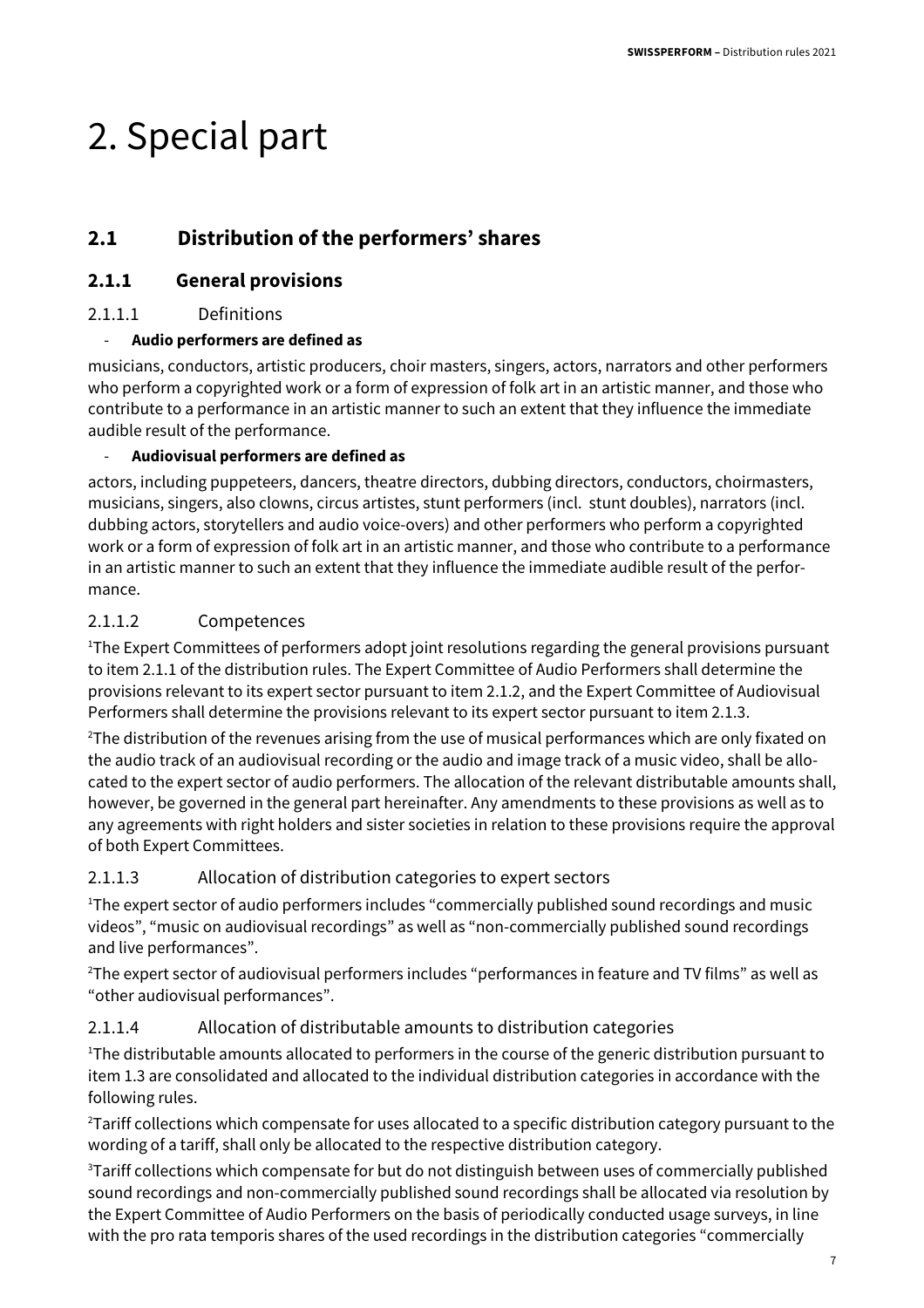published sound recordings and music videos" as well as "non-commercially published sound recordings".

4Tariff collections which compensate for but do not distinguish between various uses in audiovisual media, shall be allocated via resolution by the Expert Committees on the basis of periodically conducted usage surveys in line with the pro rata temporis shares of the used recordings in the individual distribution categories. In such cases, recordings with performances on the image track shall be weighted at 3/5, those with musical performances on the audio track with 1/5 and those with spoken performances on the audio track also with 1/5. A recording which contains both performances on the image track as well as musical and spoken performances on the audio track shall thus be weighted fully, a recording which only contains performances within the image with 3/5, a recording with performances within the image and musical performances on the audio track with 4/5 and a recording with performances within the image and spoken performances on the audio track, also with 4/5.

5The usage surveys in line with paragraphs 3 and 4 shall be undertaken on the basis of the following documents, in the order they become available:

- Importable and electronically processable reports from the users;
- Importable and electronically processable usage surveys from other collective management organisations, especially SUISSIMAGE and SUISA;
- Statistical surveys on the usage behaviour with regards to specific tariffs.

<sup>6</sup>Should no respective data be available for a specific use, the allocation shall be made on the basis of the use determined in the SRG radio and TV channels. In cases where the cost for the determination of the use exceeds the distributable amount by 25%, the Expert Committees may, at its reasonable discretion, also carry out the allocation to the distribution categories on the basis of an estimate.

 $7$ The allocations in line with the above rules carried out by the Expert Committees in charge are listed in Annex AAT1.

#### 2.1.1.5 Allocation rules for music in audiovision

<sup>1</sup>The distribution category "music on audiovisual recordings" shall be allocated up front in order to compensate for musical performances fixated only on the audio track of commercially published sound recordings:

- 1/5 of the collections from the use of commercially published sound recordings with feature and TV films. The remaining shares shall be allocated to the distribution category "performances in feature and TV films" to compensate for the artists contributing in the image as well as the narrators contributing to the audio track.
- 1/2 of the collections from the use of commercially published sound recordings with documentaries and cartoons. The remaining shares shall be allocated to the distribution category "other audiovisual performances" to compensate for the narrators contributing to the audio track.

<sup>2</sup>The distribution category "music on audiovisual recordings" shall be allocated up front in order to compensate for musical performances fixated only on the audio track of non-commercially published sound recordings:

- 1/5 of the collections for the use of non-commercially published sound recordings which contain performances within the image as well as spoken and musical performances on the audio track;
- 1/4 of the collections for the use of non-commercially published sound recordings which contain performances within the image and exclusively musical performances on the audio track, musical performances pursuant to paragraph 4 remain reserved;
- 1/2 of the collections for the use of non-commercially published sound recordings which contain no performances within the image but contain spoken and musical performances on the audio track;
- Full collections for the use of non-commercially published sound recordings which contain no performances within the image and exclusively musical performances on the audio track;

The remaining shares from the collections of non-commercially published sound recordings shall be allocated to the distribution category "other audiovisual performances" to compensate for the artists contributing in the image as well as the narrators contributing to the audio track.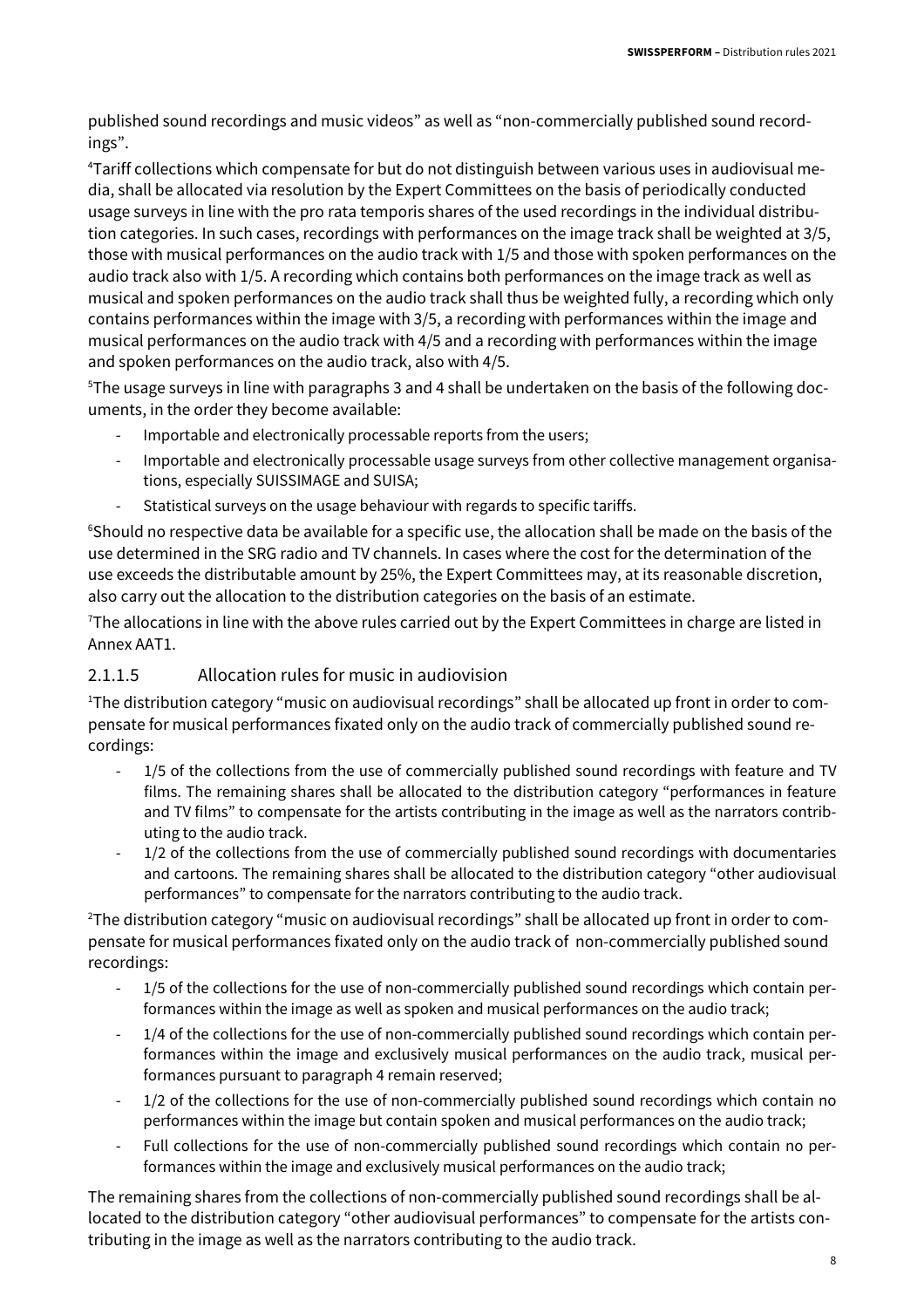3The distribution category "commercially published sound recordings and music videos" shall be allocated with 19/20 of the collections from the use of music videos to compensate for the musical performances in the visual and audio section of the music video. The remaining 1/20 shall be allocated to the distribution category "other audiovisual performances" to compensate for the performances that merely feature in the picture part.

<sup>4</sup>Musical performances which are recorded onto the image as well as the audio track (e.g. operas, concert broadcasts) shall be compensated for in the distribution category "other audiovisual performances" to which the relevant shares of the distribution category pursuant to item 2.1.1.4 para. 4 are to be allocated.

#### 2.1.1.6 Reserves and accruals

<sup>1</sup>The Expert Committees in charge decide on the reserves that need to be created for supplementary distributions and distribution risks. Provided that in the following, there are no specific stipulations that apply for individual distribution categories, the reserves must be set up in such a way that any right holders whose registration is done subsequently during the limitation period shall, where possible, receive remuneration at equal levels but under no circumstances at a higher level than the right holders that have the same entitlement and weighting factors which participated in the first, respectively previous distribution run.

<sup>2</sup>Additionally, the Expert Committees in charge may create economically justified reserves for the purpose of further developing the distribution system as well as for covering law enforcement risks within the distribution category. The creation and dissolution of such reserves shall be created in such a way that the right holders of the individual usage years benefit from such costs as evenly as possible.

#### 2.1.1.7 Claims and entitlements

<sup>1</sup>With the exception of the tariff-based collections defined in paragraph 3, all performers shall be entitled on the basis of the same principles, irrespective of their residence and whether reciprocity exists. Sanctions vis-a-vis collective management organisation abroad shall remain reserved, as per Annex AAT2.

<sup>2</sup>In cases where the rights administration takes place outside the remit of the legal areas subject to Art. 40 CopA (Swiss Copyright Act), a participation shall depend on the stipulations of the concluded rights administration agreement.

<sup>3</sup>Only performers with their residence in Switzerland or Swiss nationals, as well as nationals of a country which grants Swiss nationals reciprocity, shall be participating in the tariff-based collections from the use of commercially published sound and audiovisual recordings pursuant to Art. 35 CopA.

<sup>4</sup>The entitlement of foreign nationals based on international treaties shall remain reserved.

<sup>5</sup>The assessment of whether the national law of another country (in the sense of Art. 35 para. 4 CopA corresponds to Swiss law or whether an entitlement based on an international treaty is applicable shall be made on the basis of the criteria as determined in Annex AAT3. The stipulations for individual distribution categories in which the entitlements pursuant to Art. 35 para. 4 CopA are not made for each individual right but rather for a rights category which comprises several rights, shall remain reserved. If tariff-based collections cover several rights without a distinction, the Expert Committees shall decide on the allocation onto the individual rights. Details shall be governed in Annex AAT3.

<sup>6</sup>Under the auspices of bilateral agreements, the question of the entitlement can be assessed in a more detailed manner, and may regulated by deviating from paragraph 5.

7Should the assessment of an individual entitlement in on a case-by-case-basis turn out to be too elaborate, SWISSPERFORM may allocate it initially on the basis of the details in the membership declaration. Members of collective management organisation abroad may be subject to being allocated certain blanket entitlements. This is, however, subject to the provision of evidence for the entitlement by the right holders as well as the verification of an entitlement by SWISSPERFORM on a case-by-case-basis.

#### 2.1.18 Lump-sum payments

<sup>1</sup> Lump-sum payments shall be permissible in the following cases:

if the use cannot at all or not completely be established without reasonable effort;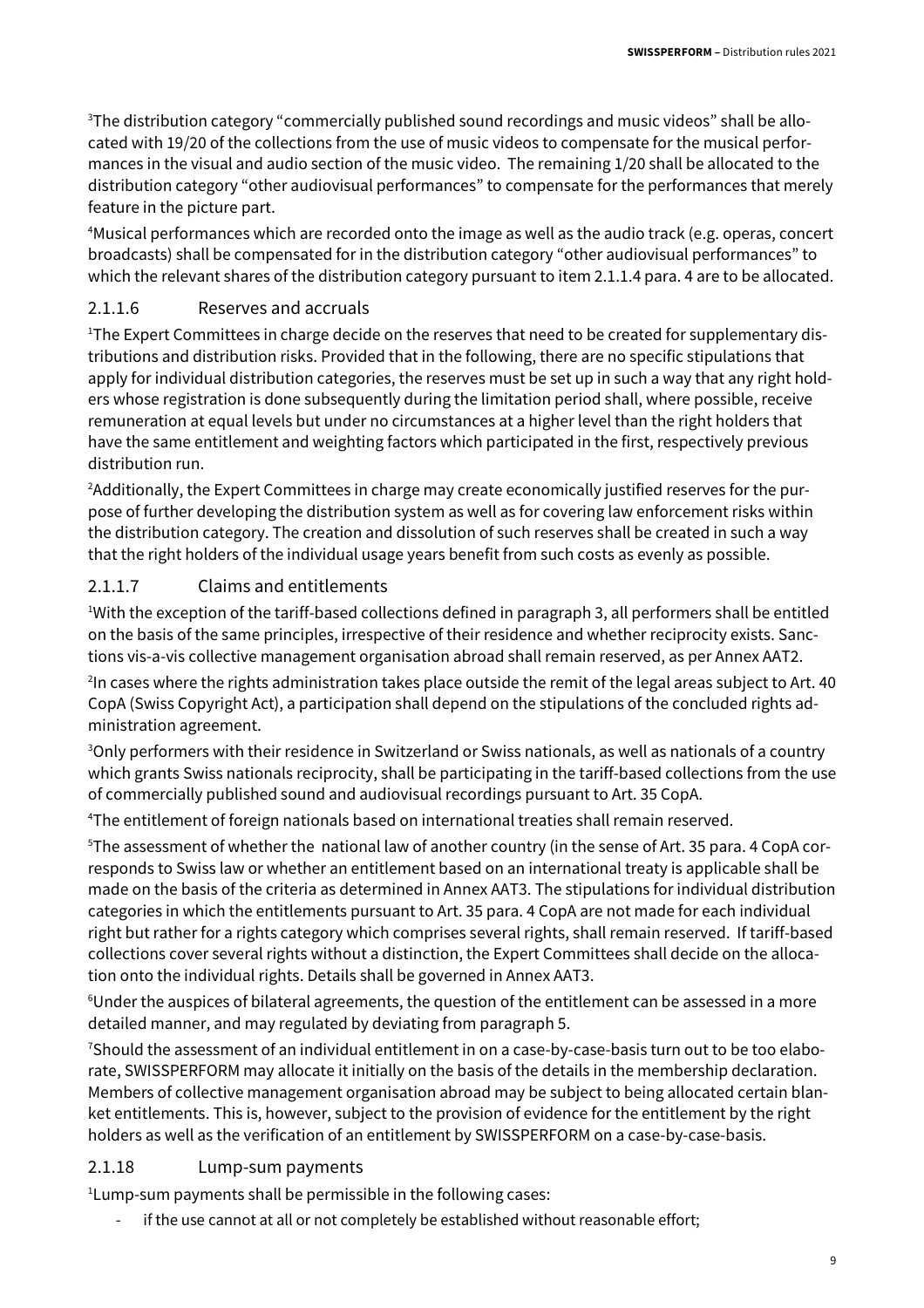if the individual distribution in a specific area would lead to a prevailing number of right holders receiving remuneration which would not reach the payment threshold.

<sup>2</sup>Provided that the use in a specific area is established at detailed level, the collections arising from this use may, subject to item 2.1.1.12, not be distributed on a lump-sum basis.

<sup>3</sup>Otherwise, the Expert Committee in charge shall decide on the share of the performances that are subject to lump-sum payments each year on the basis of the present use data, whereas this share shall not exceed 5% in the case of revenues from broadcast and re-transmission, and shall not exceed 10% in the case of revenues from other tariffs.

<sup>4</sup>The lump-sum payments shall be made to the Swiss representative associations of performers, which commit to keep the services they finance by means of the lump-sum payments also open for nonmembers.

<sup>5</sup>The Expert Committee in charge may decide that foreign and international organisations participate in the lump-sum payments if a significant share of uses which cannot be determined on an individual level, affects foreign right holders.

<sup>6</sup>10% of the annual shares of performers from blank media levies, private copying fees, use of recordings in businesses, rental and use of recordings for educational purposes shall be dedicated to the fight against unauthorised uses and to the support of respect copyright campaigns.

<sup>7</sup>Special stipulations in reciprocal agreements with foreign societies shall remain reserved.

#### 2.1.1.9 "Group rule"

<sup>1</sup>Performers who have contributed to a recording under a joint name (band name) and are affiliated with SWISSPERFORM for their worldwide neighbouring rights may, upon express written request to SWIS-SPERFORM, appoint a joint representative and a joint paying agent. SWISSPERFORM shall then pay the joint paying agent with discharging effect for the parties having made the appointment.

<sup>2</sup>In cases where not all performers contributing to the recording have signed the joint declaration as per para. 1 above, SWISSPERFORM shall pay the joint paying agent as designated pursuant to para. 1 above, unless the non-signatories to the joint declaration have not given SWISSPERFORM instructions to the contrary.

<sup>3</sup>Elected representatives of orchestras, choirs, dance and ballet companies and other performers regularly appearing in the form of an ensemble shall be considered to be the representatives of the group vis-avis SWISSPERFORM for the recordings they made together. SWISSPERFORM shall pay the paying agent appointed by the relevant representatives.

4 In cases where the representatives of orchestras, choirs, dance and ballet companies have not appointed a representative, SWISSPERFORM shall be entitled to make payments for the recordings made under the group name in favour of the band members to the supporting sponsor of the group as an agent without a mandate (negotiorum gestio) if said sponsor indemnifies SWISSPERFORM against third party claims.

#### 2.1.1.10 Bilateral agreements with sister societies abroad

<sup>1</sup>In cases where bilateral agreements with sister societies abroad provide that the distributable amounts due to their members remain in the country of collection (non-exchange agreements), said amounts shall be distributed to the SWISSPERFORM members and principals. These amounts shall serve as compensation for their claims and entitlements in countries with which SWISSPERFORM holds non-exchange or lump-sum exchange agreements.

2 In cases where bilateral agreements with sister societies abroad provide that the distributable amount is to be paid to the other society on behalf of each organisations' members and principals, the overall amount due shall be paid to the other society.

<sup>3</sup>Additional conditions for concluding bilateral agreements with sister societies abroad are governed in Annex AAT2.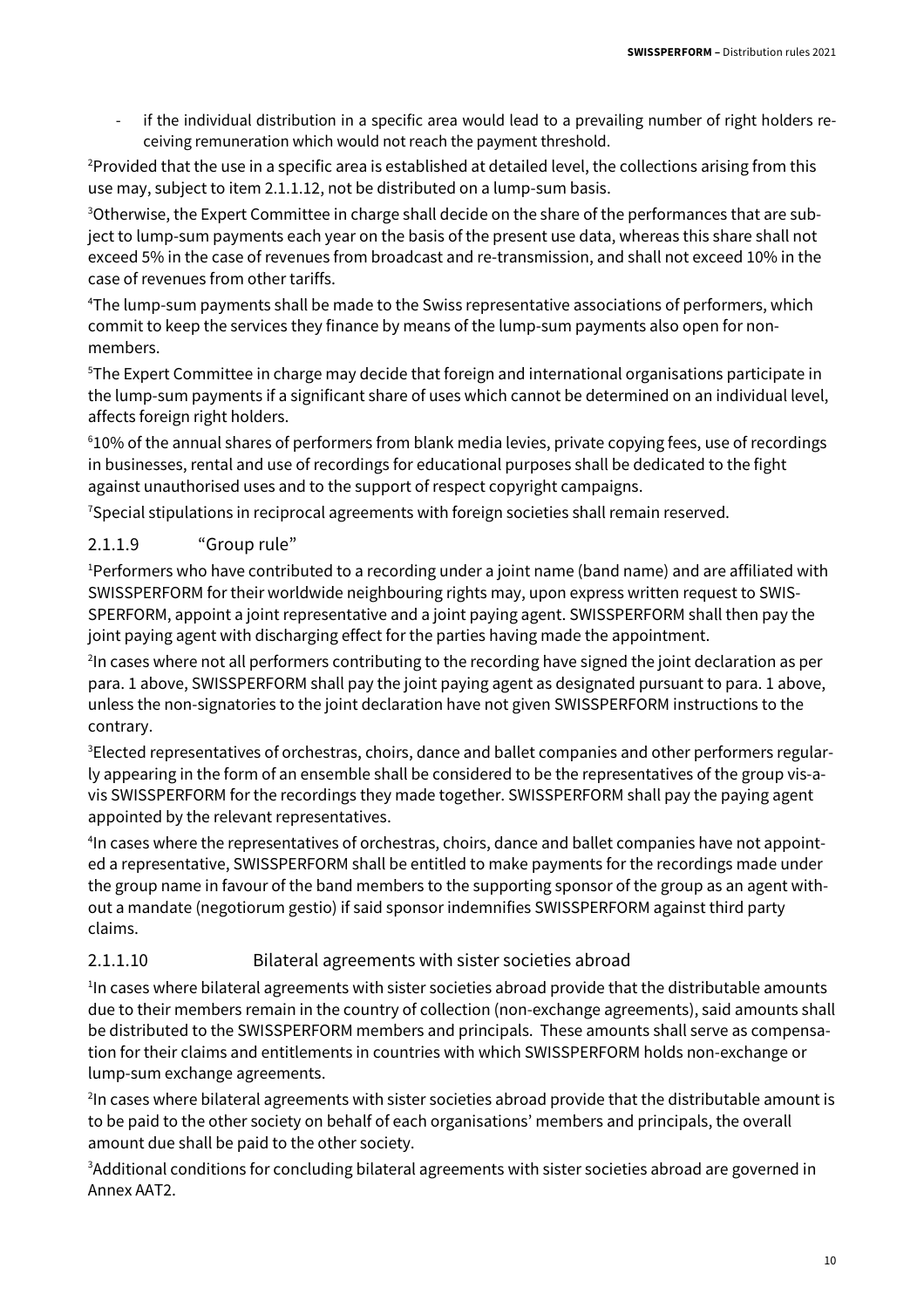#### 2.1.1.11 Administration deductions and cost allocation for foreign right holders

<sup>1</sup>In cases where the identification of foreign sound or audiovisual recordings and/or its rights holders requires special efforts, SWISSPERFORM may deduct 10% or a minimum of CHF 50.00 from the amount due to those foreign right holders who are not represented by SWISSPERFORM via a sister society.

<sup>2</sup>In cases where users dispute the entitlement of foreign right holders in the context of the application of Art. 35 para. 4 CopA and applicable international treaty law, SWISSPERFORM shall be entitled but not obliged to enforce the respective claims and entitlements through the courts. It may predicate such a legal enforcement on the condition that the sister societies contribute to the relevant costs.

#### 2.1.1.12 Allocation of non-distributable amounts

Amounts that cannot be paid out due to a lack of valid account information, a lack of a legal relationship with SWISSPERFORM, an incomplete identification of the right holder(s) or a lack of having reached the minimum payment threshold may be used for one or more of the following purposes after the limitation period has expired:

- Amounts that have become time-barred may be re-allocated to the distribution and the Expert Committees decide on the procedure in each case;
- Amounts that have become time-barred may be used to reduce the distribution related administration cost and transferred into the reserve fund for supplementary distributions or further developments of the distribution system;
- Amounts that have become time-barred may be transferred to the relevant fund for cultural and social purposes in the audio and audiovisual categories;
- Amounts that have become time-barred may be distributed in the form of a lump-sum payment pursuant to item 2.1.1.8.

The distribution shall be made once the limitation period has expired subject to the resolution of the Expert Committee in charge.

#### 2.1.1.13 Involving other organisations for distribution tasks

<sup>1</sup>The Expert Committees may mandate other suitable organisations with tasks related to distributing remuneration in line with the provisions of these distribution rules. The activity of the mandated organisation shall be under the supervision of the Expert Committee in charge. Agreements with mandated organisations shall have to be authorised by the SWISSPERFORM Board of Directors.

<sup>2</sup>The agreements must ensure that all provisions of the distribution rules are adhered to and that the right holders may turn to the Expert Committees in charge in cases of complaints or appeals. The duration of these agreements must be limited and it must be ensured that it will be possible to ingest the relevant distribution category including the pertaining distribution data at SWISSPERFORM, or transfer it to another organisation upon termination of the agreement.

#### 2.1.1.14 Entry into force of the changes to the distribution rules for performers - general provisions

<sup>1</sup>The changes to the distribution rules for performers (General Provisions, item 2.1.1 ff.) shall enter into force on 01 January 2017 and apply to the distribution of collections made in 2016.

<sup>2</sup>Should the necessary conditions for the changeover of the distribution system not have been met, the previous distribution rules shall be valid for another year based on the resolution of the Expert Committees for performers.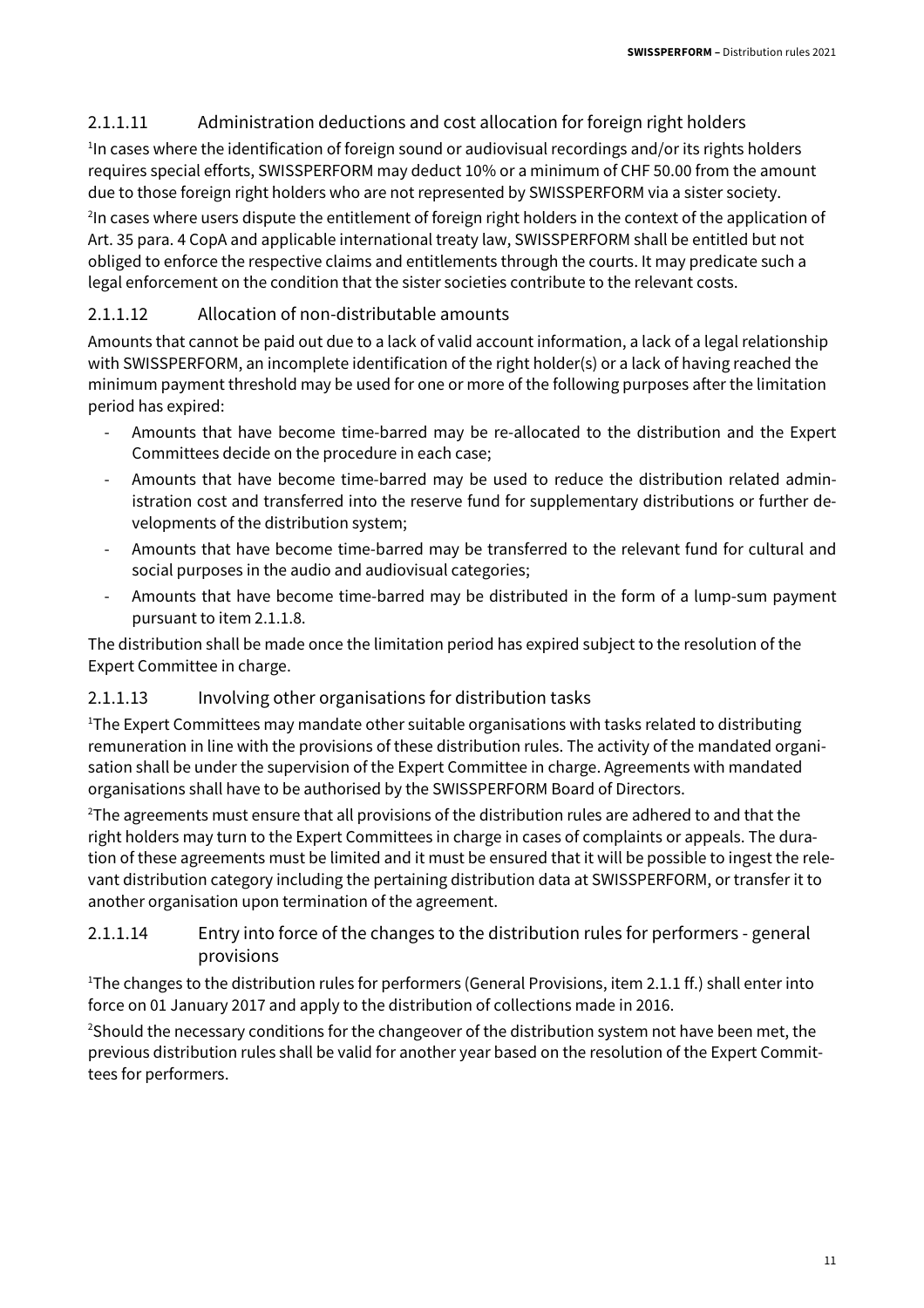#### **2.1.2 Distribution among performers in the audio sector**

#### 2.1.2.1 Definition of the distribution categories

<sup>1</sup>The distribution category "commercially published sound recordings and music videos" shall include all fixations of a work that are commercially available, irrespective whether they are distributed in a physical or a non-physical format.

<sup>2</sup>The distribution category "music on audiovisual recordings" shall include all performances on the audio track of an audiovisual recording with the exception of performances on the audio track of a music video.

<sup>3</sup>The distribution category "non-commercially published sound recordings and live performances" shall include all performances which neither fall under distribution category "commercially published sound recordings and music videos" nor distribution category "music on audiovisual recordings".

2.1.2.2 Distribution of the remuneration from the use of commercially published sound recordings and music videos

#### 2.1.2.2.1 Creation of distributions and allocation of tariff-based collections

The revenues arising from the re-transmission via cable and transmitters as well as IP-based networks, from non-private broadcast reception, from private copying, from rental, from use in schools and businesses, from the use of works by persons with disabilities, the use of archive recordings, the licensed use of set-top-boxes with storage and vPVR, the use arising from rights in orphan works as well as the broadcast of commercially published audio and audiovisual recordings, the making available, performance and projection of commercially available audio and audiovisual recordings shall be allocated to five distributions. Distributions 1-3 shall correspond to the music channels characteristic of the three SRG broadcasting groups; in distribution 4, the relevant private broadcasters are consolidated; in distribution 5, the share of music videos is separated out. Details shall be governed in Annex APH1.

#### 2.1.2.2.2 Basic distribution principles

<sup>1</sup>The share for each sound recording as part of a distribution is determined by:

- the duration during which a recording was used;
- any weighting factors for the channel;
- any supplements for the first broadcast;
- the size of the formation.

<sup>2</sup>The Expert Committee shall determine the weighting factor for each channel in Annex APH1. This shall take the revenues in distributions 1-3 in line with the collections from the respective SRG channels into account. There shall be no weighting in distributions 4 and 5. The weightings shall be periodically adapted to the development of the collections from the analysed channels.

 $3$ The Expert Committee may determine that a sound recording shall receive a supplement for its first broadcast within a distribution period in a distribution. Likewise, the Expert Committee may introduce a degression (Annex APH1).

<sup>4</sup>The size of the formation shall be graded into tiers in accordance with Annex APH1 whereby the biggest category shall receive a maximum weighting of 2.5 times of the smallest formation (Formation factor). The tiers shall be periodically evaluated.

<sup>5</sup>The artists contributing to a recording shall be allocated into three categories.

- Featured Artists: Soloists and conductors referred to by name as well as named members of a named formation with up to 15 contributing members.
- Non-Featured Artists: Unnamed performers or members of named formations with 16 or more contributing members.
- Artistic Producers: Performers of these categories which are or are not referred to by name.

The role values of the contributing members shall be subject to a degression within the individual categories (Annex APH1).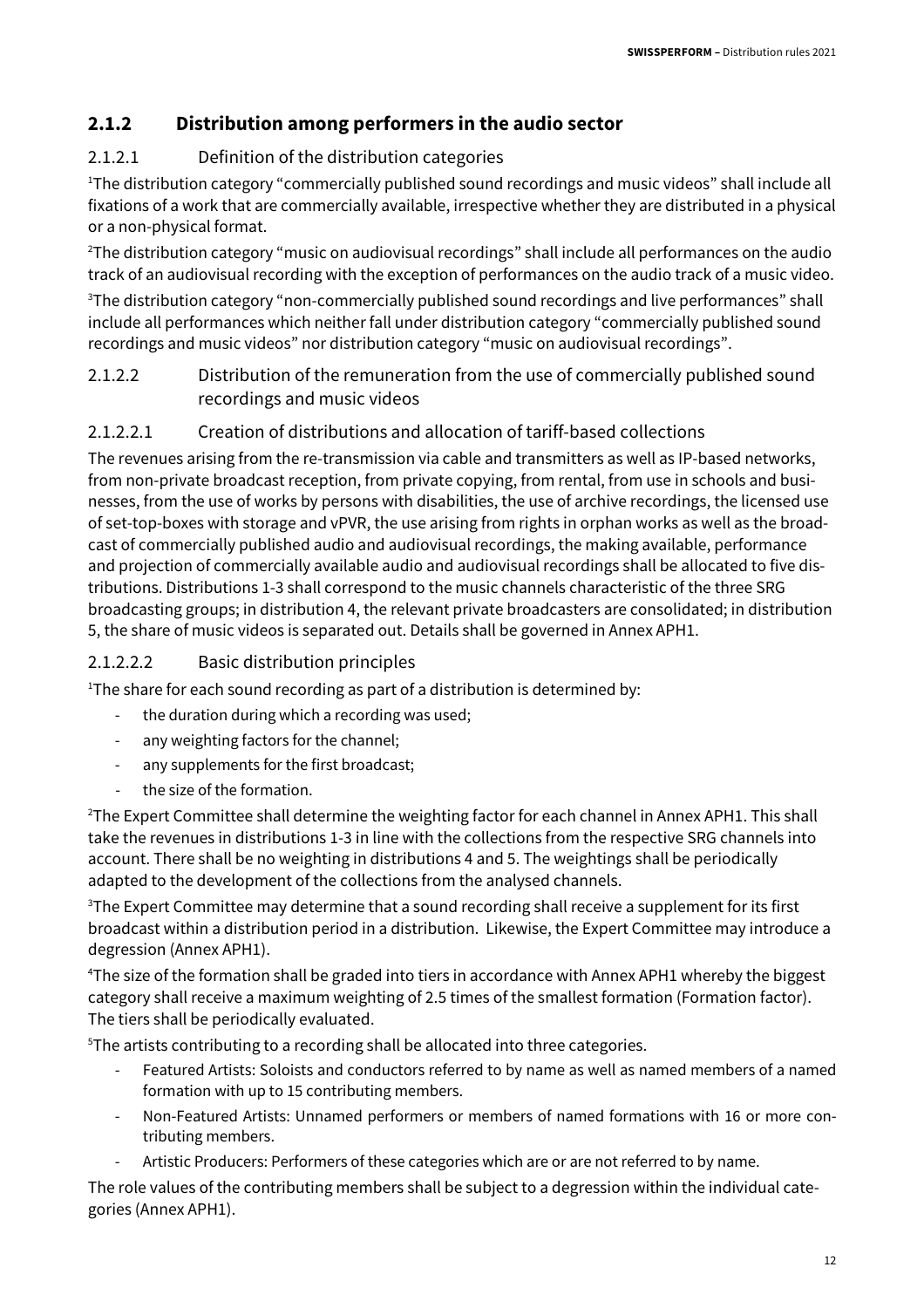The points shall be added up per category and evenly spread out across the contributors within a category on the respective recording so that each contributor shall participate within the same category with equal shares. Details shall be governed in Annex APH1.

<sup>6</sup>A contributor can only adhere to one category in each recording.

<sup>7</sup>Both the formation sizes as well as the allocation into categories shall be undertaken by SWISSPERFORM based on the details submitted by contributors and producers of sound recordings or publicly available information, in particular the "label copy". In the case of members or principals, the predominant basis shall be a trustworthy self-declaration. In the case of foreign right holders, the basis shall be the assessment by the competent collective management organisations provided that they do not contradict the basic principles of items 5 and 6 above.

<sup>8</sup>Affected parties may appeal against the categorisation to the respective Expert Committee.

#### 2.1.2.2.3 Entitlements / right holder categories

<sup>1</sup>In application of item 2.1.1.7 para. 5, entitlements in commercially published sound recordings shall be consolidated into a maximum of five entitlement categories which correspond to the most common reciprocity situations pursuant to Art. 35 para. 4 CopA as well as international treaty law applicable to the commercially published sound recording. Details shall be governed in Annex APH1.

<sup>2</sup>Entitlements in music videos shall, mutatis mutandis, be subject to the provisions of item 2.1.3.2.2 of the distribution rules (actors in feature and TV films).

#### 2.1.2.2.4 Relevant usage data

<sup>1</sup>The distribution shall be carried as much as possible in line with the broadcast reports received for the usage.

<sup>2</sup>The broadcasting data of the main SRG radio channels and of five private radio channels must be used for the distribution as a minimum, taking the linguistic regions [of Switzerland] into consideration. The Expert Committee of Audio Performers shall determine the details in Annex APH1.

<sup>3</sup>In cases where the revenues from broadcast remuneration originating from different channels are consolidated in the distribution, the Expert Committee of Audio Performers may allocate a weighting factor to each channel.

<sup>4</sup>For the distribution of pot 5, the broadcast reports from SRG as well as the available and processable broadcast reports from private channels shall be analysed.

#### 2.1.2.2.5 Entitled performers' duties

<sup>1</sup>Without having to be requested to do so, performers whose performances are fixated on a commercially published sound recording, shall notify SWISSPERFORM of the type of their contribution in this recording, citing all necessary data for an identification of the recording. They shall, upon first request, provide SWISSPERFORM with all further details which may serve the distribution of the remuneration to right holders.

<sup>2</sup>Without having to be requested to do so, artistic producers or artistic directors of a recording shall notify SWISSPERFORM of all contributors to their recordings and their relevant musical roles by means of the respective form. SWISSPERFORM may also request the respective details from producers of sound recordings.

<sup>3</sup>SWISSPERFORM shall not be liable for faulty or incomplete recording or right holder data.

#### 2.1.2.2.6 Supplementary distributions

<sup>1</sup>Over the period of six years, SWISSPERFORM shall carry out at least one supplementary distribution each year in the year following the use. Any retroactively documented uses and contributions shall be allocated with the amount which would have been allocated to them if the documentation had been submitted in time for the first distribution. The Expert Committee shall create the necessary reserves for the supplementary distributions. Details shall be governed in Annex APH1.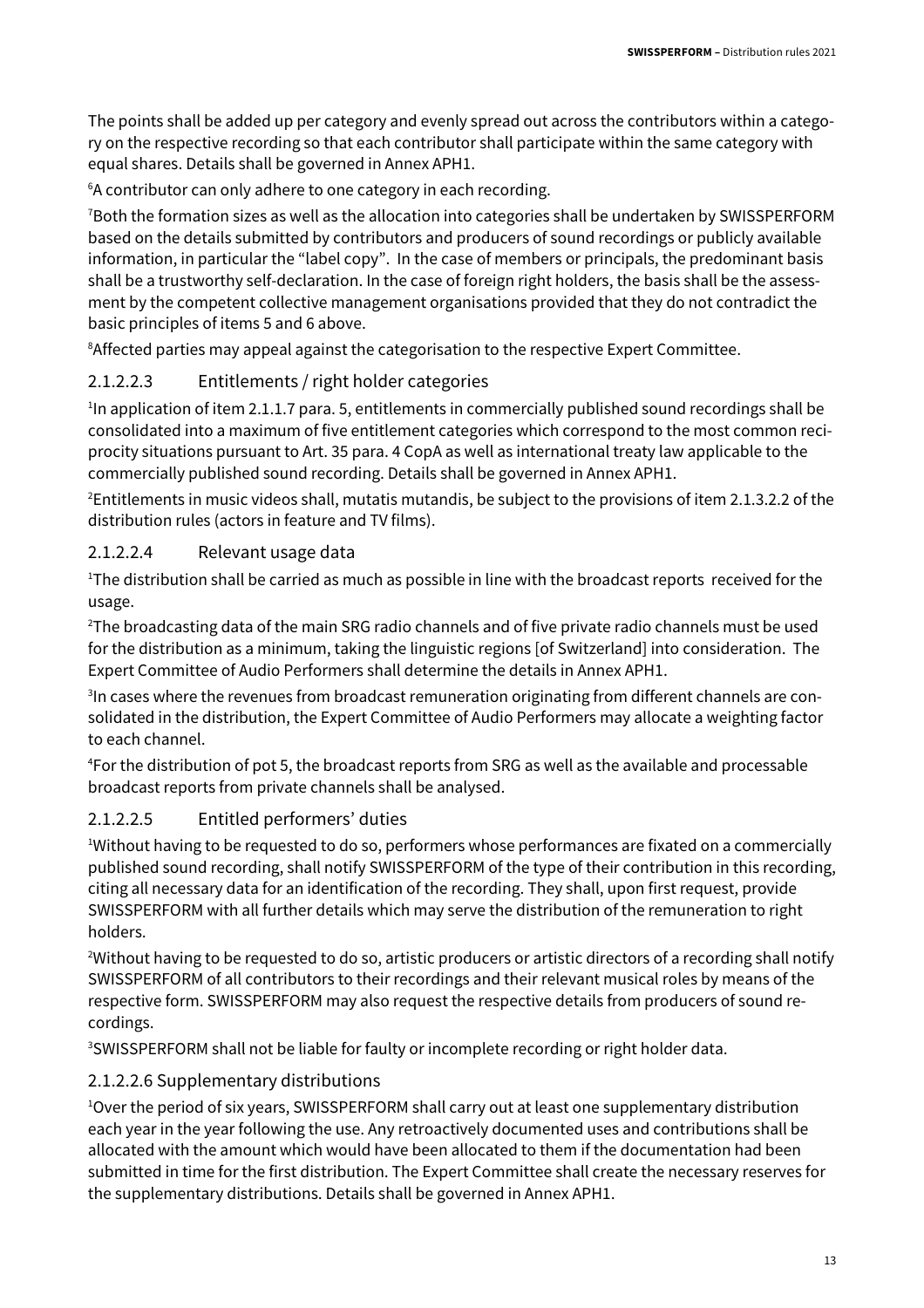2SWISSPERFORM shall not be liable for any errors contained in the broadcast data relevant for the analysis pursuant to item 2.1.2.2.4. It shall, however, correct any errors that have been documented by it or by the right holders in the course of a supplementary distribution.

2.1.2.3 Distribution of the remuneration from the use of music in audiovisual recordings

#### 2.1.2.3.1 Creation of distribution 'pots'

1Each year, the collections allocated to the distribution category "music in audiovisual recordings" pursuant to items 2.1.1.4 and 2.1.1.5 shall be allocated to the distribution pots determined by the Expert Committee of Audio Performers in para. 2. For music which is integrated in the audio track of a work registered with SUISSIMAGE, two proper distribution pots shall be created.

<sup>2</sup>The following distribution pots shall be created:

- A Music on the audio track of audiovisual recordings registered with SUISSIMAGE with up to 15 contributors;
- B Music on the audio track of audiovisual recordings registered with SUISSIMAGE with more than 16 contributors;
- C Music on the audio track of other audiovisual recordings with up to 15 contributors;
- D Music on the audio track of other audiovisual recordings with more than 16 contributors;
- E Music in commercials, jingles, audio logos and the like.

 $3$ The allocation to the distribution pots shall be made on the basis of the periodically determined uses subject to an analogous application of items 2.1.1.4 and 2.1.1.5.

4 In order to cater for the various formation sizes in the distribution pots, the distribution pots may be weighted differently, whereas the weighting shall not exceed a ratio of one to five. Contributors in large formations of distribution pots B and D may under no circumstances receive a higher minute remuneration than contributors in small formations of distribution pots A and C.

5Contributing soloists and conductors in large formations shall participate in the distribution via distribution pot A or C. As a consequence, a maximum share of 20% each can be transferred to distribution pots A and C from distribution pots B and D created on the basis of the preceding rules.

<sup>6</sup>The Expert Committee of Audio Performers shall determine the details in Annex APH2.

#### 2.1.2.3.2 Participation of performers in individual distribution pots

<sup>1</sup>Each performer shall participate in the distribution pots based on personal entitlement pursuant to item 2.1.1.7, and generally in line with the broadcast minutes of the work or the form of expression of folk art presented by the respective right holder and broadcast in a relevant programme. A maximum of ten broadcasts of the same work or the same form of expression shall be taken into account during a year. This shall be subject to the provisions pursuant to item 2.1.1.8.

<sup>2</sup>The authoritative broadcast duration in minutes (in the German text: "minutage") within the meaning of paragraph 1 shall be deemed to be the duration of the musical work on the audio track of the audiovisual work.

<sup>3</sup>In cases where it is not possible to exactly determine the broadcast minutes, they shall be estimated on the basis of auxiliary quantities which relate directly to the broadcast minutes such as recording duration, number and type of recordings for broadcast purposes.

<sup>4</sup>With the exception of pot E (commercials, jingles, audio logos), short broadcasts of under a minute shall not be taken into account in the distribution.

5The analysed TV channels pursuant to item 2.1.3.2.1 shall be authoritative within the meaning of paragraph 1 in relation to distribution pots A and B. Swiss TV channels which have been re-transmitted via cable shall be applicable for distribution pots C, D and E. As such, all SRG main channels and additional channels shall be taken into account. Half of any further channels shall be selected based on their daily reach, the other half on the basis of the shares on the programme contents relevant for distribution. Overall, a minimum of 10 and a maximum of 18 TV channels shall be taken into account. The SRG main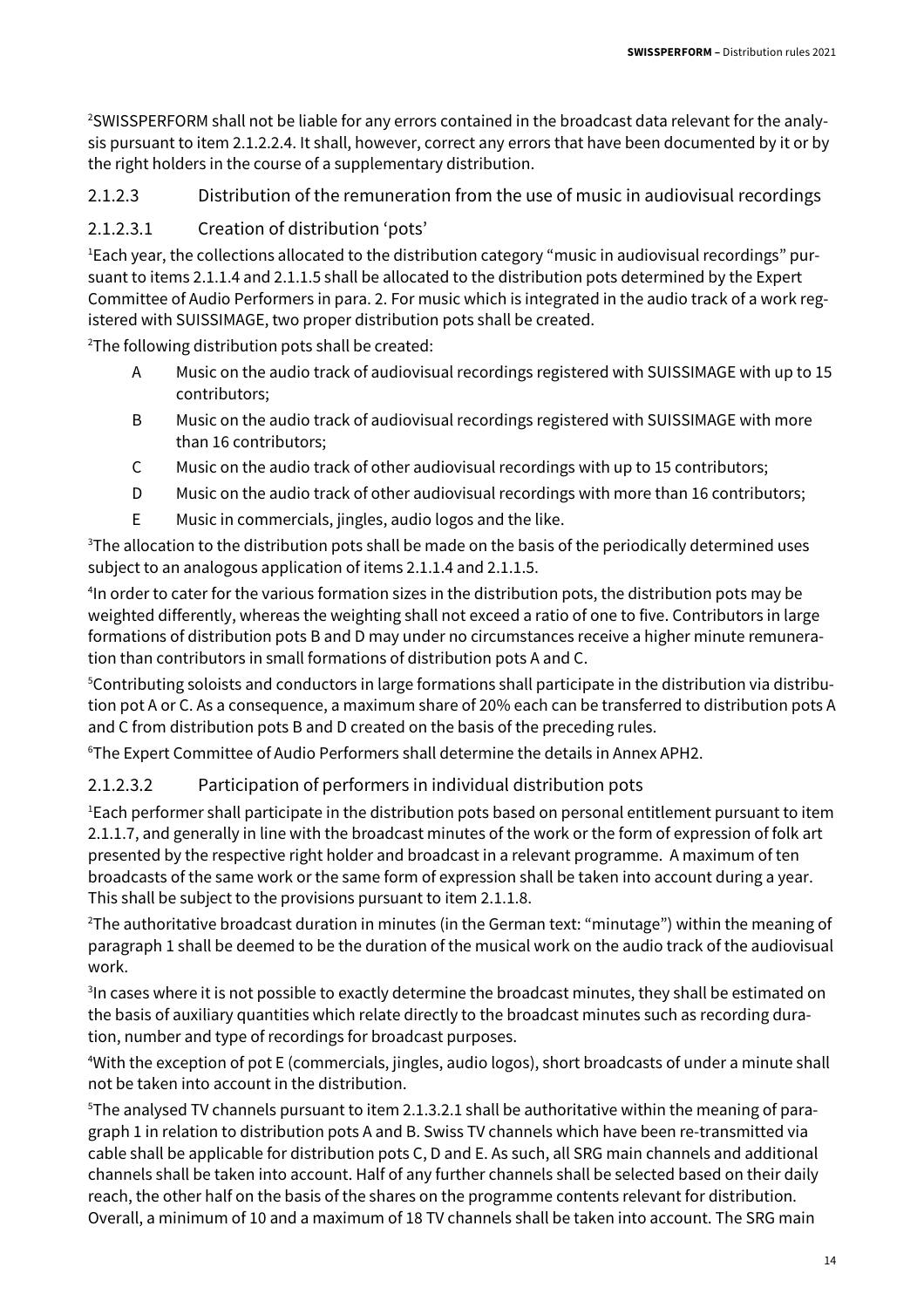channels shall be weighted fully. Other channels may be weighted depending on their daily reach yielded across all of Switzerland or across the linguistic regions. Details are listed in Annex APH2.

<sup>6</sup>The daily reach shall be deemed as the share of households in percent which are watching a channel for a minimum of 30 seconds on an average day. The average value measured for the usage year shall be authoritative.

<sup>7</sup>The Expert Committee of Audio Performers may determine parts of broadcast programmes in which the shares of a right holder can even be established without an available notification and paid out to the right holder.

<sup>8</sup>SWISSPERFORM members who have assigned their rights administration to SWISSPERFORM in a country for whose territory SWISSPERFORM has entered into a non-exchange or lump-sum exchange agreement with the collective management organisations in charge, may additionally send in notifications on broadcasts in the disseminated channels in the respective country. A maximum of 18 TV channels shall be taken into account in the respective country with the selection and weighting of programmes taking place analogously with item 2.1.3.3.2 para. 4. The daily reach may be replaced by the weighting factors or other customary criteria for the channels' market position applied by the collective management organisation in the relevant country. Details are listed in Annex APH2.

#### 2.1.2.3.3 Entitled performers' duties

Right holders shall notify SWISSPERFORM every year until 30 June about the broadcast minutes in one of the authoritative channels of the previous year to be allocated to them pursuant to item 2.1.2.3.2 by submitting the necessary evidence by way of supporting documents to the point of contact indicated by SWISSPERFORM

#### 2.1.2.3.4 Subsequent notification and creation of reserves

<sup>1</sup>A reserve fund for late notifications shall be created to which 30% of the distributable amount shall be allocated. If, however, a CHF/minute value per person of more than CHF 5.00 were to be the result of too few notifications being submitted on time, the reserve fund shall be increased accordingly. 2/3 of the reserve fund shall be available for the first supplementary distribution where right holders participate who submitted late notifications and who fulfil the respective requirements until 30 June of the second year following the calendar year where the use has taken place. 1/3 of the reserve fund shall be available for the second supplementary distribution where right holders participate who submitted late notifications and who fulfil the respective requirements prior to the end of the sixth year following the calendar year where the use has taken place.

<sup>2</sup>The remuneration to be allocated to individual right holders may, under no circumstances, exceed the remuneration which right holders have been paid during the preceding distribution run. Any further entitlements shall be excluded. This shall be subject to the provisions of bilateral agreements for the compliance of which the Expert Committee of Audio Performers may create special reserves.

<sup>3</sup>For subsequent claims due to errors in the distribution, another reserve fund shall be created to which 1% of the distributable amount due to performers shall be allocated each year.

<sup>4</sup>Any amounts that remain undistributed after the statutory limitation period has expired shall be used pursuant to item 2.1.1.12.

#### 2.1.2.4 Distribution of remuneration from the use of non-commercially published sound recordings and live performances

#### 2.1.2.4.1 Creation of distribution 'pots'

<sup>1</sup>Each year, the collections allocated to the distribution category "non-commercially published sound recordings and live performances" pursuant to items 2.1.1.4 and 2.1.1.5 shall be allocated to the distribution pots determined by the Expert Committee of Audio Performers in para. 2.

<sup>2</sup>The following distribution pots shall be created:

A Music: Soloists and formations with up to 15 contributors;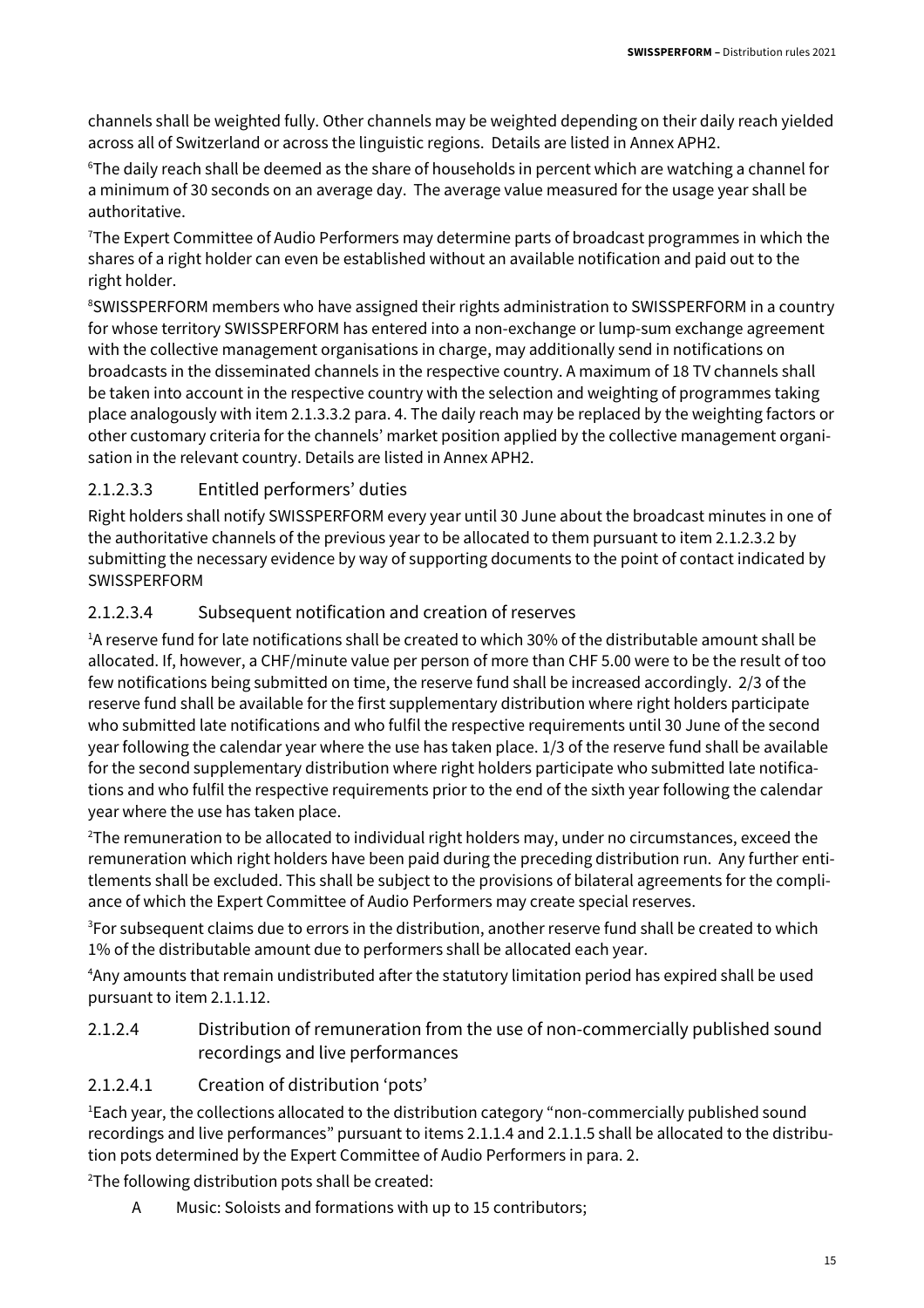- B Music: Orchestras, big bands, other formations incl. brass music, choirs and operas with more than 16 contributors;
- C Performances of narrators in radio plays, readings, recitations;
- D Performances in commercials, jingles, audio logos and the like;
- E Performances of forms of expression of folk art.

<sup>3</sup>The allocation to the distribution pots shall be made on the basis of the periodically determined uses subject to an analogous application of items 2.1.1.4 and 2.1.1.5.

4 In order to cater for the various formation sizes in the distribution pots, the distribution pots may be weighted differently, whereas the weighting shall not exceed a ratio of one to five. Contributors in large formations of distribution pot B may under no circumstances receive a higher minute remuneration than contributors in small formations of distribution pot A.

5Contributing soloists and conductors in large formations shall participate in the distribution via distribution pot A. As a consequence, a maximum share of 20% can be transferred to distribution pot A from distribution pot B created on the basis of the preceding rules.

<sup>6</sup>The Expert Committee of Audio Performers shall determine the details in Annex APH3.

#### 2.1.2.4.2 Participation of performers in individual distribution pots

<sup>1</sup>Each performer shall participate in the distribution pots based on personal entitlement pursuant to item 2.1.1.7, and generally in line with the broadcast minutes of the work or the form of expression of folk art presented by the respective right holder and broadcast in a relevant programme. A maximum of ten broadcasts of the same work or the same form of expression shall be taken into account during a year. This shall be subject to the provisions pursuant to item 2.1.1.8.

<sup>2</sup>In cases where it is not possible to exactly determine the broadcast minutes, they shall be estimated on the basis of auxiliary quantities which relate directly to the broadcast minutes such as recording duration, number and type of recordings for broadcast purposes.

<sup>3</sup>With the exception of pot D (commercials, jingles, audio logos), short broadcasts of under a minute shall not be taken into account in the distribution.

4The channels analysed pursuant to item 2.1.2.2.4 as well as Annex APH1 shall be deemed as authoritative within the meaning of para. 1, and weightings shall be relinquished.

<sup>5</sup>The Expert Committee of Audio Performers may determine parts of broadcast programmes in which the shares of a right holder can even be established without an available notification and paid out to the right holder.

<sup>6</sup>SWISSPERFORM members who have assigned their rights administration to SWISSPERFORM in a country for whose territory SWISSPERFORM has entered into a non-exchange or lump-sum exchange agreement with the collective management organisations in charge, may additionally send in notifications on broadcasts in the disseminated channels in the respective country. The rules on the authoritative character of a channel pursuant to para. 4 shall be analogous to the selection of the channels which qualify for distribution in another country.

#### 2.1.2.4.3 Entitled performers' duties

Right holders shall notify one of the points of contact denominated by SWISSPERFORM about the broadcast minutes to be allocated to them in relation to the previous year in the authoritative channels pursuant to item 2.1.2.4.2 by submitting the necessary evidence by way of supporting documents.

#### 2.1.2.4.4 Subsequent notification and creation of reserves

<sup>1</sup>A reserve fund for late notifications shall be created to which 30% of the distributable amount shall be allocated. If, however, a CHF/minute value per person of more than CHF 5.00 were to be the result of too few notifications being submitted on time, the reserve fund shall be increased accordingly. 2/3 of the reserve fund shall be available for the first supplementary distribution where right holders participate who submitted late notifications and who fulfil the respective requirements until 30 June of the second year following the calendar year where the use has taken place. 1/3 of the reserve fund shall be available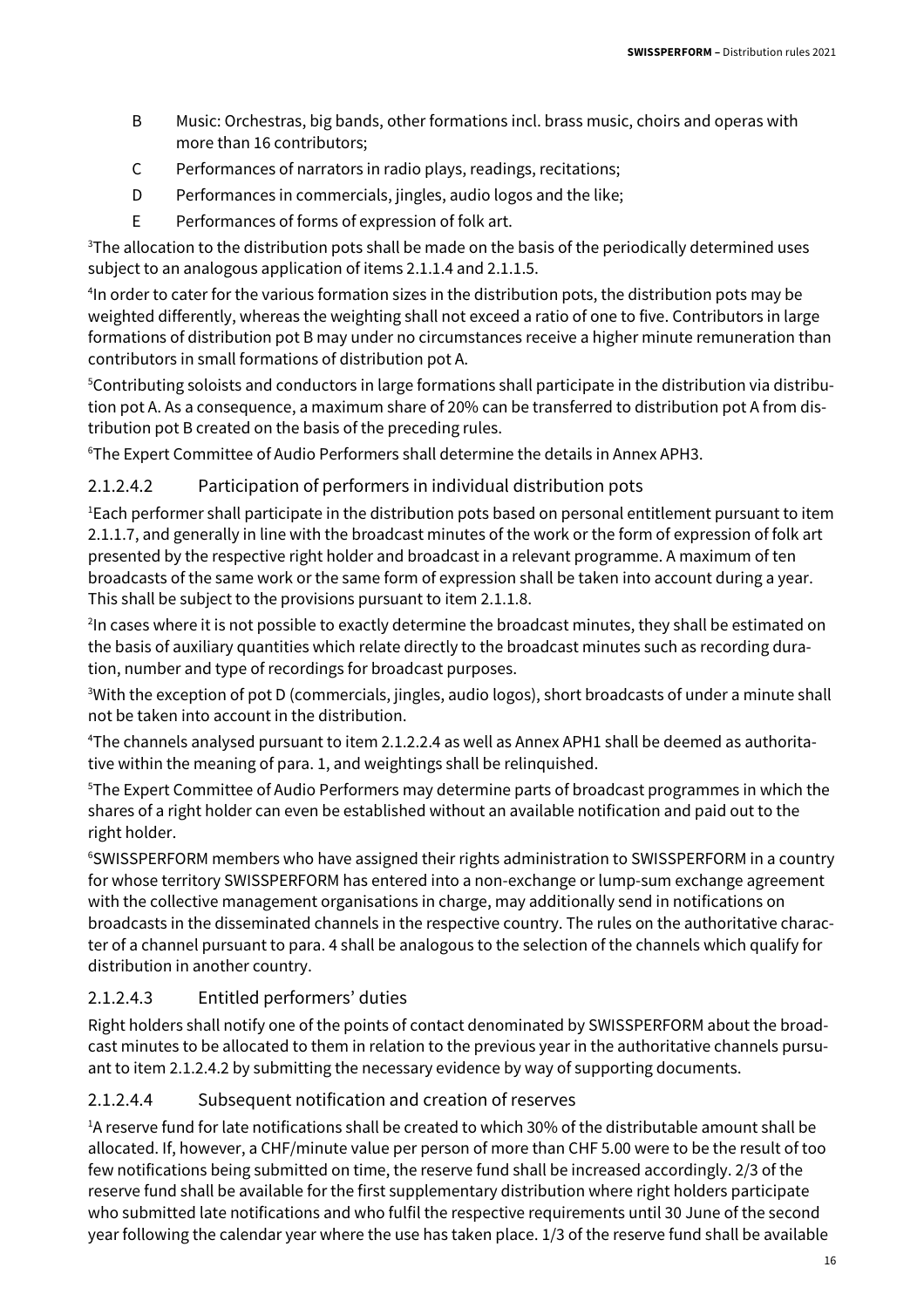for the second supplementary distribution where right holders participate who submitted late notifications and who fulfil the respective requirements prior to the end of the sixth year following the calendar year where the use has taken place.

<sup>2</sup>The remuneration to be allocated to individual right holders may, under no circumstances, exceed the remuneration which right holders have been paid during the regular distribution run. Any further entitlements shall be excluded. Subject thereof shall be the provisions of bilateral agreements for the compliance of which the Expert Committee of Audio Performers may create special reserves.

<sup>3</sup>For subsequent claims due to errors in the distribution, another reserve fund shall be created to which 1% of the distributable amount due to performers shall be allocated each year.

<sup>4</sup>Any amounts that remain undistributed after the statutory limitation period has expired shall be used pursuant to item 2.1.1.12.

2.1.2.5 Entry into force of the changes to the distribution rules for performers - audio sector

<sup>1</sup>The changes to the distribution rules for performers (audio sector, item 2.1.2 ff.) shall enter into force on 01 January 2017 and apply to the distribution of collections made in 2016.

<sup>2</sup>Should the necessary conditions for the changeover of the distribution system not have been met, the previous distribution rules shall be valid for another year based on the resolution of the Expert Committees for performers.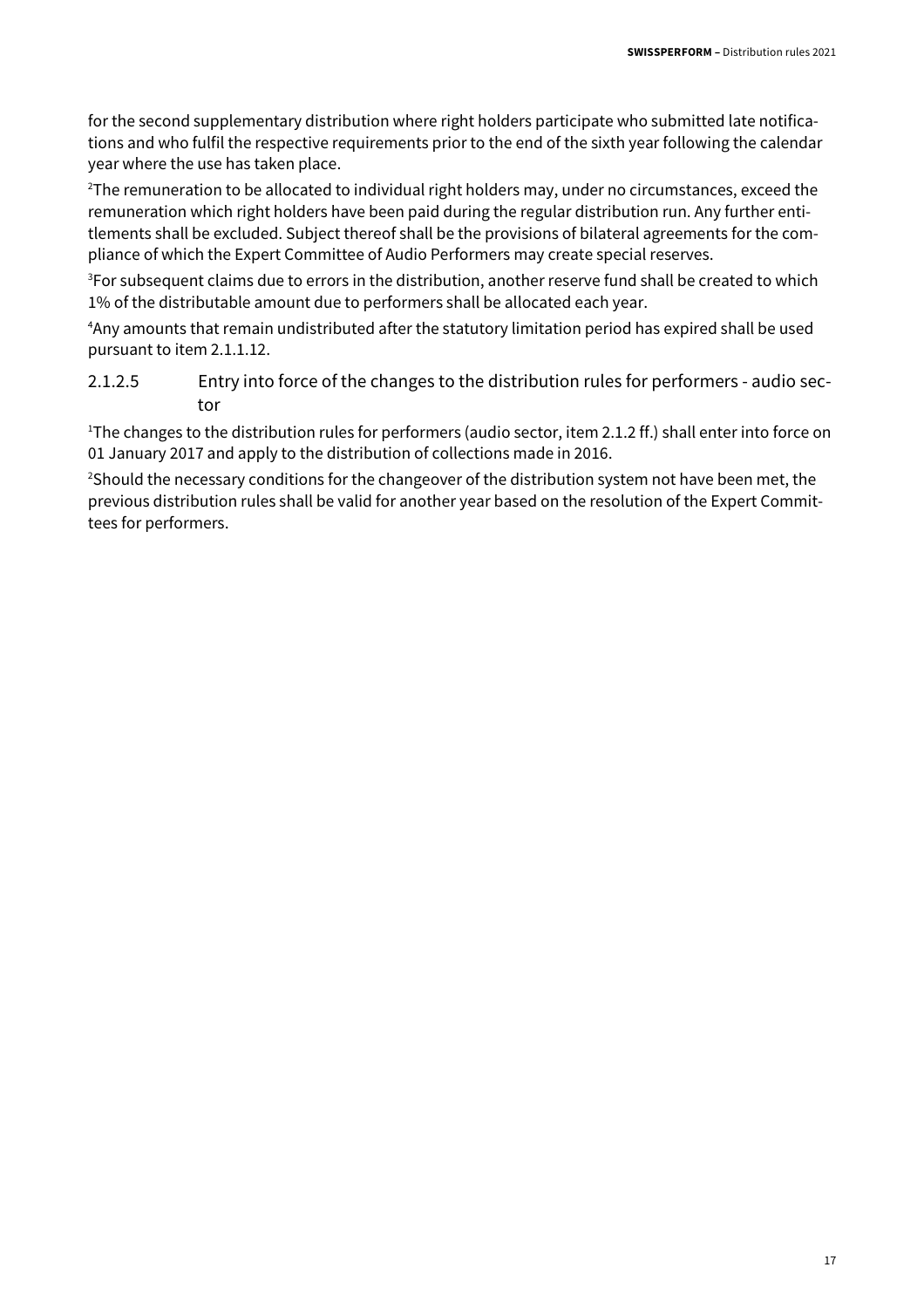#### **2.1.3 Distribution among performers in the audiovisual sector**

#### 2.1.3.1 Definition of the distribution categories

<sup>1</sup>In the following, such audiovisual productions shall be referred to as "feature and TV films" which have been registered with SUISSIMAGE under the work categories and genres listed in Annex AAV1 of these distribution rules.

<sup>2</sup>Distribution category "Performances in feature and TV films" shall comprise the performances of actors, stunt performers (incl. stunt doubles), dubbing directors, narrators (incl. dubbing narrators, storytellers and audio voice-overs) in feature and TV films in line with the preceding definition.

<sup>3</sup>Distribution category "Other audiovisual performances" shall comprise all audiovisual performances which do not fall under distribution category "Performances in feature and TV films". These comprise, for example, artistic performances in audiovisual recordings of theatre, dance and music productions, artistic performances in shows, documentaries and commercials, artistic performances of form of expression of folk art and contributions of narrators to documentaries and cartoons.

2.1.3.2 Distribution of the remuneration from the use of performances in feature and TV films

#### 2.1.3.2.1 Definition of an authoritative use

The collections allocated to the distribution category "Performances in feature and TV films" pursuant to items 2.1.1.4 and 2.1.1.5 shall be distributed based on the usage in Swiss broadcast programmes established by SUISSIMAGE. By way of a resolution by the Expert Committee, other processable usage surveys by SUISSIMAGE may be analysed. Details shall be governed in Annex AAV1.

#### 2.1.3.2.2 Basic distribution principles

<sup>1</sup>The distribution shall be made according to the ratio of the point values allocated to the annual amounts of performances in individual films and the personal entitlement in tariff collections.

<sup>2</sup>The point values allocated to performances in individual films are the product of the following factors:

- a) Film point factor
- b) Function factor
- c) Role weighting factor

<sup>3</sup>The film point factor is made up of the following criteria:

- a) Duration of the use
- b) Weighting factors for the work categories and for genres pursuant to Annex AAV1
- c) Broadcast time pursuant to Annex AAV1
- d) supplement for the first broadcast pursuant to Annex AAV1

<sup>4</sup>Function factors for performers in a feature and TV film are determined by whether a performance also involves the picture part or just the audio part. An actor who narrates the role in the broadcast version him/herself, shall receive function factor 4. Actors or stunt performers who only appear in the picture part of the work shall receive function factor 3. Narrators (incl. dubbing narrators, storytellers and audio voice-overs) and dubbing directors who only contribute to the audio part of the audiovisual recording shall receive function factor 1. In cases where a performer contributes to a feature and TV films in several functions, only his/her highest weighted function shall be taken into account for distribution purposes. This shall not apply in cases of self-dubbing of the role by the actor appearing in the picture part; this shall be treated in the same way as if they were narrating their role in the original score themselves.

<sup>5</sup>Role weighting factors of actors shall, in principle, be determined by the number of shooting days, those of narrators, dubbing narrators and storytellers by the number of takes. Actors and narrators, dubbing narrators and storytellers shall be categorised based on the number of shooting days resp. takes into 3 weighting categories A, B and C, dubbing directors, audio voice-overs as well as stunt performers shall be allocated to category C. The weighting factors allocated to the weighting categories as well as the shooting days resp. takes authoritative for the allocation into the categories shall be subject to Annex AAV1. If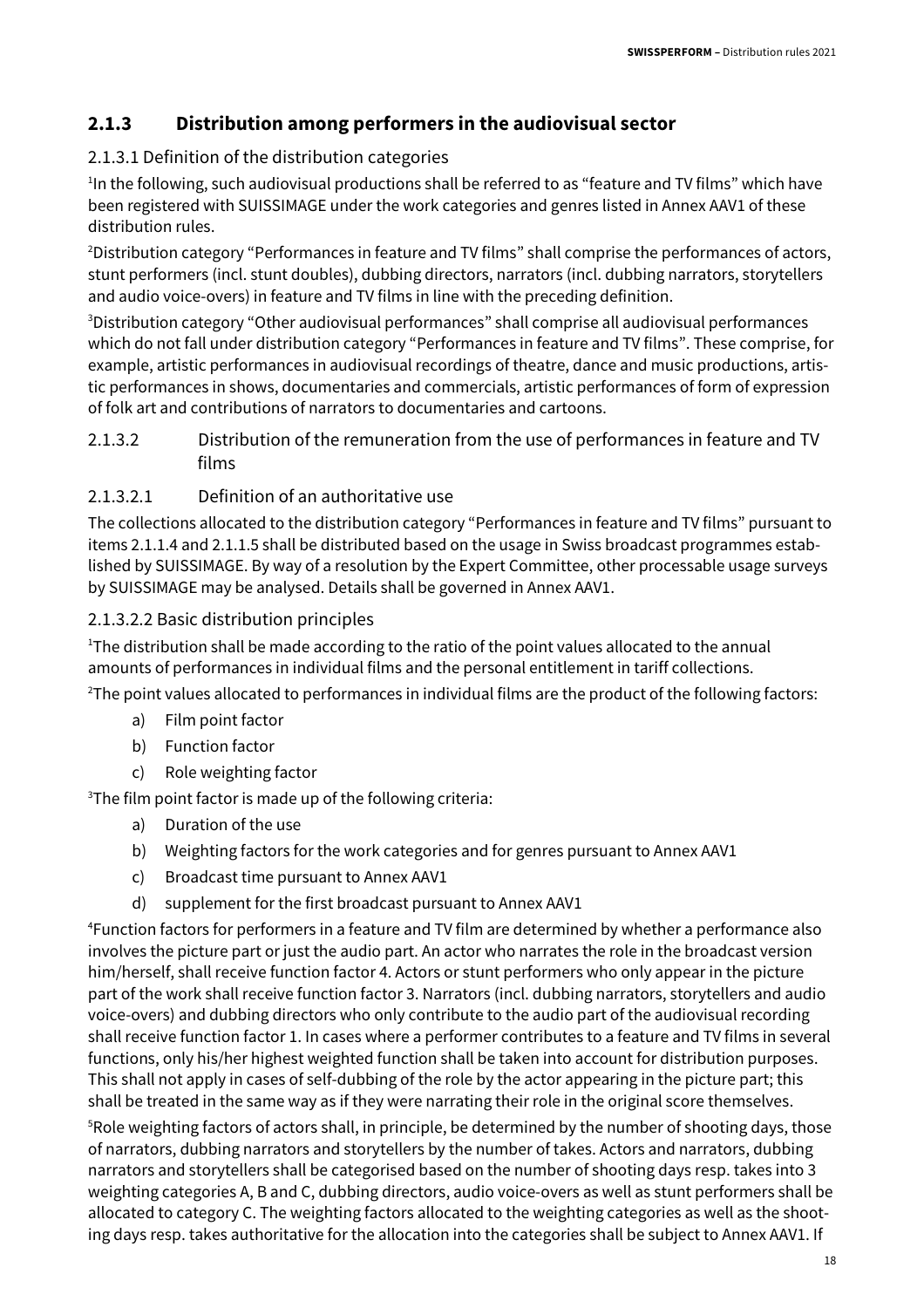the number of shooting days resp. takes is unknown, the role weighting can, alternatively, be determined on the basis of other criteria. With regard to dubbing narrators, the weighting can be based on the role of the dubbed actor. The weighting of an actor, narrator, dubbing narrator and storyteller can, in clear cases, be determined via SWISSPERFORM or by means of a verifiable declaration of the right holder.

<sup>6</sup> Actors for whom the necessary details on the role weighting are missing shall be allocated to category C. <sup>7</sup>Personal entitlements in tariffs shall be determined pursuant to item 2.1.1.7. The following three entitlement categories shall be created:

- Category I: Entitlement in all tariff-based collections;
- Category II: Entitlement in all tariff-based collections with the exception of rights for broadcasting (Annex AAT3, item 2.1 BR) and performances (Annex AAT3, item 2.6 PP)
- Category III: Entitlement in tariff-based collections for lending (Annex AAT3 item 2.3 LE), making available (Annex AAT3 item 2.4 MA), private copying (Annex AAT3 item 2.5 PC), rental (Annex AAT 3 item 2.7 RE) and reproduction (Annex AAT 3 item 2.8. RP).

<sup>8</sup>In cases where feature and TV films have been produced in a country with whose collective management organisation(s) SWISSPERFORM has entered into a non-exchange or a lump-sum exchange agreement or where the conditions at the CMO(s) are meet pursuant to Annex AAT2 item VI.5, a reserve shall be created for the films produced in this country in relation to the ratio of their broadcast duration in minutes to the entire broadcast duration in minutes for the analysed films. The documentation status at the end of the first calendar year following the use shall be authoritative for the creation of reserves. Later changes of the documentation regarding the production country will not be taken into account during the assessment of the reserves. The reserved amounts shall be withheld and distributed pursuant to the following paragraph.

9The amounts withheld pursuant to para. 8 shall be distributed in the form of a percentage-based supplement on top of the distribution result pursuant to the preceding paragraphs to those performers who have assigned the administration of their rights in the other contractual state to SWISSPERFORM in good time (item 2.1.3.2.3).

#### 2.1.3.2.3 Entitled performers' duties

<sup>1</sup>Only performers who have assigned SWISSPERFORM with the administration of their rights by the end of February of the second calendar year following the use and who were registered in the work documentation of SUISSIMAGE either as actors, narrators (incl. dubbing narrators, storytellers and audio voiceovers), dubbing directors or stunt performers as long as their performances were used within the meaning of item 2.1.3.2.1.

<sup>2</sup>SWISSPERFORM's administration shall add further performers to the work documentation even after the notification deadline pursuant to para. 1 has expired, provided that they fulfil all other conditions as per these rules. A request to register a recording into the documentation once the notification deadline pursuant to para. 1 has lapsed shall not have any retroactive character regarding the regular distribution of the relevant usage year.

3 Actors, narrators (incl. dubbing narrators, storytellers and audio voice-overs), dubbing directors or stunt performers shall, without having to be requested to do so, provide SWISSPERFORM with all details that are necessary for the weighting of their performances pursuant to item 2.1.2.3.2 para. 5 as well as Annex AAV1.

#### 2.1.3.2.4 Subsequent notification and creation of reserves

<sup>1</sup>A reserve fund for late notifications shall be created to which 30% of the distributable amount assigned to performers shall be allocated. 2/3 of the reserve fund shall be available for the first supplementary distribution where right holders participate who submitted late notifications and who fulfil the respective requirements prior to the end of February of the third year following the calendar year where the use has taken place. 1/3 of the reserve fund shall be available for the second supplementary distribution where right holders participate who submitted late notifications and who fulfil the respective requirements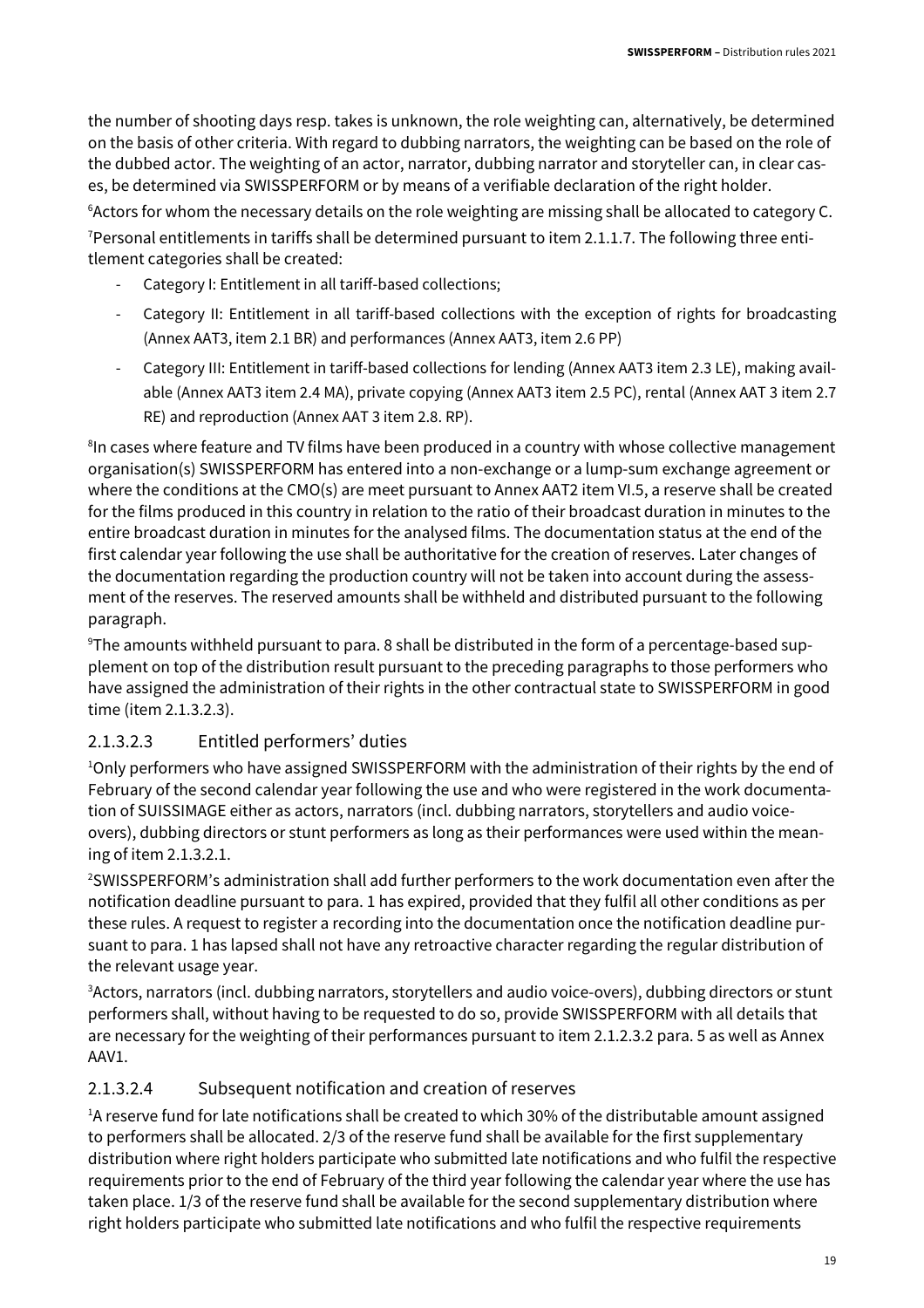prior to the end of the sixth year following the calendar year where the use has taken place. The participation of retroactively added right holders shall be made in the ratio of the point values pursuant to item 2.1.3.2.2 para. 1.

<sup>2</sup>The remuneration to be allocated to individual right holders may, under no circumstances, exceed the remuneration which right holders have been paid during the preceding distribution run based on the respective point value. Any further entitlements shall be excluded.

<sup>3</sup>Subject thereof shall be unexpected obligations for which the Expert Committee of Audiovisual Performers may create special reserves.

<sup>4</sup>For subsequent claims due to errors in the distribution, another reserve fund shall be created to which 1% of the distributable amount due to this distribution category shall be allocated each year.

<sup>5</sup>Any amounts that remain undistributed on the basis of the preceding paragraphs after the statutory limitation period has expired shall be used pursuant to item 2.1.1.12 of the distribution rules.

#### 2.1.3.3 Distribution of the remuneration from the use of other audiovisual performances

#### 2.1.3.3.1 Creation of distribution 'pots'

1Each year, the collections allocated to the distribution category "other audiovisual performances" pursuant to items 2.1.1.4 and 2.1.1.5 shall be allocated to the distribution pots defined by the Expert Committee of Audiovisual Performers in para. 2.

<sup>2</sup>The following distribution pots shall be created:

- A Music, dance: Soloists and formations with up to 15 contributors;
- B Music, orchestras, big bands, other formations incl. brass music and choirs, ballet, operas: more than 16 contributors;
- C Performances of actors and narrators in documentaries and cartoons;
- D Performances of actors and narrators in commercials and idents;
- E Performances of forms of expression of folk art.

In distribution pots C and D, the allocation for pure narrator performances shall be made with 1/4, performances only on the image track with 3/4 and performances on both image and audio track in full.

 $3$ The allocation to the distribution pots shall be made on the basis of the periodically determined uses subject to an analogous application of items 2.1.1.4 and 2.1.1.5.

4 In order to cater for the various formation sizes in the distribution pots, the distribution pots may be weighted differently, whereas the weighting shall not exceed a ratio of one to five. Contributors in large formations of distribution pot B may under no circumstances receive a higher minute remuneration than contributors in small formations of distribution pot A.

5Contributing soloists and conductors in large formations shall participate in the distribution via distribution pot A. As a consequence, a maximum share of 20% can be transferred to distribution pot A from distribution pot B created on the basis of the preceding rules.

<sup>6</sup>The Expert Committee of Audiovisual Performers shall determine the details in Annex AAV2.

#### 2.1.3.3.2 Participation of performers in individual distribution pots

<sup>1</sup>Each performer shall participate in the distribution pots based on personal entitlement pursuant to item 2.1.1.7, and generally in line with the broadcast minutes of the work or the form of expression of folk art presented by the respective right holder and broadcast in a relevant programme. A maximum of ten broadcasts of the same work or the same form of expression shall be taken into account during a year. This shall be subject to the provisions pursuant to item 2.1.1.8.

<sup>2</sup>In cases where it is not possible to exactly determine the broadcast minutes, they shall be estimated on the basis of auxiliary quantities which relate directly to the broadcast minutes such as recording duration, number and type of recordings for broadcast purposes.

<sup>3</sup>With the exception of pot D (commercials and idents), short broadcasts of under a minute shall not be taken into account in the distribution.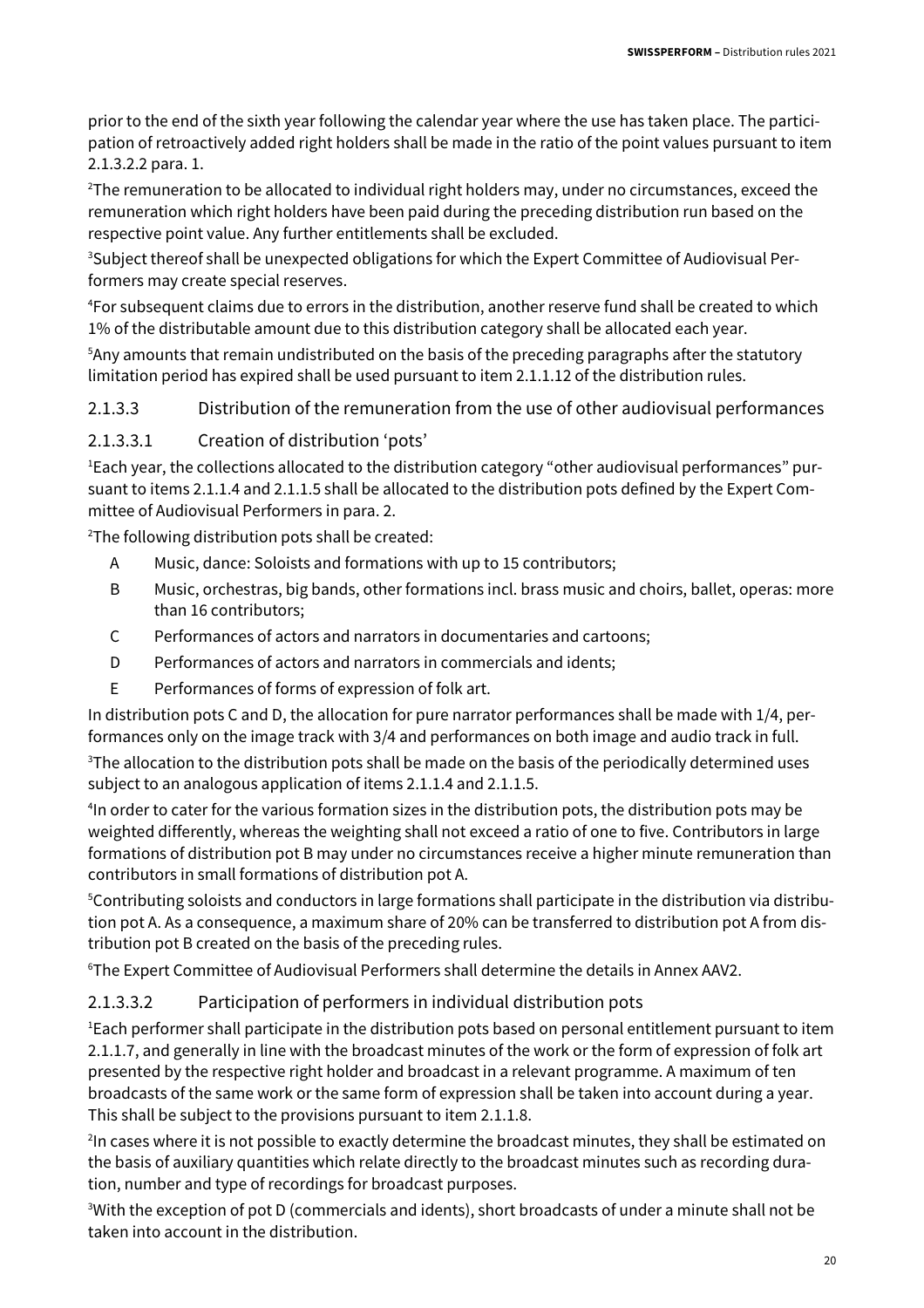<sup>4</sup>Swiss TV channels which are re-transmitted via cable on a national level shall be authoritative within the meaning of paragraph 1. As such, all SRG main channels and additional channels shall be taken into account. Half of any further channels shall be selected based on their daily reach, the other half on the basis of the shares on the programme contents relevant for distribution. Overall, a minimum of 10 and a maximum of 18 TV channels shall be taken into account. The SRG main channels shall be weighted fully. Other channels may be weighted depending on their daily reach yielded across all of Switzerland or across the linguistic regions. Details are listed in Annex AAV2.

<sup>5</sup>The daily reach shall be deemed as the share of households in percent which are watching a channel for a minimum of 30 seconds on an average day. The average value measured for the usage year shall be authoritative.

<sup>6</sup>The Expert Committee of Audiovisual Performers may determine parts of broadcast programmes in which the shares of a right holder can even be established without an available notification and paid out to the right holder.

<sup>7</sup>SWISSPERFORM members who have assigned their rights administration to SWISSPERFORM in a country for whose territory SWISSPERFORM has entered into a non-exchange or lump-sum exchange agreement with the collective management organisations in charge, may additionally send in notifications on broadcasts in the disseminated channels in the respective country. A maximum of 18 TV channels shall be taken into account in the respective country with the selection and weighting of programmes taking place analogously to para. 4. The daily reach may be replaced by the weighting factors or other customary criteria for the channels' market position applied by the collective management organisation in the relevant country. Details are listed in Annex AAV2.

#### 2.1.3.3.3 Entitled performers' duties

Right holders shall notify one of the points of contact denominated by SWISSPERFORM about the broadcast minutes to be allocated to them in relation to the previous year in one of the authoritative channels pursuant to item 2.1.3.3.2 by submitting the necessary evidence by way of supporting documents.

#### 2.1.3.3.4 Subsequent notification and creation of reserves

<sup>1</sup>A reserve fund for late notifications shall be created to which 30% of the distributable amount shall be allocated. If, however, a CHF/minute value per person of more than CHF 10.00 were to be the result of too few notifications being submitted on time, the reserve fund shall be increased accordingly. 2/3 of the reserve fund shall be available for the first supplementary distribution where right holders participate who submitted late notifications and who fulfil the respective requirements until 30 June of the second year following the calendar year where the use has taken place. 1/3 of the reserve fund shall be available for the second supplementary distribution where right holders participate who submitted late notifications and who fulfil the respective requirements prior to the end of the sixth year following the calendar year where the use has taken place.

<sup>2</sup>The remuneration to be allocated to individual right holders may, under no circumstances, exceed the remuneration which right holders have been paid during the preceding distribution run. Any further entitlements shall be excluded.

<sup>3</sup>Subject thereof shall be unexpected obligations for which the Expert Committee of Audiovisual Performers may create special reserves.

<sup>4</sup>For subsequent claims due to errors in the distribution another reserve fund shall be created to which 1% of the distributable amount due to performers shall be allocated each year.

<sup>5</sup>Any amounts that remain undistributed after the statutory limitation period has expired shall be used pursuant to item 2.1.1.12.

2.1.3.4 Entry into force of the changes to the distribution rules for performers - audiovisual sector

<sup>1</sup>The changes to the distribution rules for performers (audiovisual sector, item 2.1.3 ff.) shall enter into force on 01 January 2017 and apply to the distribution of collections made in 2016.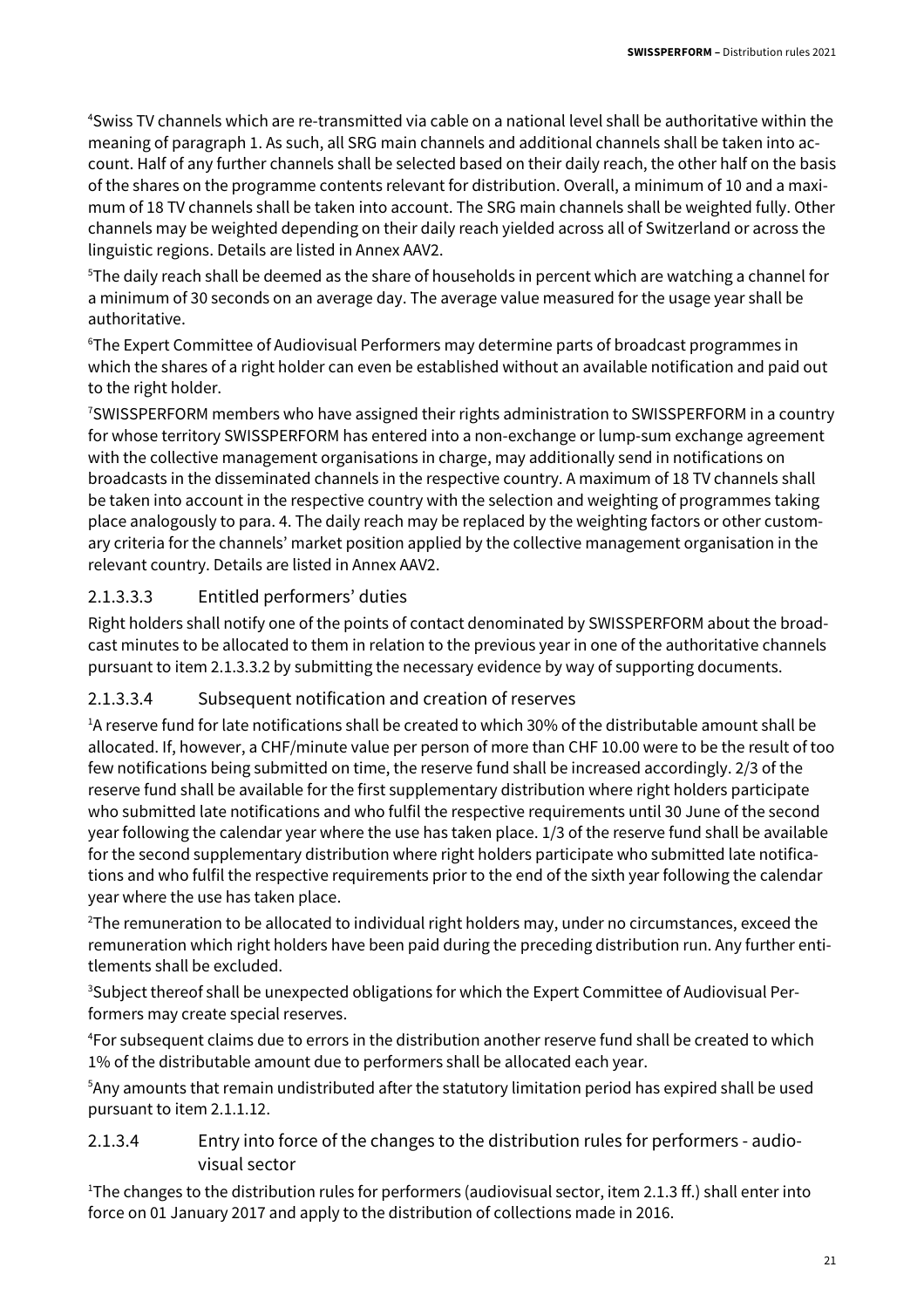<sup>2</sup>Should the necessary conditions for the changeover of the distribution system not have been met, the previous distribution rules shall be valid for another year based on the resolution of the Expert Committees for performers.

#### **2.2 Distribution of the shares of producers of sound recordings**

#### **2.2.0 Producers of sound recordings**

Producers in the audio sector (producers of sound recordings) shall be defined as natural and legal persons who are organisationally and economically responsible for legally produced sound recordings a large number of which is intended for the market under one label. Managers, sound mixers, sound engineers, recording studios, recording engineers, executing producers (producers), music publishers, broadcasters (with regards to recordings that serve the identification of broadcasters, broadcasting groups and broadcasts or provide a background or framework for them, such as idents, jingles, loops, trailers etc.), master and matrix makers, pressing plants, dubbing plants, parallel importers and sound recording pirates shall, in particular, not be included in this definition as producers of sound recordings.

#### **2.2.1 Basic distribution principles**

<sup>1</sup>Collections that are allocable to producers of sound recordings shall be distributed to right holders on the basis of the individual usage of the sound recordings. In cases where the effort to ascertain the actual use is disproportionately high or where right holders are difficult to identify, the distribution may be made on the basis of other verifiable and suitable criteria.

<sup>2</sup>In cases where, for specific usage categories (such as private copying), there are no means to ascertain the actual use in detail or where they can only be determined with a disproportionate effort, the distribution shall be made on the basis of market shares of the individual producers of sound recordings pursuant to item Ziff. 2.2.2.2.

<sup>3</sup>Different entitlements in tariff-based collections, e.g. due to reciprocity agreements pursuant to Art. 35 para. 4 CopA, shall only be taken into account, if it the wording of the tariff clearly provides, that the tariff-based collections shall only be allocated to a specific repertoire. Deviating regulations in reciprocity agreements shall remain reserved. The Expert Committee of Audio Producers shall determine the entitlements in the tariff-based collections on the basis of the applicable tariffs for each distribution year.

4All institutions and persons entrusted with distribution tasks shall be subject to the respective provisions in relation to trade secrets.

#### **2.2.2 Carrying out the distribution**

<sup>1</sup>Collections from the re-transmission via cable, and via re-transmitters as well as IP-based networks, the non-private broadcast reception, rental, the use of archived recordings, the use of rights in orphan works as well as the broadcast, making available, presentation and performance of commercially available audio and audiovisual recordings shall be allocated to five distributions. Distributions 1-3 shall correspond to the music channels characteristic of the three SRG broadcasting groups; in distribution 4, the relevant private broadcasters are consolidated; in distribution 5, the share of music videos is separated out. Details shall be determined by the Expert Committee of Audio Producers [cf. Annex PPH (Producers of the audio sector)].

 $^{2}$ In each of these five distributions pursuant to para. 1 above, the allocated revenues shall first be distributed pursuant to item 2.2.2.1. This shall apply to the recordings that can be identified based on the data provided by the producers of sound recordings pursuant to item 2.2.2.1.1. para. 1 and clearly allocated to a recording from the broadcasting data pursuant to item 2.2.2.1.2 para. 2. The remaining share of the revenues allocated to these five distributions shall be distributed pursuant to item 2.2.2.2.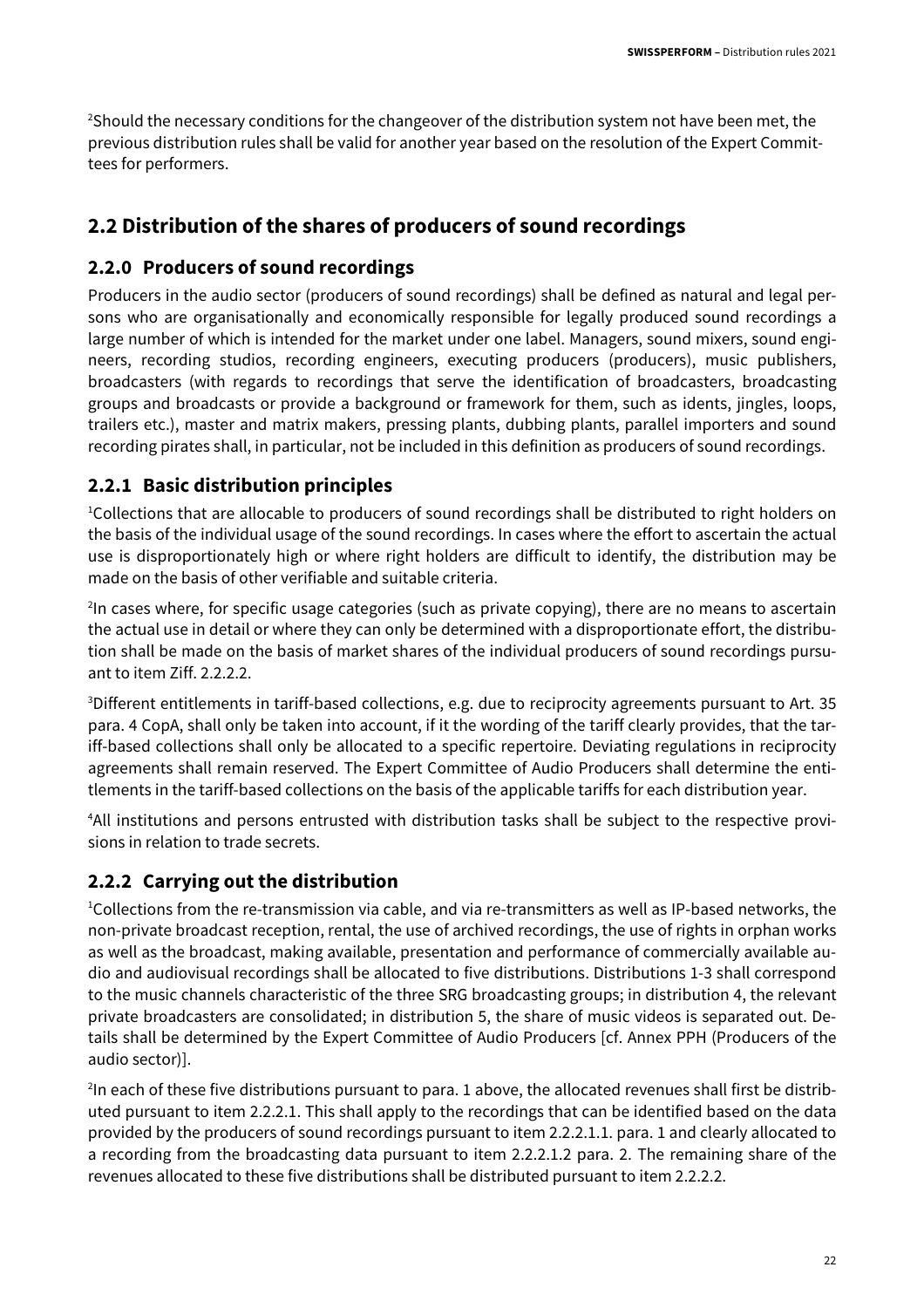<sup>3</sup>The revenues from private copying, use in schools and businesses, use of works by persons with disabilities, the licensed use of storage for private local and network-based recordings of broadcasts and broadcast programmes shall be allocated pursuant to item 2.2.2.2.

<sup>4</sup>10% of the revenues mentioned in para. 3 shall be allocated beforehand to an anti-piracy fund of the audio producers for the fight against sound recording piracy.

<sup>5</sup>The Expert Committee of Audio Producers shall determine the reserves and accruals to be created for each distribution category as well as their dissolution.

#### 2.2.2.1 Distribution of the remuneration on the basis of usage reports

#### 2.2.2.1.1 Notification of recordings

<sup>1</sup>Without having to be requested to do so, producers of sound recordings shall regularly notify SWIS-SPERFORM of the recordings for which they wish to establish their neighbouring rights entitlements, by indicating all data required to identify the recording, the producer of the sound recording, the present right holder, if any, and the party authorised to collect pursuant to para. 2.2.3., if any. They shall, upon first request, provide SWISSPERFORM with all further details which may serve the distribution of the remuneration to right holders.

<sup>2</sup>SWISSPERFORM shall not be liable for faulty or incomplete recording or right holder data.

#### 2.2.2.1.2 Distribution mode

<sup>1</sup>The distribution of revenues for the use of sound recordings to the producers of sound recordings shall, wherever possible, be made in line with the reports received for the respective use.

 $2$ The broadcasting data of the nine main SRG radio channels and of five private radio channels must be used for the distribution as a minimum, taking the following criteria into consideration.

- Linguistic region
- Reached depending on the audience numbers
- Existence of report logs
- Quality of the data reported by the broadcaster
- Exploitation proceeds per broadcaster
- Ratio between the entire distributable amount to the producers of the audio sector and the analysed minutes per channel
- Broadcast repertoire

The Expert Committee of Audio Producers shall determine the details [(cf. Annex PPH (Producers of the audio sector)].

<sup>3</sup>This shall be subject to the provisions in bilateral agreements via which SWISSPERFORM commits to remunerate its members and principals, also for the use abroad.

4 In cases where the revenues from broadcast remuneration originating from different channels are consolidated in the distribution, the Expert Committee of Audio Producers may allocate a weighting factor to each channel.

<sup>5</sup>The Expert Committee of Audio Producers may determine that distributable amounts covering several years for specific uses may be consolidated if significant savings in terms of distribution costs can be made and/or amounts can be yielded for a bigger number of right holders reaching the payment threshold.

#### 2.2.2.1.3 Calculation of the share in the distributable amount per recording

<sup>1</sup>The distribution of the revenues onto the individually used recordings shall be determined by the duration, during which a recording has been used. In cases where the duration of the use cannot be determined, the following criteria shall apply in the order shown:

the average duration of the recording determined on the basis of other broadcast data;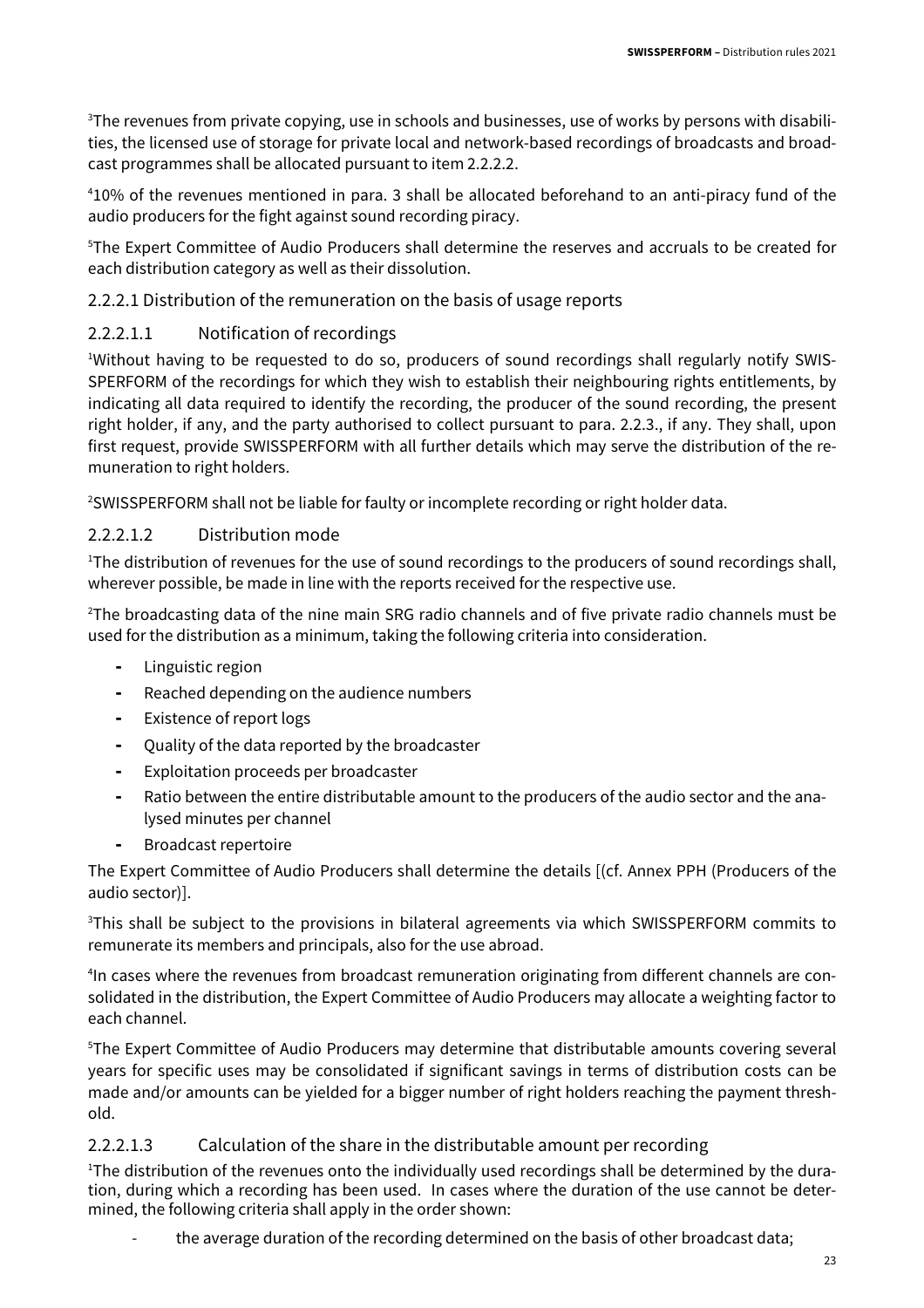- the duration of the recording in accordance with the details on the sound recording or other relevant databases;
- a duration of 2 minutes and 30 seconds shall be applied for the recording.

2The Expert Committee of Audio Producers may determine that a sound recording shall receive a supplement for its first broadcast within a year. Likewise, the Expert Committee of Audio Producers may introduce a degression.

#### 2.2.2.1.4 Identification of the right holders in the recording

<sup>1</sup>With respect to the identification of the right holders in a recording, SWISSPERFORM shall primarily rely on the reports of the producers of sound recordings pursuant to item 2.2.2.1.1 para. 1 and alternatively on various suitable third party data sources.

2The entitlement in a recording shall normally be registered at SWISSPERFORM in a way that the recording will be attributed to the original producer of sound recordings, to the present right holder, if any, and the party authorised to collect pursuant to para. 2.2.3., if any.

<sup>3</sup>SWISSPERFORM shall consider the entitlement in a recording for a certain usage year that has been reported within the deadline for the respective distribution to be authoritative.

4 In cases where a recording was published under various labels, the label under which the recording has to the knowledge of SWISSPERFORM - been published first shall be considered authoritative.

#### 2.2.2.1.5 Supplementary distributions

1Over the period of five years, SWISSPERFORM shall be entitled to carry out corrections of the distributions on distributable amounts to be credited or charged to right holders if new documentation on the entitlement in the used recordings or on occurred usages lead to another distribution result.

<sup>2</sup>SWISSPERFORM shall not be liable for any errors contained in the broadcast data relevant for the analysis pursuant to item 2.2.2.1.2. If, in the meantime, a right holder provides evidence within five years after the distribution has been run that a channel which is subject to an analysis erroneously failed to report broadcast data, or if a channel reports broadcast data within five years after the distribution has been run, this shall be taken into account in a supplementary distribution accordingly.

<sup>3</sup>Any supplementary distribution pursuant to para. 1 and/or para. 2 shall take place at least once a year.

<sup>4</sup>No supplementary distribution pursuant to item 2.2.2.1 (Distribution of the remuneration on the basis of usage reports) shall be made for recordings

- that could, pursuant to item 2.2.2 para. 2, not be identified based on the data provided by the producers of sound recordings pursuant to item 2.2.2.1.1. para. 1 and/or could not clearly be allocated to a recording from the broadcasting data pursuant to item 2.2.2.1.2 para. 2;
- that could, pursuant to item 2.2.2 para. 2, not be identified based on the data reported by the broadcaster pursuant to item 2.2.2.1.2 para. 2 and/or could not clearly be allocated to a recording reported by one of the producers of sound recordings pursuant to item 2.2.2.1.1 para. 1;
- the notifications pursuant to item 2.2.2.1.1 of which are received by SWISSPERFORM after the deadline for a certain distribution.

However, the right holders concerned still have the option of supplementary distribution pursuant to item 2.2.2.2.1 para. 4, i.e. subsequent distribution on the basis of market shares. Details in this regard shall be determined by the Expert Committee of Audio Producers (cf. Annex PPH [Producers of sound recordings])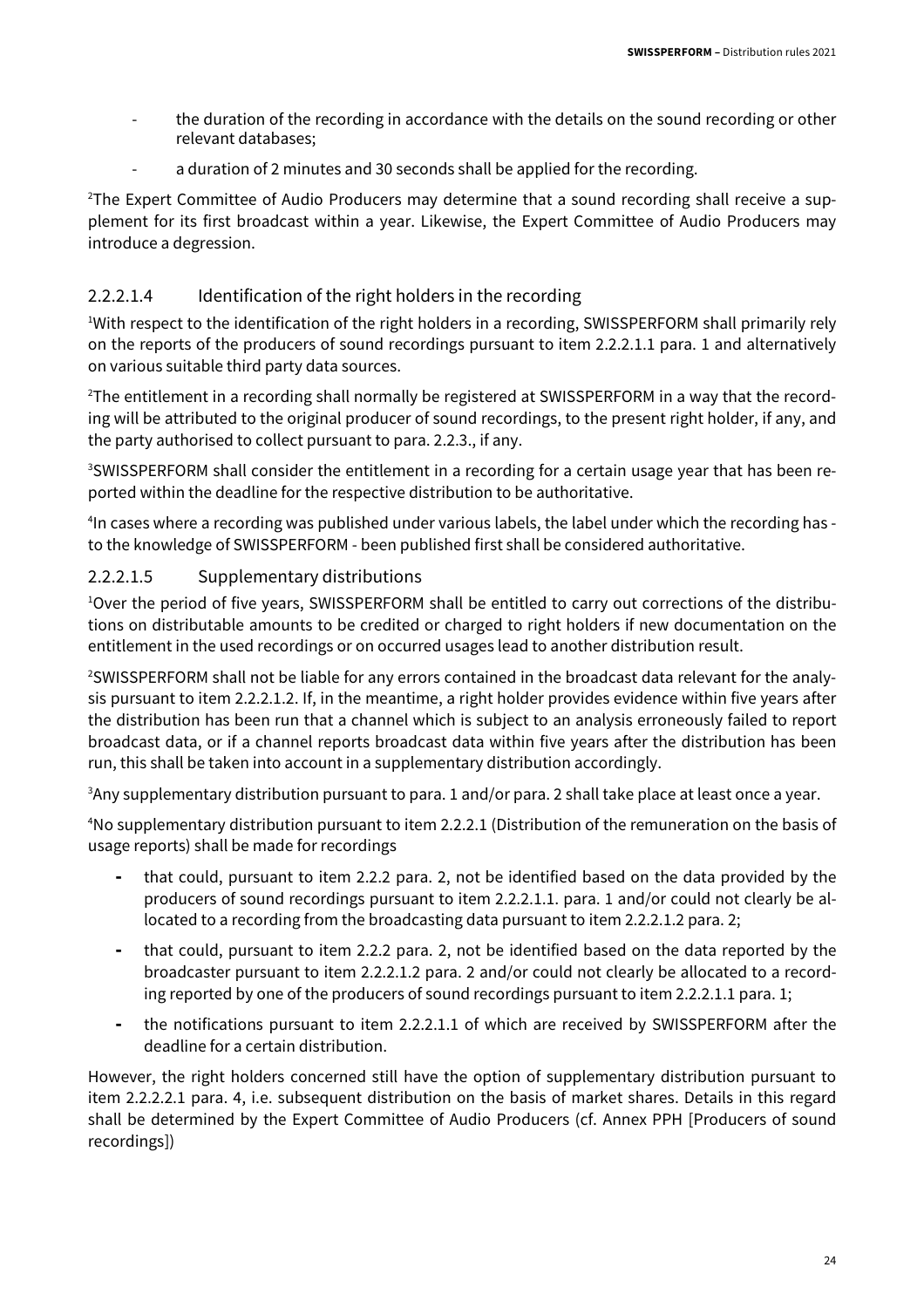#### 2.2.2.2 Distribution of the remuneration on the basis of market shares

#### 2.2.2.2.1 Notification of turnover (sales)

<sup>1</sup>The right holders shall declare their net turnover (sales) from sales of commercially published sound recordings in Switzerland and Liechtenstein without VAT, postage, packaging, logistical costs and the like to SWISSPERFORM.

<sup>2</sup>The sales declarations shall be provided on SWISSPERFORM notification form A. The notification form for the previous accounting year (= calendar year) shall be made available prior to 31st January to those registered with SWISSPERFORM and shall be published on the SWISSPERFORM website. Parties submitting notifications which do not use said form shall not be taken into account.

<sup>3</sup>The notification must contain complete details relating to

- sound recording labels separated by own and third party labels
- turnover by the producer's own and third party labels via distributors and their names
- turnover by the producer's own and third party labels via the producer's own distribution services, i.e. via direct sales (physical direct sales, broken down into direct sales to the trade/to distributors, to end customers (consumers) and to (groups of) artists, as well as digital sales).

The notification form must be submitted completely filled in, signed and on time.

<sup>4</sup>Declarations must be submitted no later than by 30 April of the distribution year. Late notifications will only be taken into account during five years after the regular distribution year. Due to the additional effort, such subsequent notifications shall be subject to a deduction of 10% but at least CHF 50.00 from the distributable amount due to the right holder.

#### 2.2.2.2.2 Sales declaration

<sup>1</sup>Sales via distributors shall be reduced to the achieved net turnover on the basis of the price published per dealer. If this reduction has not been made, 35% shall be deducted from the declared turnover.

<sup>2</sup>Turnover from direct sales to trade, retail and end customers shall be reduced to the net turnover on the basis of the price published per dealer. If this reduction has not been made, 35% shall be deducted from the declared turnover.

 $3$ In the case of turnover from direct sales to artists (bands) and digital sales, the actually yielded net turnover shall be declared. In any case, the underlying unit price for the turnover of the sound recording in the declaration must not exceed the price published per dealer.

#### 2.2.2.2.3 Non-qualifying turnover for declarations

Turnover that cannot be declared includes in particular:

- Sponsoring and licence income;
- Override income;
- Video and DVD sales;
- pure book sales;
- sales of blank media or pirated products.

#### 2.2.2.2.4 Burden of proof of the party submitting the declaration

<sup>1</sup>SWISSPERFORM may request a full submission of all and any documents pursuant to para. 3 that are suitable to verify the details provided by the party submitting the declaration. It shall be authorised to do so particularly

- if there are deviations of the declared turnover figures compared to the previous declaration,
- if the declaration or other existing documents warrant justifiable doubts that non-qualifying turnover pursuant to 2.2.2.2.1 and/or 2.2.2.2.3 might have been included in the declaration, or
- in order to avoid a potential claimants' dispute.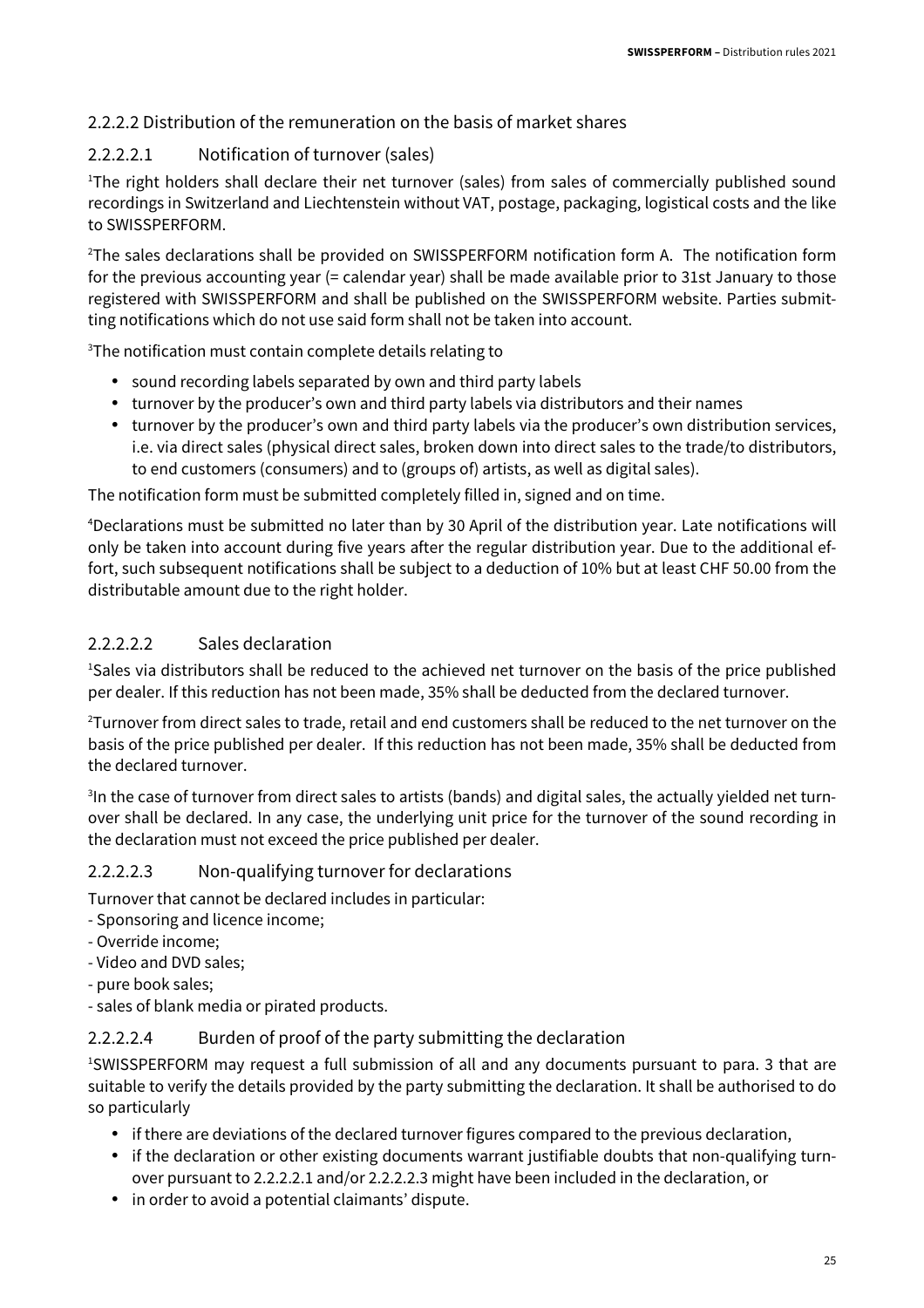<sup>2</sup>SWISSPERFORM shall also be authorised to request submission of all suitable documents on a random sample basis.

<sup>3</sup>The deadline set by SWISSPERFORM for the submission of the suitable documents shall not exceed a month. Such suitable documents requested by SWISSPERFORM may be, in particular, excerpts from the commercial register, detailed annual accounts, VAT accounts, audit reports, invoice ledgers, orders, delivery notes, pre-sale invoices, invoices, licence statements by SUISA as well as artist and any other licence agreements and licence agreement chains.

<sup>4</sup>The burden of proof regarding the entitlement to participate in the distribution shall lie with the party submitting the notification. Each party submitting notifications must be in a position and prepared to provide complete evidence regarding the claim established via their declaration upon request at any time and without delay. Otherwise, the party will be subject to the default consequences pursuant to item 2.2.2.2.5.

<sup>5</sup>In cases where a party submitting the notification declares several (sub-) labels or submits reams of documents, and where this causes SWISSPERFORM to incur excessively high verification efforts, SWIS-SPERFORM shall be authorised to charge the audit costs thus caused to the party submitting the notification.

<sup>6</sup>In cases where the turnover determined by SWISSPERFORM after the verification procedure results in a deviation of more than 5% of the declared turnover, the audit costs may be charged in their entirety to the party submitting the notification.

#### 2.2.2.2.5 Consequences of inadequate documents

In cases where after the expiration of the deadline pursuant to item 2.2.2.2.4 para. 3, the requested documents have been submitted only partially or not at all, a short extension of the deadline will be given. If, however, this deadline also lapses without any result or in cases where the desired complementing information is still missing, the turnover subject to verification shall be deemed as having been wrongfully declared and shall not be taken into account for the distribution.

#### 2.2.2.2.6 Retrospective verification

<sup>1</sup>In cases where SWISSPERFORM becomes aware of potential false declarations, SWISSPERFORM shall be authorised to undertake a retrospective verification of already completed distributions up to a maximum of five years after the pay-out to the right holders has been initiated. In cases where the retrospective verification results in SWISSPERFORM being entitled to clawbacks, the amount to be reimbursed shall be subject to a 5% p.a. interest from the day of the pay-out.

2 In cases where the verification shows a deviation of more than 5% of the declared turnover, the audit costs shall be allocated to the party subjected to the verification. The rights to claim in the case of further damage shall remain unaffected.

#### **2.2.3 Agreements on the entitlement to collect**

In cases where SWISSPERFORM becomes aware of an agreement according to which the producer of the sound recording has assigned the entitlement to collect remuneration from the use of neighbouring rights to a distributor or another person ("the party authorised to collect") for specific recordings of a label, SWISSPERFORM shall pay the remuneration in relation to all recordings of the respective label to the party authorised to collect. Furthermore, SWISSPERFORM shall pay the remuneration to the party authorised to collect in full even if the entitlement to collect has only been assigned for part of the remuneration. The party authorised to collect shall be obliged to treat the producer of sound recordings in accordance with the contract concluded with it. Moreover, the party authorised to collect shall indemnify SWISSPERFORM against any third party claims.

#### **2.2.4 Claimants' disputes**

In addition to item 1.7.4 of the General Part, the following shall apply: After pay-out, there shall be no further claims against SWISSPERFORM, irrespective whether a third party claimant becomes known be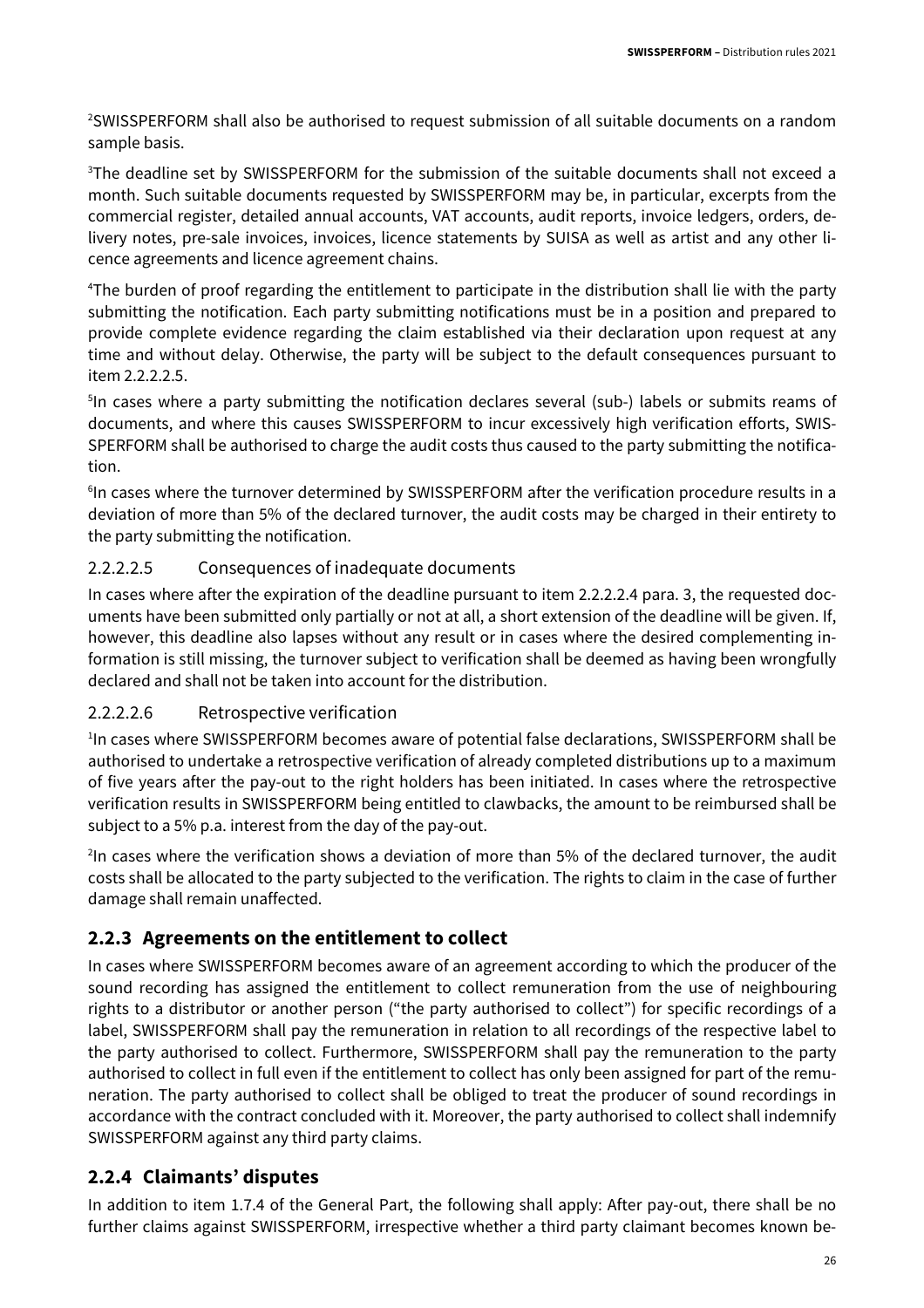fore or after the pay-out. SWISSPERFORM shall, however, inform the third party claimant without delay to which recipient the pay-out has been made.

#### **2.2.5 Clarification competence**

The Expert Committee of Audio Producers shall have the competence to undertake amendments to or clarifications of the details required for a verification and distribution, where applicable. It shall also be authorised to interpret the basic principles and rules for the distribution of the shares of the producers of sound recordings at its reasonable discretion provided that this is required on a case-by-case-basis to close any regulation gaps.

#### **2.2.6 Lump-sum settlements**

The Expert Committee of Audio Producers may conclude agreements with individual right holders' groups regarding lump-sum settlements for certain rights.

#### **2.2.7 Bilateral agreements with sister societies abroad**

<sup>1</sup>In cases where bilateral agreements with sister societies abroad provide that the distributable amounts due to the right holders represented by them remain in the country of collection (non-exchange agreements), said amounts shall be distributed to the right holders represented by SWISSPERFORM. These amounts shall serve as compensation for their claims and entitlements in countries with which SWIS-SPERFORM holds non-exchange agreements.

<sup>2</sup>In cases where bilateral agreements with sister societies abroad provide that the distributable amount is to be paid to the other society on behalf of the right holders represented by the other society respectively, the due overall amount shall be paid to the other society.

#### **2.2.8 Administrative deduction in the case of foreign right holders**

In cases where the identification of foreign sound or audiovisual recordings and/or its rights holders requires special efforts, SWISSPERFORM may deduct 10% or a minimum of CHF 50.00 from the amount due to those foreign right holders who are not represented by SWISSPERFORM via a sister society.

#### **2.2.9 Assignment of distribution tasks**

The Expert Committee of Audio Producers may mandate other suitable organisations with tasks related to the distribution of remuneration in line with the provisions of these rules.

#### **2.2.10 Allocation of non-distributable amounts**

The Expert Committee of Audio Producers may determine that amounts that cannot be paid out due to a lack of valid account information, a lack of a legal relationship with SWISSPERFORM, an incomplete identification of the right holder or a lack of having reached the minimum payment threshold may be used for one or more of the following purposes after the limitation period has expired:

- Amounts that have become time-barred may be re-allocated to the distribution and the Expert Committees of Audio Producers decide on the procedure in each case.
- Amounts that have become time-barred may be used to reduce the distribution related administration cost and transferred into the reserve fund for supplementary distributions.
- Amounts that have become time-barred may be transferred to the relevant fund for cultural and social purposes in the audio sector.
- Amounts that have become time-barred may be distributed in the form of a lump-sum payment pursuant to item 2.2.6.

#### **2.2.11 Entry into force of the changes to the distribution rules for producers of sound recordings (item 2.2.)**

<sup>1</sup>The changes to the distribution rules for producers of sound recordings (item 2.2) shall enter into force on August 1, 2020 and apply retroactively to the distributions of the revenues as from the year 2017, with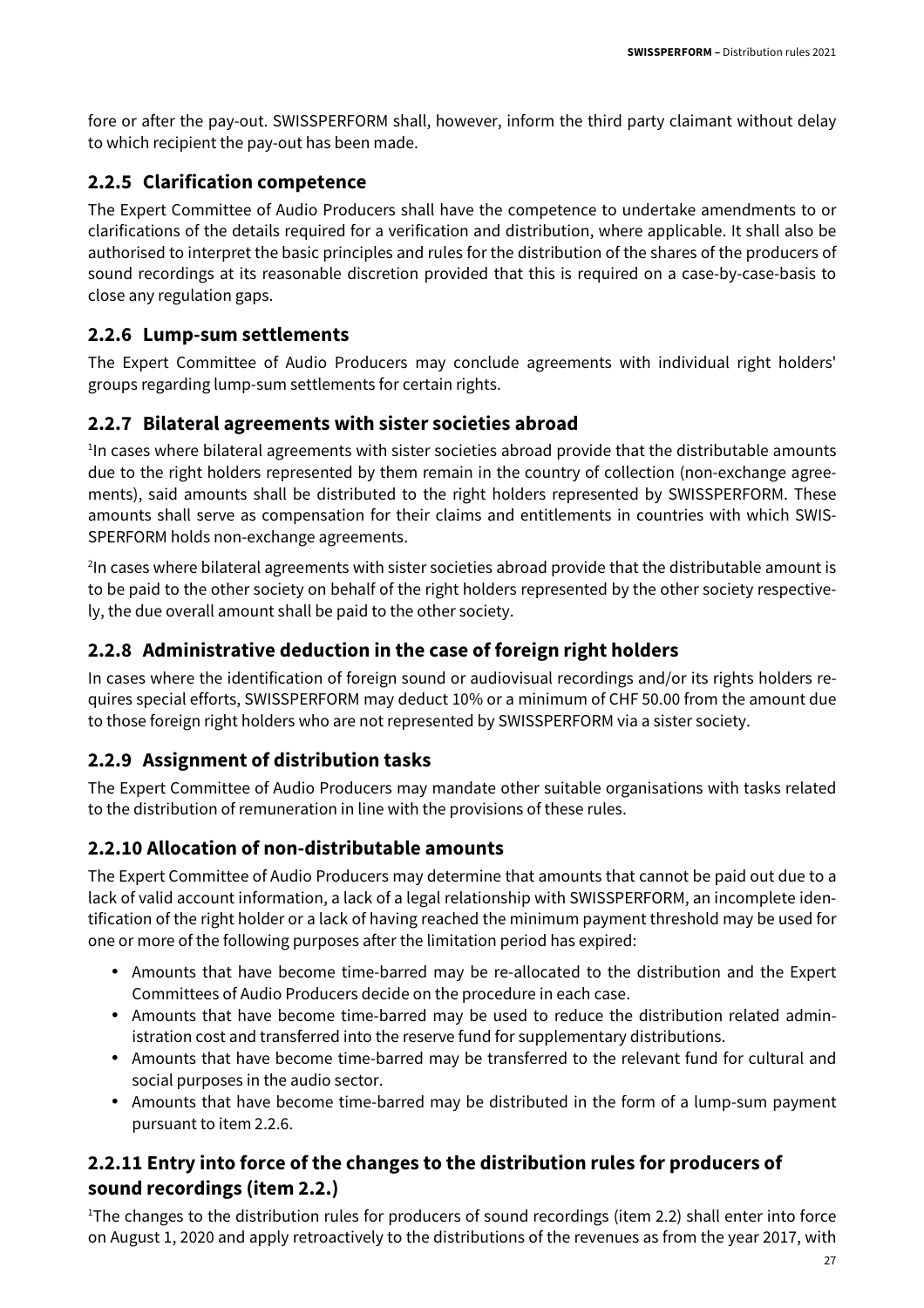the exception of item 2.2.2 para. 3 which shall only apply to the distributions of the revenues as from the year 2019.

<sup>2</sup>In addition, the following transitional provision shall apply to the distribution of the revenues 2017 and 2018: A share of the collections from private copying, use in schools and businesses, use of works by persons with disabilities, as well as licensed use of set-top-boxes with storage and vPVR shall be distributed to the domestic right holders pursuant to item 2.2.2.2. This share shall be determined by the Expert Committee of Audio Producers based on the available data regarding the shares of the commercially available sound recordings of the domestic right holders broadcast by the radio channels relevant for the analysis.

#### **2.3Distribution of audiovisual producers' shares**

#### **2.3.0 Definition**

Producers in the audiovisual sector (producers of audiovisual recordings or audiovisual producers) shall be defined as natural and legal persons who are organisationally and economically responsible for the first recording of a performance onto an audiovisual or visual recording, or for another visual process. Distributors, copying plants, film sound studios, dubbing companies and manufacturers of master tapes/media shall not be included in this definition of audiovisual producers.

#### **2.3.1 General provisions**

<sup>1</sup>The distribution of audiovisual producers' shares from neighbouring rights income to individual audiovisual recordings shall be made pursuant to the provisions of the agreement between SWISSPERFORM and SUISSIMAGE in cooperation with SUISSIMAGE and parallel to SUISSIMAGE's distribution, unless stated otherwise in the provisions hereinafter.

2 In the event of any uncertainties, SUISSIMAGE's rules shall apply analogously.

#### **2.3.2 Special provisions: Allocation of audiovisual producers' shares**

#### 2.3.2.1.1 Documentation and process

<sup>1</sup>The allocation shall be made based on the usage documentation from SUISSIMAGE and on the work registrations received by SUISSIMAGE (see above 1.7.2). SWISSPERFORM shall not keep its own documentation of works or usages.

<sup>2</sup>The deadlines applicable for the distribution at SUISSIMAGE shall also apply for the distribution of neighbouring rights to audiovisual producers (SWISSPERFORM distribution).

3Control lists sent by SUISSIMAGE prior to its distribution to the right holders relating to the usages qualifying for distribution and the subsequent usage data cleaning procedure shall also form the basis for the SWISSPERFORM distribution. The indemnification granted to SUISSIMAGE by its sister societies shall also apply to SWISSPERFORM.

#### 2.3.2.2 Notification deadline

<sup>1</sup>Only audiovisual recordings with works which were registered with SUISSIMAGE until 31st March (i.e. until 31st March of the year following the broadcast) shall be considered for a usage based distribution.

<sup>2</sup>If the work has been registered belatedly and broadcast data are supplied additionally, the following applies for the notification:

- until 30 June: the broadcast will be added and considered in the ordinary distribution;
- after 30 June: the broadcast shall be distributed via the reserve funds in case the work has not been fully distributed yet.

3Late registrations without broadcast data shall be included for the ordinary distribution in the year following the broadcast for the first time.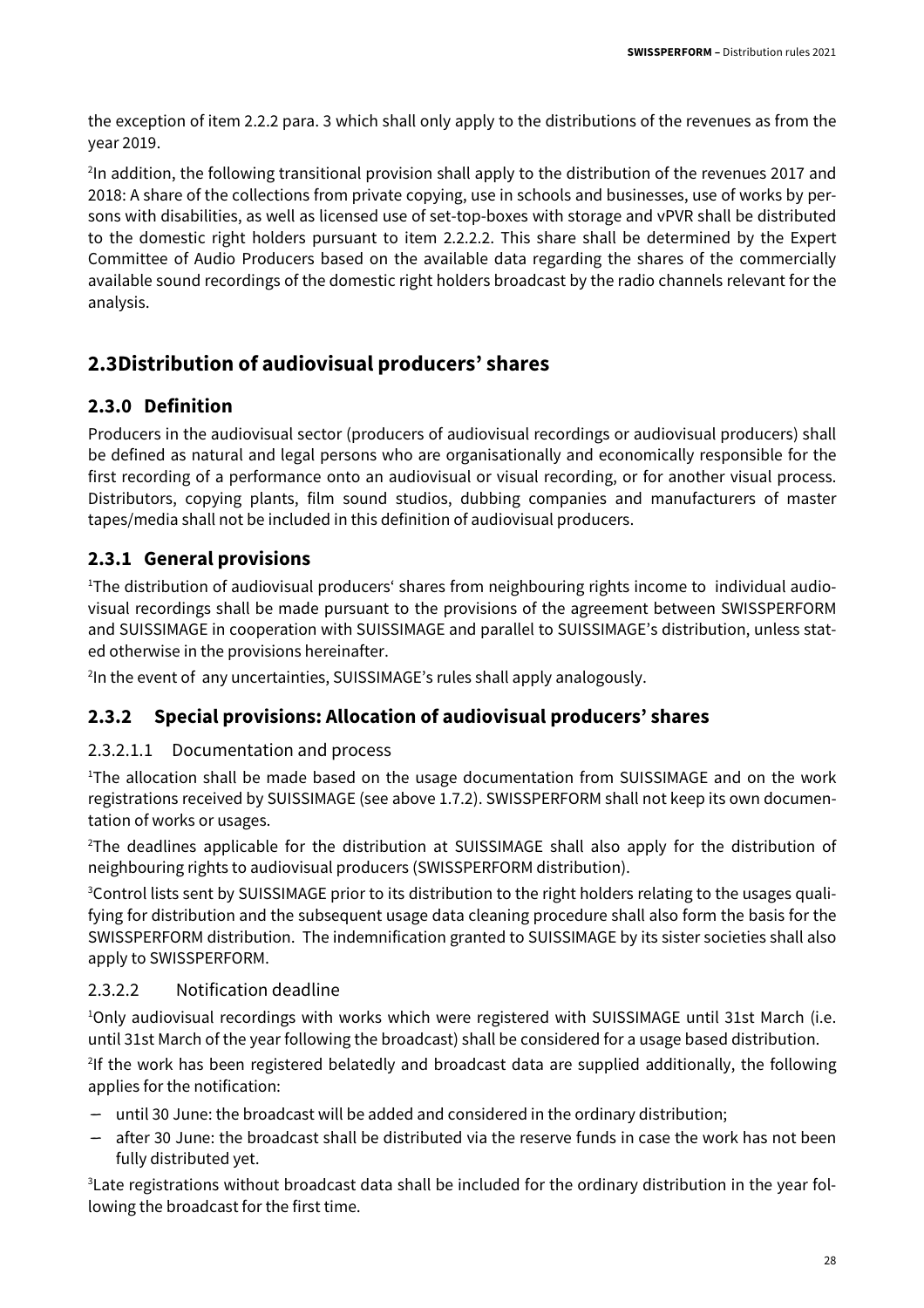<sup>4</sup>In case of postal deliveries, the date of the postage stamp shall decide whether the deadline has been adhered to; in case of electronic registrations, the date of receipt by the collective management organisation shall apply.

#### 2.3.2.3 Audiovisual works - short duration

<sup>1</sup>Audiovisual works of less than 5 minutes shall be considered for registration and distribution purposes if the right holder has provided evidence for their usage. Audiovisual recordings which were used within another medium or broadcast under a different title must be reported to SUISSIMAGE under separate cover, in the case of a broadcast including information on broadcaster/station, date, time and duration of the broadcast.

<sup>2</sup>Audiovisual works categories with a duration of less than 5 minutes requiring an unreasonable effort to analyse them individually may be remunerated via a blanket payment in line with the provisions pursuant to 1.4.

<sup>3</sup>Audiovisual works with a duration of less than one minute as well as individual works' excerpts under 3 minutes shall not be eligible for distribution.

#### 2.3.2.4 Legal succession

<sup>1</sup>With regards to collectively managed exclusive rights (Articles 22, 22a, 22b, 22c, 24b Swiss Copyright Act), a right holder may take the place of the producer provided they have acquired the relevant rights for Switzerland.

<sup>2</sup>In any other cases, legal succession shall only be considered for distribution purposes if all rights relevant to collective management organisations have been transferred to a new right holder.

#### 2.3.2.5 Co-productions

In cases where several producers are involved in one audiovisual recording, the total amount for the audiovisual recording shall – provided there is no agreement to state otherwise - be divided into equal shares.

#### 2.3.2.6 Adjustments for the late registration of a claim; reserve funds

<sup>1</sup>There are two adjustment distribution runs for late claims' registrations.

 $2$ The first adjustment distribution shall be made one year after the regular distribution. The second adjustment distribution shall be made in the sixth year following the regular distribution.

<sup>3</sup>Reserve funds amounting to 10% of the distributable amounts per tariff per year shall be created for remunerating late claims, unless the Expert Committee decides otherwise (cf. 1.2.4). 80% of these shall be allocated to the first adjustment, and 20% shall be allocated to the second adjustment.

<sup>4</sup>The point/CHF value of an adjustment year may not exceed 90% of the relevant value of the previous (supplementary) distribution for the same distribution year.

#### **2.3.3 Remuneration for re-transmission and public reception**

#### 2.3.3.1 Distribution category

<sup>1</sup>This distribution category shall comprise remuneration collected from re-transmission and public broadcast reception provided that the remuneration does not relate to the usage of commercially published audiovisual recordings.

<sup>2</sup>Of the revenues collected for the re-transmission and public broadcast reception, a certain share will initially be separated out for the usage of commercially published audiovisual recordings and allocated to the distribution category pursuant to item 2.3.9. The share is influenced by the ratio between the entire play time of the commercially published audiovisual recordings which are used in Swiss TV programmes and the total duration of Swiss TV programmes. Each year, the Expert Committee shall determine the level of the share based on the usage data available to it.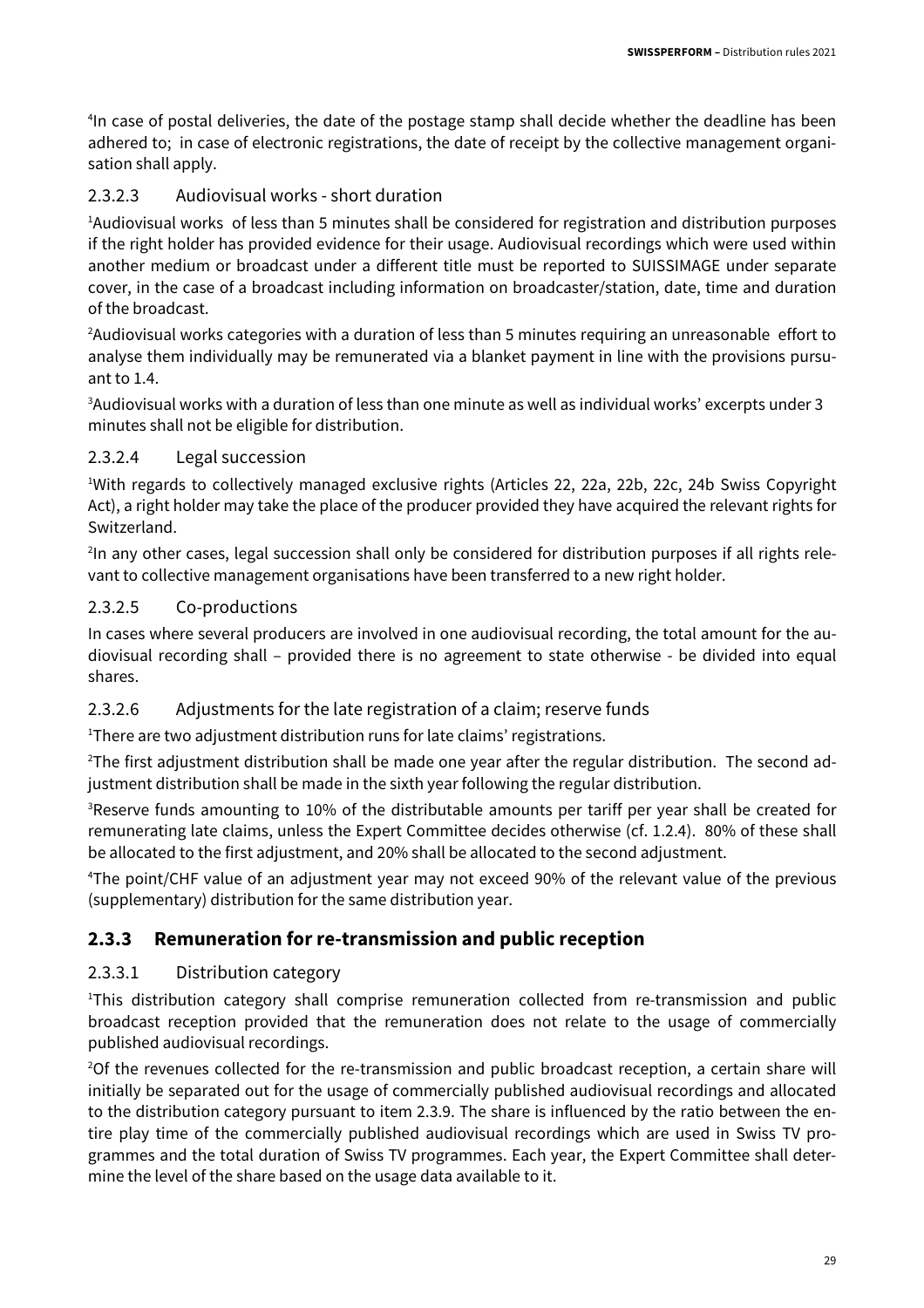#### 2.3.3.2 Calculation basis

<sup>1</sup>The same TV programmes that form the basis for the distribution by SUISSIMAGE in the re-transmission and public reception categories shall be used for the distribution of the collected revenues.

<sup>2</sup>Should the analysis of all TV programmes considered for the SUISSIMAGE distribution lead to a major part of the allocated shares in the SWISSPERFORM distribution to be under the minimum payment threshold (cf. 1.5.3), the Expert Committee may limit the number of TV programmes to be analysed.

3With regards to the decision which programmes will be relevant for the distribution, contractual arrangements governing blanket payments shall be reserved thereof.

#### 2.3.3.3 Weighting

The share for each individual audiovisual recording shall depend on

- Broadcast duration
- Work categories
- Programme coefficient
- Time and number of broadcasts
- Daily reach.

#### 2.3.3.4 Broadcast duration

The actual duration of the broadcast in whole minutes shall be authoritative.

#### 2.3.3.5 Work categories

<sup>1</sup>Audiovisual recordings may be classified into different categories depending on the underlying production efforts. The categorisation shall be made by the Expert Committee each year.

<sup>2</sup>The value of the highest category may only amount to a maximum of thirty times the value of the lowest category.

<sup>3</sup>Works which were produced in 1998 and afterwards shall be subject to a première supplement (French expression: "majoration création") if their world broadcast première is an integral part of a programme which is available on a national network free view channel. This supplement shall be subject to a factor between a minimum of 1.5 and a maximum of 5 and its definitive determination shall be carried out by the relevant Committee. Works which were produced before 1998 shall be subject to the supplement if one of the right holders provides evidence that the broadcast was in fact a world première on a national programme.

#### 2.3.3.6 Programme coefficient

Each TV programme shall be subject to a coefficient between 1 and 5 depending on which language the programme is broadcast in. The allocation shall be made by the Expert Committee each year.

#### 2.3.3.7 Time and number of broadcasts

<sup>1</sup>The time of broadcast on TV shall be subject to a coefficient between 0.5 and 3. The co-efficient shall depend on the starting time of the programme. The allocation of the coefficient shall be made by the relevant Expert Committee each year. The allocation of coefficients shall be made by the Expert Committee each year.

<sup>2</sup>In the case of programmes aired by broadcasters which are not obliged to obtain a licence for Switzerland, the distribution may be restricted to those works which were broadcast during 'prime time' between 7.00pm and 01.59am . In cases where SUISSIMAGE has decreed such a restriction, this shall also apply for the SWISSPERFORM distribution.

<sup>3</sup>A maximum of ten broadcasts of the same production shall be taken into account within one year. This shall be subject to the provisions pursuant to item 2.3.3.2 para. 3 and 2.3.4.4.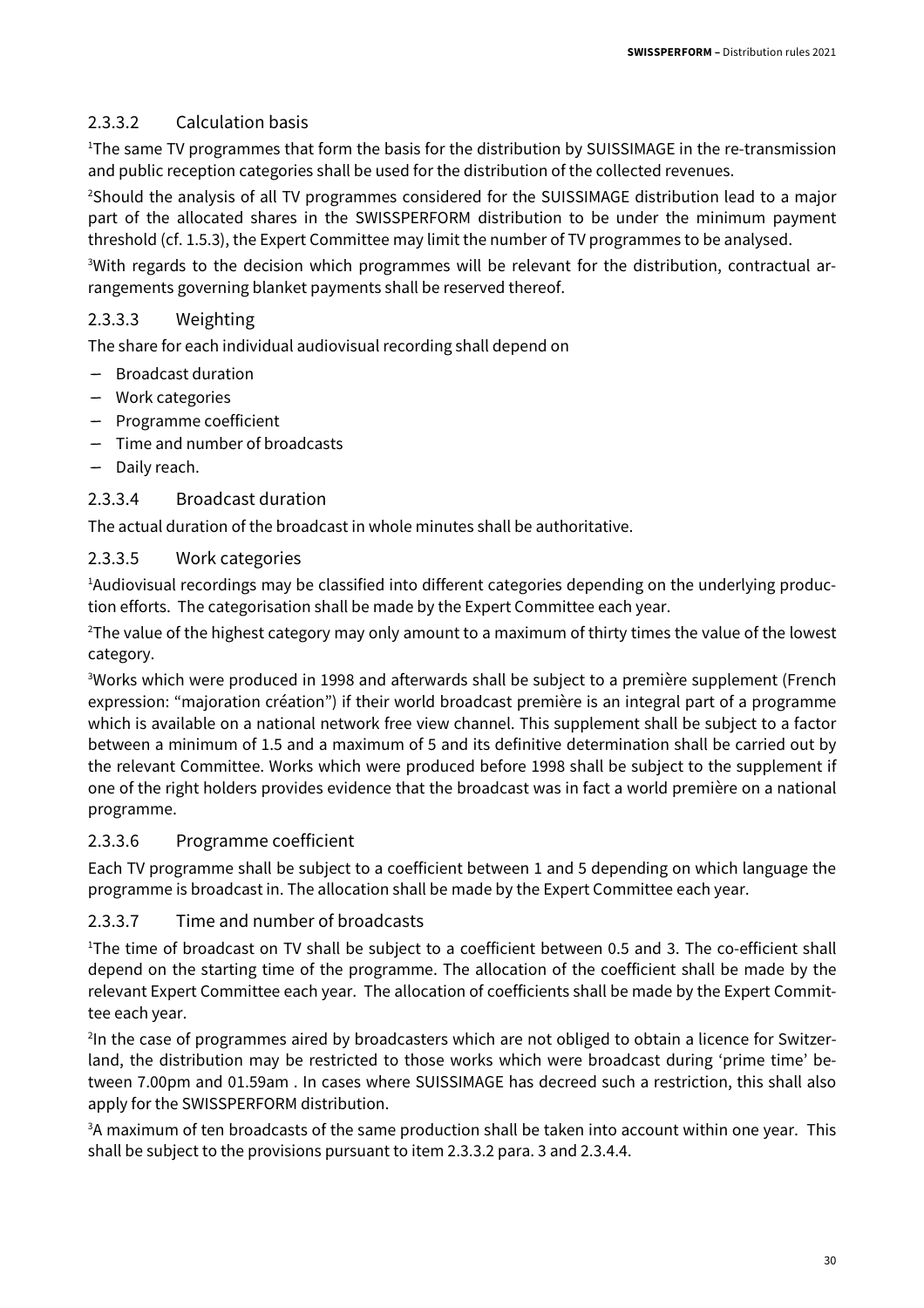#### 2.3.3.8 Daily reach

<sup>1</sup>The Expert Committee shall allocate weighting factors between 1 and 5 to each individual TV programme, taking into account the daily reach, the must-carry programmes pursuant to the Radio and TV Ordinance and any encryption of the programme.

<sup>2</sup>Swiss programmes shall be weighed with factor 2.

#### **2.3.4 Blank media remuneration**

#### 2.3.4.1 Distribution category

This distribution category shall comprise revenues collected from levies on recordable audiovisual media.

#### 2.3.4.2 Calculation basis

Subject to the provisions of 2.3.4.4, audiovisual media shall be included in the distribution which had been taken into account for distribution pursuant to item 2.3.3.

#### 2.3.4.3 Allocation to the distribution category use in schools

<sup>1</sup>In order to compensate for blank media shares reserved under any other tariffs, 2% of the collections shall be allocated up front to the distribution category 'use in schools'.

<sup>2</sup>If no separate distribution is made in this category, the above mentioned allocation shall not take effect.

<sup>3</sup>Income from the rental of set-top-boxes and own personal use by way of third party copying devices (Art. 19 para. 2 CopA) shall be excluded from the allocation to the distribution category 'use in schools'.

#### 2.3.4.4 Allocation to audiovisual recordings without broadcasts or reports

120% shall be deducted from the distributable amounts and reserved for the copying of audiovisual recordings not used on television, in particular for:

- Feature films;
- Documentaries;
- Music video clips
- Corporate and PR films (including commercials)
- Educational and training programmes;
- Short cartoons.

<sup>2</sup>Said 20 % shall be allocated to the associations representing the producers of the relevant category of audiovisual recordings based on the distribution key set by the Expert Committee.

#### 2.3.4.5 Allocation to audiovisual recordings with broadcasts

The remaining distributable amount shall be distributed pursuant to the provisions for re-transmission. While the coefficients for the time of the day of the broadcast shall not apply,

the frequency of recordings shall, however, be taken into account by multiplying the values calculated for the work categories with an additional factor between 1 and 3 based on the decision of the Expert Committee.

#### **2.3.5 Rental/Lending remuneration**

#### 2.3.5.1 Distribution category

This distribution category shall comprise remuneration collected for the rental of audiovisual recordings.

#### 2.3.5.2 Distribution of the shares

Subject to the stipulations in reciprocal agreements with collective management organisations abroad, the distributable amount shall be allocated to the blank media distribution category.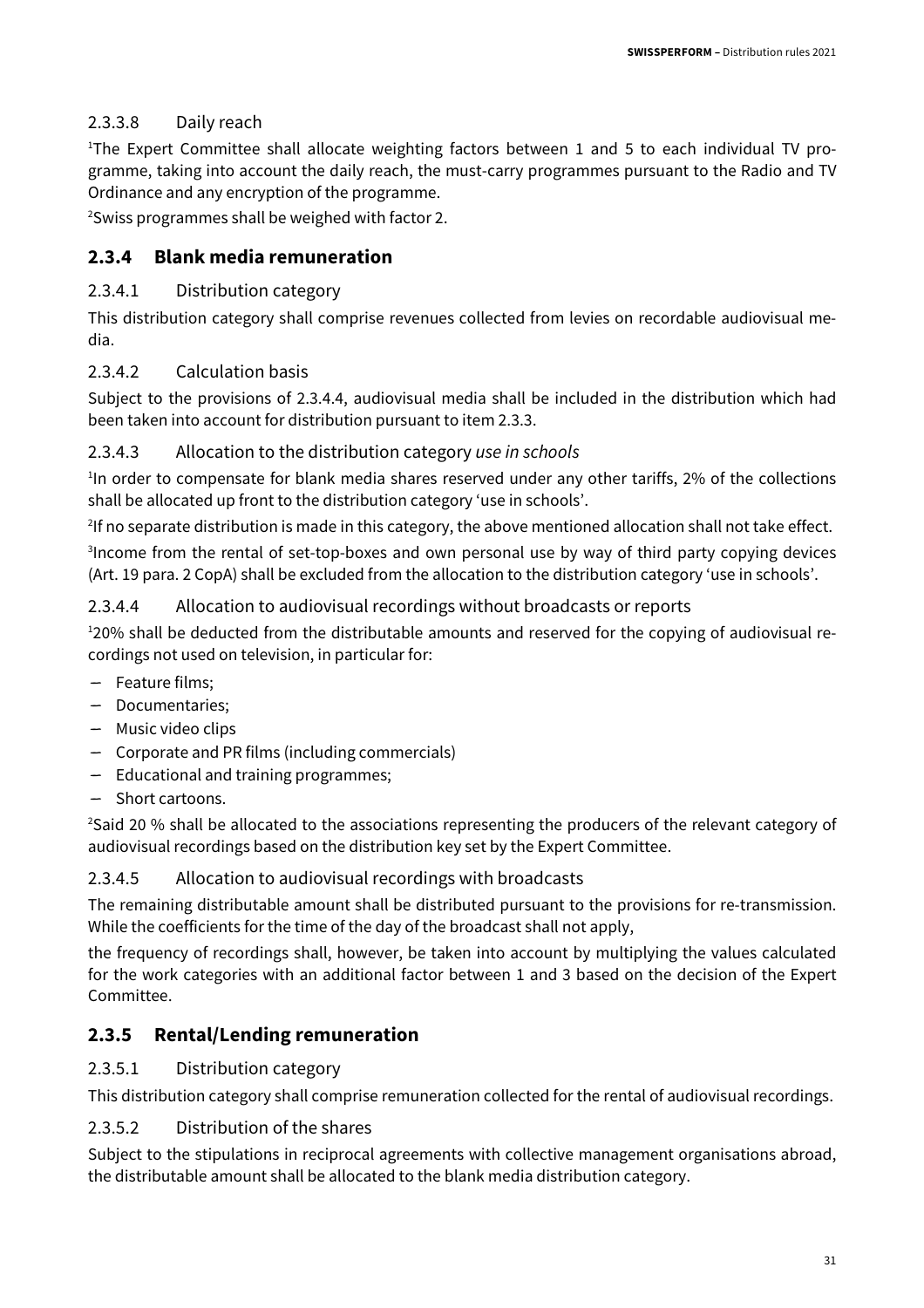#### **2.3.6 Remuneration for use in schools**

#### 2.3.6.1 Distribution category

This distribution category shall comprise remuneration for use in schools.

#### 2.3.6.2 Allocation to audiovisual recordings without broadcasts or reports

120% shall be deducted from the distributable amounts and reserved for the copying of audiovisual recordings not used on television, in particular for:

- Feature films;
- Documentaries;
- Music video clips
- Corporate and PR films (including commercials)
- Educational and training programmes;
- Short cartoons.

<sup>2</sup>Said 20 % shall be allocated to the associations representing the producers of the relevant category of audiovisual recordings based on the distribution key set by the Expert Committee.

#### 2.3.6.3 Distribution of residual shares

<sup>1</sup>The distributable amounts shall be distributed at work level based on the reports of the recorded broadcasts to SUISSIMAGE in line with the regulations on blank media distribution.

<sup>2</sup>In cases where the distributable amounts are too low to justify their own distribution category, the Expert Committee may determine that the distribution revenues are allocated to the blank media distribution.

#### **2.3.7 Remuneration for use in businesses**

#### 2.3.7.1 Distribution category

This distribution category shall comprise remuneration for use in businesses.

#### 2.3.7.2 Allocation to audiovisual recordings without broadcasts or reports

<sup>1</sup>20% shall be deducted from the distributable amounts and reserved for the copying of audiovisual recordings not used on television, in particular for:

- Feature films;
- Documentaries;
- Music video clips
- Corporate and PR films (including commercials)
- Educational and training programmes;
- Short cartoons.

<sup>2</sup>Said 20 % shall be allocated to the associations representing the producers of the relevant category of audiovisual recordings based on the distribution key set by the Expert Committee.

#### 2.3.7.3 Distribution of residual shares

<sup>1</sup>The distributable amounts shall be distributed at work level based on the reports of the recorded broadcasts to SUISSIMAGE in line with the regulations on blank media distribution.

<sup>2</sup>In cases where the distributable amounts are too low to justify their own distribution category, the Expert Committee may determine that the distribution revenues are allocated to the blank media distribution.

#### **2.3.8 Remuneration for the use of commercially published audiovisual recordings**

#### 2.3.8.1 Distribution category

This distribution category shall comprise remuneration from the following uses: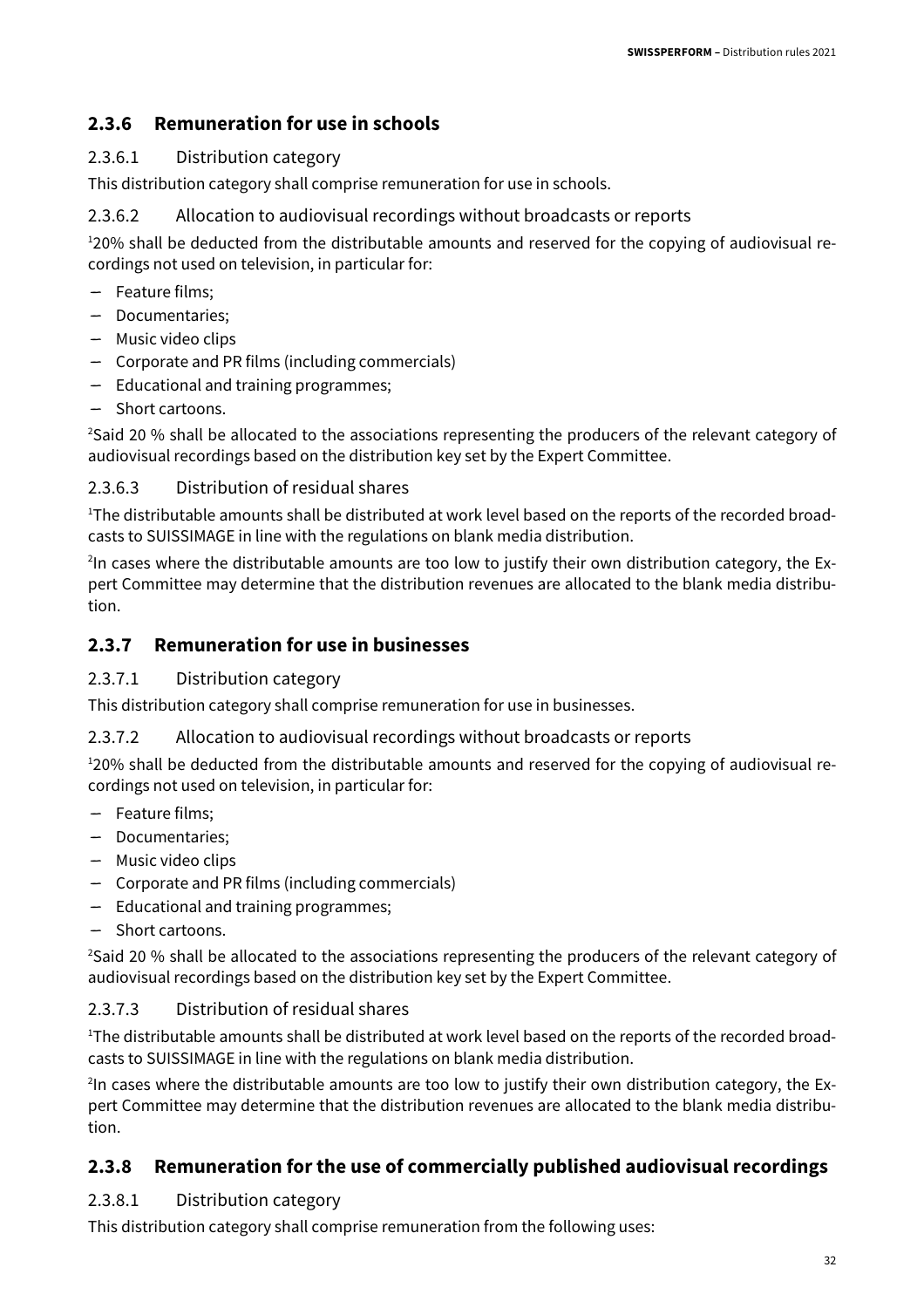- Performance of commercially published audiovisual recordings (CT E);
- Accessory presentation of commercially published audiovisual recordings (CT 3a);
- Broadcasts of commercially published audiovisual recordings (tariffs A TV, CT S TV, CT S Swiss advertising slots in foreign private channels, CT Y, CT 1 initial dissemination and CT 1 mixed offers, initial dissemination part);
- Use of commercially published audiovisual recordings by persons with disabilities (CT 10);
- the share allotted to the use of commercially published audiovisual recordings for remuneration arising from re-transmission and public reception (CT 1, CT 1 mixed offers, re-transmission part, CT 2a, CT 2b, CT 3a, CT 3b and CT 3c) pursuant to Distribution Rules item 2.3.3.1.

#### 2.3.8.2 Reservation regarding reciprocity

<sup>1</sup>Audiovisual producers shall only have entitlements to participate in the revenues from this distribution category provided that artists contributed to the commercially published audiovisual recordings produced by them who have their habitual residence in Switzerland or are Swiss nationals, or are residents of a country that grants a corresponding entitlement to artists with Swiss citizenship (Art. 35 para. 4 URG). If reciprocity only extends to individual types of usage (e.g. only to re-transmission) the distribution shall be split accordingly.

<sup>2</sup>Based on the respective legal regulations in the affected countries, the Expert Committee shall determine whether and to which extent there is reciprocity. It shall create a list of countries where reciprocity can be deemed as present for each distribution year and for each usage type that falls into this distribution category.

#### 2.3.8.3 Calculation basis

The calculation of the distribution shares shall by analogous application of the provisions in items 2.3.3.2-2.3.3.8. In such cases, commercially published audiovisual recordings with contributions by artists who have their habitual residence in Switzerland or are Swiss residents or belong to a country where reciprocity is given, shall be allocated coefficient 1, all other audiovisual recordings coefficient 0.

#### **2.3.9 Remuneration for the use of archived works by broadcasters and rights in orphan works**

#### 2.3.9.1 Distribution category

This distribution category shall comprise the remuneration for the use of archived works and of rights in orphan works.

#### 2.3.9.2 Distribution of the shares

The distributable shares shall be directly allocated to the right holders based on the usage reports after deduction of administration costs. In cases where it is impossible to identify or locate the right holders, the amounts shall be paid out to the Swiss Cultural Foundation for Audiovision.

#### **2.3.10 Other remuneration**

Other remuneration shall be allocated to the blank media distribution.

#### **2.4.0 Distribution of broadcasters' shares**

(Since the shares on behalf of the broadcasters is currently governed by a blanket agreement with the IRF, there is no need for a dedicated set of distribution rules.)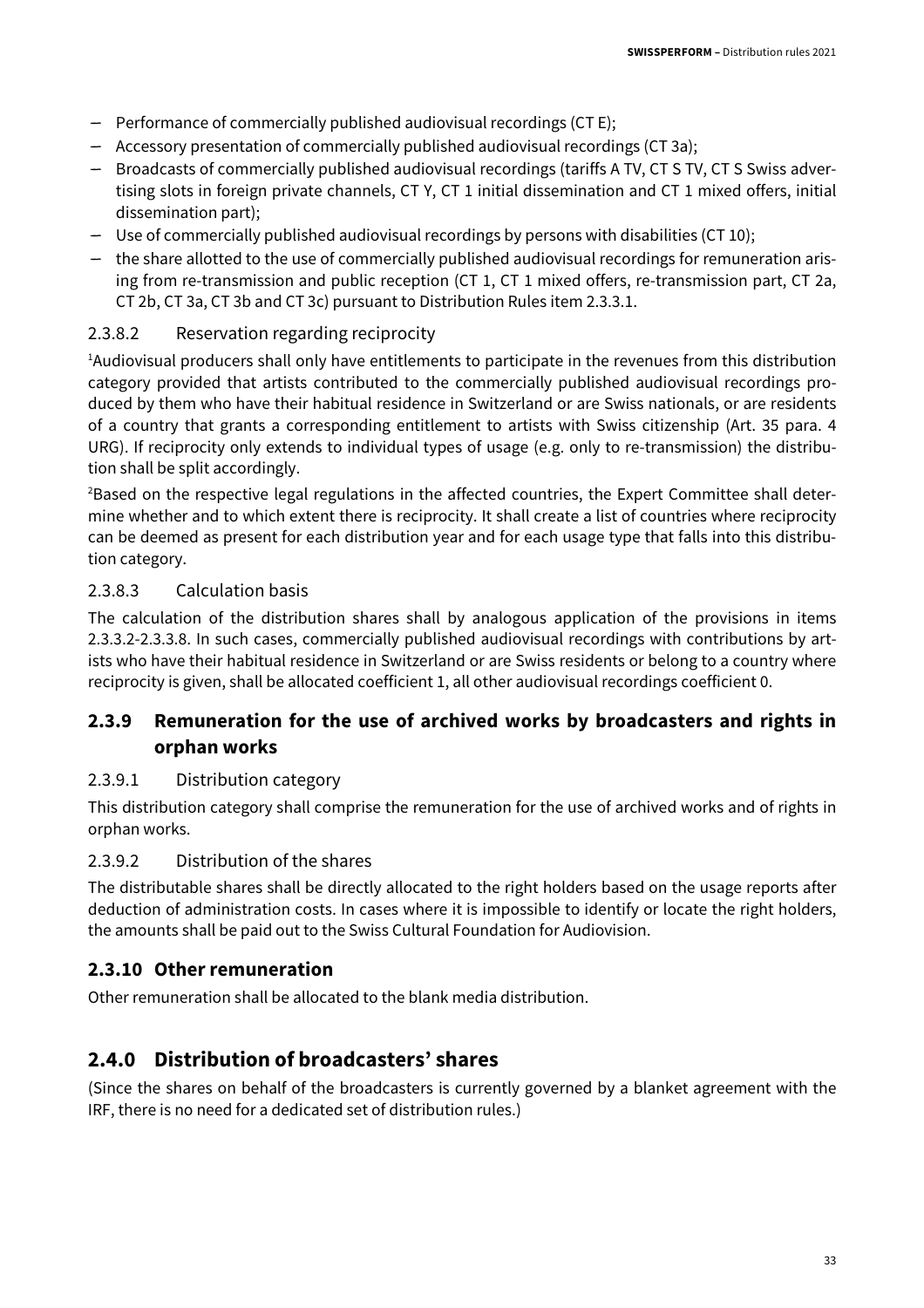## 3. Final provisions

#### **3.1. Entry into force**

The distribution rules dated 17 February / 19 June 1998 shall enter into force retrospectively as of 01 January 1998 and shall replace the version dated 31 July 1996. Further amendments were authorised by the Swiss Federal Institute of Intellectual Property (IPI) by way of official decrees dated 02/11/1999, 15/05/2001, 29/12/2003, 27/08/2004, 24/06/2005, 13/07/2005, 30/06/2008, 12/01/2009, 05/03/2012, 31/07/2013, 24/09/2013, 29/05/2015, 12/082016, 07/02/2017, 27/02/2017, 02/03/2018, 27/11/2018, 02/03/2018, 27/11/2018, 21/03/2019, 15/08/2019, 25/03/2020, 09/11/2020, 23/09/21, 21/10/21 and 28/10/21.

#### **3.2. Relevance for members and principals**

This set of distribution rules shall form an integral part of the membership and rights administration agreements.

#### **3.3. Clarification competence**

It shall lie in the competences of the Expert Committees to either jointly, provided that general provisions are affected, or separately via each of the affected Expert Committees to define these distribution rules provided that this is necessary for the execution of the distribution.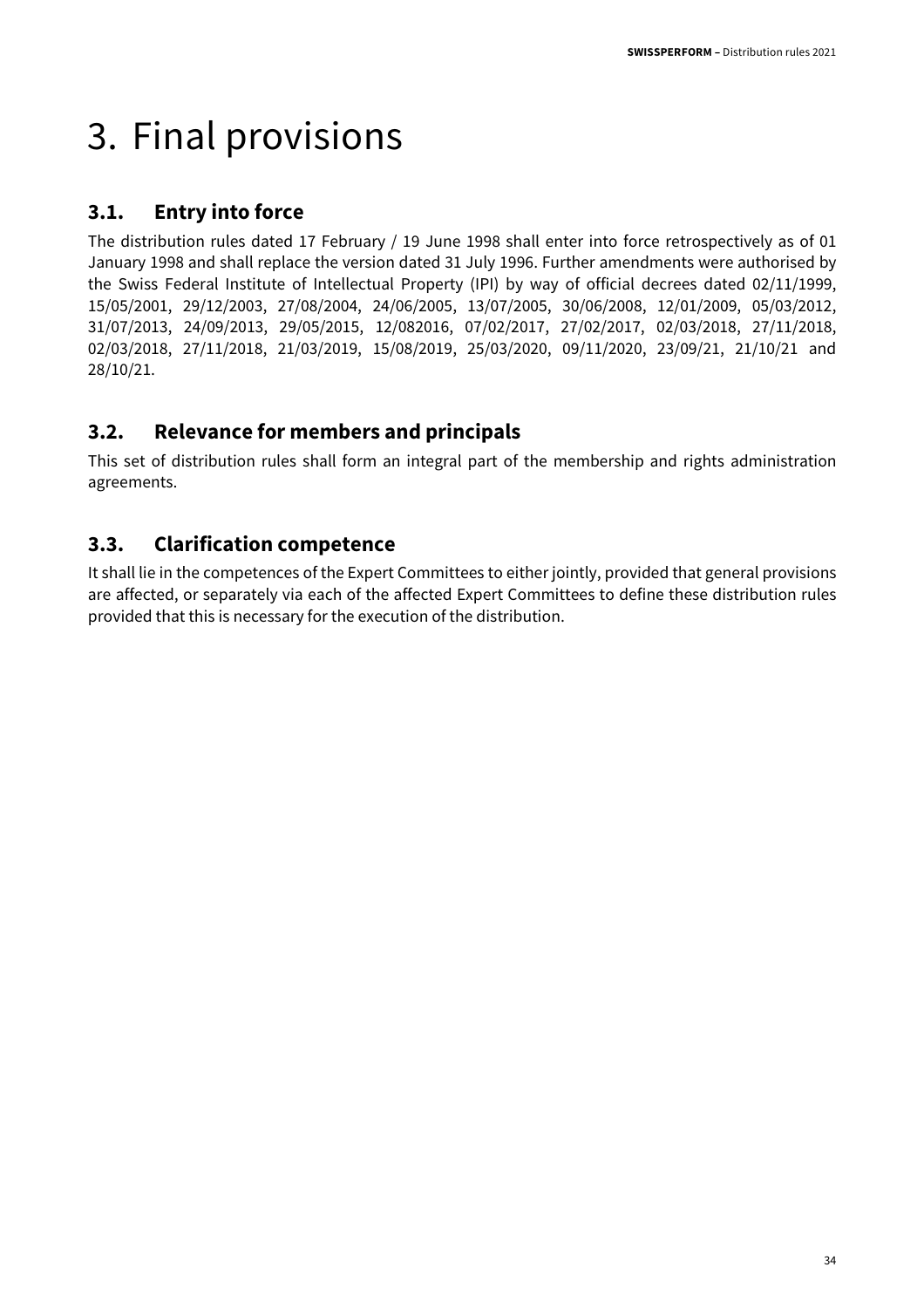## **ANNEX A**

| <b>Generic distribution</b>                                 |                    |              |                   |                  |             |                     |              |  |  |  |
|-------------------------------------------------------------|--------------------|--------------|-------------------|------------------|-------------|---------------------|--------------|--|--|--|
| <b>Re-transmission rights</b>                               |                    |              | <b>Performers</b> | <b>Producers</b> |             | <b>Broadcasters</b> | <b>Total</b> |  |  |  |
|                                                             |                    | <b>Audio</b> | Audiovisual       | <b>Audio</b>     | Audiovisual |                     |              |  |  |  |
| CT <sub>1</sub><br>Re-transmission                          | Audio25%           | 23%          |                   | 22.90%           | 0.10%       | 54%                 | 100%         |  |  |  |
|                                                             | Audiovisual<br>75% | 2.80%        | 20.85%            | 2.80%            | 19.55%      | 54%                 | 100%         |  |  |  |
| CT <sub>1</sub><br><b>Additional collections</b>            | Audio<br>25%       | 23%          |                   | 22.90%           | 0.10%       | 54%                 | 100%         |  |  |  |
|                                                             | Audiovisual<br>75% | 2.80%        | 20.85%            | 2.80%            | 19.55%      | 54%                 | 100%         |  |  |  |
| CT <sub>1</sub><br>Mixed offers,<br>Share of Retransmission | Audio<br>25%       | 23%          |                   | 22.90%           | 0.10%       | 54%                 | 100%         |  |  |  |
| 10%                                                         | Audiovisual<br>75% | 2.80%        | 20.85%            | 2.80%            | 19.55%      | 54%                 | 100%         |  |  |  |
| CT <sub>2a</sub><br>Re-transmission via<br>retransmitter    | Audio<br>25%       | 23%          |                   | 22.90%           | 0.10%       | 54%                 | 100%         |  |  |  |
|                                                             | Audiovisual<br>75% | 2.80%        | 20.85%            | 2.80%            | 19.55%      | 54%                 | 100%         |  |  |  |
| CT <sub>2b</sub><br>Retransmission via IP<br>networks       |                    | 2.80%        | 20.85%            | 2.80%            | 19.55%      | 54%                 | 100%         |  |  |  |

|                                            |                    |              | <b>Performers</b> |              | <b>Producers</b>   |                     |              |
|--------------------------------------------|--------------------|--------------|-------------------|--------------|--------------------|---------------------|--------------|
| <b>Performance rights</b>                  |                    | <b>Audio</b> | Audiovisual       | <b>Audio</b> | <b>Audiovisual</b> | <b>Broadcasters</b> | <b>Total</b> |
| CT <sub>3a</sub><br>Public performance     | Audio              | 40%          |                   | 40%          |                    | 20%                 | 100%         |
|                                            | Audiovisual        | 2.80%        | 21%               | 2.80%        | 19.40%             | 54%                 | 100%         |
| CT3b<br>Airplane                           | Audio<br>1/3       | 50%          |                   | 50%          |                    |                     | 100%         |
|                                            | Audiovisual<br>2/3 | 5%           | 45%               | 5%           | 45%                |                     | 100%         |
| CT3b<br>Coaches                            |                    | 36%          | 4%                | 36%          | 4%                 | 20%                 | 100%         |
| CT <sub>3</sub> b<br>Trains, vessels, etc. |                    | 50%          |                   | 50%          |                    |                     | 100%         |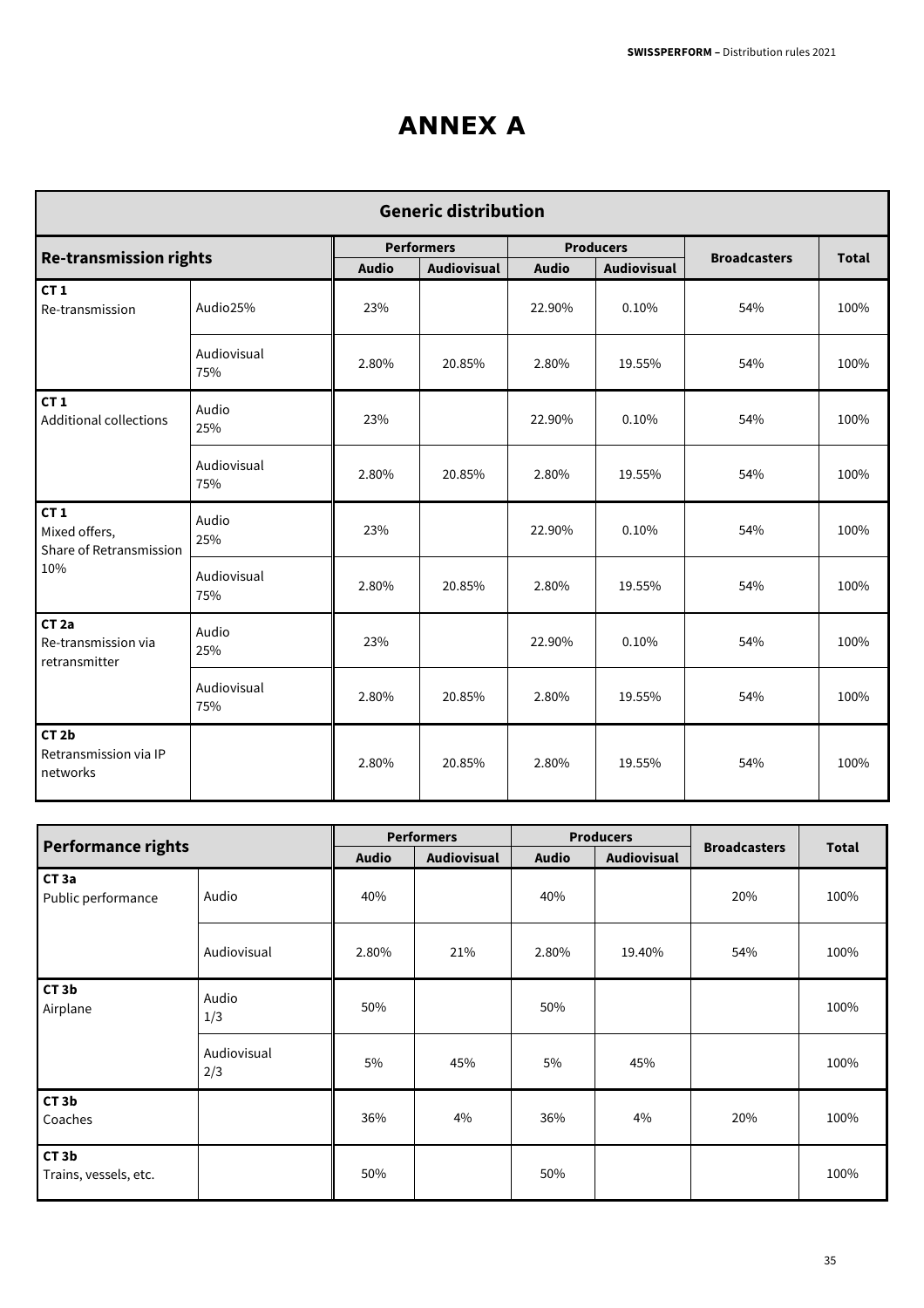| CT <sub>3c</sub><br><b>Public Viewing</b>              |                                                            | 2.50% | 2.50% | 2.50% | 2.50% | 90% | 100% |
|--------------------------------------------------------|------------------------------------------------------------|-------|-------|-------|-------|-----|------|
| CT <sub>C</sub><br>Churches                            |                                                            | 25%   | 25%   | 25%   | 25%   |     | 100% |
| <b>CTE</b>                                             | Cinemas                                                    | 20%   | 30%   | 20%   | 30%   |     | 100% |
|                                                        | Other performances                                         | 3%    | 47%   | 3%    | 47%   |     | 100% |
| CT <sub>H</sub><br>Dance/Entertainment/<br>restaurants |                                                            | 49%   | $1\%$ | 49%   | 1%    |     | 100% |
| <b>CTHb</b><br>Dance/entertainment                     |                                                            | 49%   | $1\%$ | 49%   | $1\%$ |     | 100% |
| <b>CTHV</b><br>Hotel-Videos                            |                                                            | 2%    | 48%   | 2%    | 48%   |     | 100% |
| <b>GTK</b><br>Concerts                                 | Music is paramount                                         | 50%   |       | 50%   |       |     | 100% |
|                                                        | Music is played<br>during the breaks<br>(performance) 80%  | 50%   |       | 50%   |       |     | 100% |
|                                                        | Music is played<br>during the breaks<br>(reproduction) 20% | 5%    |       | 95%*  |       |     | 100% |
| <b>CTMA</b><br>Jukeboxes                               | Phono                                                      | 50%   |       | 50%   |       |     | 100% |
| CT <sub>T</sub><br>Performance/"telekiosk"             | Audio                                                      | 50%   |       | 50%   |       |     | 100% |
|                                                        | Audiovisual                                                | 1%    | 49%   | 1%    | 49%   |     | 100% |
| CT <sub>Z</sub><br>Circus                              | Audio                                                      | 50%   |       | 50%   |       |     | 100% |

\*without fund deduction

| <b>Blank media remuneration</b> |             | <b>Performers</b> |                    | <b>Producers</b> |                    | <b>Broadcasters</b> | <b>Total</b> |
|---------------------------------|-------------|-------------------|--------------------|------------------|--------------------|---------------------|--------------|
|                                 |             | <b>Audio</b>      | <b>Audiovisual</b> | <b>Audio</b>     | <b>Audiovisual</b> |                     |              |
| CT <sub>4</sub><br>Bank tapes   | Audio       | 44.5%             | 0.5%               | 44.5%            | 0.5%               | 10%                 | 100%         |
|                                 | Audiovisual | $1\%$             | 29%                | $1\%$            | 29%                | 40%                 | 100%         |
| CT <sub>4</sub><br>$CD-R$       |             | 32.805%           | 15.89%             | 32.805%          | 15.89%             | 2.61%               | 100%         |
| CT <sub>4</sub><br><b>DVD</b>   |             | 3.795%            | 40.13%             | 3.795%           | 40.13%             | 12.15%              | 100%         |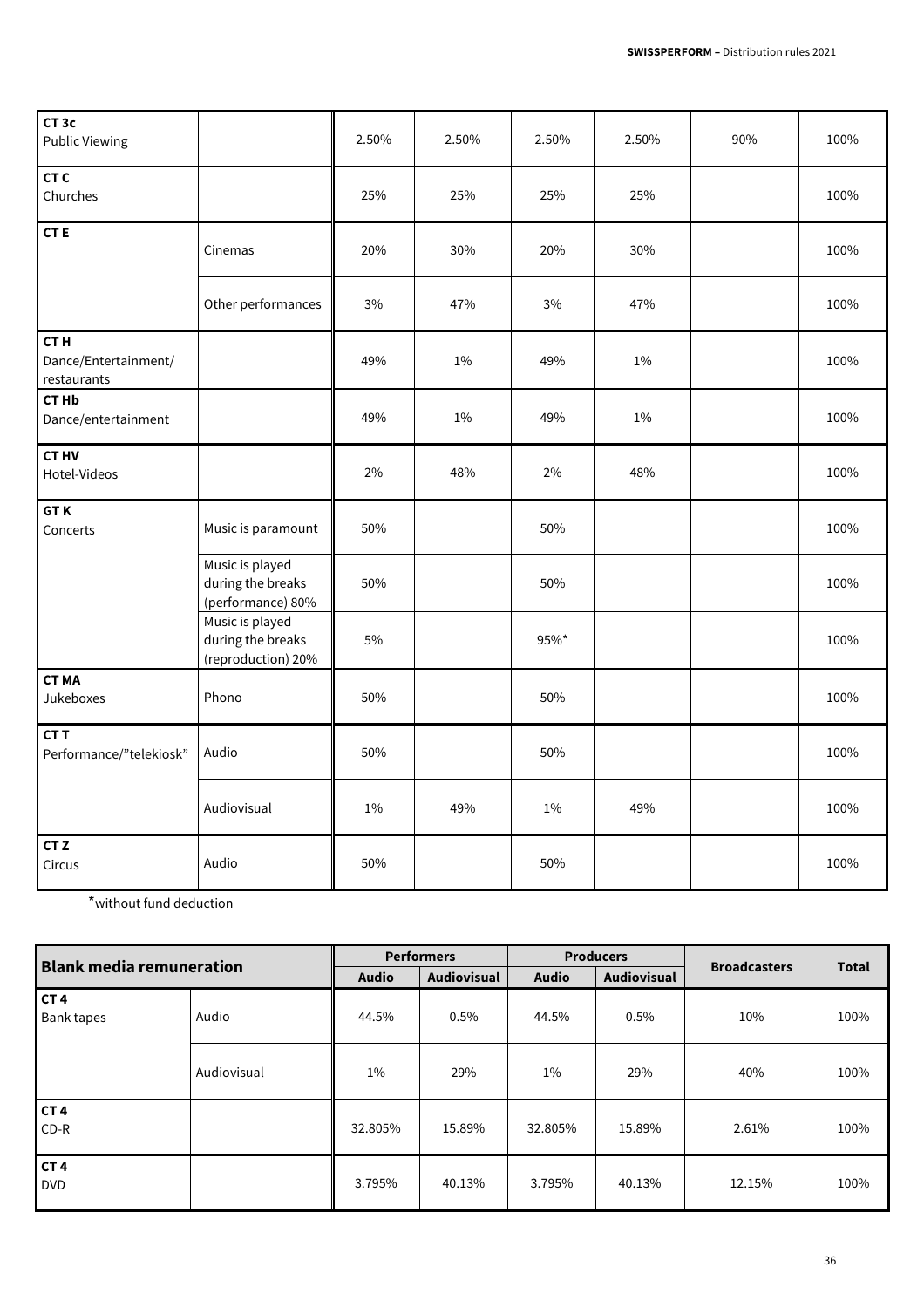| CT <sub>4i</sub><br>Digital storage devices    | Audio       | 41.585% | 7.085%  | 41.585% | 7.085%  | 2.66%  | 100% |
|------------------------------------------------|-------------|---------|---------|---------|---------|--------|------|
|                                                | Audiovisual | 2.5%    | 30.835% | 2.5%    | 30.835% | 33.33% | 100% |
| CT <sub>4i</sub><br>Smartphones                |             | 43.45%  | 5.38%   | 43.45%  | 5.38%   | 2.34%  | 100% |
| CT <sub>4i</sub><br><b>Tablets</b>             |             | 43.45%  | 5.38%   | 43.45%  | 5.38%   | 2.34%  | 100% |
| CT <sub>7</sub><br>Use in schools<br>(base)    | Audio       | 45%     |         | 45%     |         | 10%    | 100% |
|                                                | Audiovisual | 1%      | 32.33%  | 1%      | 32.33%  | 33.34% | 100% |
| CT <sub>7</sub><br>Network technology          |             | 22.50%  | 22.50%  | 22.50%  | 22.50%  | 10%    | 100% |
| CT <sub>9</sub><br>Use in businesses           |             | 22.50%  | 22.50%  | 22.50%  | 22.50%  | 10%    | 100% |
| <b>CT12</b><br>Recording of<br>broadcasts*     |             | 2%      | 26.17%  | 2%      | 26.17%  | 43.66% | 100% |
| <b>CT12</b><br>Share additional fee 1<br>(50%) |             | $0\%$   | 0%      | $0\%$   | $0\%$   | 100%   | 100% |

\*including share additional fee 1 (50%)

| <b>Rental rights</b>                          |             | <b>Performers</b> |             | <b>Producers</b> |             |                     |              |
|-----------------------------------------------|-------------|-------------------|-------------|------------------|-------------|---------------------|--------------|
|                                               |             | <b>Audio</b>      | Audiovisual | <b>Audio</b>     | Audiovisual | <b>Broadcasters</b> | <b>Total</b> |
| CT <sub>5</sub><br>Rental                     | Audio       | 50%               |             | 50%              |             |                     | 100%         |
|                                               | Audiovisual | 2%                | 48%         | 2%               | 48%         |                     | 100%         |
| CT <sub>6</sub><br>Rental in public libraries | Audio       | 50%               |             | 50%              |             |                     | 100%         |
|                                               | Audiovisual | 2%                | 48%         | 2%               | 48%         |                     | 100%         |

| <b>Broadcasting rights</b>                                  | <b>Performers</b> |                    | <b>Producers</b> |                    | <b>Broadcasters</b> | <b>Total</b> |
|-------------------------------------------------------------|-------------------|--------------------|------------------|--------------------|---------------------|--------------|
|                                                             | <b>Audio</b>      | <b>Audiovisual</b> | <b>Audio</b>     | <b>Audiovisual</b> |                     |              |
| ct1<br>Initial dissemination                                | 49%               | $1\%$              | 49%              | $1\%$              |                     | 100%         |
| ct1<br>Mixed offers<br>Share of fist dissimina-<br>tion 90% | 25%               | 25%                | 25%              | 25%                |                     | 100%         |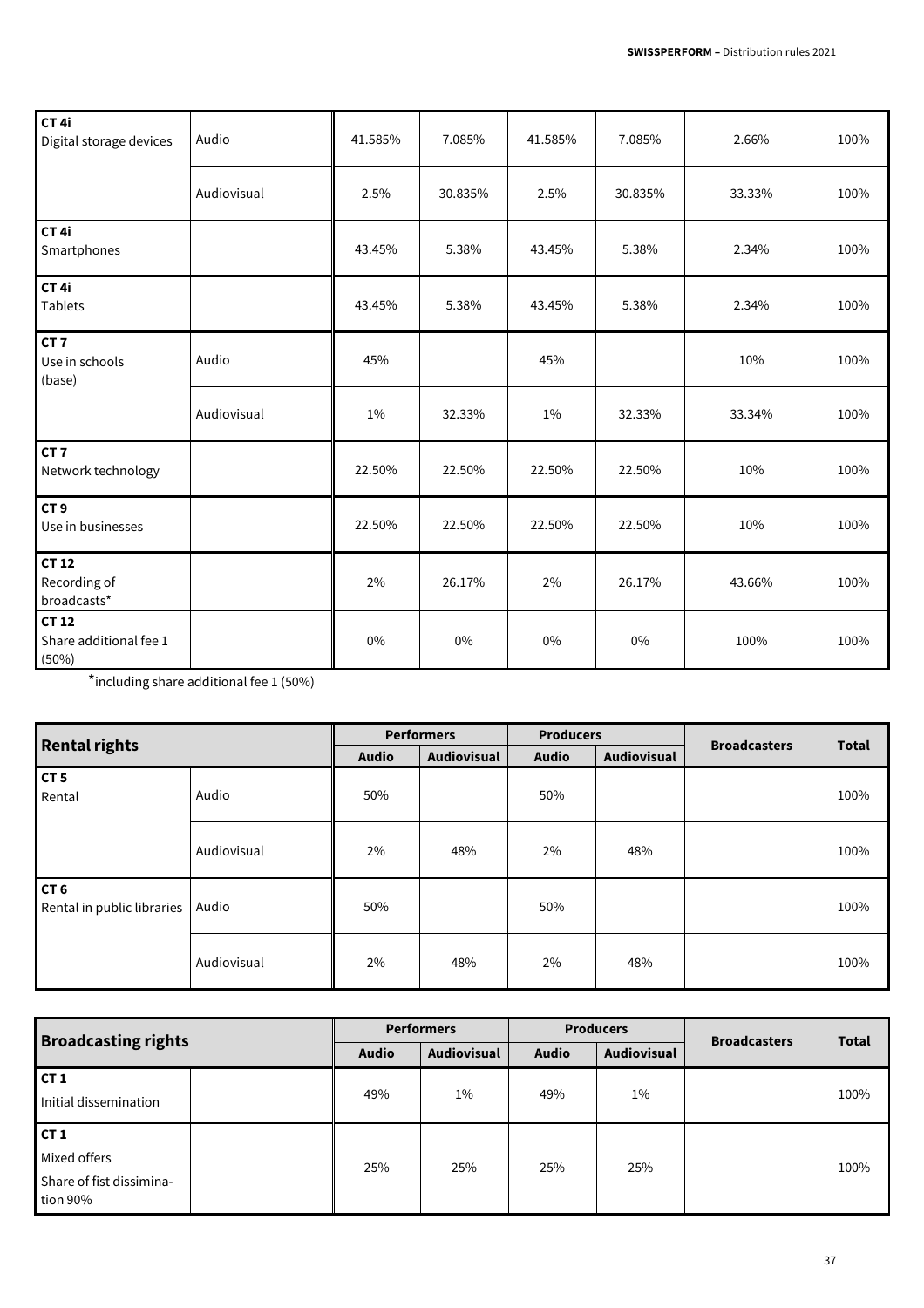| <b>Tarif A SRG</b><br>Radio                                 | Audio                                                                   | 50%   |      | 50%   |     | 100% |
|-------------------------------------------------------------|-------------------------------------------------------------------------|-------|------|-------|-----|------|
| <b>Tarif A SRG</b><br>TV                                    | Adopted radio pro-<br>grams                                             | 50%   |      | 50%   |     | 100% |
|                                                             | Commercially pub-<br>lished sound record-<br>ings in<br>own productions | 50%   |      | 50%   |     | 100% |
|                                                             | Commercially pub-<br>lished audiovisual<br>recordings                   | 3%    | 47%  | $3\%$ | 47% | 100% |
|                                                             | Music films                                                             | 47.5% | 2.5% | 50%   |     | 100% |
| CT <sub>S</sub><br>Private broadcasters<br>radio            | Audio                                                                   | 50%   |      | 50%   |     | 100% |
| CT <sub>S</sub><br>Private broadcasters TV                  | Commercially pub-<br>lished sound record-<br>ings                       | 50%   |      | 50%   |     | 100% |
|                                                             | Commercially pub-<br>lished audiovisual<br>recordings                   | 3%    | 47%  | 3%    | 47% | 100% |
|                                                             | Music films                                                             | 47.5% | 2.5% | 50%   |     | 100% |
| CT <sub>S</sub><br>Foreign advertising slots<br>in channels |                                                                         | 42%   | 8%   | 42%   | 8%  | 100% |
| CT <sub>S</sub><br>Foreign simulcasting                     |                                                                         | 100%  |      |       |     | 100% |
| <b>CTY</b><br>Subscription channels<br>Radio                | Audio                                                                   | 50%   |      | 50%   |     | 100% |
| <b>CTY</b><br>Subscription channels<br>${\sf TV}$           | Commercially pub-<br>lished sound record-<br>ings                       | 50%   |      | 50%   |     | 100% |
|                                                             | Commercially pub-<br>lished audiovisual<br>recordings                   | $3\%$ | 47%  | $3\%$ | 47% | 100% |
|                                                             | Music films                                                             | 47.5% | 2.5% | 50%   |     | 100% |
| CT $111$<br>Archived recordings of<br>broadcasters          |                                                                         |       |      |       |     | 100% |

 $\overline{a}$ 

 $^1$  The generic distribution is decided upon on a case-by-case basis.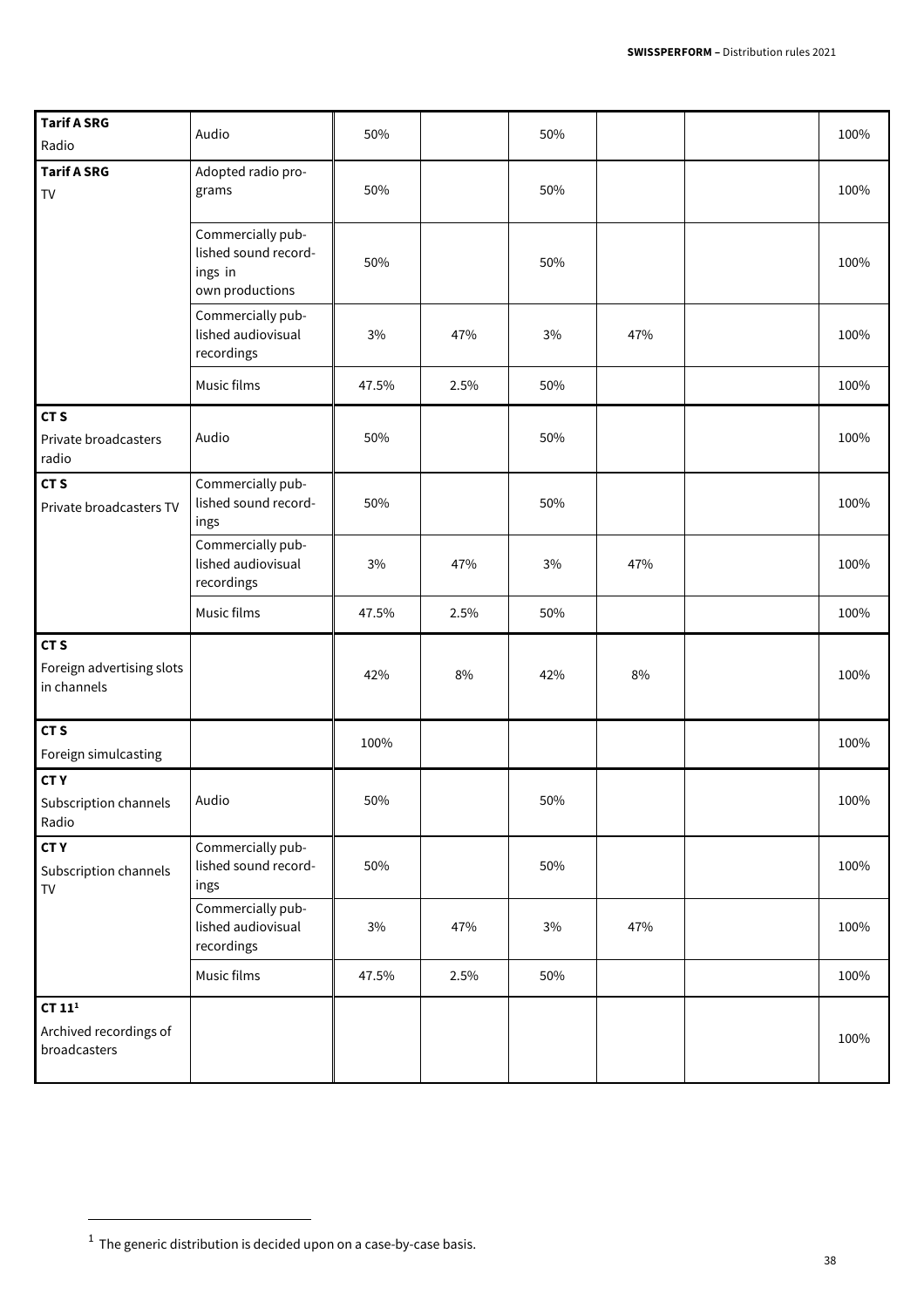| Other rights                                 | <b>Performers</b> |             | <b>Producers</b> |             |                     |              |
|----------------------------------------------|-------------------|-------------|------------------|-------------|---------------------|--------------|
|                                              | <b>Audio</b>      | Audiovisual | <b>Audio</b>     | Audiovisual | <b>Broadcasters</b> | <b>Total</b> |
| CT 10<br>Use by persons with<br>disabilities | 24.75%            | 24.75%      | 24.75%           | 24.75%      | $1\%$               | 100%         |
| CT $131$<br>Use of orphaned works            |                   |             |                  |             |                     | 100%         |
| Online rights <sup>1</sup>                   |                   |             |                  |             |                     | 100%         |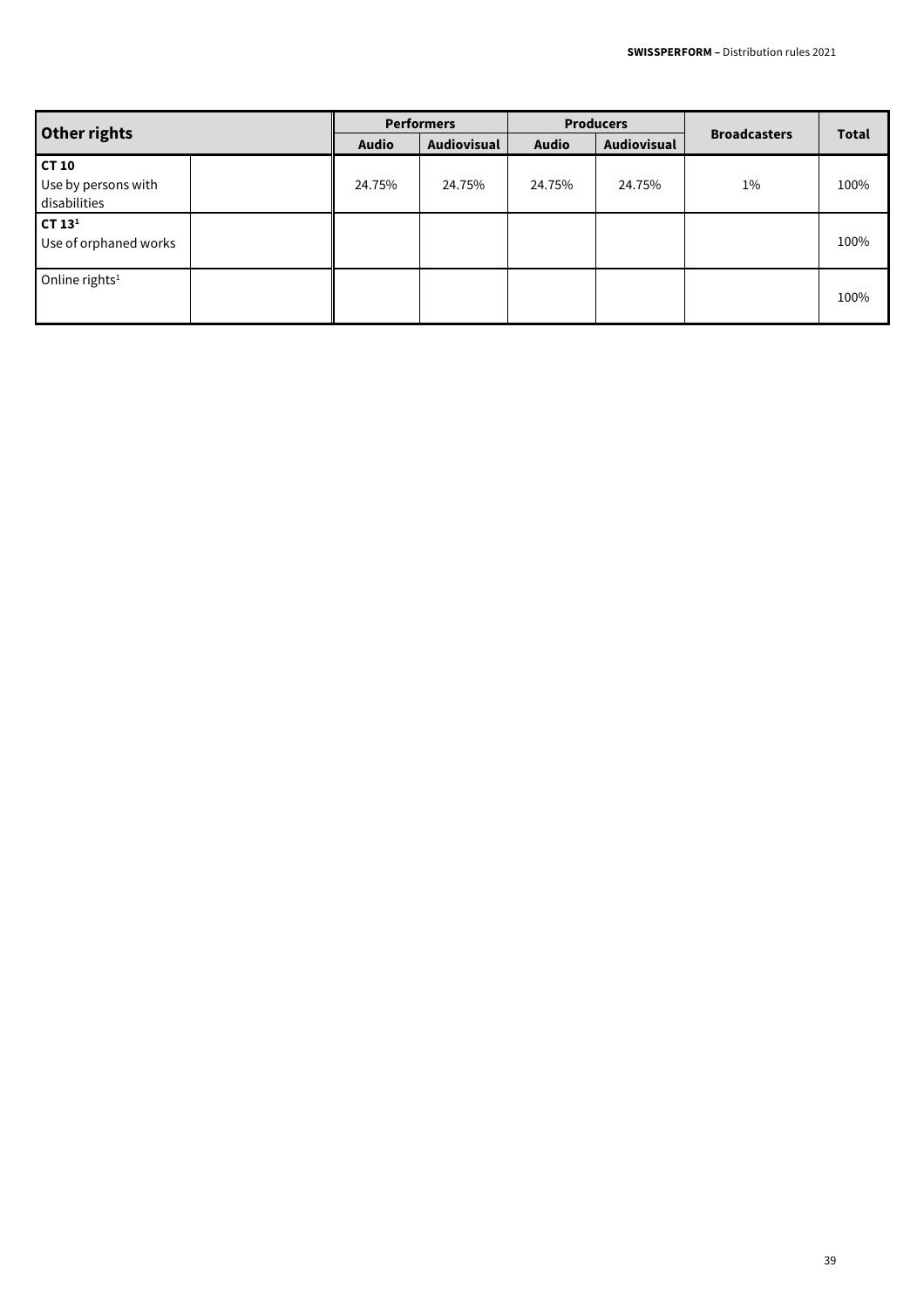## **ANNEX AAT1**

**(empty)**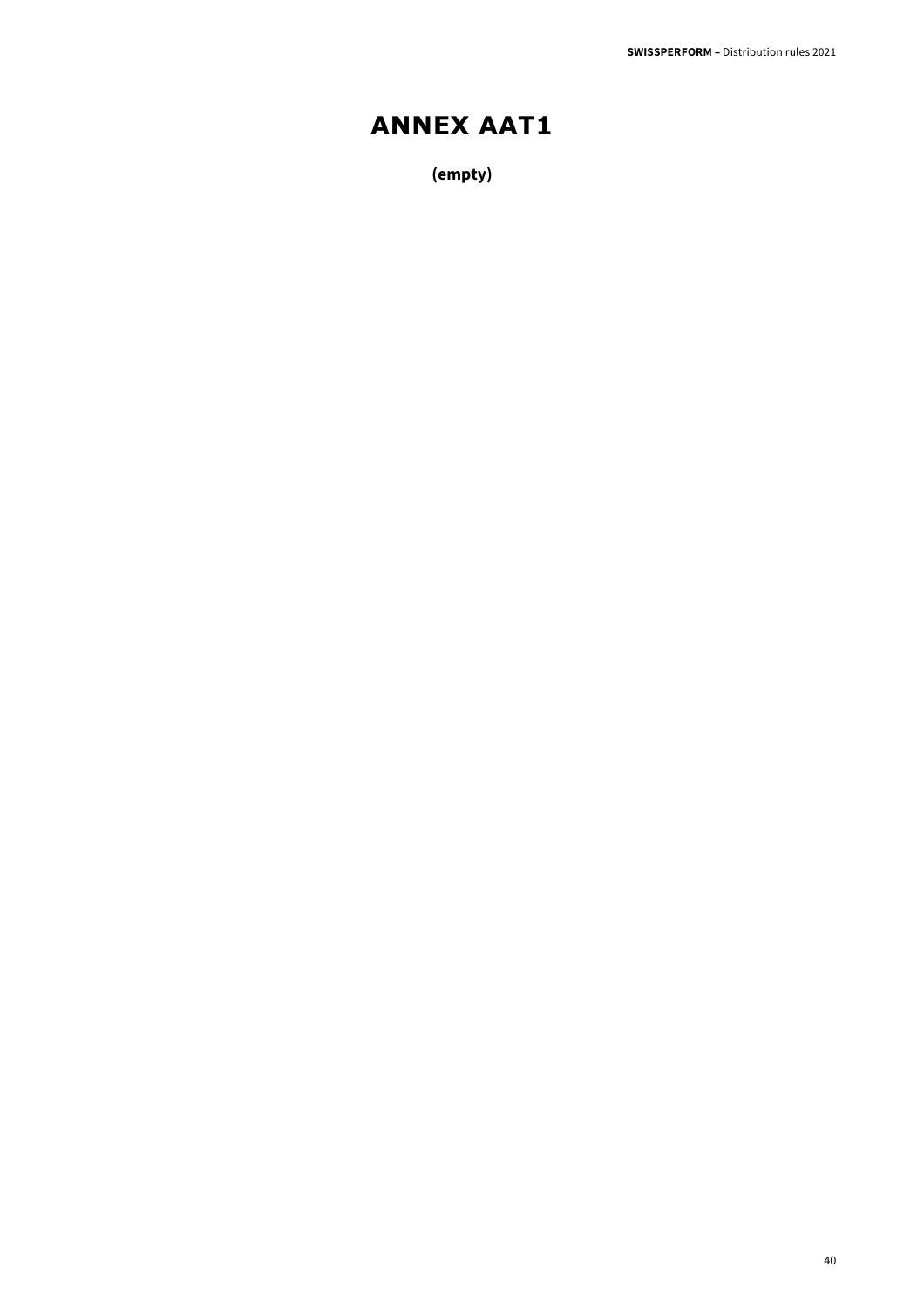## **ANNEX AAT2**

### **Rights administration of performers in the case of international circumstances (implementation rules in relation to Art. 3 and 6 of the Statutes as well as item 2.1.17 and item 2.1.1.10 of the distribution rules)**

#### I. Performers with their residence and/or workplace in Switzerland

- 1. Members and principals who permanently work as performers in Switzerland and/or permanently reside in Switzerland shall assign SWISSPERFORM with their global rights administration of the neighbouring rights for performers managed by collective management organisations. For this purpose and the duration of their membership resp. the rights administration agreement, they shall assign any and all rights to SWISSPERFORM that are subject to mandatory rights management as well as rights abroad that are comparable to these rights and shall participate in accordance with the distribution rules in the remuneration realised by way of bilateral agreements with collective management organisations abroad. In the framework of the membership and rights administration agreement it is possible to agree that the rights assignment and mandate for managing the rights can be extended to further rights subject to collective rights management.
- 2. The rights administration via SWISSPERFORM and the scope of the rights assignment can be limited to the territory of Switzerland. In this case, the member resp. the principal shall have no entitlement to a participation in the remuneration realised by SWISSPERFORM by way of the bilateral agreements with collective management organisations abroad.
- 3. It is possible that, based on resolutions by the Expert Committees in charge, more refined options can be offered to members and principals to restrict the rights administration agreement regarding territories and/or the scope of the rights assignment such as the option to exclude individual countries and/or rights categories from the rights management mandate and/or its limitation to individual countries and/or rights categories. The Expert Committee in charge shall determine the individual rights categories and also carry out the allocation of the rights to be assigned to SWISS-PERFORM in these rights categories. SWISSPERFORM shall, in such cases, be authorised to charge members and principals with the additional documentation costs arising in the wake of such options.

#### II. Performers with their residence and/or workplace outside Switzerland

- 1. Performers who do not permanently work as performers in Switzerland and/or do not permanently reside in Switzerland can assign SWISSPERFORM with their rights administration in Switzerland. For this purpose they shall assign any and all rights to SWISSPERFORM that they are entitled to in terms of neighbouring rights for performers in Switzerland that are subject to mandatory rights management. The Expert Committee in charge shall determine the individual rights categories and also carry out the allocation of the rights to be assigned to SWISSPERFORM in these rights categories. With respect to the options to restrict the mandate, SWISSPERFORM shall be authorised to charge members and principals with the additional documentation costs created as a consequence.
- 2. Principals shall be subject to the regulations of the distribution rules applicable to members as well as its implementation rules with regards to their participation in the distribution.
- 3. Principals who do not permanently work as performers in Switzerland and/or do not permanently reside in Switzerland, shall not participate in the remuneration realised by SWISSPERFORM by way of the bilateral agreements with collective management organisations abroad.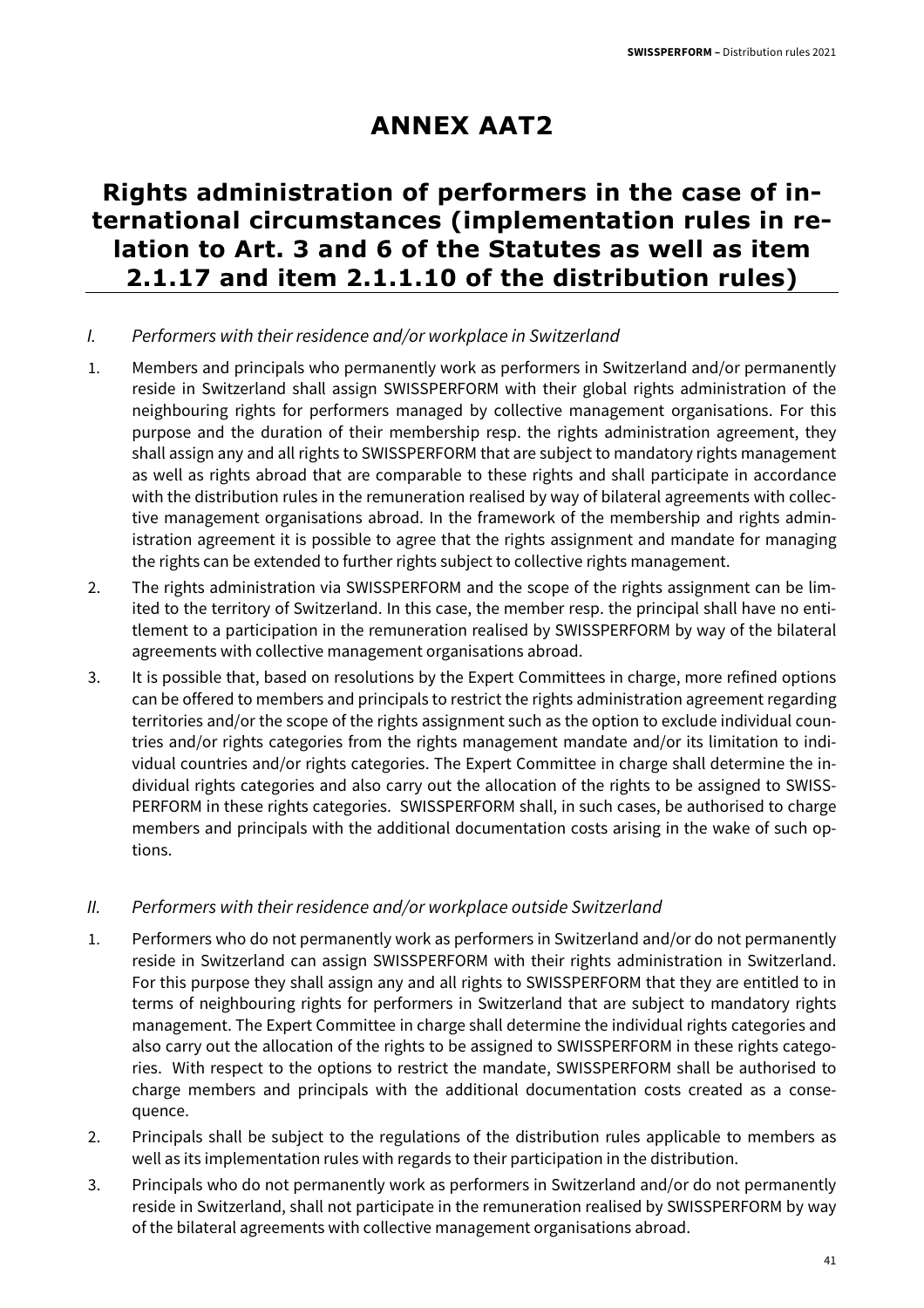- 4. Particular costs regarding the interaction with foreign principals such as special correspondence, legal clarifications, postage, phone and bank fees or special documentation costs based on extraordinary representation circumstances or payment instructions may be charged against the distribution results for the respective performer. If a distribution result is uncertain, the process of carrying out comprehensive clarifications may be made dependent on the payment of an adequate cost advance.
- 5. SWISSPERFORM shall not accept mandates from principals that do not permanently work as performers in Switzerland and/or do not permanently reside in Switzerland regarding their rights management abroad. This limitation may be lifted by resolution of the Expert Committees in charge in its entirety or with regards to individual countries or economic areas. In cases where, on the basis of such as resolution, rights administration and management is carried out abroad, item II.3 with respect to the relevant countries shall not be applicable.
- 6. Foreign artists may choose to be represented by third parties such as agencies, lawyers etc. The following documents must, however, be signed by the performer in person: Assignment of rights as well as mandating SWISSPERFORM. In cases of doubt, a certification of the signature may be requested. By way of exception, a personal signature of the performer may not be necessary provided that the third party produces a sufficient power of attorney signed by the performer and signs a declaration designed by SWISSPERFORM whereby it is specifically stipulated that the third party should, if possible, use their own standard power of attorney, that it must notify SWISSPERFORM with regards to any changes or termination of the power of attorney without delay and that the third party indemnifies SWISSPERFORM with respect to any remuneration sent to it by error. In any case, the foreign performer must indicate a valid domicile and tax residence to which any deliveries can actually be sent. SWISSPERFORM shall be authorised to reveal this address to tax authorities making enquiries.
- 7. At least a copy of the settlement of the distribution result shall be made to the principal, irrespective of the appointment of a third party as representative.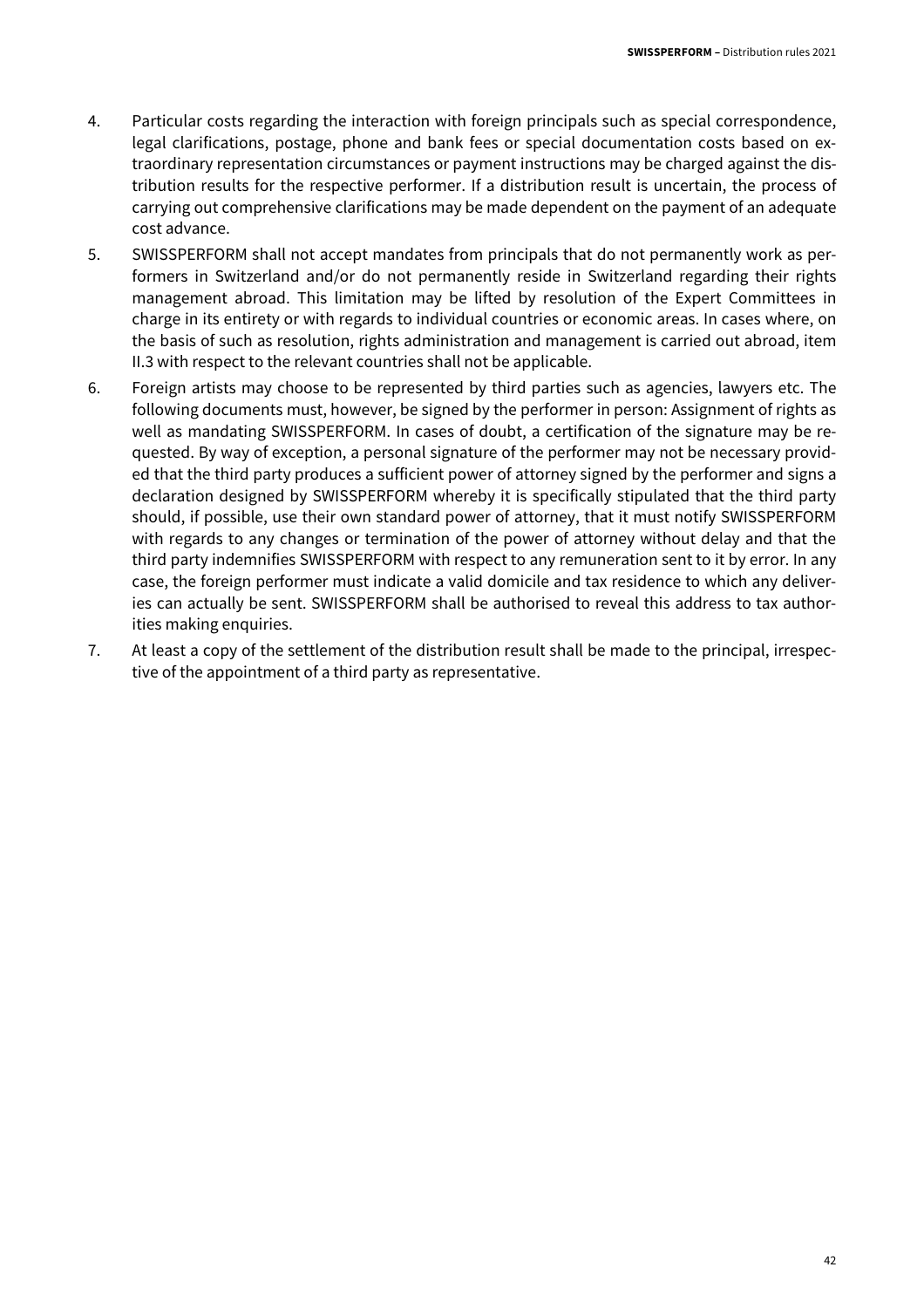#### III. Liechtenstein

- 1. As long as SWISSPERFORM continues to be active as a licensed collective management organisation in Liechtenstein, the territory name "Switzerland" in items I and II shall be replaced by "Switzerland and Liechtenstein".
- 2. As long as SWISSPERFORM as the licensed collective management organisation continues to be active in Liechtenstein, persons who have their residence or workplace in Liechtenstein shall be treated equally to those persons who have their residence or workplace in Switzerland.

#### IV. Duplicate memberships, multiple assignments

- 1. Members and principals who have given a mandate for rights administration and management in the same legal area to another third party, especially another collective management organisation in addition to SWISSPERFORM, will be prompted by SWISSPERFORM in writing to clarify the situation within three months so that it becomes clear who resp. which collective management organisation represents a performer for the respective legal area. Until a definitive clarification of the legal situation has been achieved, the member resp. the principal cannot claim any entitlements arising from the membership resp. the rights administration agreement.
- 2. In cases where, despite a written request by SWISSPERFORM within three months, no clarification can be achieved regarding the representation mandate of SWISSPERFORM in the respective legal area, SWISSPERFORM may take the following action:
	- a) SWISSPERFORM may declare the mandate resp. the membership to be invalid on the basis of an unclear or missing rights assignment and renounce on any further rights administration and management on behalf of the member resp. the principal.
	- b) SWISSPERFORM may limit a global mandate assigned to it to the territory of Switzerland and exclude the member resp. the principal from the participation in remuneration arising from bilateral agreements.
- 3. In cases where SWISSPERFORM has to administer the rights of members and principals in such a way that several distributions have to be created for the same person, split into individual rights categories (e.g. to a sister society and an agency), SWISSPERFORM may take a lump-sum cost deduction to be determined by the Expert Committees in charge from each additionally necessary settlement and which may be no higher than the equivalent of the annual average distribution costs per right holders' group which arise for every individual national and international right holder to which a remuneration is payable.
- V. Cooperation agreements with foreign performers' organisations
- 1. Recognised foreign performer organisations which actually represent a significant part of the performers residing in a country in the neighbouring rights sector, may be assigned with the following tasks, irrespective of reciprocity under cooperation agreements:
	- Pay-out of individualised performer shares to right holders residing in their territory.
	- Representation of interests of performers residing in their territory by supporting the documentation process and notification of recordings and broadcasts.
- 2. The foreign performer organisation shall not have any claim towards the conclusion of a cooperation agreement. A conclusion of such cooperation agreements may also be refused if it were to entail a disproportionate administrative effort or if the foreign organisation is not visibly supporting the interests of Swiss performers.
- 3. Particular costs regarding the interaction with foreign organisations such as special correspondence, legal clarifications, postage, phone and bank fees or may be charged against the distribution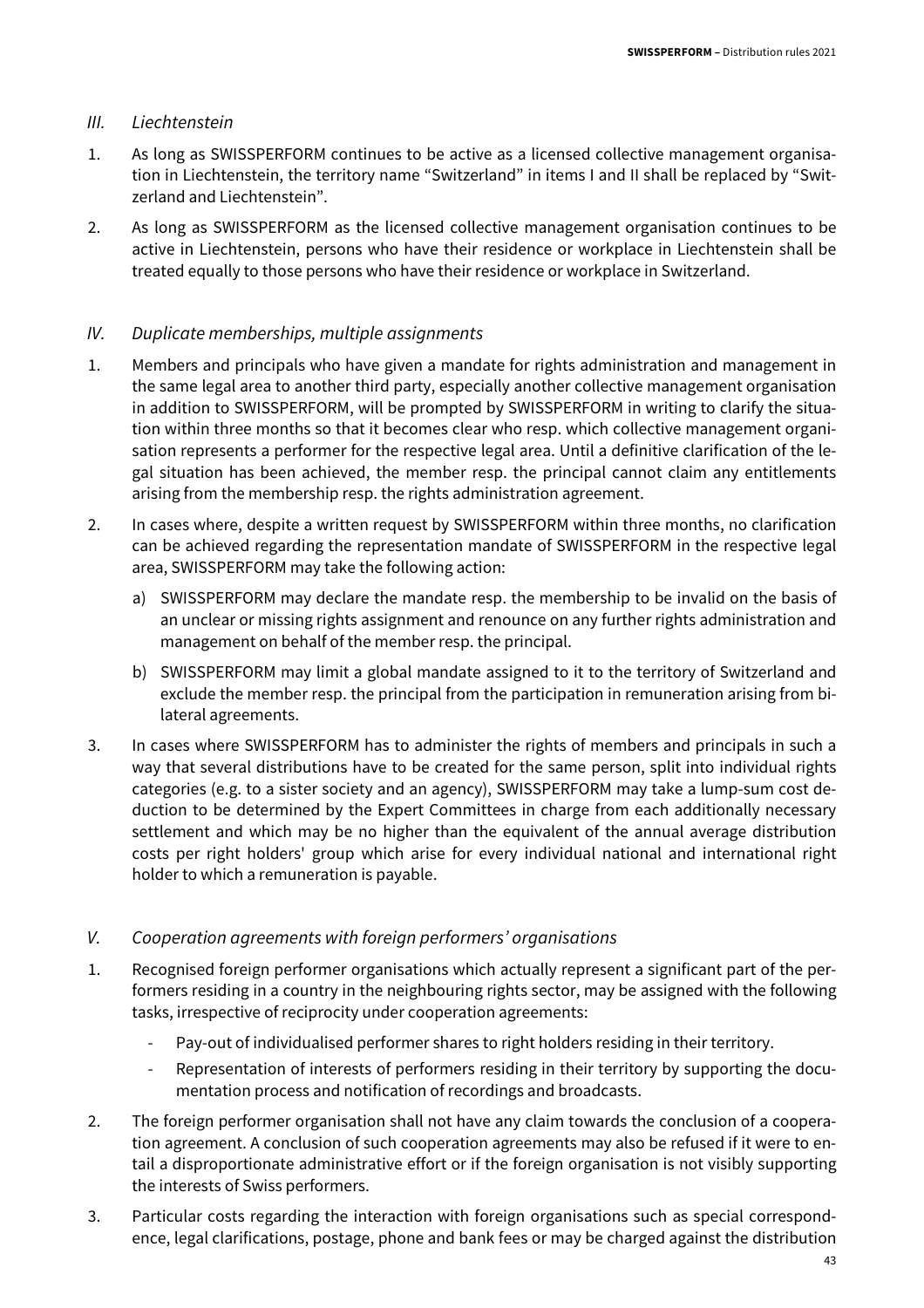results for the respective organisation. If a distribution result is uncertain, the process of carrying out comprehensive clarifications may be made dependent on the payment of an adequate cost advance.

#### VI. Bilateral agreements with foreign sister societies

- 1. Bilateral agreements are concluded with foreign sister societies provided that they fulfil the following requirements:
	- They effectively administer the neighbouring rights of performers in the contractual territory which also belong to the field of activity of SWISSPERFORM.
	- As far as is necessary for carrying out the administrative activities in the field of activity, they shall hold the required licences to do so.
	- They shall distribute at least a part of the exploitation proceeds individually to their members and have carried out the respective distribution process at least once.
	- They shall warrant a sound management as well as the adherence to all commitments they have undertaken.
	- They shall indemnify SWISSPERFORM from claims by their members.
- 2. Bilateral agreements which do not stipulate an actual exchange of payments but merely the mutual legal representation and which furthermore govern that the collected exploitation proceeds shall remain in the country of the contractual partner and to be used for covering the credits of its members arising from the field of activity of the other contractual partner, shall be concluded upon request with all sister societies who fulfil the conditions provided in item V. Such agreements shall only serve as a transitional solution until an exchange agreement pursuant to item VI.3 can be concluded. Their term shall therefore be limited and they shall be checked regularly with regards to the conversion into an agreement pursuant to item VI.3.
- 3. Bilateral agreements which stipulate an actual exchange of payments shall only be concluded with sister societies that fulfil the following additional conditions:
	- The legislation of a country in which they exercise their activity shall provide for a protection of performers which is at least in significant partial material law areas comparable to Swiss law. The tax burdens and transfer of remuneration shall also be taken into account for the assessment.
	- SWISSPERFORM's or the sister society's repertoires shall be used in the territory of the other society to a substantial degree.
	- The sister society shall be prepared to participate Swiss performers without any discrimination in the distribution. In cases where a participation in the distribution depends on the compliance of registration resp. documentation requirements they shall be designed in such a way that they can be fulfilled by Swiss performers without problem.
	- In as far as the distribution is carried out in accordance with the actual use of the protected performance, it must be captured by the foreign sister society in such a way that Swiss performers have a fair chance for an equal participation in the distribution.
	- Rights for which the foreign sister society cannot guarantee reciprocity may be excluded from the scope of application of the bilateral agreement.

Instead of an individualised exchange of service, the exchange of blanket usage quota may be used as a transitional solution.

- 4. Under bilateral agreements, each collective management organisation usually carries its own costs. Any deviating regulations should only be established if an obvious imbalance of the administrative burden arising for both contractual parties can be expected.
- 5. Collective management organisation abroad that have not allowed Swiss right holders to participate in the exploitation proceeds based on the principle of equal treatment compared to its mem-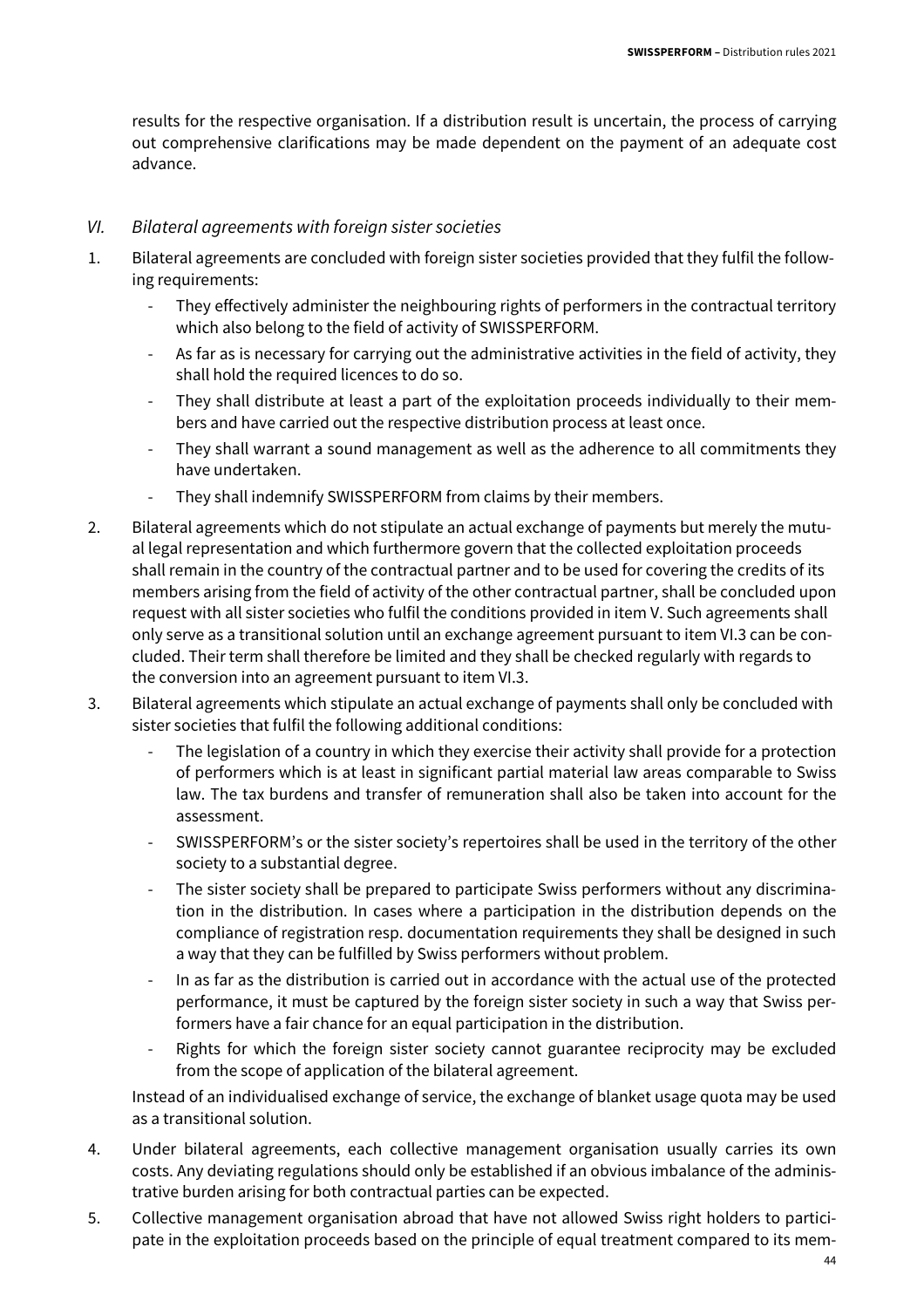bers upon having been reminded three times subject to a period for replies of 30 days, may be treated in the affected areas in such a way as if a non-exchange agreement had been concluded with them pursuant to item VI.2, until they cease their discriminating behaviour.

(Approved by the Expert Committee of Audio Performers and Audiovisual Performers during their meetings of 08 September 2003, 26 April 2012, 06 June 2012, 29 August 2012, 13 September 2012, 25 February 2016 as well as 02 February 2016.)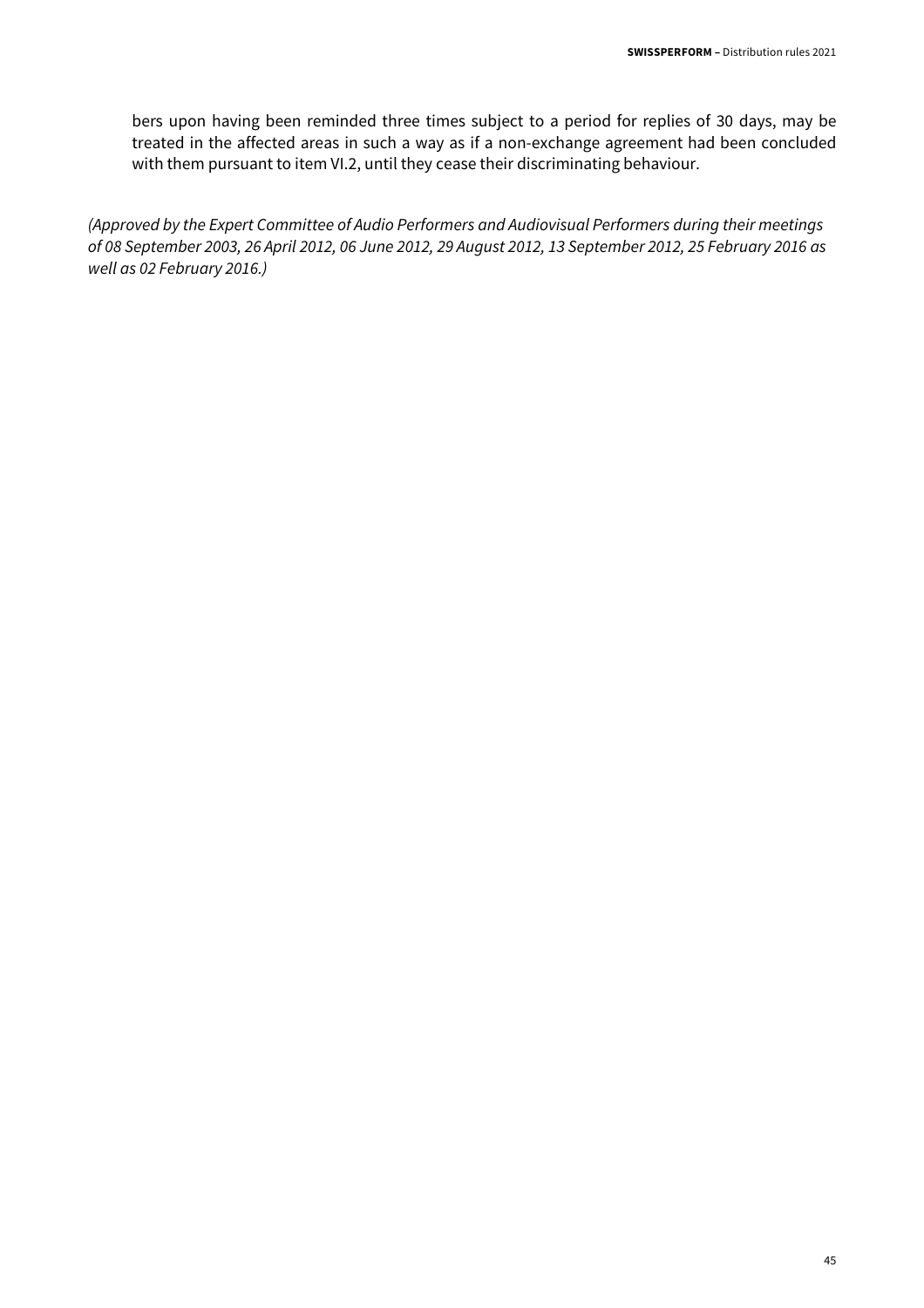## **Annex AAT3**

## **Entitlement of performers regarding the tariffbased collections pursuant to Art. 35 para. 4 CopA as well as in accordance with the international treaties binding for Switzerland**

#### 1. Rights

The assessment whether foreign legislation corresponds to Swiss legislation shall be made in accordance with the system of rights codes in accordance with the International Performer Database (IPD) of SCAPR (Societies' Council for the Collective Management of Performers' Rights), the umbrella association for collective management organisations managing performers' rights. The tariff-based collections which correspond to this standard shall be allocated to these rights codes. In the case of a change to the codes, the classification must be adapted accordingly.

The following rights shall be categorised:

**BR** Broadcasting **CP** Communication to the public **LE** Lending **MA** Making Available **PC** Private Copying **PP** Public Performance **RE** Rental **RP** Reproduction Rights

**RR** Retransmission Rights

#### 2. Allocation of tariff-based collections to the individual rights

#### 2.1 **BR** Broadcasting

This includes tariff-based collections for broadcasts from tariff A, CT S, CT S Swiss commercial minutage slots, CT Y and CT 1 initial dissemination and additional collections for initial dissemination. For collections from tariff A and CT S, the collections for the reproduction for broadcast purposes and making available shall be separated out beforehand.

#### 2.2 **CP** Communication to the Public

This includes tariff-based collections for the communication to the public of broadcast and made available performances from CT 3a, CT 3b and CT 3c. Since these collections also include the presentation/performance (PP Public Performance) of commercially published sound recordings and commercially published audiovisual recordings, the tariff-based collections shall be allocated to the two rights CP and PP in equal parts, provided that they have not been separated out in the tariff.

#### 2.3 **LE** Lending

This only includes tariff-based collections from CT 6b from the Principality of Liechtenstein.

#### 2.4 **MA** Making Available

This includes collections for the making available from tariff A, CT S, CT 11.

#### 2.5 **PC** Private Copying

This includes collections from the CT 4 tariffs as well as from CT 12.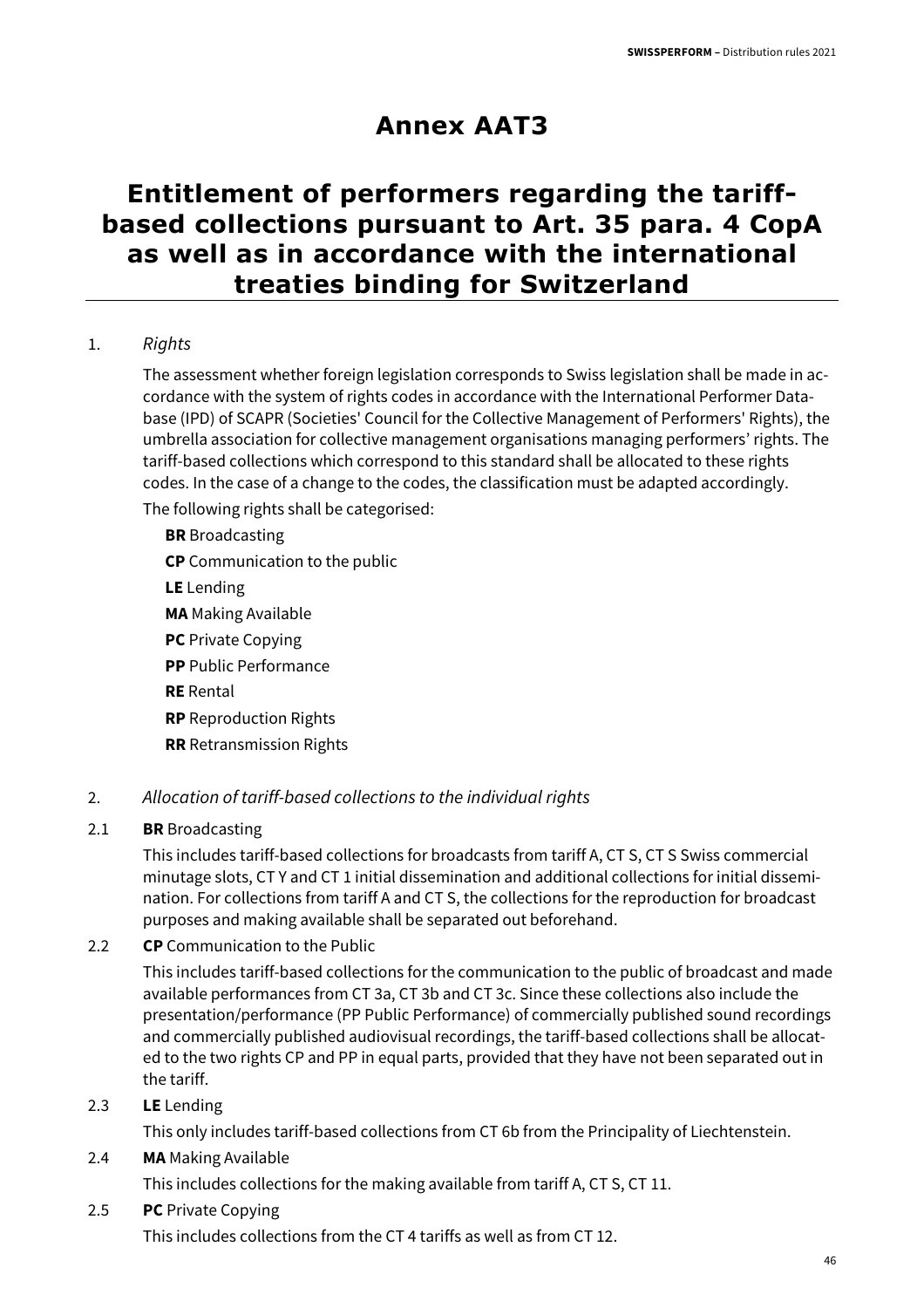#### 2.6 **PP** Public Performance (Presentations and Performances)

This includes collections for the presentation and performance from CT 3a, CT 3b, CT 3c, CT 7, CT C, CT E, CT H, CT HV, CT Hb, CT K, CT L, CT Ma and CT Z. As far as the collections in CT 3a, CT 3b, CT 3c and CT 7 cover the communication to the public of broadcast and made available performances, the presentation and/or the reproduction of sound recordings or audiovisual recordings, without these having been separated out, the collections shall be allocated to the two involved rights in equal parts (CT 3a, CT 3b and CT 3c shall be split in equal parts to PP and CP, CT 7 shall be split in equal parts to PP and RP).

#### 2.7 **RE** Rental

This includes collections from tariffs CT 5 and CT 6a.

2.8 **RP** Reproduction Rights

This includes collections for the reproduction for broadcast purposes or making available purposes from tariff A, CT S and CT 11, collections for the reproduction from CT 7 and collections from CT 9 and CT 10.

2.9 **RR** Retransmission Rights

This includes collections from tariffs CT 1, CT 2a and CT 2b.

2.10 Allocation of collections from CT 13

Collections from CT 13 shall be allocated to those rights for which the tariff-based usage authorisation has been granted. In cases where the usage rights are granted for payment of a uniform payment for several rights, the collections shall be allocated in equal parts to the usage rights for which authorisation has been granted.

- 3. Method for the assessment of the respective rights pursuant to Art. 35 para. 4 CopA
- 3.1 Pursuant to Art. 35 para. 4 CopA, performers who are ordinarily resident in Switzerland or who are nationals of a country which grants Swiss nationals reciprocity, shall have the right to receive remuneration. A right which corresponds to Swiss right shall be assumed to be present provided that it either has been established by the courts or if a functioning, non-discriminatory administration of the respective rights for Swiss performers is carried out in the respective country by a collective management organisation.
- 3.2. The assessment shall be limited to persons who adhere to SWISSPERFORM as members or principals or claim their entitlements for the sectors defined in items 3.3 and 3.4 via sister societies.
- 3.3 The assessment shall be limited to the rights **BR, CP, PP** and **RR**. For all other rights, the basic principle of national treatment shall apply, i.e. the entitlement shall exist independently of residence and nationality.
- 3.4 The assessment shall only affect collections from commercially published sound recordings and commercially published audiovisual recordings and therefore the distribution categories sound recordings and music videos, music on the audio track of audiovisual recordings (pots A and B), performances in feature and TV films and other audiovisual performances (pot C).
- 3.5 In cases where the conditions to apply an international convention or treaty are present, the assessment of the entitlement pursuant to Art. 35 para. 4 CopA shall be carried out in addition to the assessment of the entitlement subject to a treaty.
- 3.6 The bilateral agreements shall govern which collections members of the sister society shall participate in and which additional requirements they must meet in order to participate in further collections.
- 4. Method for the assessment of the entitlement based on the Rome Convention

In the course of the assessment of an entitlement on the basis of the International Convention for the Protection of Performers, Producers and Broadcasting Organizations (Rome Convention, RC),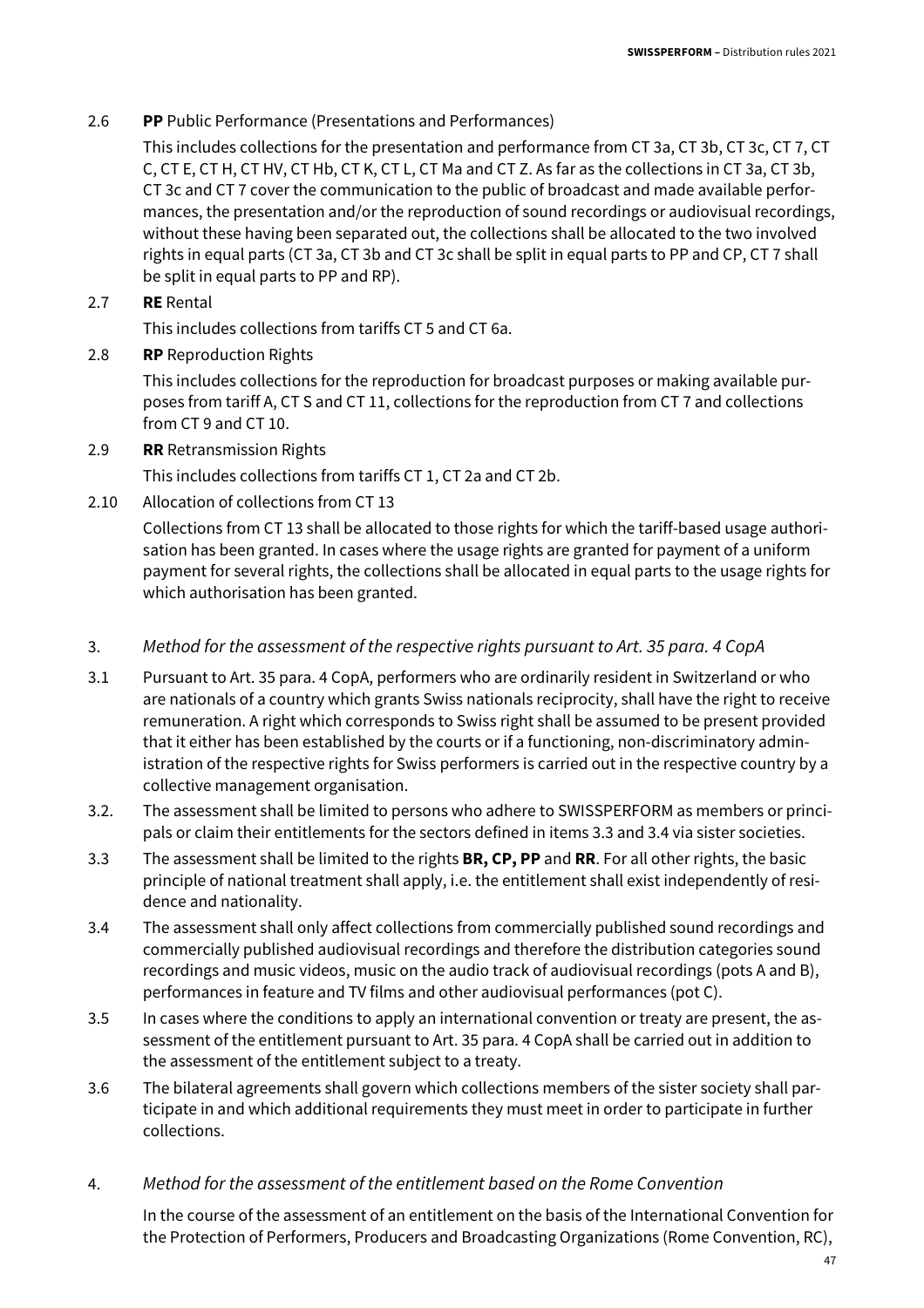the contribution of performers to commercially published sound recordings whose producer adheres to a country which is a signatory to the RC without any reservation under Art. 12 RC which restricts or excludes the respective remuneration entitlement, shall be verified.

#### 5. Method for the assessment of the entitlement based on the WPPT

In the course of the assessment of an entitlement on the basis of the WIPO Performances and Phonograms Treaty (WPPT), the contribution of performers to commercially published sound recordings whose producer adheres to a country which is a signatory to the WPPT without any reservation under Art. 15 WPPT which restricts or excludes the respective remuneration entitlement or the respective exclusive right, shall be verified.

In support thereof, a verification shall be carried out whether the sound recordings have been published first or simultaneously in another member state of the WPPT which has signed this Treaty without such reservations under Art. 15 WPPT.

(Approved by the Expert Committee of Audiovisual Performers and Audio Performers during their meetings of 02 February 2016 and 25 February 2016).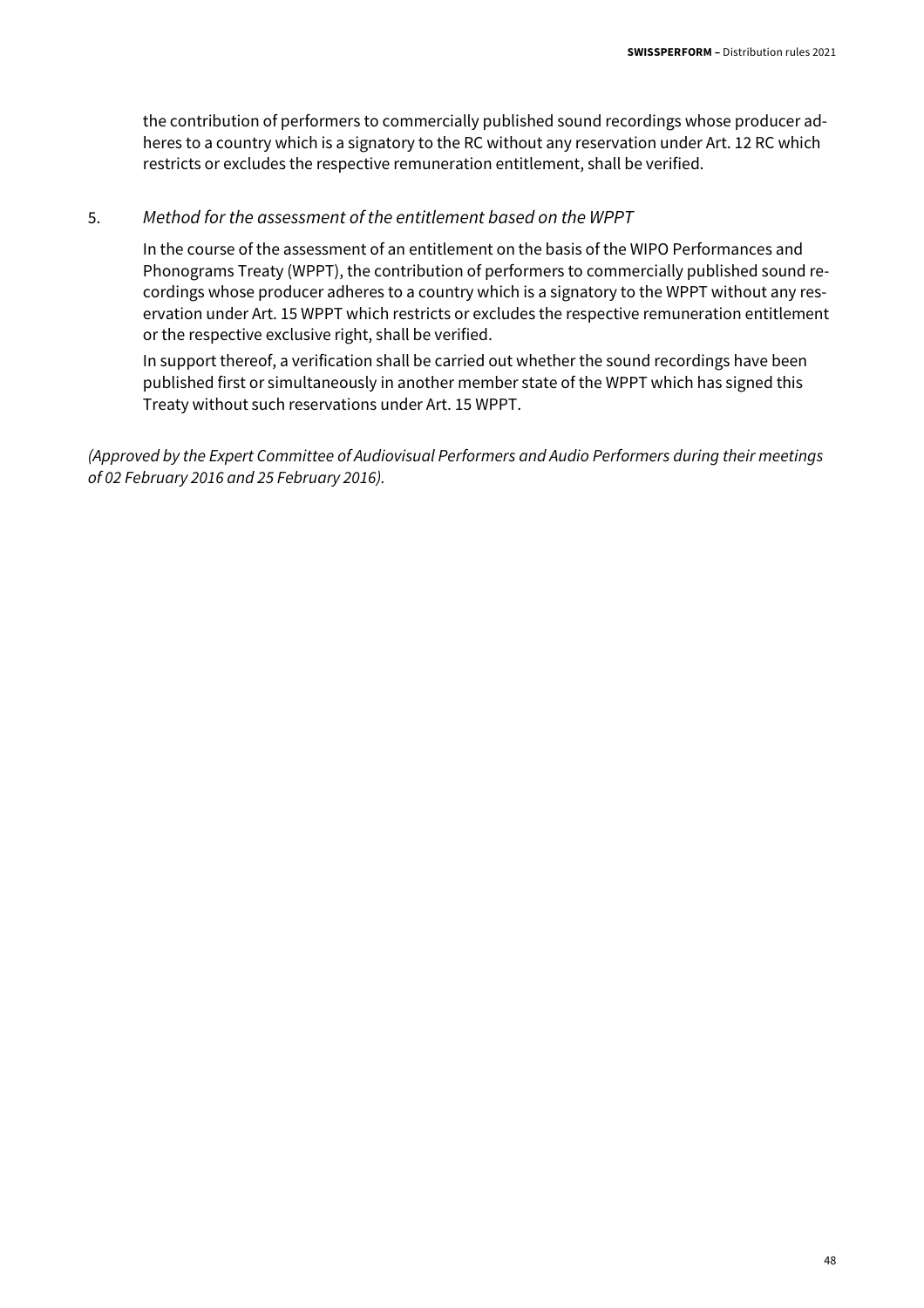## **Annex APH1**

## **Distribution category "Commercially published sound recordings and music videos"**

#### **Minimum payments - lowering the threshold (item 1.5.3)**

In application of item 1.5.3 para. 2, a lower threshold shall apply: Right holders' shares that do not reach the threshold of CHF 10.00 per distribution shall not be paid out.

1. Entitlement (item 2.1.2.2.3)

<sup>1</sup>Tariff-based collections shall be consolidated into the following five categories:

- 1. Non-private reception of radio and TV channels and performing rights (Annex AAT3 item 2.2. CP and item 2.6. PP);
- 2. Private copying (Annex AAT3 item 2.5. PC);
- 3. Re-transmission rights (Annex AAT3 item 2.9. RR);
- 4. Digital Broadcasting (simulcasting, webcasting, digital cablecasting; provided that these cannot be separated out, 20% of the collections pursuant to Annex AAT3 item 2.1 BR), rental (Annex AAT3 item 2.7 RE), Lending (Annex AAT3 item 2.3. LE), making available (Annex AAT3 item 2.4. MA) and reproduction (Annex AAT3 item 2.8 RP).
- 5. Broadcasting (Annex AAT3 item 2.1. BR) with the exception of digital broadcasting as determined above in item 4.

<sup>2</sup>The following three entitlement categories shall be created:

- A. Entitlement in all tariff-based collections pursuant to para. 1 items 1-5. This category shall particularly include right holders who are resident in Switzerland or are Swiss nationals as well as citizens of countries which grant Swiss nationals comprehensive mutual protection (EEA countries) as well as other countries which are have signed the WPPT without any reservations in relation to Art. 15 WPPT.
- B. Entitlement in all tariff-based collections pursuant to para. 1 items 3 and 4. This category shall include the members of SoundExchange with US citizenship.
- C. Entitlement in all tariff-based collections pursuant to para. 1 item 3. This category shall particularly include Canadian nationals as well as citizens of other countries which have notified an analogous reservation under the WPPT.
- D. Entitlement in all collections from private copying pursuant to para. 1 item 2. This category shall particularly include the members of AARC.
- E. Entitlement in all tariff-based collections with the exception of para. 1 item 2. This category shall particularly include the members of GRAMEX Finland as well as the right holders who are nationals of a country with a comprehensive reciprocity, who are members of AARC.

<sup>3</sup>In cases where the situation regarding reciprocity does not exactly correspond with any of the categories listed in the previous paragraph, the entitlement of the members of that category shall be determined subject to the category which is closest to the actual legal situation. This shall remain subject to the special provisions in bilateral agreements.

#### 2. Analysed broadcast data (item 2.1.2.2.4)

<sup>1</sup>Distribution revenues shall generally be allocated to five distributions: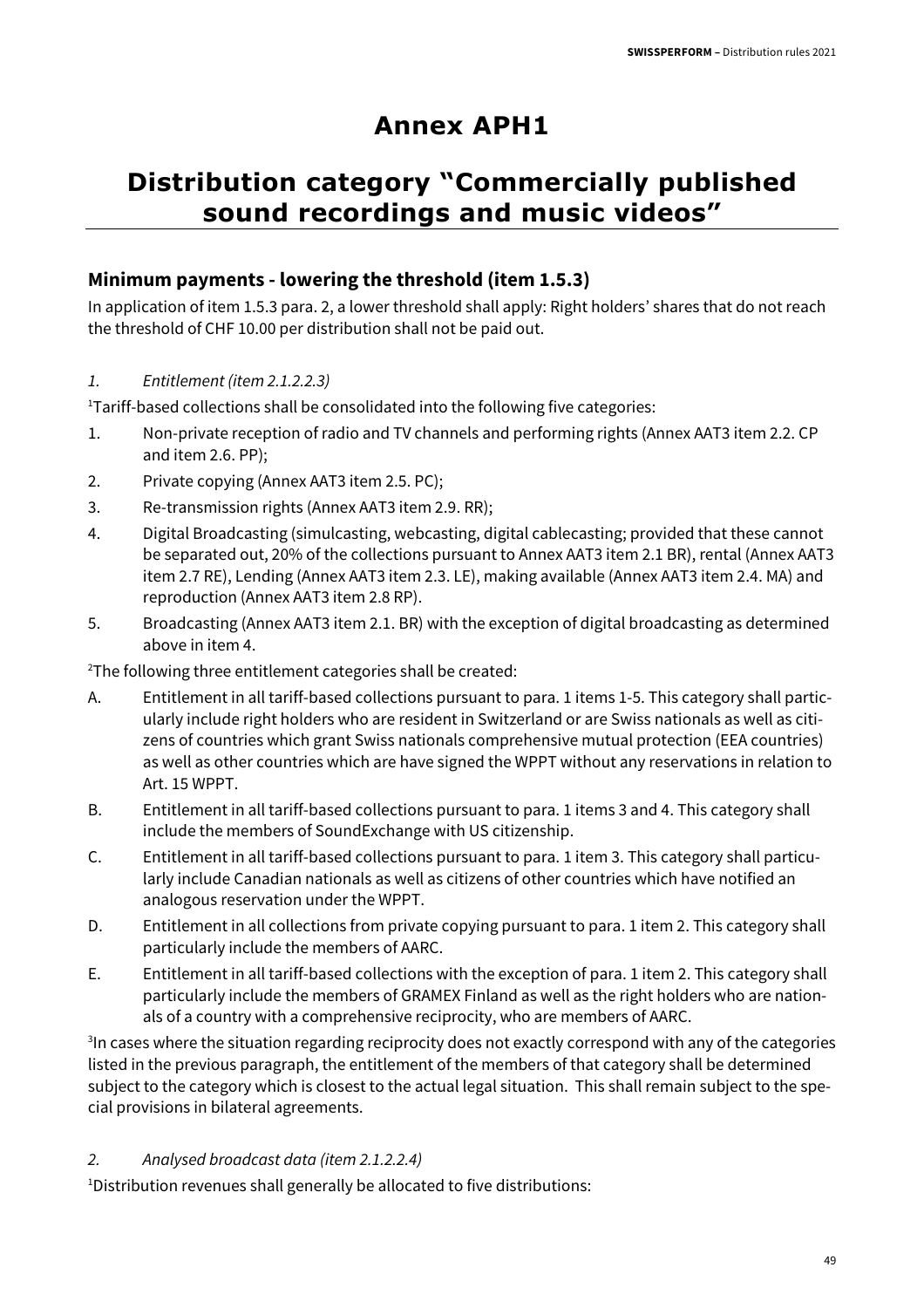Distributions 1 to 4 shall correspond with four characteristic music channels, namely channels with entertainment/folk music, channels with mainly classical music and jazz, channels with pop/rock music as well as private broadcasters' channels. In distribution 5, music videos shall be taken into account.

<sup>2</sup>The Expert Committee shall determine which criteria will be applied for the selection of channels. Furthermore, the Expert Committee shall determine whether specific weighting factors shall be granted to the channels. The following criteria may be taken into account for the selection of channels and their possible weighting:

- Linguistic region
- Reach depending on the audience numbers
- Existence of report logs
- Quality of the data reported by the broadcaster
- Exploitation proceeds per broadcaster
- Ratio between the entire distributable amount to performers in the audio sector and the analysed minutes per channel
- Broadcast repertoire

These criteria shall apply for all five distributions.

<sup>3</sup>Apart from the nine main SRG channels the following SRG channels shall be analysed: Musikwelle Radio Rumantsch, Option Musique, Swiss Classic, Swiss Jazz, Notturno, Swiss Pop and Virus.

<sup>4</sup>The following private channels shall be analysed: Radio 24, Radio Argovia, Radio Basilisk, Radio Berner Oberland (BeO), Radio Central, Radio Chablais, Radio Energy Zürich, Radio Fribourg, Radio Lausanne FM, Radio Pilatus and Radio Zürisee.

<sup>5</sup>In the music video distribution the reports by SRF Selection shall be analysed.

<sup>6</sup>The data thus analysed can be reflected in the table below:

| <b>Distribution 1</b> | <b>Distribution 2</b> | <b>Distribution 3</b> | <b>Distribution 4</b> | <b>Distribution 5</b> |
|-----------------------|-----------------------|-----------------------|-----------------------|-----------------------|
| SRF <sub>1</sub>      | <b>SRF 2 Kultur</b>   | SRF <sub>3</sub>      | Radio 24              | <b>SRF Selection</b>  |
| La Première           | Espace 2              | Couleur <sub>3</sub>  | Radio Argovia         |                       |
| Rete 1                | Rete 2                | Rete 3                | Radio Basilisk        |                       |
| <b>SRF Musikwelle</b> | Swiss Classic         | <b>SRF Virus</b>      | Radio BeO             |                       |
| <b>Option Musique</b> | Swiss Jazz            | <b>Swiss Pop</b>      | Radio Central         |                       |
| Radio Rumantsch       | Notturno              |                       | Radio Chablais        |                       |
|                       |                       |                       | Radio Energy Zürich   |                       |
|                       |                       |                       | Radio Eviva           |                       |
|                       |                       |                       | Radio Fribourg        |                       |

(Resolution of the Expert Committee dated 18 June 2019 and 18 March 2021).

Radio Lausanne FM

 Radio Pilatus Radio Zürisee

#### 3. Supplement for the first broadcast and degression (item 2.1.2.2.2 para. 3)

At the moment, no supplement for the first broadcast or a degression is applied. The Expert Committee may revert to this resolution for each distribution year.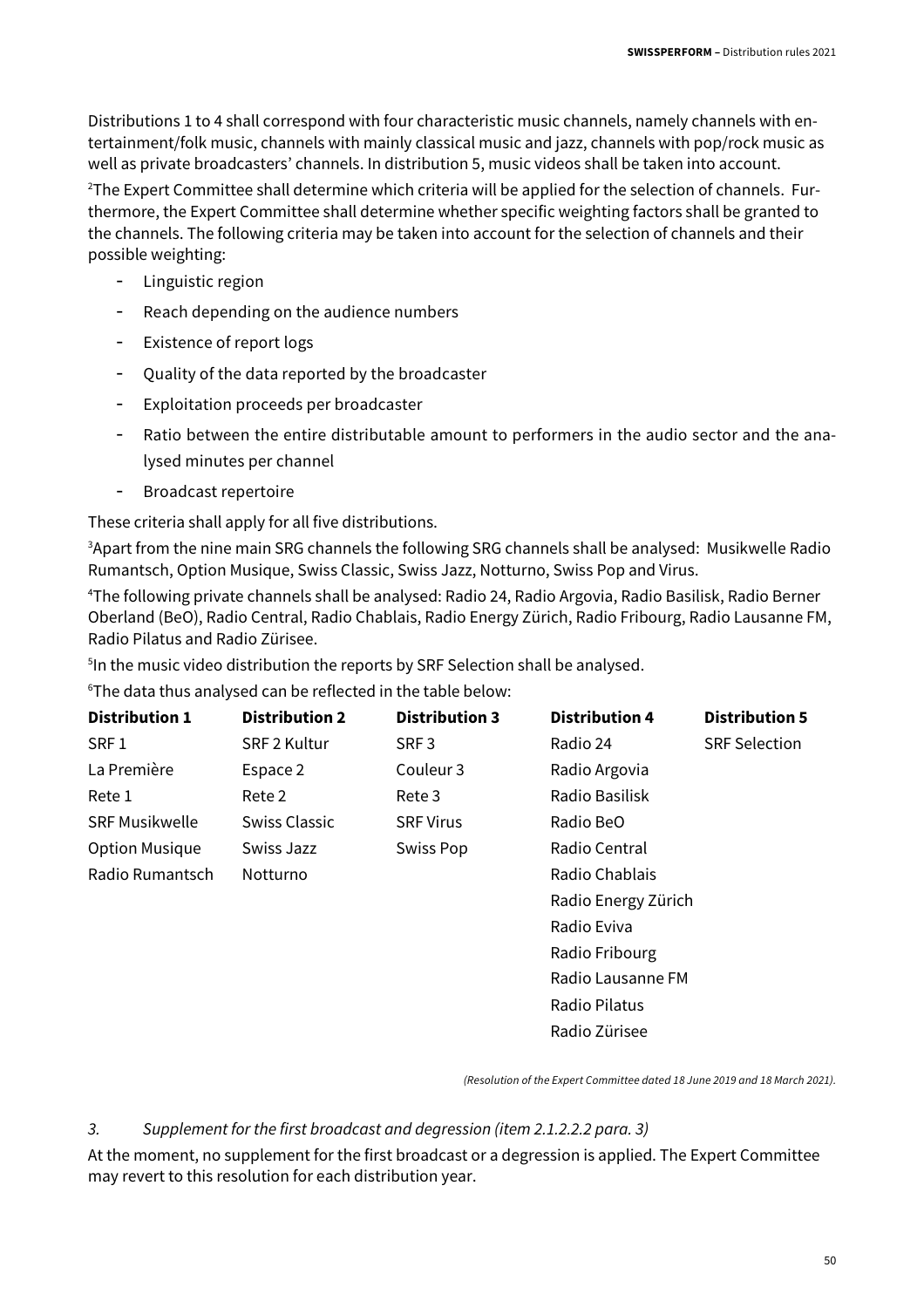#### 4. Allocation of the tariff-based collections (item 2.1.2.2.1)

4.1 Allocation of broadcast remuneration from tariffs A (SRG), CT S (private broadcasters), CT Y (subscription channels), CT 1 initial dissemination, CT 1 actual additional collections for initial dissemination and Swiss advertising slots of foreign private channels

| Tariff                                                                           | <b>Distribution 1</b> | <b>Distribution 2</b>                                                                                                                                                 | <b>Distribution 3</b> | <b>Distribution 4</b> | <b>Distribution 5</b> |
|----------------------------------------------------------------------------------|-----------------------|-----------------------------------------------------------------------------------------------------------------------------------------------------------------------|-----------------------|-----------------------|-----------------------|
| <b>Tariff A Radio</b>                                                            |                       | Distribution revenues shall be allocated to distributions<br>1-3 pursuant to the shares of the yielded revenues of the<br>individually analysed SRG radio programmes. |                       | 0%                    | 0%                    |
| Tariff A TV (adopted radio<br>programs)                                          | 44%                   | 28%                                                                                                                                                                   | 28%                   | $0\%$                 | 0%                    |
| Tariff A TV (commercially<br>published sound record-<br>ings in own productions) | 44%                   | 28%                                                                                                                                                                   | 28%                   | 0%                    | 0%                    |
| Tariff A TV (commercially<br>published audiovisual<br>recordings)                | $0\%$                 | 0%                                                                                                                                                                    | 0%                    | 0%                    | 100%                  |
| Tariff A TV (music films)                                                        | 10%                   | 10%                                                                                                                                                                   | 20%                   | 10%                   | 50%                   |
| <b>CT S Radio</b>                                                                | 0%                    | $0\%$                                                                                                                                                                 | 0%                    | 100%                  | $0\%$                 |
| CT S Radio Simulcastin                                                           | $0\%$                 | 0%                                                                                                                                                                    | 0%                    | 100%                  | $0\%$                 |
| CT S TV (Commercially<br>published sound record-<br>ings)                        | 0%                    | 0%                                                                                                                                                                    | 0%                    | 100%                  | 0%                    |
| CT S TV (Commercially<br>published audiovisual<br>recordings)                    | 25%                   | 25%                                                                                                                                                                   | 25%                   | 25%                   | 0%                    |
| CT S TV (music film)                                                             | 10%                   | 10%                                                                                                                                                                   | 20%                   | 10%                   | 50%                   |
| <b>CTY</b> Radio                                                                 | $0\%$                 | $0\%$                                                                                                                                                                 | 0%                    | 100%                  | $0\%$                 |
| <b>CTYTV (Commercially</b><br>published sound record-<br>ings)                   | $0\%$                 | 0%                                                                                                                                                                    | $0\%$                 | 100%                  | 0%                    |
| <b>CTYTV (Commercially</b><br>published audiovisual<br>recordings)               | 25%                   | 25%                                                                                                                                                                   | 25%                   | 25%                   | 0%                    |
| CT Y TV (music film)                                                             | 10%                   | 10%                                                                                                                                                                   | 20%                   | 10%                   | 50%                   |
| CT 1 Initial dissemination                                                       | 25%                   | 25%                                                                                                                                                                   | 25%                   | 25%                   | 0%                    |
| CT 1 mixed offers, initial<br>dissemination 90%                                  | 25%                   | 25%                                                                                                                                                                   | 25%                   | 25%                   | 0%                    |
| Swiss advertising slots of<br>foreign private channels                           | 39.43%                | 28.92%                                                                                                                                                                | 26.55%                | 5%                    | 0.1%                  |

Distribution revenues from broadcast remuneration shall be allocated to the five distributions as follows: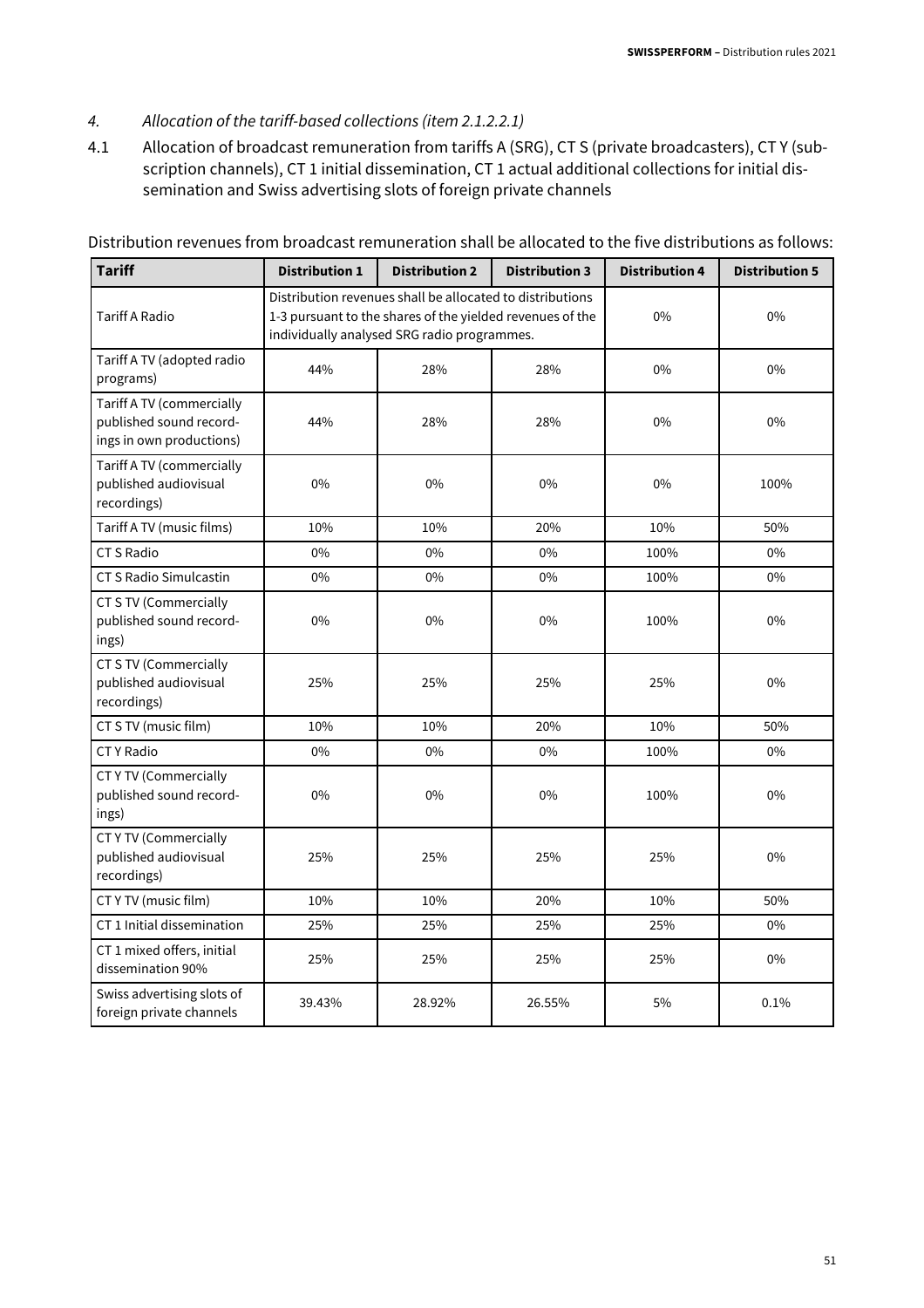4.2. Allocation of distribution revenues from the re-transmission via cable (CT 1) as well as via retransmitters and IP-based networks (CT 2a and 2b) from the reception of radio programmes and the performance of commercially published sound recording (CT 3a and b) as well as the reception of TV broadcasts via giant screens (CT 3c)

Distribution revenues from re-transmission and broadcast reception shall be allocated to the five distributions as follows:

| <b>Tariff</b>                                    | <b>Distribution 1</b>                 | <b>Distribution 2</b>                                                                                                  | <b>Distribution 3</b>                                                                                                                                                                                                                                                                                                 | <b>Distribution 4</b> | <b>Distribution 5</b> |  |  |  |  |
|--------------------------------------------------|---------------------------------------|------------------------------------------------------------------------------------------------------------------------|-----------------------------------------------------------------------------------------------------------------------------------------------------------------------------------------------------------------------------------------------------------------------------------------------------------------------|-----------------------|-----------------------|--|--|--|--|
| CT 1 Radio                                       |                                       |                                                                                                                        | Distribution revenues shall be allocated to distributions 1-4 in the ratio of<br>their dissemination in Swiss cable networks, where the channels authorita-<br>tive for the distribution of the initial broadcast rights pursuant to item<br>2.1.2.2.4 para. 2 shall be taken into account for distribution purposes. |                       | 0%                    |  |  |  |  |
| CT 1 Radio additional in-<br>come                |                                       |                                                                                                                        | Distribution revenues shall be allocated to distributions 1-4 in the ratio of<br>their dissemination in Swiss cable networks, where the channels authorita-<br>tive for the distribution of the initial broadcast rights pursuant to item<br>2.1.2.2.4 para. 2 shall be taken into account for distribution purposes. |                       | $0\%$                 |  |  |  |  |
| CT 1 Radio mixed offers, re-<br>transmission 10% |                                       |                                                                                                                        | Distribution revenues shall be allocated to distributions 1-4 in the ratio of<br>their dissemination in Swiss cable networks, where the channels authorita-<br>tive for the distribution of the initial broadcast rights pursuant to item<br>2.1.2.2.4 para. 2 shall be taken into account for distribution purposes. |                       | 0%                    |  |  |  |  |
| CT <sub>1</sub> TV                               |                                       | 99.9% of the distribution revenues shall be allocated to distributions 1-4 in<br>analogy with cable tariff CT 1 Radio. |                                                                                                                                                                                                                                                                                                                       |                       |                       |  |  |  |  |
| CT 1 TV additional income                        |                                       | 99.9% of the distribution revenues shall be allocated to distributions 1-4 in<br>analogy with cable tariff CT 1 Radio. |                                                                                                                                                                                                                                                                                                                       |                       |                       |  |  |  |  |
| CT 1 TV mixed offers, re-<br>transmission 10%    |                                       | 99.9% of the distribution revenues shall be allocated to distributions 1-4 in<br>analogy with cable tariff CT 1 Radio. |                                                                                                                                                                                                                                                                                                                       |                       |                       |  |  |  |  |
| CT 2a Radio                                      |                                       | The distribution revenues shall be allocated to distributions 1-4 in analogy<br>with cable tariff CT 1 Radio.          |                                                                                                                                                                                                                                                                                                                       |                       |                       |  |  |  |  |
| CT <sub>2a</sub> TV                              | analogy with cable tariff CT 1 Radio. |                                                                                                                        | 99.9% of the distribution revenues shall be allocated to distributions 1-4 in                                                                                                                                                                                                                                         |                       | 0.1%                  |  |  |  |  |
| CT <sub>2b</sub>                                 | analogy with cable tariff CT 1 Radio. |                                                                                                                        | 99.9% of the distribution revenues shall be allocated to distributions 1-4 in                                                                                                                                                                                                                                         |                       | 0.1%                  |  |  |  |  |
| CT 3a Audio                                      | with cable tariff CT 1 Radio.         |                                                                                                                        | The distribution revenues shall be allocated to distributions 1-4 in analogy                                                                                                                                                                                                                                          |                       | $0\%$                 |  |  |  |  |
| CT 3a Audiovisual                                | 25%                                   | 15%                                                                                                                    | 30%                                                                                                                                                                                                                                                                                                                   | 30%                   | $0\%$                 |  |  |  |  |
| CT 3b Airplanes Audio                            | cable tariff CT 1 Radio.              |                                                                                                                        | Distribution revenues shall be allocated to distributions 1-4 in analogy with                                                                                                                                                                                                                                         |                       | 0%                    |  |  |  |  |
| CT 3b Airplanes Audiovisual                      | cable tariff CT 1 Radio.              |                                                                                                                        | Distribution revenues shall be allocated to distributions 1-4 in analogy with                                                                                                                                                                                                                                         |                       | 0%                    |  |  |  |  |
| CT 3b Coaches                                    | cable tariff CT 1 Radio.              |                                                                                                                        | Distribution revenues shall be allocated to distributions 1-4 in analogy with                                                                                                                                                                                                                                         |                       | 0%                    |  |  |  |  |
| CT 3b Trains, vessels etc.                       | cable tariff CT 1 Radio.              |                                                                                                                        | Distribution revenues shall be allocated to distributions 1-4 in analogy with                                                                                                                                                                                                                                         |                       | 0%                    |  |  |  |  |
| CT <sub>3c</sub>                                 | cable tariff CT 1 Radio.              |                                                                                                                        | Distribution revenues shall be allocated to distributions 1-4 in analogy with                                                                                                                                                                                                                                         |                       | 0%                    |  |  |  |  |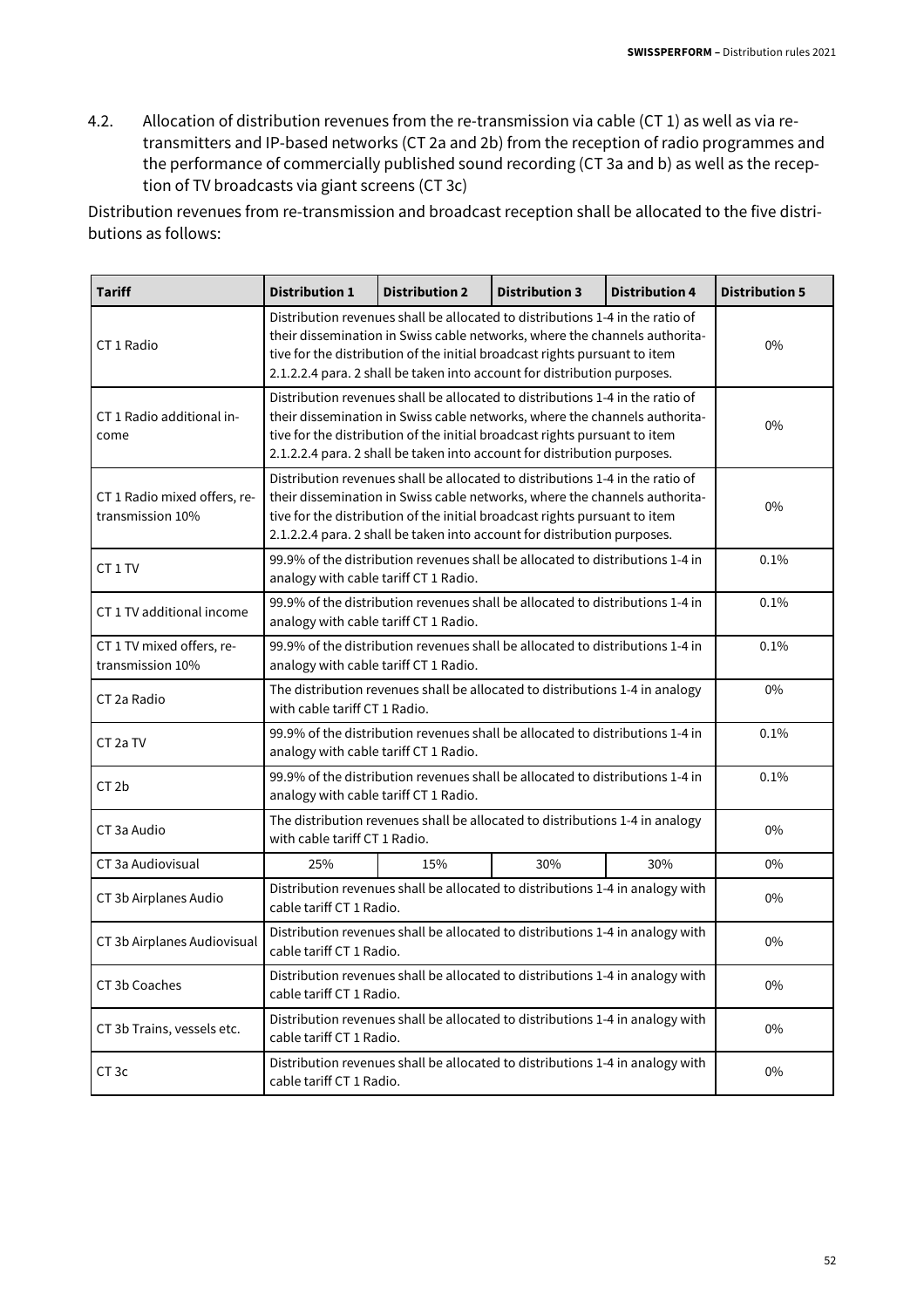4.3. Allocation of distribution revenues from private copying (CT 4), rental remuneration (CT 5 and 6), use in schools and businesses (CT 7 and 9), use of works by persons with disabilities (CT 10), use of archive recordings of broadcasters (CT 11), licensed use of set-top-boxes with storage and vPVR (CT 12), use of rights in orphan works (CT 13) and the remuneration for the performance of commercially published sound recording

Due to a lack of documentation, the respective distribution revenues from private copying, rental remuneration, use in schools and businesses, use of works by persons with disabilities, use of archive recordings of broadcasters, licensed use of set-top-boxes with storage and vPVR, use of rights in orphan works and from the performing tariffs shall be assigned to the distribution of broadcast remuneration and allocated to the five distributions as follows:

| <b>Tariff</b>                                | <b>Distribution 1</b> | <b>Distribution 2</b> | <b>Distribution 3</b> | <b>Distribution 4</b> | <b>Distribution 5</b> |
|----------------------------------------------|-----------------------|-----------------------|-----------------------|-----------------------|-----------------------|
| CT 4 Blank tapes Audio                       | 39%                   | 14%                   | 34%                   | 13%                   | $0\%$                 |
| CT 4 Blank tapes Audiovis-<br>ual            | 39%                   | 14%                   | 34%                   | 13%                   | 0%                    |
| CT 4 CD-R                                    | 30%                   | 10%                   | 30%                   | 30%                   | 0%                    |
| CT 4 DVD                                     | 25%                   | 25%                   | 25%                   | 25%                   | $0\%$                 |
| CT 4i digital storage devices<br>Audio       | 30%                   | 10%                   | 30%                   | 30%                   | 0%                    |
| CT 4i digital storage devices<br>Audiovisual | 30%                   | 10%                   | 30%                   | 30%                   | 0%                    |
| CT 4i smartphones                            | 21%                   | 12%                   | 31%                   | 26%                   | 0.1%                  |
| CT 4i tablets                                | 21%                   | 12%                   | 31%                   | 26%                   | 0.1%                  |
| CT 5 Audio                                   | 25%                   | 25%                   | 25%                   | 25%                   | 0%                    |
| CT 5 Audiovisual                             | 25%                   | 25%                   | 25%                   | 25%                   | 0%                    |
| CT6 Audio                                    | 25%                   | 25%                   | 25%                   | 25%                   | 0%                    |
| CT 6 Audiovisual                             | 25%                   | 25%                   | 25%                   | 25%                   | 0%                    |
| CT 7 Audio                                   | 25%                   | 25%                   | 25%                   | 25%                   | $0\%$                 |
| CT 7 Audiovisual                             | 25%                   | 25%                   | 25%                   | 25%                   | 0%                    |
| CT 7 Network technology                      | 25%                   | 25%                   | 25%                   | 25%                   | 0%                    |
| CT <sub>9</sub>                              | 25%                   | 25%                   | 25%                   | 25%                   | 0%                    |
| CT 10                                        | 25%                   | 25%                   | 25%                   | 25%                   | 0%                    |
| CT 11                                        | 44.17%                | 22.08%                | 33.65%                | $0\%$                 | 0.1%                  |
| CT 12                                        | 30%                   | 10%                   | 30%                   | 30%                   | 0%                    |
| CT 13                                        | 50%                   | 50%                   | $0\%$                 | $0\%$                 | 0%                    |
| CT <sub>C</sub>                              | 25%                   | 25%                   | 25%                   | 25%                   | 0%                    |
| <b>CT E Cinemas</b>                          | 20%                   | $\pmb{0}$             | 40%                   | 40%                   | 0%                    |
| CT E Other performances                      | 20%                   | $\pmb{0}$             | 40%                   | 40%                   | 0%                    |
| CT <sub>H</sub>                              | 22.08%                | $0\%$                 | 38.91%                | 38.91%                | 0.1%                  |
| CT Hb                                        | 22.08%                | $0\%$                 | 38.91%                | 38.91%                | 0.1%                  |
| CT HV                                        | 25%                   | 25%                   | 25%                   | 25%                   | 0%                    |
| <b>CT K Front music</b>                      | 25%                   | 25%                   | 25%                   | 25%                   | 0%                    |
| CT K Background music<br>80%                 | 25%                   | 25%                   | 25%                   | 25%                   | 0%                    |
| CT Background music<br>reproduction 20%      | 25%                   | 25%                   | 25%                   | 25%                   | 0%                    |
| CT L                                         | 25%                   | 25%                   | 25%                   | 25%                   | 0%                    |
| CT Ma                                        | 25%                   | 25%                   | 25%                   | 25%                   | 0%                    |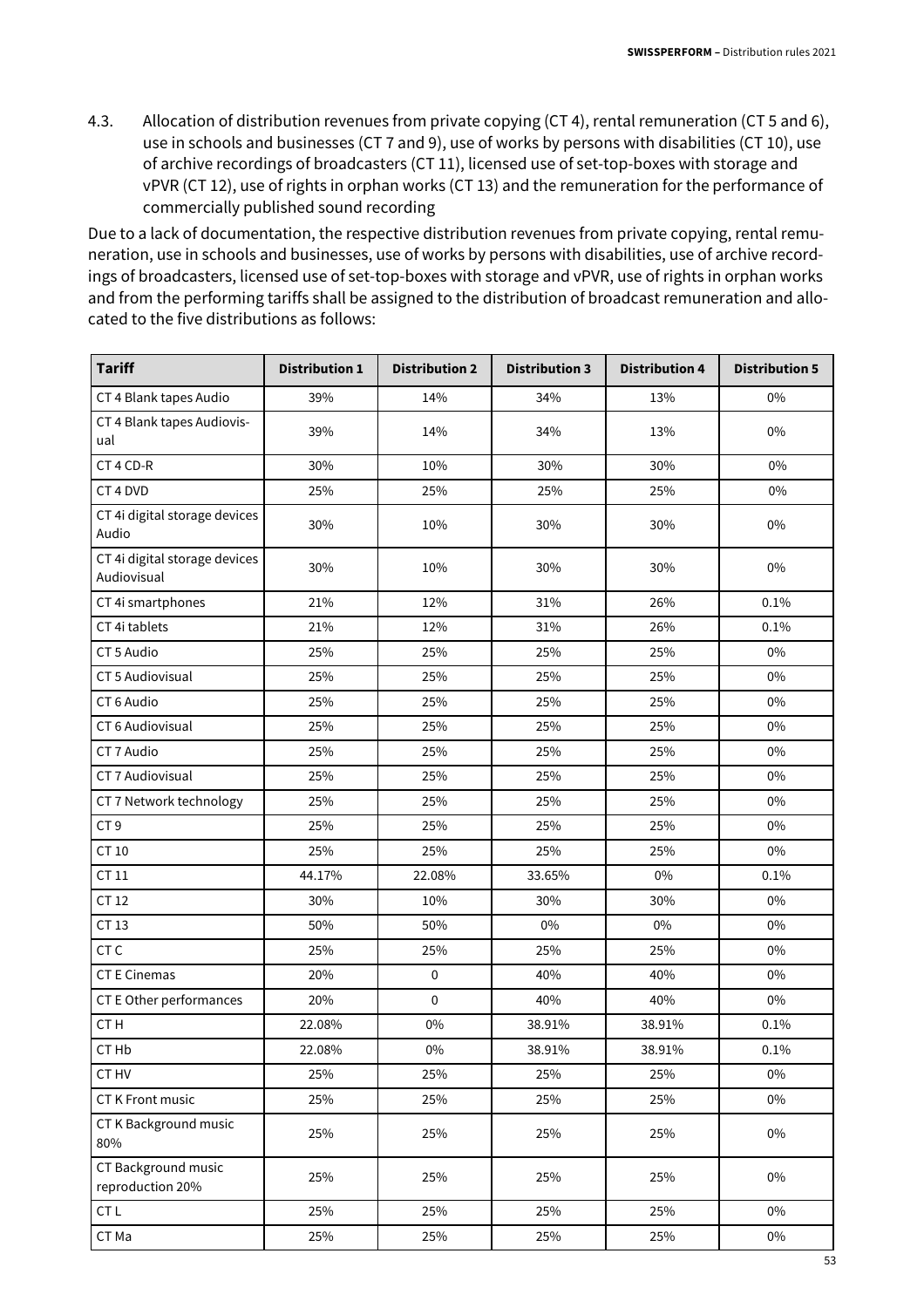| CT T Audio             | 25% | 25% | 25% | 25% | 0%    |
|------------------------|-----|-----|-----|-----|-------|
| <b>CTT Audiovisual</b> | 25% | 25% | 25% | 25% | 0%    |
| CT <sub>Z</sub>        | 25% | 25% | 25% | 25% | $0\%$ |

#### 5. Formation size and tiers (item 2.1.2.2.2 para. 4)

The recordings shall be allocated with respect to the external relationship vis-a-vis other recordings into the following categories and be weighted in accordance with the following table:

| Category                                              | Weighting |
|-------------------------------------------------------|-----------|
| 1. Small formations with up to 3 contributors         |           |
| 2. Small formations with 4-7 contributors             | 1.3       |
| 3. Medium-sized formations with 8-20 contributors     | 1.6       |
| 4. Large formations with 21 -50 contributors          | 1.9       |
| 5. Maximum-size formations with 51-80 contributors    | 2.2       |
| 6. Maximum-size "plus" with more than 81 contributors | 2.5       |

|                              | Number        | $1-5$          | $6-9$    | $10-12$ | $13 - 14$ | 15-50 | from 51 |
|------------------------------|---------------|----------------|----------|---------|-----------|-------|---------|
| Featured<br>Artists          | Points        | 7              | 4        | 3       | 2         |       | 0       |
|                              | Cumulative    | 35             | 51       | 60      | 64        | 100   | 100     |
| Non-                         | <b>Number</b> | $1 - 5$        | $6 - 10$ | 11-50   | from 51   |       |         |
| Featured                     | Points        | $\overline{2}$ | 2        |         | 0         |       |         |
| Artists                      | Cumulative    | 10             | 20       | 60      | 60        |       |         |
|                              | Number        | 1              | 2        | 3       | from 4    |       |         |
| Artistic<br><b>Producers</b> | Points        | 3              | 2        |         | 0         |       |         |
|                              | Cumulative    | 3              | 5        | 6       | 0         |       |         |

#### 6. Role values of the contributors (item 2.1.2.2.2 para. 5)

#### 7. Supplementary distributions (item 2.1.2.2.6)

<sup>1</sup>During six years after the respective use, supplementary distributions will be run on an annual basis, via which right holders will be paid any remuneration that has been withheld in reserves pursuant to para. 2 and/or remuneration from the reserves pursuant to para. 3.

 $^{2}$ In each regular distribution, the remuneration for those right holders whose recordings may be contained in the usage reports but to whom the remuneration cannot be paid out due to a lack of sufficient right holder details, shall be withheld. The Expert Committee may determine that a fee will be invoiced to such right holders for the supplementary distribution depending on the effort involved.

<sup>3</sup>The Expert Committee shall create reserves for each regular distribution from which right holders whose recordings have been erroneously missing from the usage reports authoritative for the regular distribution will be remunerated via the supplementary distributions.

<sup>4</sup>For each regular distribution, a minute value shall be determined on the basis of the analysed usage reports for each of distributions 1 to 5. It shall be calculated based on a division of the collections on behalf of the performers after deduction of the reserves pursuant to para. 3 by the entire analysed minutes from the usage reports of the respective distributions 1 to 5. This minute value shall then also be used as a basis for the relevant supplementary distributions.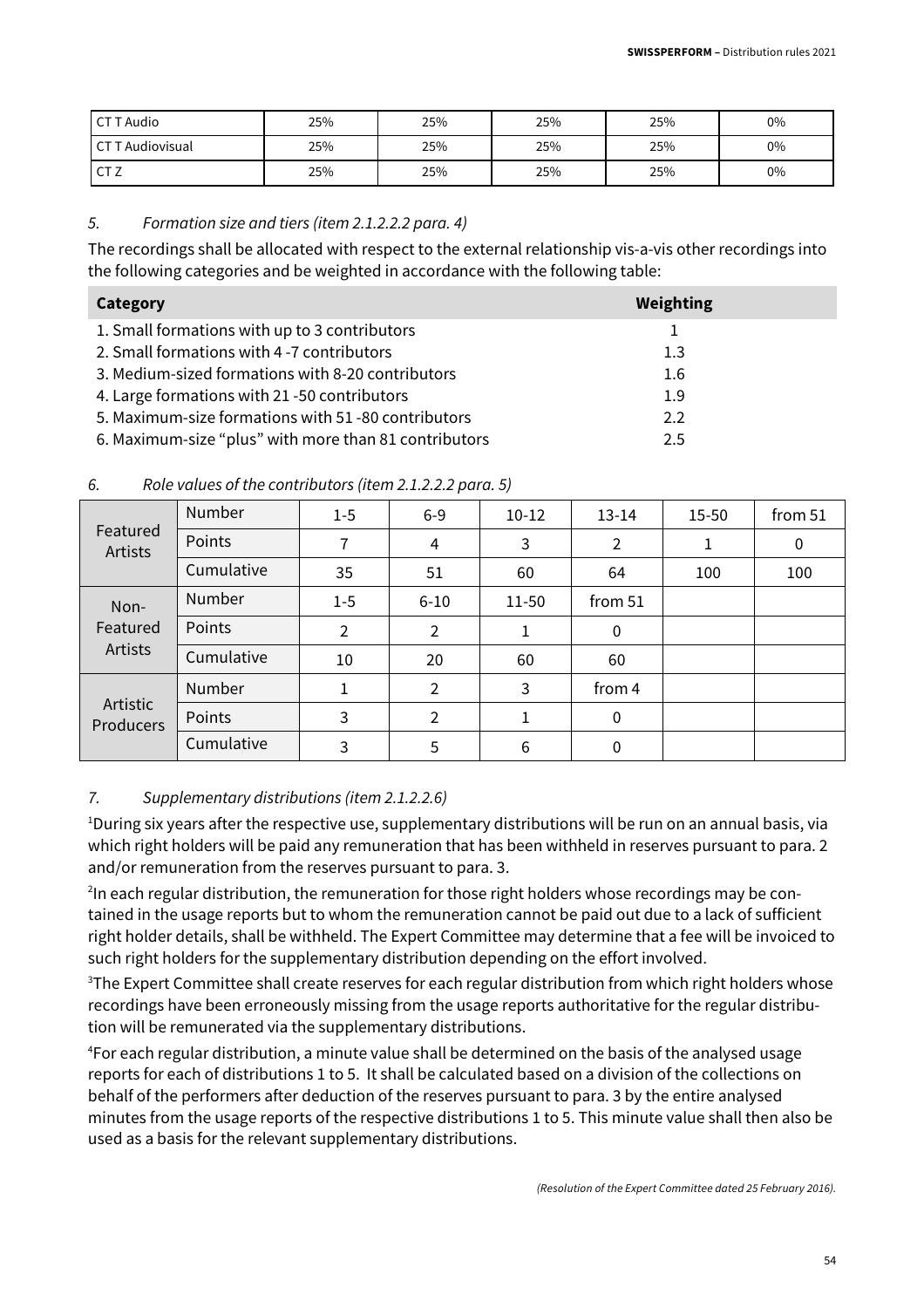## **Annex APH2**

## **Distribution of the remuneration from the use of music on audiovisual recordings**

#### 1. Allocation of the annual distributable amount to the distribution pots (item 2.1.2.3.1)

| <b>Distribution pot</b>                                                                                                        | Weighting      | Allocation calculated on the<br>basis of applicable provi-<br>sions of the regulations |
|--------------------------------------------------------------------------------------------------------------------------------|----------------|----------------------------------------------------------------------------------------|
| Music on the audio track of au-<br>A<br>diovisual recordings registered with<br>Suissimage with up to 15 contributors          | $x_1$          | 51.01% (including 20% trans-<br>fer for soloists)                                      |
| Music on the audio track of au-<br>В<br>diovisual recordings registered with<br>Suissimage with more than 16 contrib-<br>utors | x <sub>4</sub> | 16.65%                                                                                 |
| $\mathsf{C}$<br>Music on the audio track of oth-<br>er audiovisual recordings with up to 15<br>contributors                    | x <sub>1</sub> | 18.72 (including 20% transfer<br>for soloists)                                         |
| Music on the audio track of oth-<br>D<br>er audiovisual recordings with more<br>than 16 contributors                           | x <sub>4</sub> | 6.11%                                                                                  |
| Music in commercials, jingles<br>Е<br>and audio logos                                                                          | x <sub>1</sub> | 7.51%                                                                                  |

Pursuant to item 2.1.2.3.1 para. 5, a transfer of a maximum rate of 20% can be made from distribution pots B and D to distribution pots A or C for soloists and conductors. Any transfers shall be calculated at the time of the allocation and established in the table.

(Resolution of the Expert Committee of Audio Performers dated 13 November 2018).

2. Authoritative domestic TV channels (item 2.1.2.3.2 para. 5)

<sup>1</sup>For distribution pots A and B, the analysed channels pursuant to item 2.1.3.2.1 shall be applicable which means that the channels analysed by Suissimage in the distribution category "performances in feature and TV films" will be taken over.

<sup>2</sup>For distribution pots C, D and E, the statistical surveys regarding the daily reach by Suissimage shall be used to determine the authoritative TV channels per distribution year. The selection of the channels shall be made by the Expert Committee or by a committee delegated by the Expert Committee in application of the provisions pursuant to item 2.1.2.3.2 para. 5 and 6. The following channels have been determined to be relevant (authoritative) for distribution: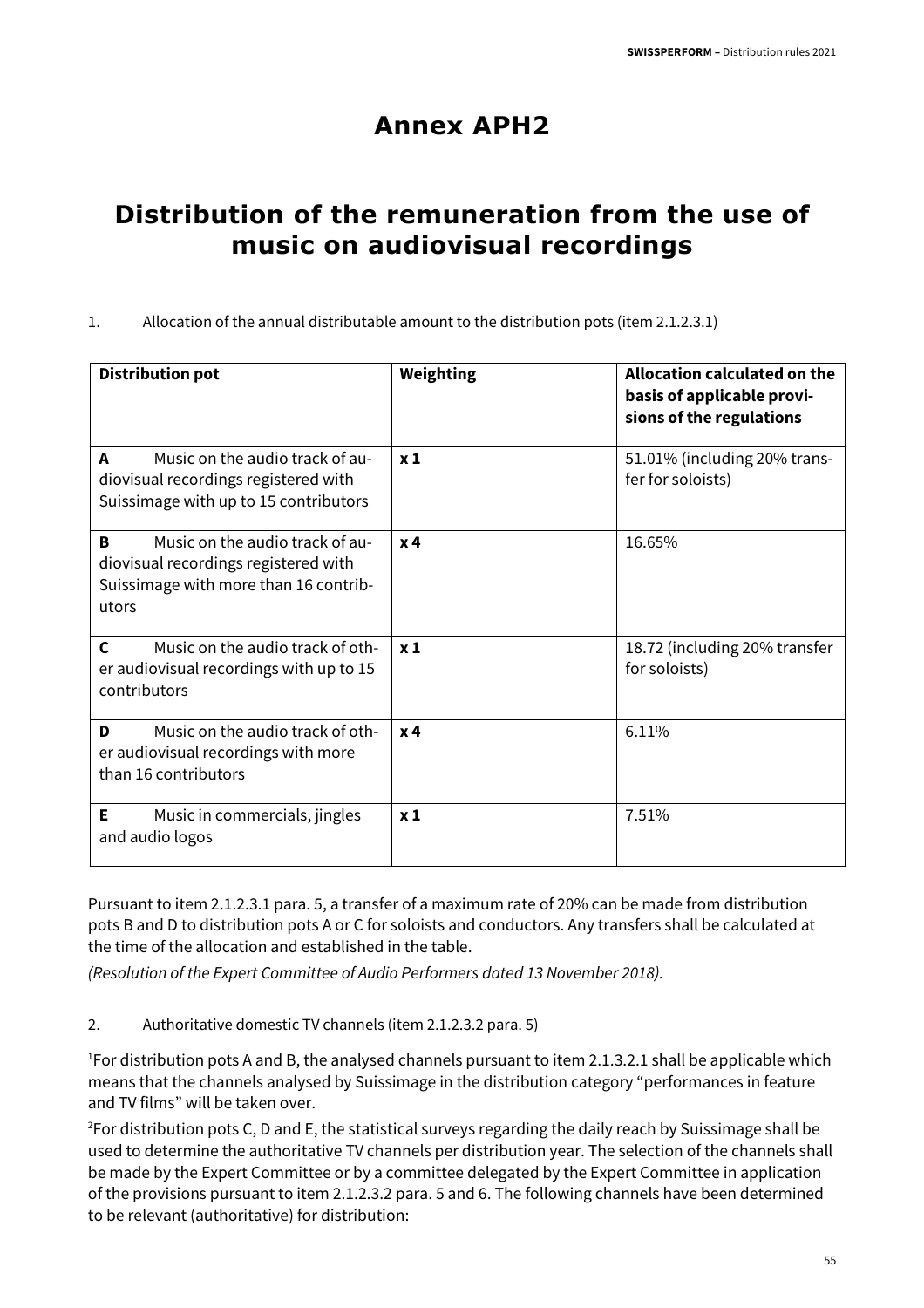Weighting 100%: SRF1, SRF zwei, SRFInfo, RTSun, RTSdeux, RSILA1, RSILA2 Weighting 50% (based on their daily reach): 3+, 4+, TZüri

Weighting 50% (based on the shares on the programme contents relevant for distribution): TV24, S1, LéMan

(Resolution of the Expert Committee of Audio Performers dated 20 June 2018)

<sup>3</sup>All SRG main channels shall be weighted fully. Additional programmes taken into account based on the stipulations of item 2.1.2.3.2 para. 5 shall be weighted with 50%.

3. Authoritative foreign TV channels (item 2.1.2.3.2 para. 8)

The selection of channels and the determination of the respective weighting shall be made by the Expert Committee or by a committee delegated by the Expert Committee in analogous application of the stipulations pursuant to item 2.1.2.3.2 para. 8. The following channels have been determined to be relevant (authoritative) for distribution:

Germany: Weighting 100%: ARD, arte, PRO7, RTL, SAT1, VOX, ZDF Weighting 50%: BR, HR, MDR, NDR, RBB, SRFer, SWR, WDR Austria: Weighting 100%: 3SAT, ORF2, ORFeins, ORFIII Weighting 50%: ATV, Servu France: Weighting 100%: ARTEFR, FR2, FR3, FR4, FR5, M6, TF1, TV5 Weighting 50%: MEZZO Netherlands: Weighting 100%: NOS1, NOS2, NOS3, RTL4

A respective resolution shall be taken by the Expert Committee of Audio Performers in cases where a claim to receive remuneration is being raised under the auspices of a B-agreement or a lump-sum agreement for a usage abroad if the respective country or channel does not appear in the list above.

(Resolution of the Expert Committee of Audio Performers dated 28 June 2018).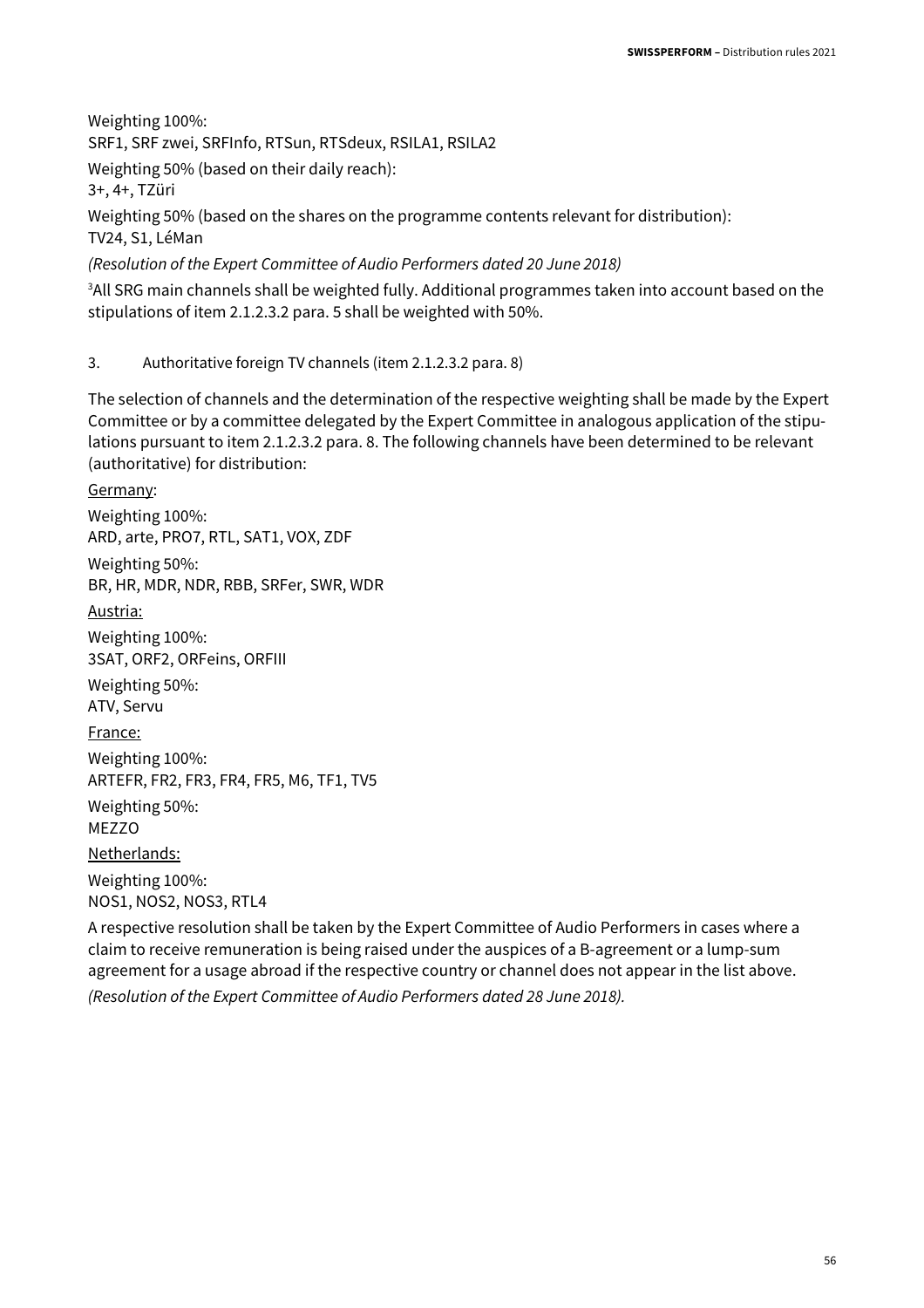## **Annex APH3**

### **Distribution of remuneration from the use of noncommercially published sound recordings and live performances**

| Allocation of the annual distributable amount to the distribution pots (item 2.1.2.4.1) |  |
|-----------------------------------------------------------------------------------------|--|
|                                                                                         |  |

| <b>Distribution pot</b>                                                                                                          | Weighting  | <b>Allocation calculated on the</b><br>basis of applicable provi-<br>sions of the regulations |
|----------------------------------------------------------------------------------------------------------------------------------|------------|-----------------------------------------------------------------------------------------------|
| Music: Soloists and formations $\vert x_1 \vert$<br>A<br>with up to 15 contributors                                              |            | 25.46% (including 20% trans-<br>fer for soloists)                                             |
| Music: Orchestras, big bands,<br>В<br>other formations incl. brass music,<br>choirs and operas with more than 16<br>contributors | <b>x</b> 4 | 36.72%                                                                                        |
| $\mathbf{C}$<br>Performances of narrators in $\vert x1 \rangle$<br>radio plays, readings, recitations                            |            | 5.94%                                                                                         |
| E.<br>Music in commercials, jingles<br>and audio logos                                                                           | $x_1$      | 31.31%                                                                                        |
| E.<br>Performances of forms of ex- $x_1$<br>pression of folk art                                                                 |            | 0.57%                                                                                         |

Pursuant to item 2.1.2.4.1 para. 5, a transfer of a maximum rate of 20% can be made from distribution pot B to distribution pot A for soloists and conductors. Any transfers shall be calculated at the time of the allocation and established in the table.

(Resolution of the Expert Committee of Audio Performers dated 13 November 2018).

#### **2. Authoritative domestic radio channels (item 2.1.2.4.2 para. 4)**

The selection of the channels subject to analysis shall be in line with item 2.1.2.2.4 and Annex APH1, whereby weightings for the individual channels shall, for the time being, be renounced upon.

#### **3. Authoritative foreign radio channels (item 2.1.2.4.2 para. 6)**

The selection of channels and the determination of the respective weighting shall be made by the Expert Committee or by a committee delegated by the Expert Committee in analogous application of the stipulations pursuant to item 2.1.2.4.2 para. 4. The following channels have been determined to be relevant (authoritative) for distribution: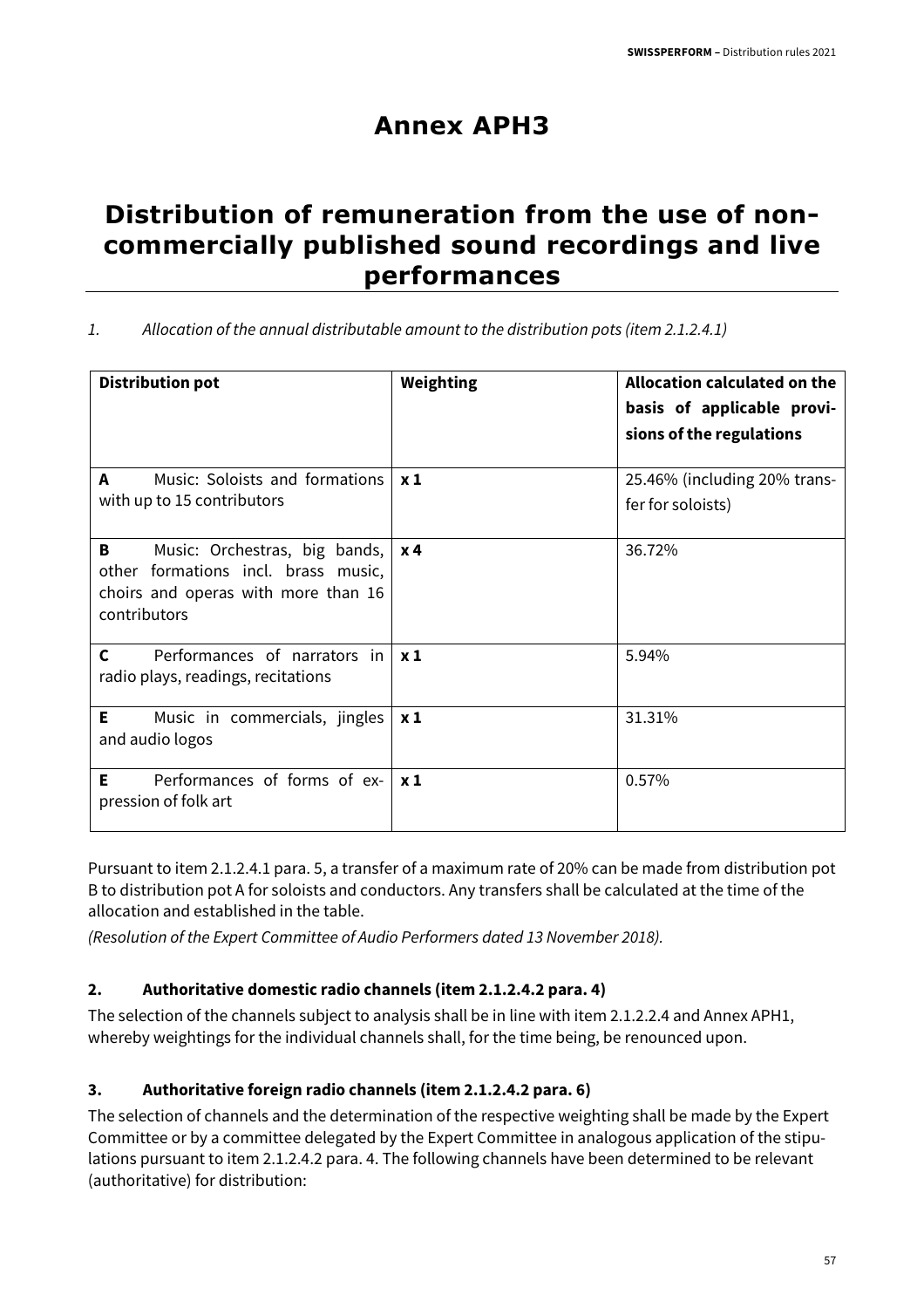Germany:

88-8, BR1, BR2, BR3, BR4, Brem1, Brem4, DLR, HR1, HR2, HR3, HR4, Kult, MDR1S, NDR1, NDR1Well, SWR1, SWR2, SWR3, SWR4, WDR2, WDR3, WDR4, WDR5

Austria:

FM4, OE1, OE2, OE3, RaS, RaTyr, RaVor, RaWie

France:

Fbleu, FCULT, FINFO, FranceBl, FRINT, FRMUS, NRJ, RFA, RFBes, RRTLF, Skyro, Virgi

A respective resolution shall be taken by the Expert Committee of Audio Performers in cases where a claim to receive remuneration is being raised under the auspices of a B-agreement or a lump-sum agreement for a usage abroad if the respective country or channel does not appear in the list above. (Resolution of the Expert Committee of Audio Performers dated 28 June 2018).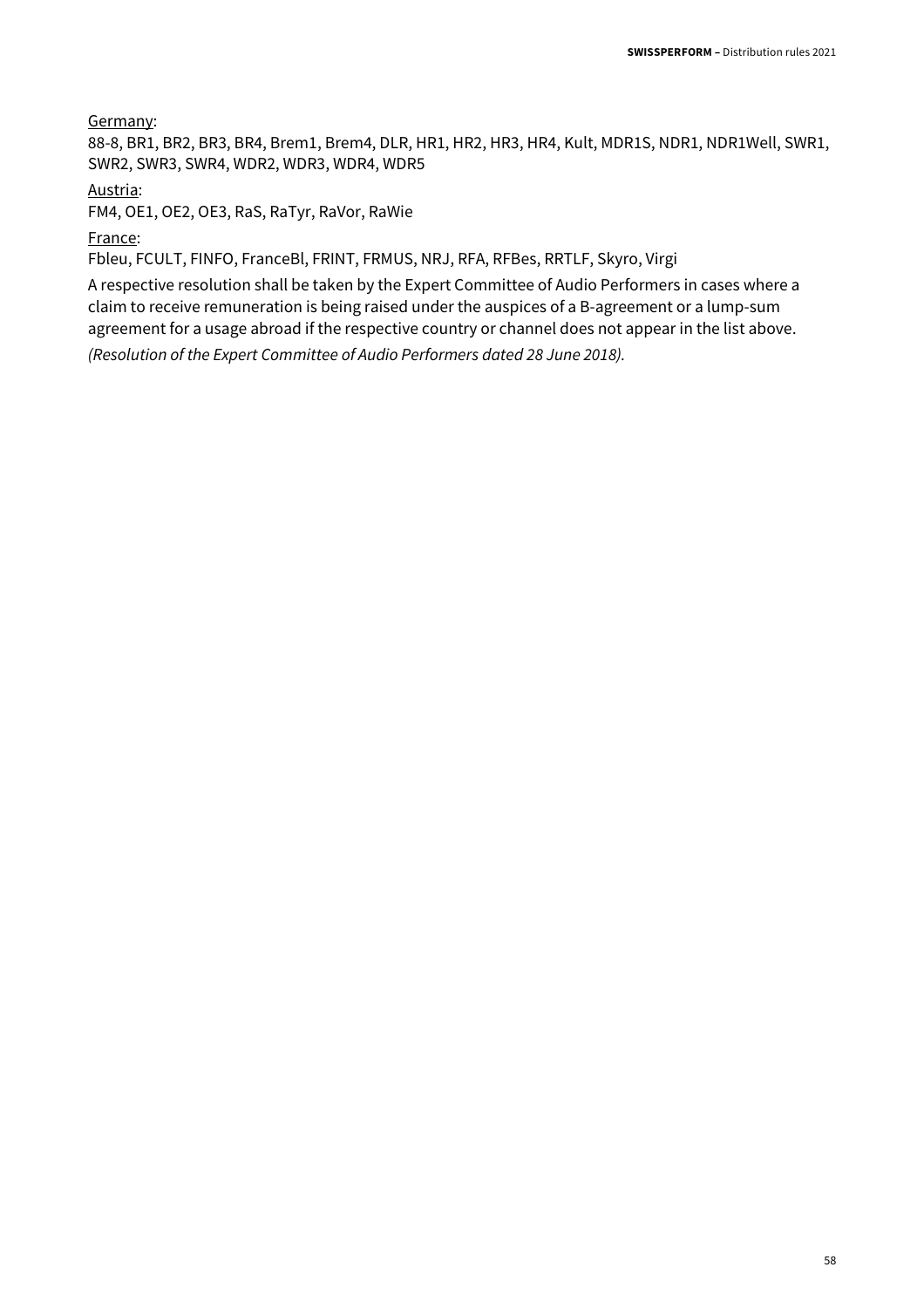## **Annex AAV1**

## **Distribution of the remuneration from the use of performances in feature and TV films**

#### 1. Definition of an authoritative use (item 2.1.3.2.1)

<sup>1</sup>All SRG main channels shall be deemed as Swiss broadcast programmes. <sup>2</sup>At present, no additional usage reports are processed yet.

<sup>2.</sup> Work categories, work genres and their weightings (item 2.1.3.2.2 para. 3 b)

|                     | <b>Work category:</b> | <b>Points</b> |
|---------------------|-----------------------|---------------|
|                     | cinema film           | 3             |
| $\omega_{\rm{max}}$ | TV film               | 3             |
| $\sim$ 10 $\pm$     | TV series             | 1             |
| Genre:              |                       |               |
| $\overline{a}$      | Fiction               | 10            |

Sitcom and soap 10

The point values of category and genre shall be multiplied with each other. Categories and genres as documented at Suissimage shall be authoritative.

#### 3. Broadcast time (item 2.1.3.2.2 para. 3 c)

How the broadcast time is taken into account shall depend on the provisions of the distribution rules of Suissimage.

#### 4. Supplement for the first broadcast (item 2.1.3.2.2 para. 3 d)

The supplement for the first broadcast shall depend on the provisions of the distribution rules by Suissimage for first broadcasts with the supplement "Création".

#### 5. Allocation of actors, narrators, dubbing narrators and storytellers into categories of role weightings (item 2.1.3.2.2 para. 5)

<sup>1</sup>In the case of TV series, no role weighting shall be applied. Actors and dubbing actors contributing to series shall be allocated to weighting category C for each episode for which evidence of their contribution could be produced.

<sup>2</sup>Furthermore, the allocation into weighting categories shall, in principle be made based on shooting days resp. takes.

Actors:

| More than 40% of the total shooting days | Category A |
|------------------------------------------|------------|
| 10-40% of the total shooting days        | Category B |
| Less than 10% of the total shooting days | Category C |
| Narrators:                               |            |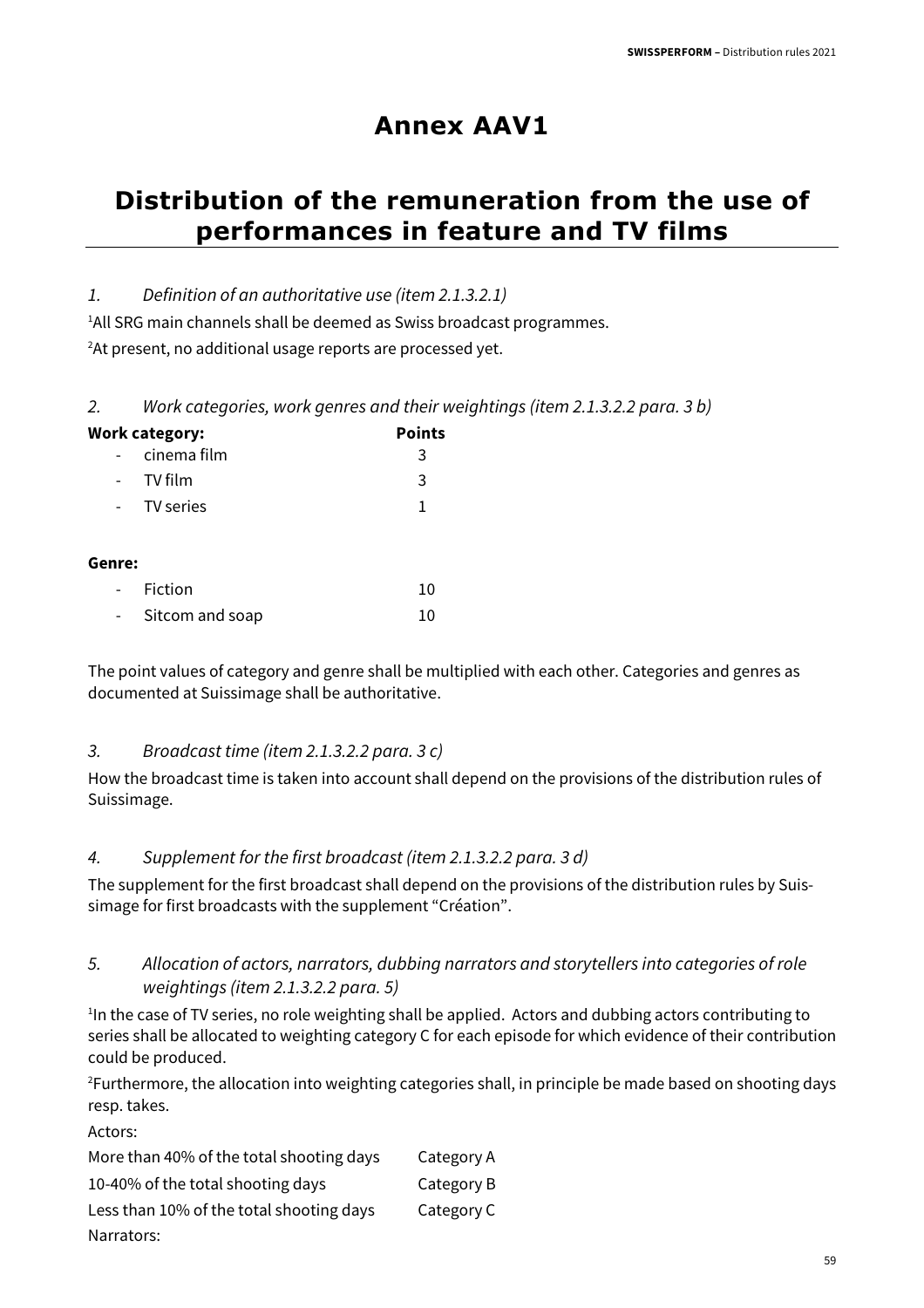| More than 14% of the total takes                                                            | Category A |
|---------------------------------------------------------------------------------------------|------------|
| 6-14% of the total takes                                                                    | Category B |
| Less than 6% of the total takes                                                             | Category C |
| Dubbing narrators and storytellers:                                                         |            |
| More than 40% of the total takes                                                            | Category A |
| 10-40% of the total takes                                                                   | Category B |
| Less than 10% of the total takes                                                            | Category C |
| Dubbing directors, audio voice-overs and stunt performers shall be allocated to Category C. |            |

If the total shooting days resp. the total takes are unknown, the allocation can be based on average values per work.

The default values for the total number of shooting days are:

| Year of production                               | 40-minute works                                       | 60- minute works | 90- minute works |
|--------------------------------------------------|-------------------------------------------------------|------------------|------------------|
| 2010-                                            | 7                                                     | 13               | 21               |
| 2000-2009                                        | 7                                                     | 13               | 21               |
| 1990-1999                                        | 11                                                    | 17               | 26               |
| 1980-1989                                        | 13                                                    | 19               | 27               |
| 1970-1979                                        | 15                                                    | 20               | 29               |
| 1900-1969                                        | 16                                                    | 22               | 30               |
|                                                  | The default values for the total number of takes are: |                  |                  |
| 40- to 50- minute works                          |                                                       | 440              |                  |
| 51- to 65- minute works                          |                                                       | 561              |                  |
| 66- to 84- minute works                          |                                                       | 726              |                  |
| 85- to 105- minute works                         |                                                       | 935              |                  |
| As from 106- minute works                        |                                                       | 1155             |                  |
| <sup>3</sup> The role weighting shall amount to: |                                                       |                  |                  |
| Category A                                       |                                                       | Factor 3         |                  |
| Category B                                       |                                                       | Factor 2         |                  |
| Category C                                       |                                                       | Factor 1         |                  |

<sup>4</sup>Category allocations made by sister societies abroad may be adopted in the framework of bilateral agreements for their members provided that they practically lead to the same result.

(Resolution of the Expert Committee of Audiovisual Performers dated 8 July 2021).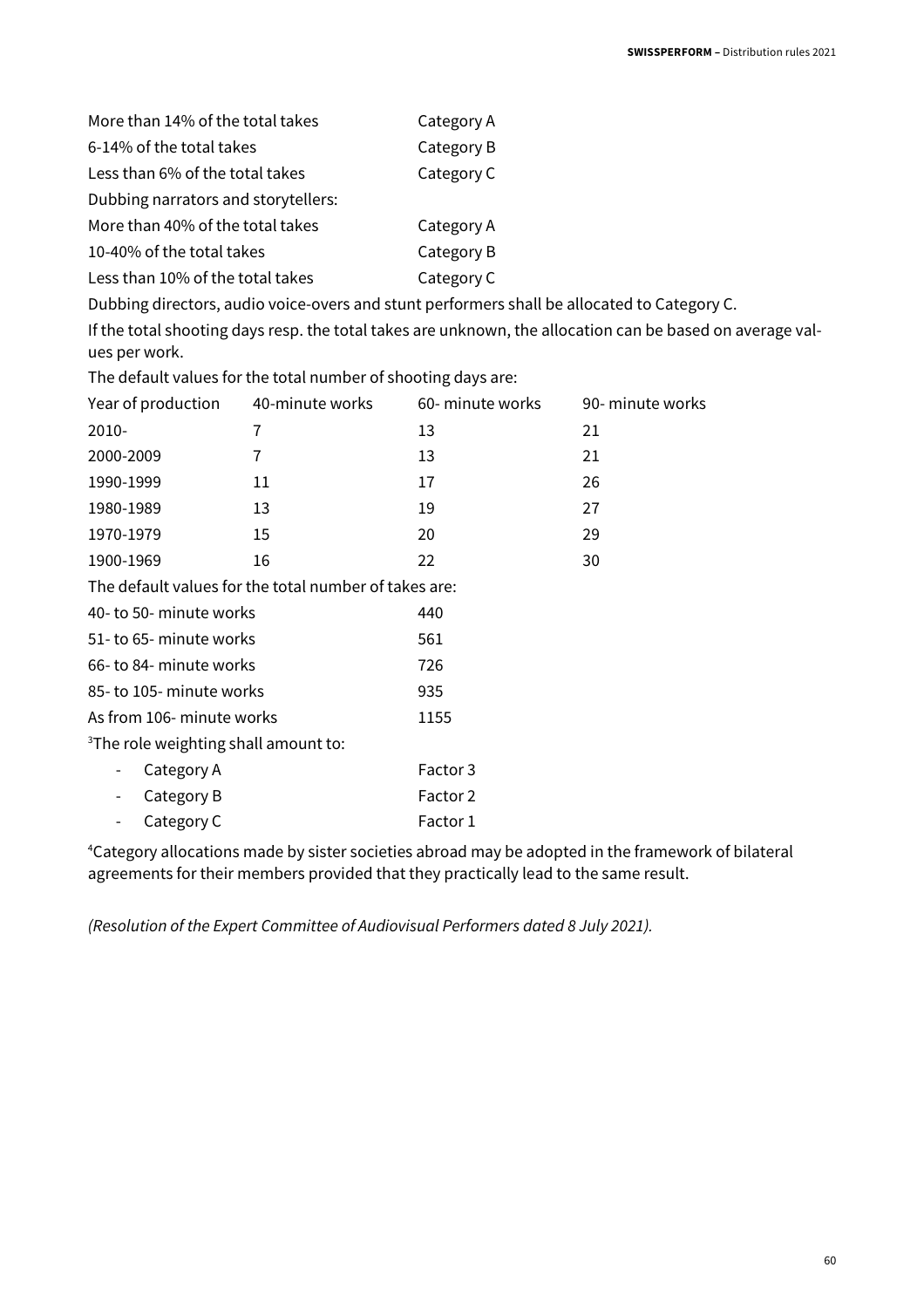## **Annex AAV2**

## **Distribution of the remuneration from the use of other audiovisual performances**

1. Allocation of the annual distributable amount to the distribution pots (item 2.1.3.3.1)

| <b>Distribution pot</b>                                                                                                               | Weighting      | Allocation calculated on the<br>basis of applicable provi-<br>sions of the regulations |
|---------------------------------------------------------------------------------------------------------------------------------------|----------------|----------------------------------------------------------------------------------------|
| Music, dance: Soloists and for-<br>A<br>mations with up to 15 contributors                                                            | x <sub>2</sub> | 24.28% (including 5% trans-<br>fer for soloists)                                       |
| B<br>Music, orchestras, big bands,<br>other formations incl. brass music and<br>choirs, ballet, operas: more than 16<br>contributors; | x 5            | 35.36%                                                                                 |
| $\mathbf{C}$<br>Performances of actors and<br>narrators in documentaries and car-<br>toons;                                           | x <sub>2</sub> | 30.32%                                                                                 |
| Performances of actors and<br>D<br>narrators in commercials and idents;                                                               | $x_1$          | 8.29%                                                                                  |
| Performances of forms of ex-<br>E.<br>pression of folk art                                                                            | $x_1$          | 1.75%                                                                                  |

Pursuant to item 2.1.3.3.1 para. 5, a transfer of a maximum rate of 20% can be made from distribution pot B to distribution pot A for soloists and conductors. Any transfers shall be calculated at the time of the allocation and established in the table.

(Resolution of the Expert Committee of Audiovisual Performers dated 22 November 2018 and 19 November 2019.)

#### 2. Authoritative domestic TV channels (item 2.1.3.3.2 para. 4)

<sup>1</sup>The statistical surveys regarding the daily reach by Suissimage shall be used to determine the authoritative TV channels per distribution year.

<sup>2</sup>The selection of the channels shall be made by the Expert Committee or by a committee delegated by the Expert Committee in application of the provisions pursuant to item 2.1.3.3.2 para. 4 and 5. The following channels have been determined to be relevant (authoritative) for distribution:

Weighting 100%:

SRF1, SRF zwei, SRFInfo, RTSun, RTSdeux, RSILA1, RSILA2

Weighting 50% (based on their daily reach):

3+, 4+, TZüri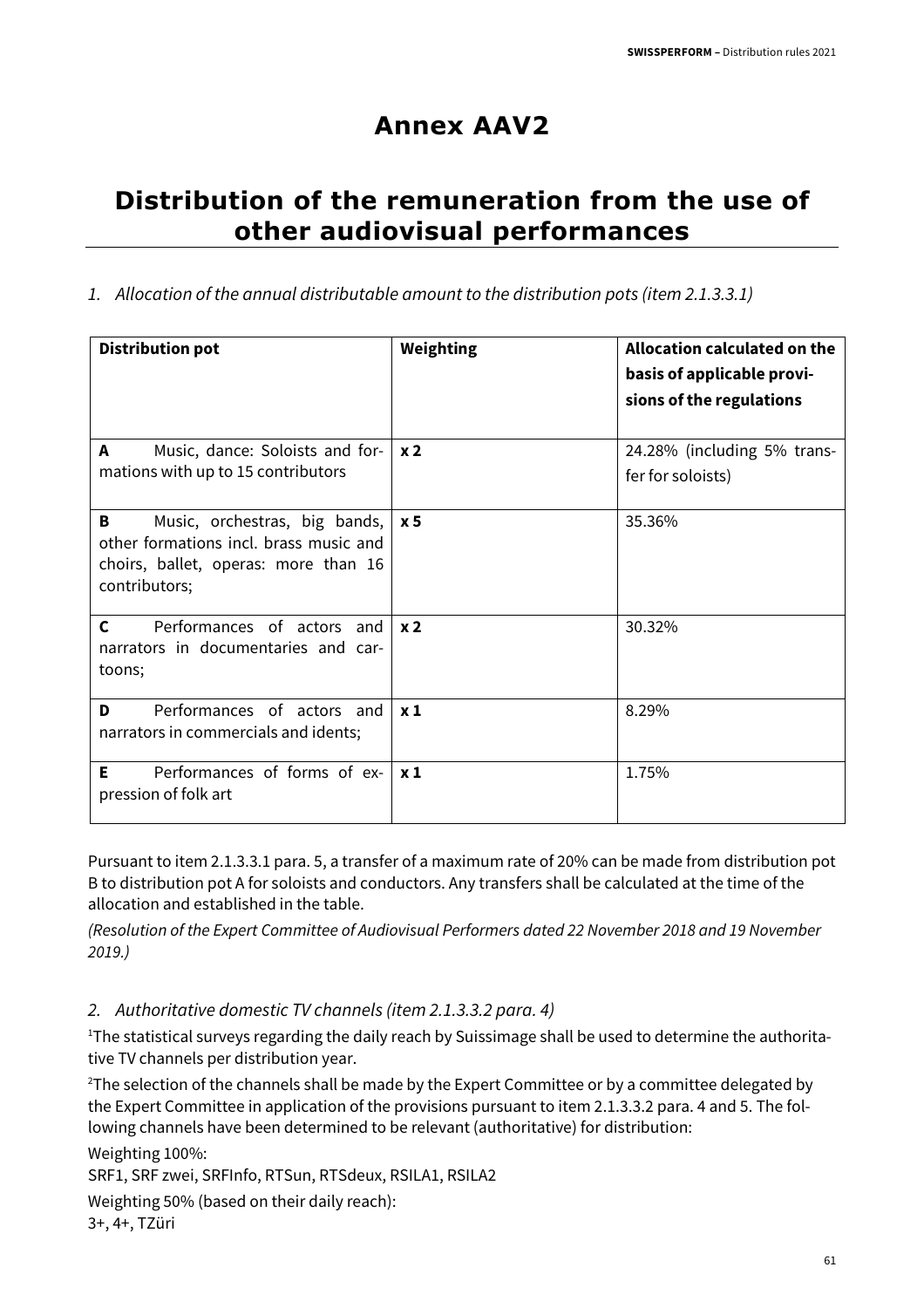Weighting 50% (based on the shares on the programme contents relevant for distribution): TV24, S1, LéMan

(Resolution of the Expert Committee of Audiovisual Performers dated 18 September 2017).

<sup>3</sup> All SRG main channels shall be weighted fully. Additional programmes taken into account based on the stipulations of item 2.1.3.3.2 para. 4 shall be weighted with 50%.

#### 3. Authoritative foreign TV channels (item 2.1.3.3.2 para. 7)

The analogous selection of channels and the determination of the respective weighting shall be made by the Expert Committee or by a committee delegated by the Expert Committee in analogous application of the stipulations pursuant to item 2.1.3.3.2 para. 7 of the distribution rules. The following channels have been determined to be relevant (authoritative) for distribution:

Germany: Weighting 100%: ARD, arte, PRO7, RTL, SAT1, VOX, ZDF Weighting 50%: BR, HR, MDR, NDR, RBB, SRFer, SWR, WDR Austria: Weighting 100%: 3SAT, ORF2, ORFeins, ORFIII Weighting 50%: ATV, Servu France: Weighting 100%: ARTEFR, FR2, FR3, FR4, FR5, M6, TF1, TV5 Weighting 50%: MF770 Netherlands: Weighting 100%: NOS1, NOS2, NOS3, RTL4

A respective resolution shall be taken by the Expert Committee of Audio Performers in cases where a claim to receive remuneration is being raised under the auspices of a B-agreement or a lump-sum agreement for a usage abroad if the respective country or channel does not appear in the list above. (Resolution of the Expert Committee of Audiovisual Performers dated 8 May 2019).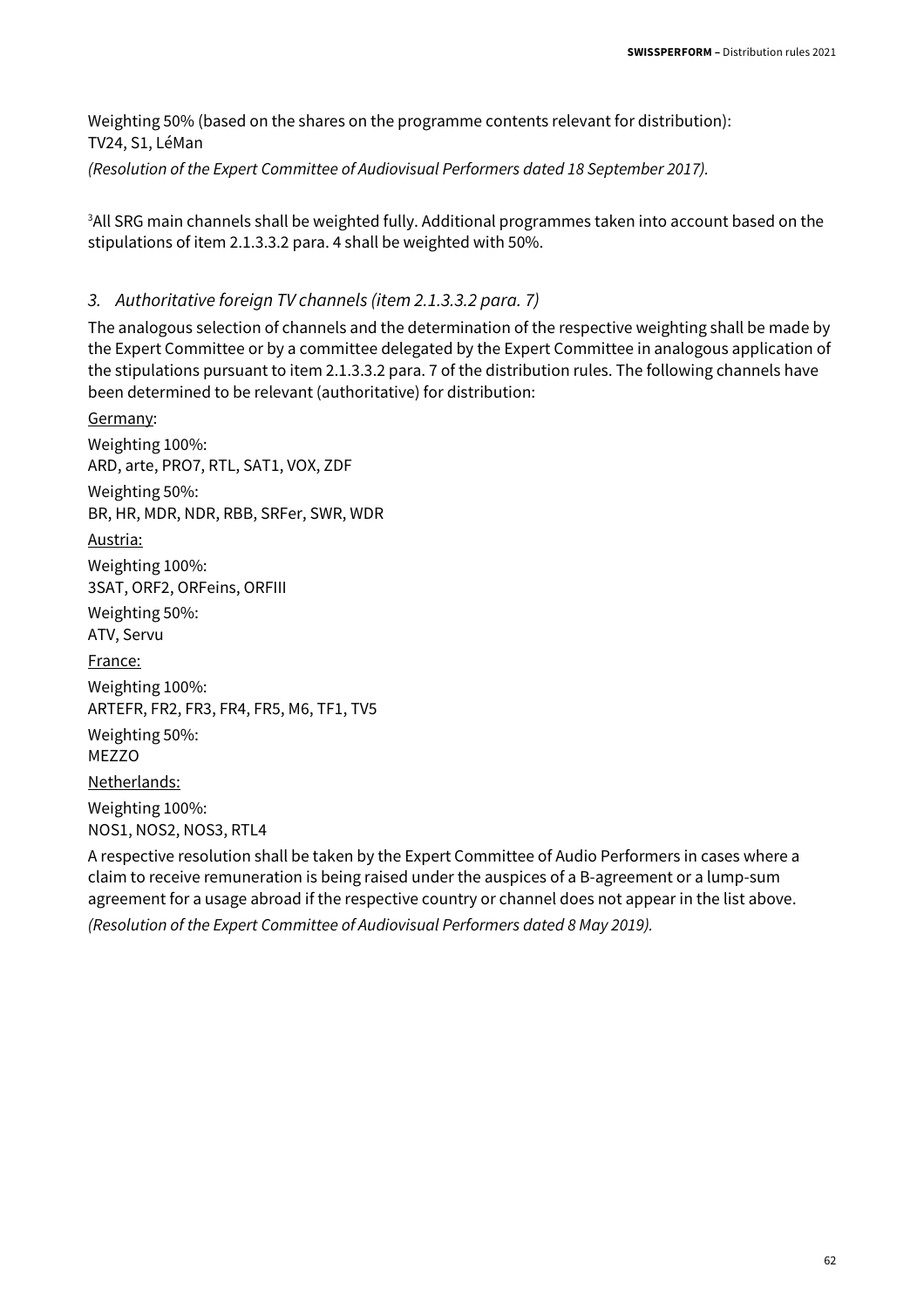## **ANNEX PPH (Producers of the audio sector)**

#### **I. Distribution - extension of the period for complaints (item 1.5.1)**

In application of item 1.5.1 para. 2, a longer period for complaints shall apply to producers of sound recordings regarding the distribution: The relevant payments for their entitlements shall be deemed as received and accepted unless a written complaint has been issued within 90 days of the payment.\*

\*Resolution of the Expert Committee of Audio Producers dated 25/03/2014.

#### **II. Minimum payments (item 1.5.3)**

In application of item 1.5.3 para. 2 there is no minimum payment. Hence, all right holders' shares shall be paid out, irrespective of their amount. \*

\*Resolution of the Expert Committee of Audio Producers dated 30/08/2021.

#### **III. Entitlements in tariff-based collections (item 2.2.1 para. 3)**

The following (partial) tariff, stipulating that payments shall only be made for a specific repertoire, is in force:

Tariff A Radio US Repertoire:

Therefore, a reasonable amount of these tariff-based collections shall be paid to right holders exclusively represented by the American collecting society SoundExchange. The details are regulated in the reciprocity agreement with SoundExchange.

Apart from that, no different entitlements in tariff-based collections shall apply. Hence, with regard to all other tariff-based collections, all right holders shall be entitled according to the same principles.

#### **IV. Distribution of the remuneration to the producers of sound recordings on the basis of usage reports (item 2.2.2 para. 1 i.c.w. 2.2.2.1)**

1. Allocation of broadcast remuneration from tariffs A (SRG), CT S (private broadcasters), CT Y (subscription channels), CT 1 initial dissemination, CT 1 additional collections mixed offers and Swiss commercial minutage slots by foreign private channels

Distribution revenues arising from the tariffs for the broadcasting of commercially published sound recordings shall generally be allocated to five distributions:

Distributions 1 to 4 shall correspond with four characteristic music channels, namely channels with entertainment/folk music, channels with mainly classical music and jazz, channels with pop/rock music as well as private broadcasters' channels.

The fifth distribution shall make up the video clip distribution where so-called music videos (video clips) shall be taken into account.

| <b>Tariff</b>                                        | <b>Distribution 1</b> | <b>Distribution 2</b>                                                                                                                                       | <b>Distribution 3</b> | <b>Distribution 4</b> | <b>Distribution 5</b> |
|------------------------------------------------------|-----------------------|-------------------------------------------------------------------------------------------------------------------------------------------------------------|-----------------------|-----------------------|-----------------------|
| Tariff A Radio                                       |                       | Distribution revenues shall be allocated to distri-<br>butions 1-3 pursuant to the shares of the yielded<br>revenues of the individually analysed SRG radio | $0\%$                 | $0\%$                 |                       |
| Tariff A TV (adopted<br>radio programs)              | programmes.<br>44%    | 28%<br>28%                                                                                                                                                  |                       |                       | $0\%$                 |
| Tariff A TV (commercially<br>published sound record- | 44%                   | 28%                                                                                                                                                         | 28%                   | $0\%$                 | $0\%$                 |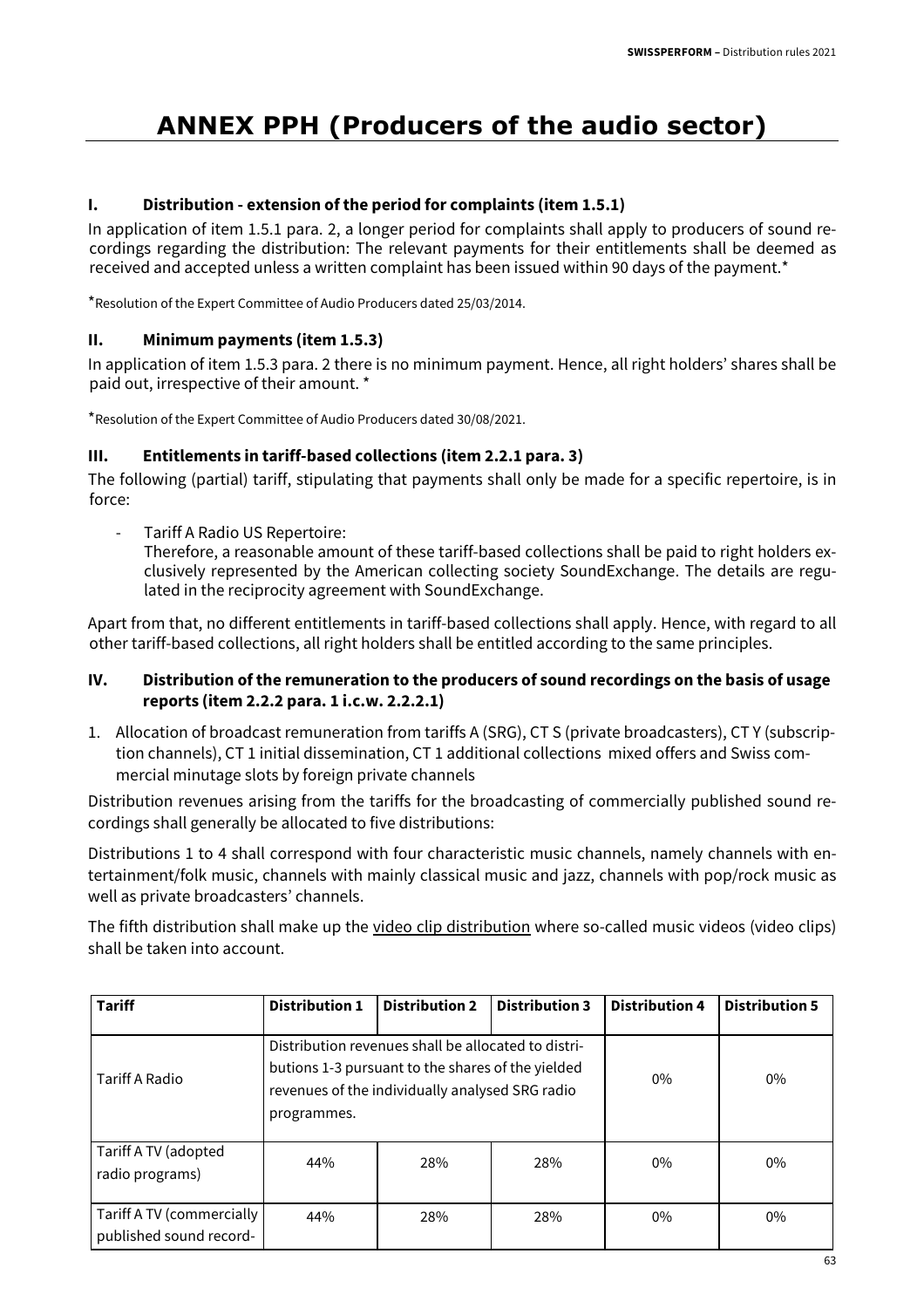| ings in own productions)                                           |        |        |        |        |       |
|--------------------------------------------------------------------|--------|--------|--------|--------|-------|
| Tariff A TV (commercially<br>published audio-visual<br>recordings) | 25%    | 25%    | 25%    | 25%    | $0\%$ |
| Tariff A TV (Music films)                                          | 10%    | 10%    | 20%    | 10%    | 50%   |
| <b>CT S Radio</b>                                                  | $0\%$  | $0\%$  | 0%     | 100%   | 0%    |
| CT S TV (commercially<br>published sound record-<br>ings)          | 0%     | 0%     | 0%     | 100%   | $0\%$ |
| CT S TV (commercially<br>published audiovisual<br>recordings)      | 25%    | 25%    | 25%    | 25%    | $0\%$ |
| CT S TV (Music films)                                              | 10%    | 10%    | 20%    | 10%    | 50%   |
| <b>CTY Radio</b>                                                   | 0%     | $0\%$  | $0\%$  | 100%   | $0\%$ |
| <b>CTYTV</b> (commercially<br>published sound record-<br>ings)     | 0%     | 0%     | 0%     | 100%   | $0\%$ |
| <b>CTYTV</b> (commercially<br>published audiovisual<br>recording)  | 25%    | 25%    | 25%    | 25%    | $0\%$ |
| CT Y TV (Music films)                                              | 10%    | 10%    | 20%    | 10%    | 50%   |
| CT 1 initial disseminati-<br>on                                    | 25%    | 25%    | 25%    | 25%    | $0\%$ |
| CT 1 mixed offers, initial<br>dissemination 90%                    | 25%    | 25%    | 25%    | 25%    | $0\%$ |
| Swiss advertising slots in<br>foreign private channels             | 26.29% | 21.03% | 26.29% | 26.29% | 0.1%  |

2. Allocation of distribution revenues from the re-transmission via cable (CT 1) as well as via retransmitters and IP-based networks (CT 2a and b) from the reception of radio programmes and the performance of commercially published sound recording (CT 3a and b) as well as the reception of TV broadcasts via giant screens (CT 3c)

| <b>Tariff</b> | <b>Distribution 1</b> | Distribution 2   Distribution 3 |                                                                                                                                                                                                                                                                                          | Distribution 4   Distribution 5 |       |
|---------------|-----------------------|---------------------------------|------------------------------------------------------------------------------------------------------------------------------------------------------------------------------------------------------------------------------------------------------------------------------------------|---------------------------------|-------|
| CT 1 Radio    |                       |                                 | Distribution revenues shall be allocated to distribution 1-4 in the<br>ratio of their dissemination in Swiss cable networks, whereby the<br>channels authoritative for the distribution of the initial broadcast<br>rights pursuant to item 2.2.2.1.2 para 2 shall be taken into account |                                 | $0\%$ |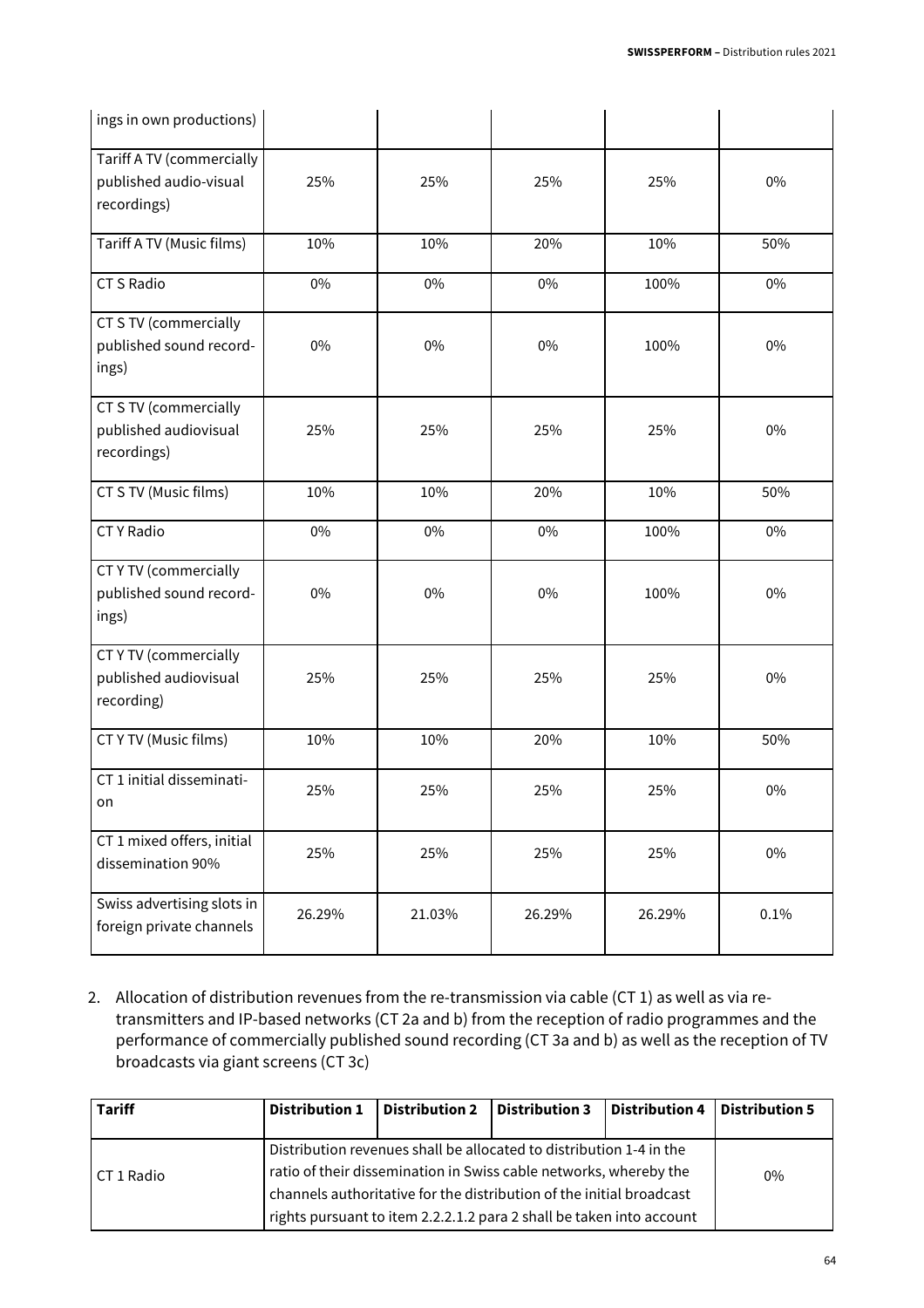|                                                 | for distribution purposes.                                                                                                                                                                                                                                                                                             |                                                                                                                          |     |     |       |  |
|-------------------------------------------------|------------------------------------------------------------------------------------------------------------------------------------------------------------------------------------------------------------------------------------------------------------------------------------------------------------------------|--------------------------------------------------------------------------------------------------------------------------|-----|-----|-------|--|
| CT 1 Radio additional<br>collections            | Distribution revenues shall be allocated to distribution 1-4 in the<br>ratio of their dissemination in Swiss cable networks, whereby the<br>channels authoritative for the distribution of the initial broadcast<br>rights pursuant to item 2.2.2.1.2 para 2 shall be taken into account<br>for distribution purposes. | $0\%$                                                                                                                    |     |     |       |  |
| CT 1 Radio mixed offers,<br>re-transmission 10% | Distribution revenues shall be allocated to distribution 1-4 in the<br>ratio of their dissemination in Swiss cable networks, whereby the<br>channels authoritative for the distribution of the initial broadcast<br>rights pursuant to item 2.2.2.1.2 para 2 shall be taken into account<br>for distribution purposes. | $0\%$                                                                                                                    |     |     |       |  |
| CT <sub>1</sub> TV                              |                                                                                                                                                                                                                                                                                                                        | 99.9% of the distribution revenues shall be allocated to distribu-<br>tions 1-4 in analogy with cable tariff CT 1 Radio. |     |     | 0.1%  |  |
| CT 1 TV additional in-<br>come                  |                                                                                                                                                                                                                                                                                                                        | 99.9% of the distribution revenues shall be allocated to distribu-<br>tions 1-4 in analogy with cable tariff CT 1 Radio. |     |     |       |  |
| CT 1 TV mixed offers, re-<br>transmission 10%   |                                                                                                                                                                                                                                                                                                                        | 99.9% of the distribution revenues shall be allocated to distribu-<br>tions 1-4 in analogy with cable tariff CT 1 Radio. |     |     |       |  |
| CT 2a Radio                                     | The distribution revenues shall be allocated to distributions 1-4 in<br>analogy with cable tariff CT 1 Radio.                                                                                                                                                                                                          |                                                                                                                          |     |     | 0%    |  |
| CT 2a TV                                        | 99.9% of the distribution revenues shall be allocated to distribu-<br>tions 1-4 in analogy with cable tariff CT 1 Radio.                                                                                                                                                                                               |                                                                                                                          |     |     | 0.1%  |  |
| CT <sub>2b</sub>                                | 99.9% of the distribution revenues shall be allocated to distribu-<br>tions 1-4 in analogy with cable tariff CT 1 Radio.                                                                                                                                                                                               |                                                                                                                          |     |     | 0.1%  |  |
| CT 3a Audio                                     |                                                                                                                                                                                                                                                                                                                        | The distribution revenues shall be allocated to distributions 1-4 in<br>analogy with cable tariff CT 1 Radio.            |     |     | $0\%$ |  |
| CT 3a AV                                        | 25%                                                                                                                                                                                                                                                                                                                    | 15%                                                                                                                      | 30% | 30% | 0%    |  |
| C 3b Airplanes Audio                            |                                                                                                                                                                                                                                                                                                                        | The distribution revenues shall be allocated to distributions 1-4 in<br>analogy with cable tariff CT 1 Radio.            |     |     | 0%    |  |
| CT 3b Airplanes AV                              | The distribution revenues shall be allocated to distributions 1-4 in<br>analogy with cable tariff CT 1 Radio.                                                                                                                                                                                                          |                                                                                                                          |     |     | 0%    |  |
| CT 3b Coaches                                   | The distribution revenues shall be allocated to distributions 1-4 in<br>analogy with cable tariff CT 1 Radio.                                                                                                                                                                                                          |                                                                                                                          |     |     | $0\%$ |  |
| CT 3b Trains, vessels,<br>etc.                  | The distribution revenues shall be allocated to distributions 1-4 in<br>analogy with cable tariff CT 1 Radio.                                                                                                                                                                                                          |                                                                                                                          |     |     | 0%    |  |
| CT <sub>3c</sub>                                |                                                                                                                                                                                                                                                                                                                        | The distribution revenues shall be allocated to distributions 1-4 in<br>analogy with cable tariff CT 1 Radio.            |     |     | 0%    |  |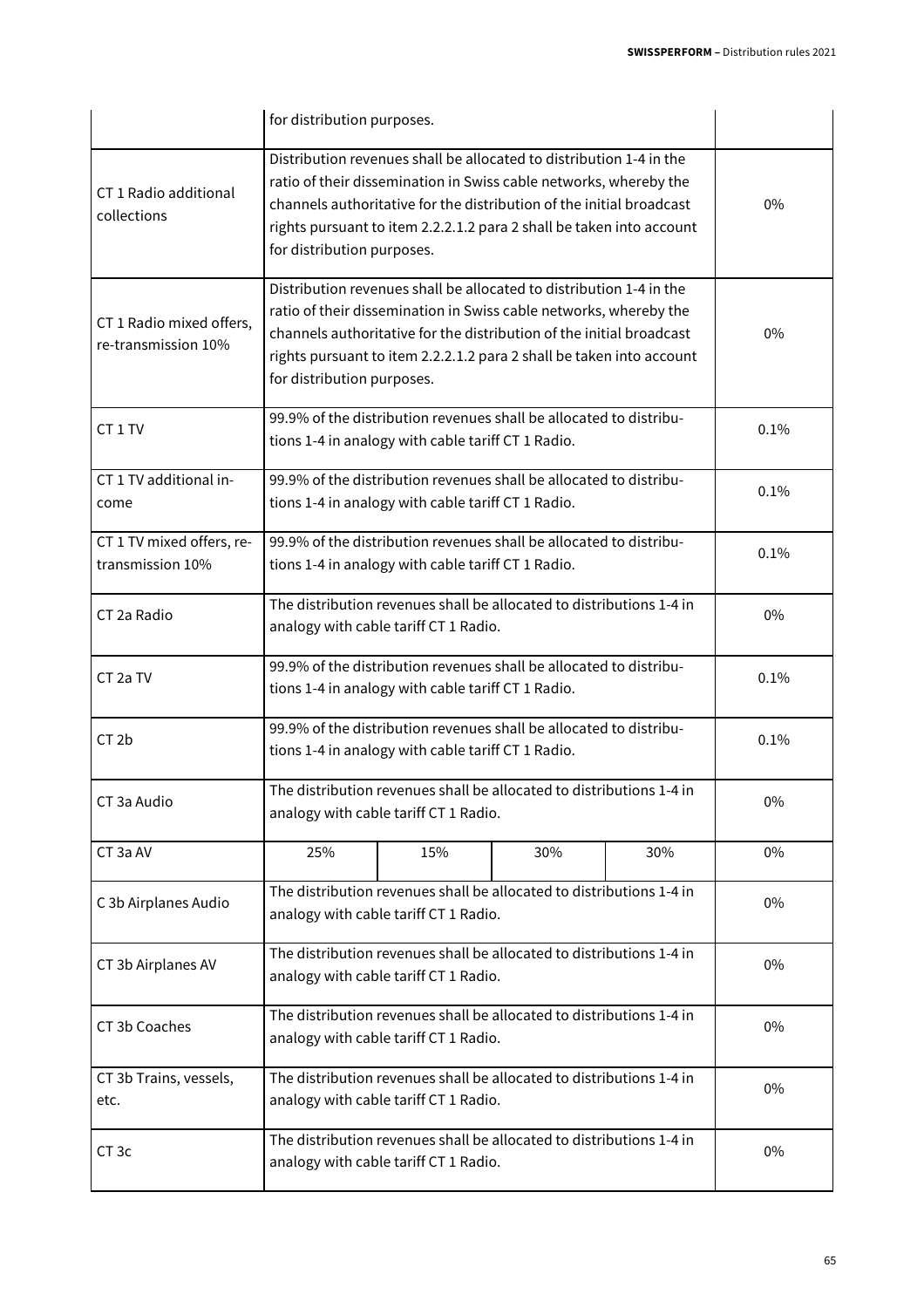3. Allocation of the distribution revenues from rental remuneration (CT 5 and 6), use of archive recordings of broadcasters (CT 11), use of rights in orphan works (CT 13) and the remuneration for the performance of commercially published sound recordings

Due to a lack of documentation, the respective distribution revenues from rental remuneration, use of archive recordings of broadcasters, use of rights in orphan works and from the performing tariffs shall be assigned to the distribution of broadcast remuneration and allocated to the five distributions as follows:

| <b>Tarif</b>                                      | <b>Distribution 1</b> | <b>Distribution 2</b> | <b>Distribution 3</b> | <b>Distribution 4</b> | <b>Distribution 5</b> |
|---------------------------------------------------|-----------------------|-----------------------|-----------------------|-----------------------|-----------------------|
| GT 5 Audio                                        | 25%                   | 25%                   | 25%                   | 25%                   | $0\%$                 |
| GT 5 Audio-<br>visual                             | 25%                   | 25%                   | 25%                   | 25%                   | $0\%$                 |
| GT 6 Audio                                        | 25%                   | 25%                   | 25%                   | 25%                   | 0%                    |
| GT 6 Audio-<br>visual                             | 25%                   | 25%                   | 25%                   | 25%                   | $0\%$                 |
| GT 11                                             | 44.17%                | 22.08%                | 33.65%                | $0\%$                 | 0.1%                  |
| GT 13                                             | 50%                   | 50%                   | $0\%$                 | $0\%$                 | $0\%$                 |
| GTC                                               | 25%                   | 25%                   | 25%                   | 25%                   | $0\%$                 |
| <b>GT E Cinemas</b>                               | 20%                   | $0\%$                 | 40%                   | 40%                   | $0\%$                 |
| <b>GT E Other</b><br>performances                 | 20%                   | $0\%$                 | 40%                   | 40%                   | $0\%$                 |
| GTH                                               | 22.08%                | $0\%$                 | 38.91%                | 38.91%                | 0.1%                  |
| GT Hb                                             | 22.08%                | $0\%$                 | 38.91%                | 38.91%                | 0.1%                  |
| GT HV                                             | 25%                   | 25%                   | 25%                   | 25%                   | $0\%$                 |
| <b>GTK Front</b><br>music                         | 25%                   | 25%                   | 25%                   | 25%                   | $0\%$                 |
| GT K Back-<br>ground music<br>80%                 | 25%                   | 25%                   | 25%                   | 25%                   | $0\%$                 |
| GT K Back-<br>ground music<br>reproduction<br>20% | 25%                   | 25%                   | 25%                   | 25%                   | $0\%$                 |
| GT <sub>L</sub>                                   | 25%                   | 25%                   | 25%                   | 25%                   | $0\%$                 |
| GT Ma                                             | 30%                   | $0\%$                 | 35%                   | 35%                   | $0\%$                 |
| <b>GTT Audio</b>                                  | 25%                   | 25%                   | 25%                   | 25%                   | $0\%$                 |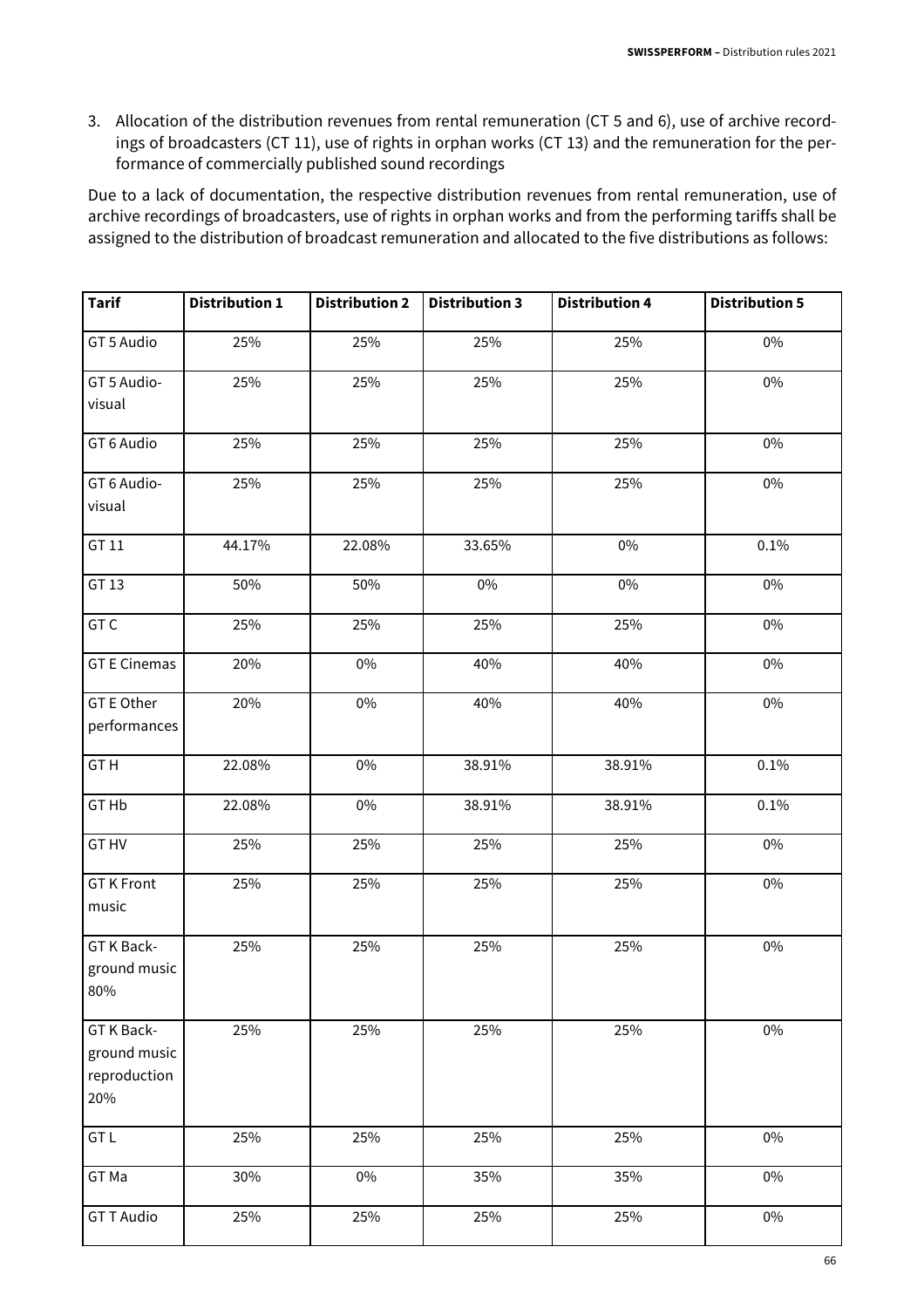| GT T Audio-<br>  visual | 25% | 25% | 25% | 25% | 0% |
|-------------------------|-----|-----|-----|-----|----|
| GT Z                    | 25% | 25% | 25% | 25% | 0% |

#### 4. Analysed broadcast data (item 2.2.2.1.2 para. 2)

<sup>1</sup>The Expert Committee of Audio Producers shall determine which criteria pursuant to item 2.2.2.1.2 para. 2 will be applied for the selection of channels. Furthermore, the Expert Committee of Audio Producers shall determine whether specific weighting factors shall be granted to the channels (cf. item 2.2.2.1.2. para. 6). These criteria pursuant to item 2.2.2.1.2 para. 2 shall apply to all five distributions.

<sup>2</sup>Apart from the nine main SRG channels the following SRG channels shall be analysed: SRFMusikwelle Radio Rumantsch, Option Musique, Swiss Classic, Swiss Jazz, Notturno, Swiss Pop and Virus.

<sup>3</sup>The following private channels shall be analysed: Radio 24, Radio Argovia, Radio Basilisk, Radio Berner Oberland (BeO), Radio Central, Radio Chablais, Radio Energy Zürich, Radio Fribourg, Radio Lausanne FM, Radio Pilatus and Radio Zürisee.

<sup>4</sup>In the audio distribution to be carried out for music videos (video clips), the reports by SRF Selection shall be analysed.

| <b>Distribution 1</b> | <b>Distribution 2</b> | <b>Distribution 3</b> | <b>Distribution 4</b> | <b>Distribution 5</b> |
|-----------------------|-----------------------|-----------------------|-----------------------|-----------------------|
| SRF <sub>1</sub>      | SRF 2 Kultur          | SRF <sub>3</sub>      | Radio 24              | <b>SRF Selection</b>  |
| La Première           | Espace 2              | Couleur 3             | Radio Argovia         |                       |
| Rete 1                | Rete 2                | Rete 3                | Radio Basilisk        |                       |
| <b>SRF Musikwelle</b> | Swiss Classic         | <b>SRF Virus</b>      | Radio BeO             |                       |
| <b>Option Musique</b> | Swiss Jazz            | Swiss Pop             | Radio Central         |                       |
| Radio Rumantsch       | Notturno              |                       | Radio Chablais        |                       |
|                       |                       |                       | Radio Energy Zürich   |                       |
|                       |                       |                       | Radio Eviva           |                       |
|                       |                       |                       | Radio Fribourg        |                       |
|                       |                       |                       | Radio Lausanne FM     |                       |
|                       |                       |                       | Radio Pilatus         |                       |
|                       |                       |                       | Radio Zürisee         |                       |

<sup>5</sup>The data thus analysed can be reflected in the table below:

Resolution of the Expert Committee of Audio Producers dated 25/09/2018, 22/01/19 and 27/01/21.

#### **V. Supplementary distributions (item 2.2.2.1.5 and item 2.2.2.2.1 para. 4)**

<sup>1</sup>During five years after the respective distribution, any supplementary distributions pursuant to item 2.2.2.1.5 and item 2.2.2.2.1 para. 4 will be run on an annual basis, via which right holders will be paid remuneration from the reserves pursuant to para. 2.

2For each regular distribution, the Expert Committee of Audio Producers shall create reserves; these reserves are used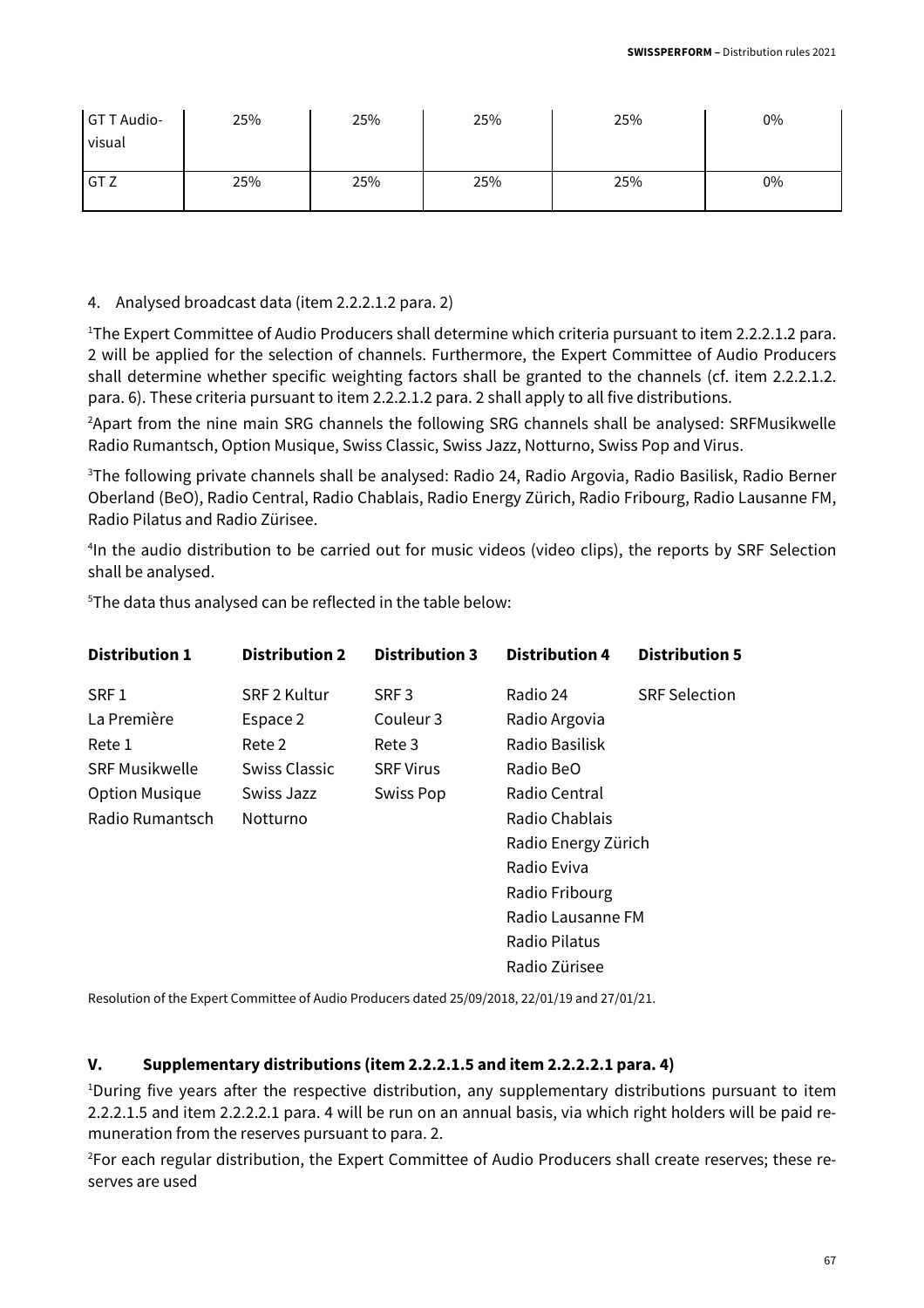- in the supplementary distributions pursuant to item 2.2.2.1.5 para. 1, to remunerate the right holders if new documentation on their recordings have become available that lead to a different distribution result;
- in the supplementary distributions pursuant to item 2.2.2.1.5 para. 2, to remunerate the right holders whose recordings were erroneously not included in the usage reports that are authoritative for the ordinary distribution;
- and in the supplementary distributions pursuant to item 2.2.2.2.1 para. 4, to remunerate the right holders who failed to submit their turnover reports in due time.

<sup>3</sup>For each regular distribution pursuant to item 2.2.2.1 (Distribution of the remuneration on the basis of usage reports), a minute value shall be determined on the basis of the analysed usage reports for each of distributions 1 to 5. It shall be calculated based on a division of the collections on behalf of the producers of sound recordings after deduction of the reserves pursuant to para. 2 by the entire analysed minutes from the usage reports of the respective distributions 1 to 5. This minute value shall then also be used as a basis for the relevant supplementary distributions.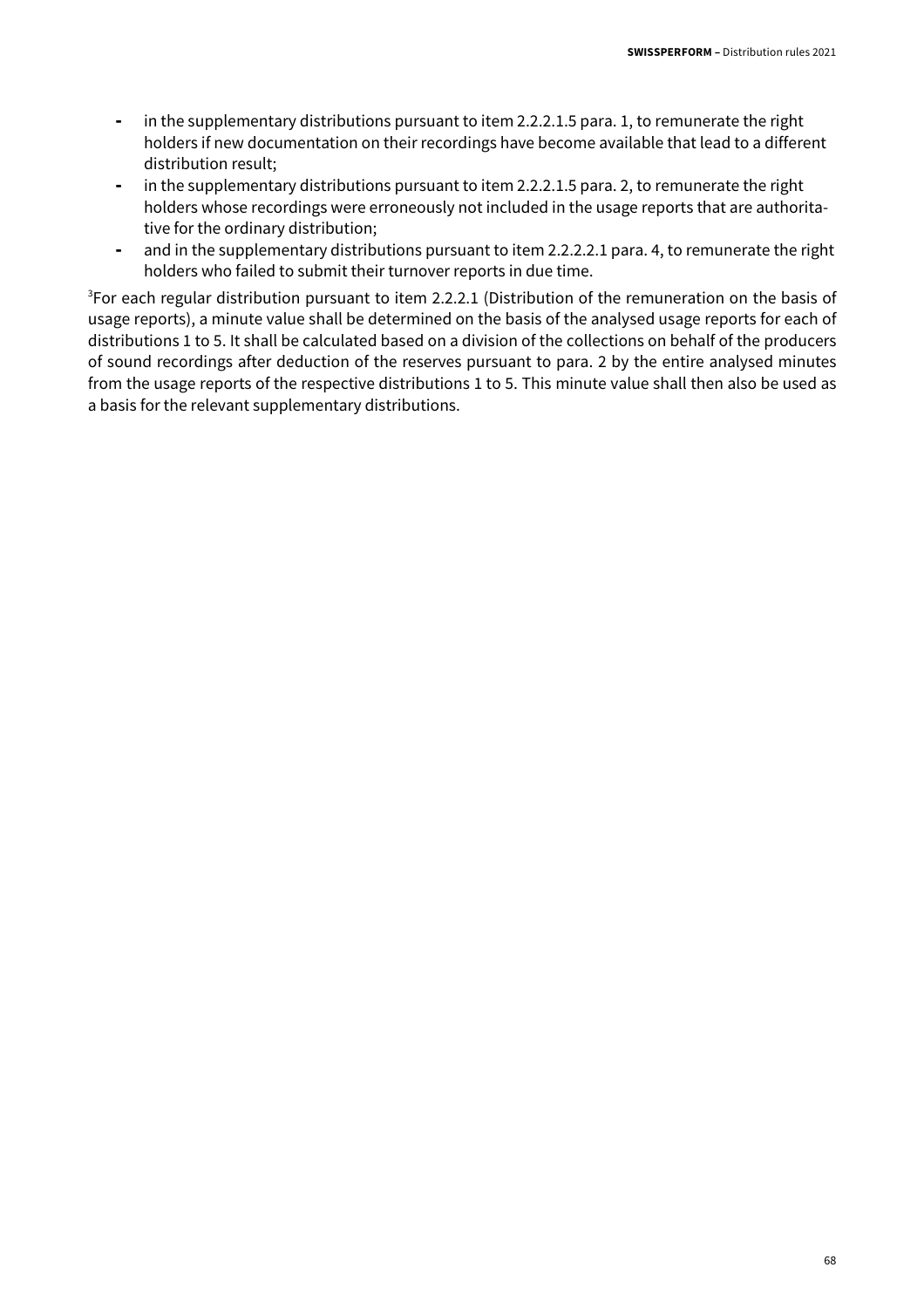## **ANNEX PAV (Audiovisual Producers)**

(Resolution of the Expert Committee of Audiovisual Producers dated 29/06/2009)

#### **I. Remuneration for re-transmission and public reception**

1. Work categories (Distribution Rules (DR) item 2.3.3.5)

 $T_{1,1}$ 

| <u> турс</u>                                                    |                     |
|-----------------------------------------------------------------|---------------------|
| Cinema movie (long and short films)                             | 3 points            |
| TV film                                                         | 3 points            |
| <b>TV</b> series                                                | 2 points            |
| other contributions                                             | 1 point             |
| <u>Genre</u>                                                    |                     |
| Fiction                                                         | 10 points           |
| Documentary - cinema presentations/festival shows               | 10 points           |
| Cartoon - cinema presentations/festival shows                   | 10 points           |
| Video art                                                       | 10 points           |
| Film recordings of stage performances                           | 5 points            |
| Video clip                                                      | 5 points            |
| Reports/documentaries                                           | 5 points            |
| Cartoon                                                         | 5 points            |
| Sitcom                                                          | 5 points            |
| other genres                                                    | 1 point             |
| <u>Première supplement (para. 3)</u>                            |                     |
| Pro memoria                                                     | factor 3            |
| Programme coefficient (DR item 2.3.3.6)<br>2.                   |                     |
| The same language coefficients are applicable as at SUISSIMAGE: |                     |
| National languages (D, F, I, Rhaeto-Romanic)                    | 5                   |
| <b>English and Spanish</b>                                      | 3                   |
| Other                                                           | $\mathbf 1$         |
| 3.<br>Time of broadcast (DR item 2.3.3.7 para. 1)               |                     |
| 02.00am - 10.59am:                                              | Factor 0.5          |
| 11.00am - 1.59pm:                                               | Factor <sub>2</sub> |
| 2.00pm - 4.59pm:                                                | Factor 1            |
| 5.00pm - 6.59pm:                                                | Factor <sub>2</sub> |
| 7.00pm - 1.59am:                                                | Factor 3            |

#### 4. Daily reach (DR item 2.3.3.8)

The daily reach shall be deemed as the share of households in percent which are watching a channel for a minimum of 30 seconds on an average day. The average value measured for the collection year shall be authoritative.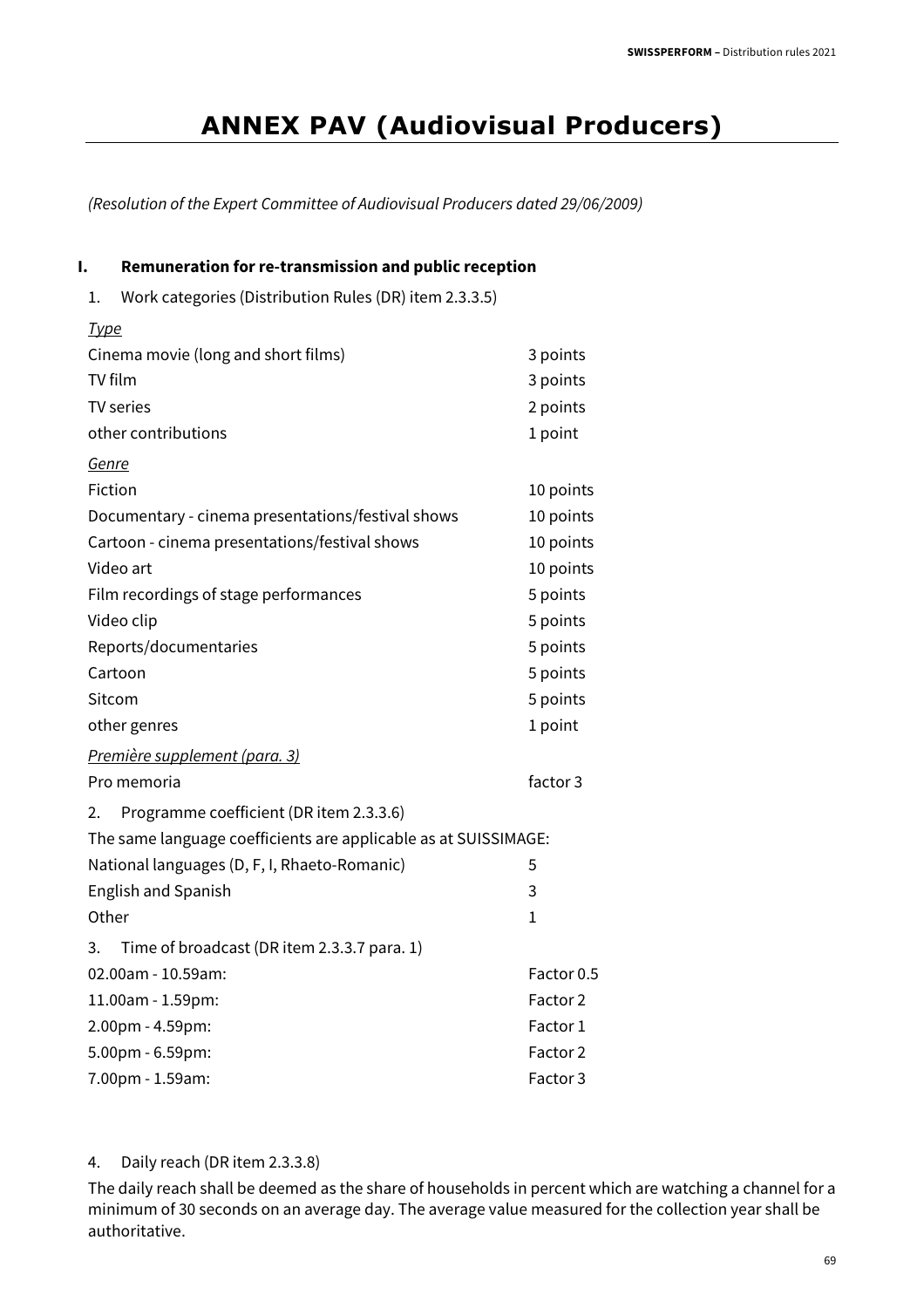The Expert Committee shall allocate weighting factors between 1 and 5 to each individual TV programme, taking into account the daily reach, the must-carry programmes pursuant to the Radio and TV Ordinance and any encryption of the programme.

Swiss programmes shall be weighed with factor 2.

5. Reservation regarding mutual rights (reciprocity) (DR 2.3.9.2)

The following shall be deemed to be countries that grant mutual rights (reciprocity) in terms of the usage types presentation, broadcast, re-transmission and public broadcast reception of commercially published audiovisual recordings:

- Germany
- Greece
- Italy
- Croatia
- Portugal
- Spain

(Resolution: Expert Committee meeting dated 10/11/2015)

#### **II. Blank media remuneration**

1. Blanket allocations to associations for audiovisual recordings that were not broadcast or not captured (DR item 2.3.4.4)

The share of 20% of the blank media remuneration which is allocated to the representative association pursuant to item 2.3.4.4 of the distribution rules to cover the usage of productions which were not captured in terms of TV related usage analysis shall be allocated with

- 10% (2% of the total amount) to IFPI Video;
- 10% (2% of the total amount) to the STFG;
- 20% (4% of the total amount) to the SFA.

The shares for feature films (40% or 8% of the total amount) and documentaries (20% or 4 % of the total amount) shall be allocated to the associations FDS, SFP, GARP and IGP based on the ratio of the portfolio in original producers' rights as represented by their members. In such cases, productions of the years 1993-2007 will be used for the first distribution. Only those productions shall be taken into account that have been registered with the required details by the respective associations within a deadline to be specified by the Expert Committees.

The Expert Committees shall determine the specifics. The new calculation shall take place for the first time for distribution year 2013 (distribution of collected revenues from 2012).

(Resolution: Expert Committee meeting dated 20/11/2012)

2. Frequency of Recording (DR item 2.3.4.5)

Additional weightings of the work categories:

| Cinema movie (long and short film) | factor 3 |
|------------------------------------|----------|
| TV film                            | factor 3 |

#### **III. Remuneration for use in schools**

Blanket allocations to associations for audiovisual recordings that were not broadcast or not captured (DR item 2.3.6.2)

The share of 20% of the remuneration for use in schools which is allocated to the representative association pursuant to item 2.3.6.2 of the distribution rules to cover the usage of productions which were not captured in terms of TV related usage analysis shall be allocated in the same way as determined above in item II.1.

(Resolution: Expert Committee meeting dated 29/08/17)